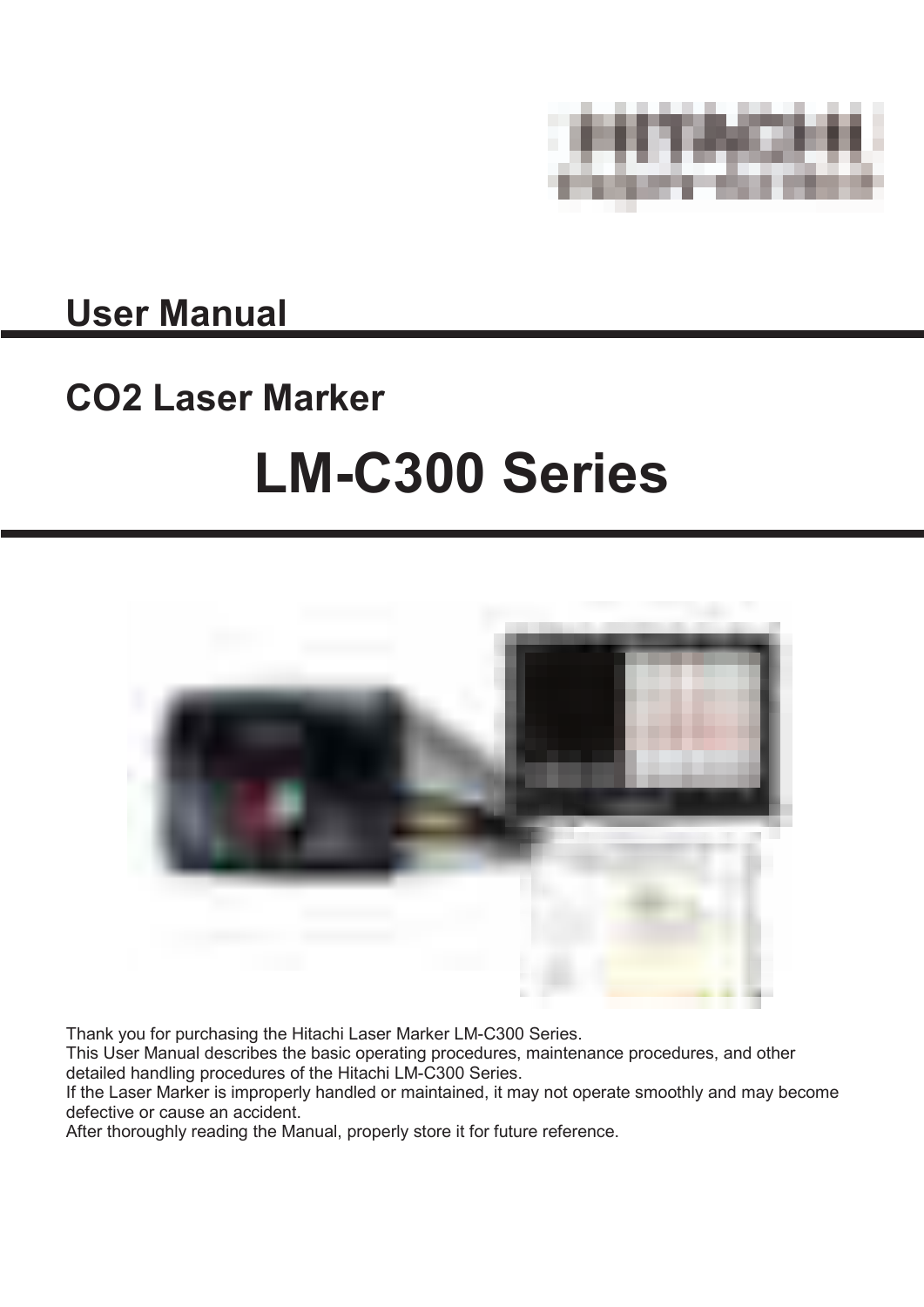## **CONTENTS**

| 1.4.2. UNITED STATES FEDERAL COMMUNICATIONS COMISSION REQUIREMENTS 18 |  |
|-----------------------------------------------------------------------|--|
|                                                                       |  |
|                                                                       |  |
|                                                                       |  |
|                                                                       |  |
|                                                                       |  |
|                                                                       |  |
|                                                                       |  |
|                                                                       |  |
|                                                                       |  |
|                                                                       |  |
|                                                                       |  |
|                                                                       |  |
|                                                                       |  |
| <b>3. THE LASER MARKER CONNECTION AND OPERATION 35</b>                |  |
|                                                                       |  |
|                                                                       |  |
|                                                                       |  |
|                                                                       |  |
|                                                                       |  |
|                                                                       |  |
|                                                                       |  |
|                                                                       |  |
|                                                                       |  |
| 3.7. STOPPING AND TURNING OFF THE LASER MARKER 48                     |  |
|                                                                       |  |
|                                                                       |  |
|                                                                       |  |
|                                                                       |  |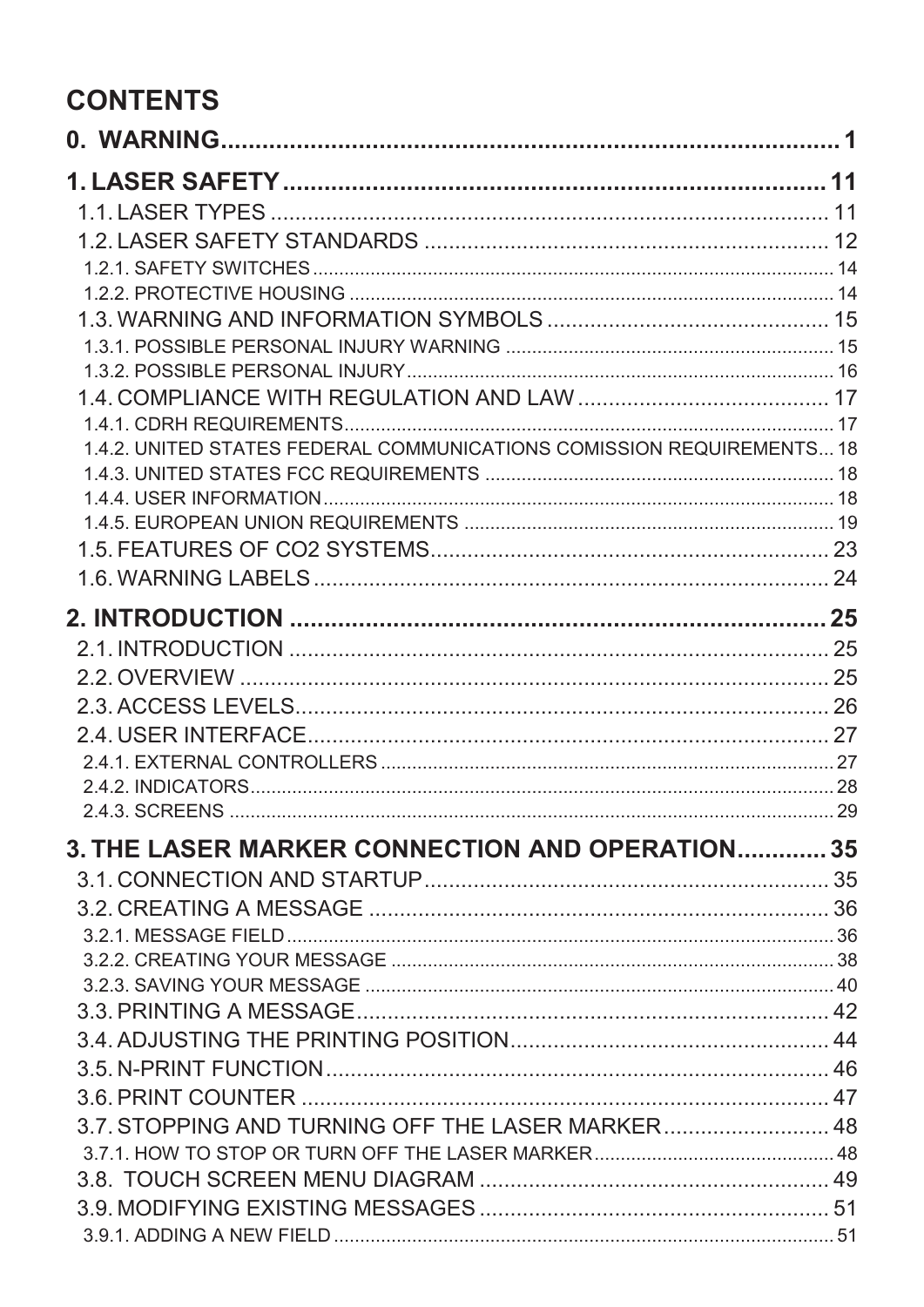| 3.10.3. CHANGING THE NAME OF THE MESSAGE (Laser Application)  63 |  |
|------------------------------------------------------------------|--|
|                                                                  |  |
|                                                                  |  |
|                                                                  |  |
|                                                                  |  |
|                                                                  |  |
|                                                                  |  |
|                                                                  |  |
|                                                                  |  |
|                                                                  |  |
|                                                                  |  |
|                                                                  |  |
|                                                                  |  |
|                                                                  |  |
|                                                                  |  |
|                                                                  |  |
|                                                                  |  |
|                                                                  |  |
|                                                                  |  |
|                                                                  |  |
|                                                                  |  |
|                                                                  |  |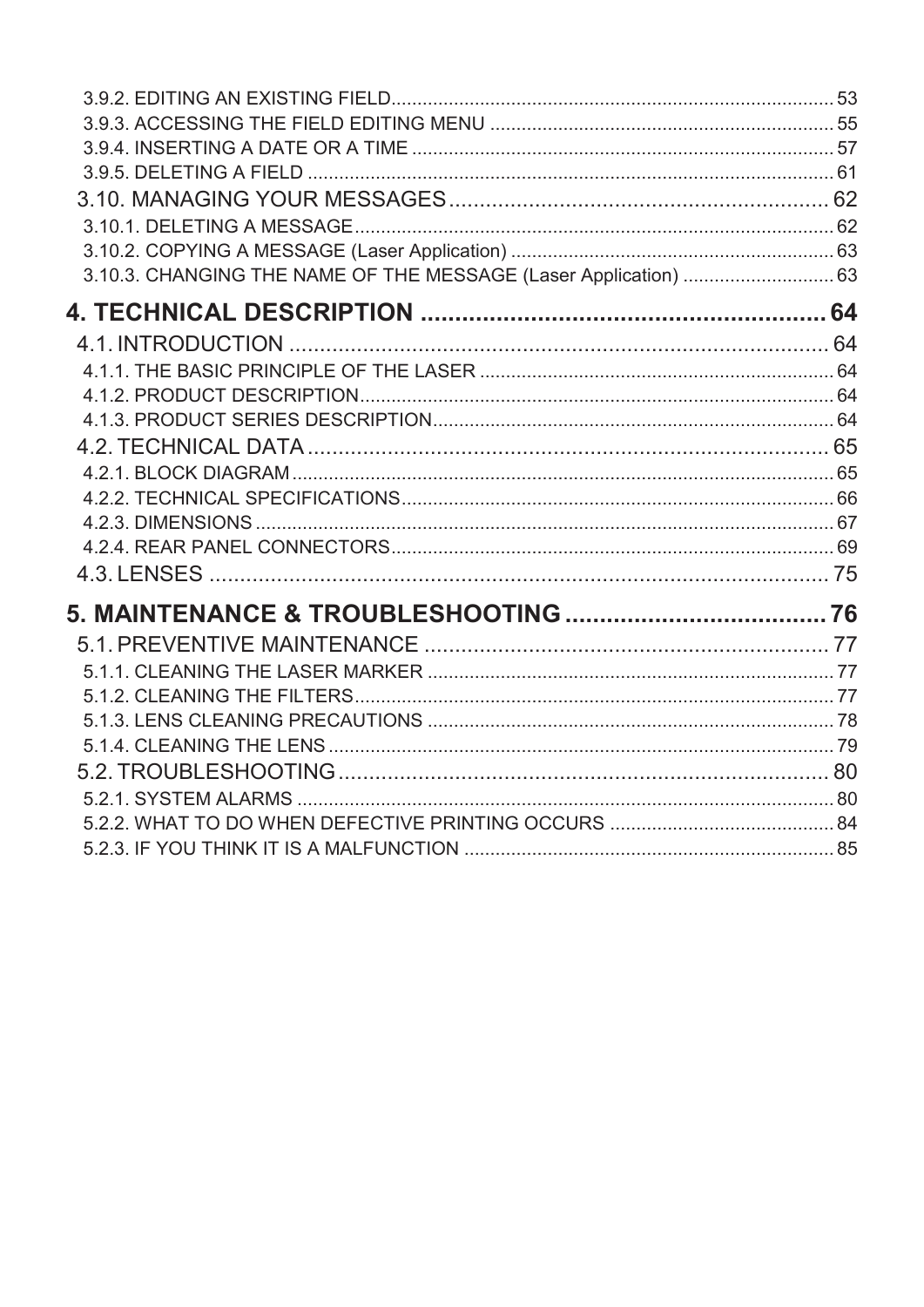<span id="page-3-0"></span>**0. WARNING** 

### **THIS IS A CLASS 4 LASER PRODUCT**

#### ALL PRECAUTIONS RELEVENT TO THIS CLASS OF LASER PRODUCT SHOULD BE STRICTLY OBSERVED.

The company installing the system (installer) hereby undertakes to ascertain the requirements of the Customer's Work Place Safety Overseer, Laser Safety and Country Regulations. The installer further undertakes to install adequate protection to maintain the safety of the Laser Marker supplied by HITACHI. The installer is responsible for ensuring compliance with all safety precautions and that all Laser Marker safety devices are handled and used properly. Specifically, the installer is responsible for providing and installing safety devices to make this class 4 laser product to a safe laser. Safety devices and protection supplied by HITACHI will not necessarily meet requirements of the Customer's Work Place Safety Overseer, Laser Safety and Country Regulations and no warranty or representation is given or made that they comply with any statutory or other requirement. No liability is accepted by HITACHI in this respect, as stated in Chapter 1 or this Instruction Manual.

*Important: It is very important to read the entire Instruction Manual thoroughly before installing and starting the system,* since the product delivered to you by HITACHI involves an element of risk to the user if it is not used correctly.

The use of controls or adjusting devices or procedures other than those specified herein may results in exposure to laser emission.

Strict compliance with the safety precautions set out and referred to in this Instruction Manual and extreme care in use are essential to minimize the chance of accidental damage to the Laser Marker or personal injury.

HITACHI does not accept responsibility for any loss or damage resulting from the use of information, errors or commission contained in this Instruction Manual, or the incorrect use of the Laser Marker. Production losses caused by downtime or property damage (the damage to material printed or the damage to the peripheral equipment) caused by the Laser Marker failure or malfunction are not guaranteed.

We acknowledge that there may be errors or omissions in this Instruction Manual.

The following symbols are used in this Manual to inform the user of the nature of the process to be carried out:

| This symbol warns the user about the process that must be carried<br>out with great care for the proper operation and maintenance of the<br>Laser Marker. |
|-----------------------------------------------------------------------------------------------------------------------------------------------------------|
| This symbol warns the user of invisible laser emission output<br>that can be hazardous for the Laser Marker user.                                         |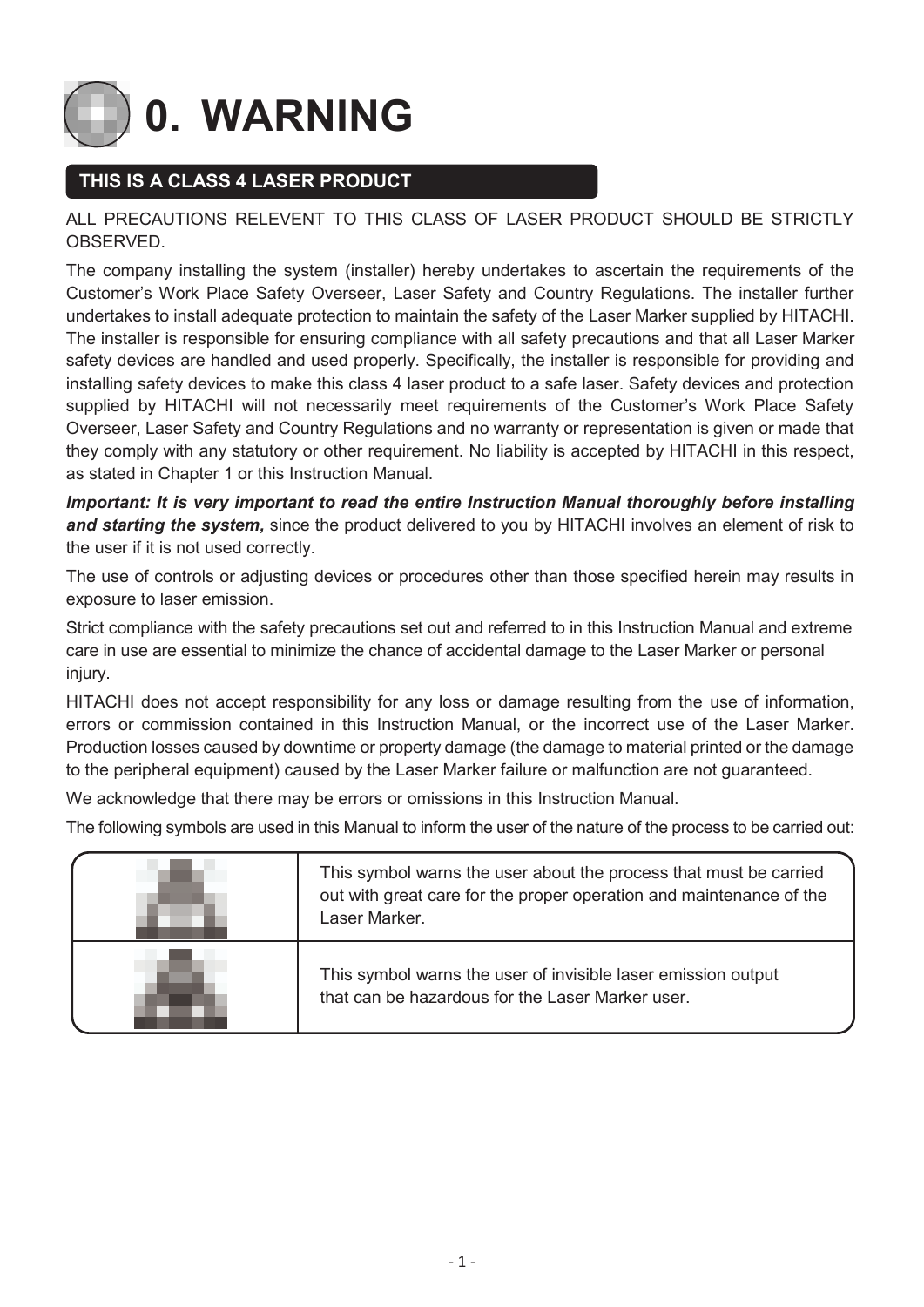## **TERMS**

Certain terms are used throughout this Manual or on the equipment labels. Please familiarize yourself with their definitions and significance.

| <b>Danger</b>                                                                                                                                | Hazards that could result in serious personal injury or death.                        |  |
|----------------------------------------------------------------------------------------------------------------------------------------------|---------------------------------------------------------------------------------------|--|
| <b>Warning</b>                                                                                                                               | Hazards or unsafe practices that could result in serious personal<br>injury or death. |  |
| Hazards or unsafe practices that could result in minor personal<br><b>Caution</b><br>injury or product damage.                               |                                                                                       |  |
| Points of particular interest for more efficient or convenient<br><b>Note</b><br>equipment operation; additional information or explanation. |                                                                                       |  |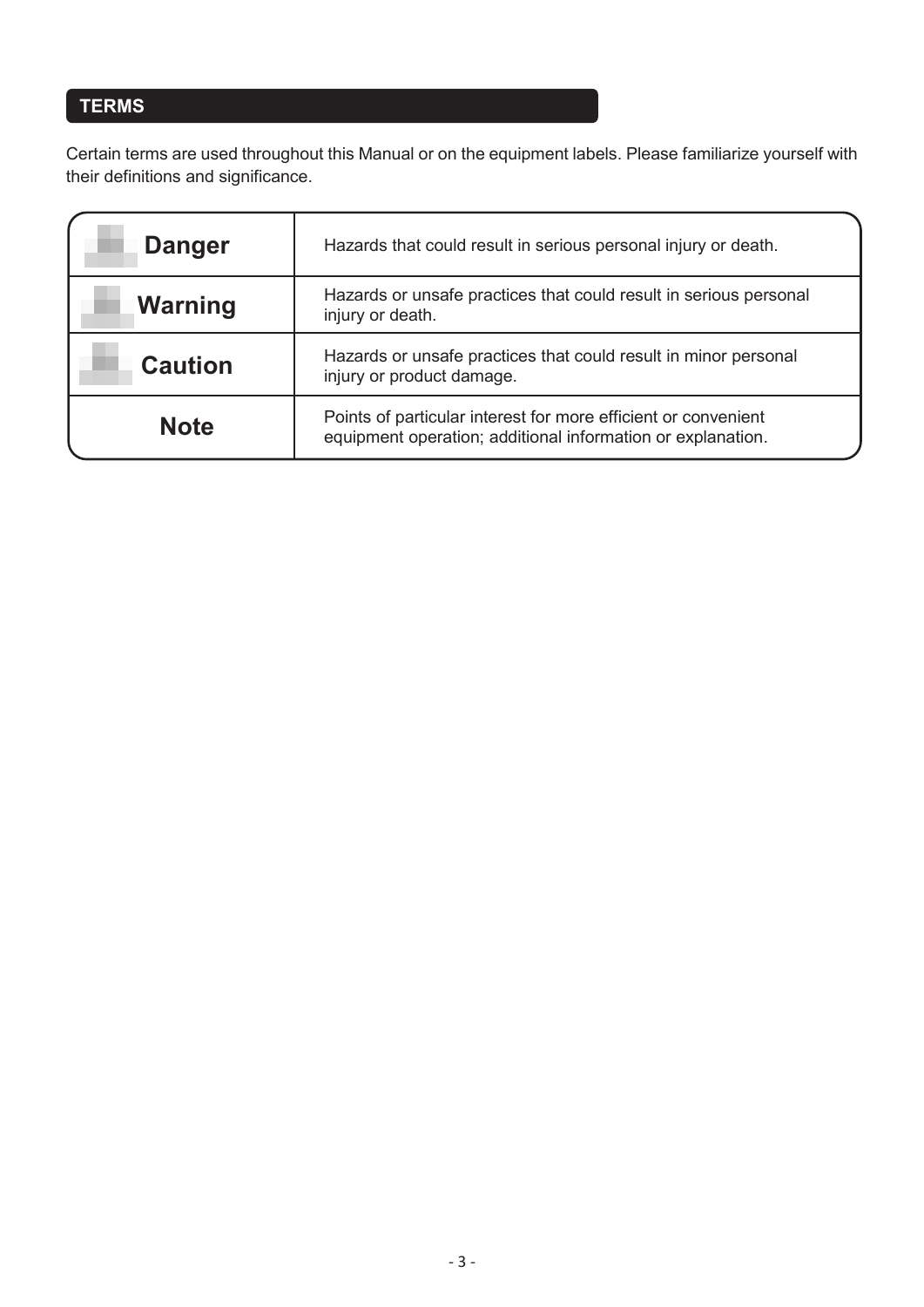#### **SAFETY PRECAUSIONS**

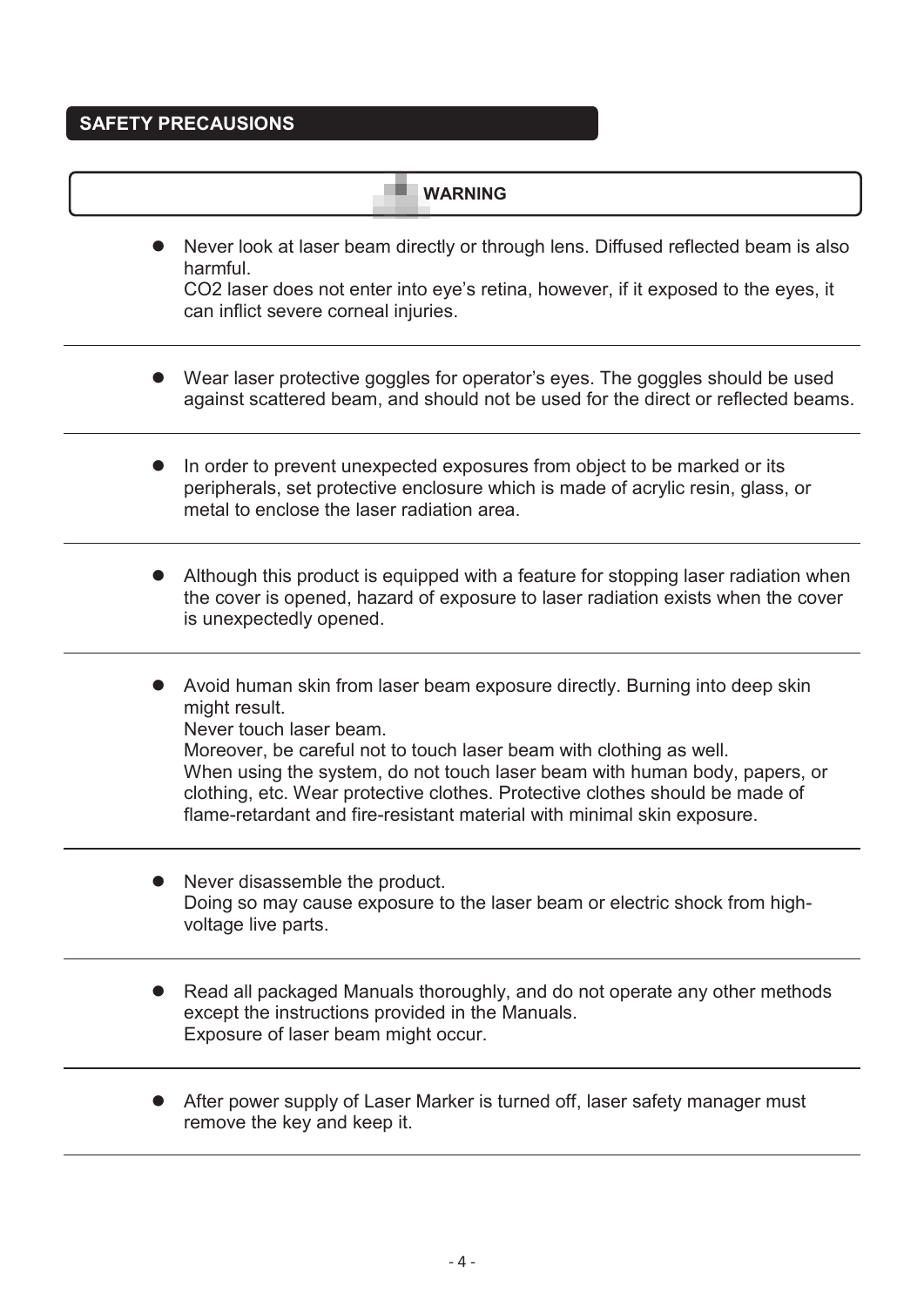| <b>CAUTION</b>                                                                                                                                                                                                                                                                                                                                                                                                                                                                                                                                                |
|---------------------------------------------------------------------------------------------------------------------------------------------------------------------------------------------------------------------------------------------------------------------------------------------------------------------------------------------------------------------------------------------------------------------------------------------------------------------------------------------------------------------------------------------------------------|
| Do not use this product near inflammable gas, in a dusty place or anywhere<br>where fire is strictly prohibited. There is a risk of fire.<br>Never put this product close to fire or it may cause product malfunction.                                                                                                                                                                                                                                                                                                                                        |
| Do not install this product in wet place or near flammable objects (organic<br>solvents such as thinner or gasoline). Otherwise, electric shock, malfunction<br>and/or fire may result.                                                                                                                                                                                                                                                                                                                                                                       |
| Construct interlock systems such as a function to stop laser radiation for the<br>maintenance door of the protective enclosure.                                                                                                                                                                                                                                                                                                                                                                                                                               |
| Use the product within the operating environment conditions.                                                                                                                                                                                                                                                                                                                                                                                                                                                                                                  |
| The product is air-cooled. Please install it where the flow of air cooling is not to be<br>blocked. Avoid placing heat sources near the controller.<br>Moreover, please do not insert hands or objects between the gaps of the exhaust<br>port or inspiratory port.                                                                                                                                                                                                                                                                                           |
| This product contains ZnSe (zinc selenide). If the lens is damaged, following care<br>should be taken:<br>• In order to prevent from swallowing of flakes or particles, inhaling them, or<br>adhering them to skin, be sure to wear glove, mask and protective goggles.<br>• When disposing the lens, be sure to obey the disposing method prescribed in<br>the regulations of user's region/country fully. Do not dispose the lens with<br>general industrial waste.<br>• Do not throw the lens into the fire.<br>• Do not soak the lens in acid and alkali. |
| Since this product includes precision parts, please avoid vibration and please use<br>the product in a place without any shocks.<br>Marking quality may deteriorate or the optical system may be affected. Moreover,<br>please do not drop this product.                                                                                                                                                                                                                                                                                                      |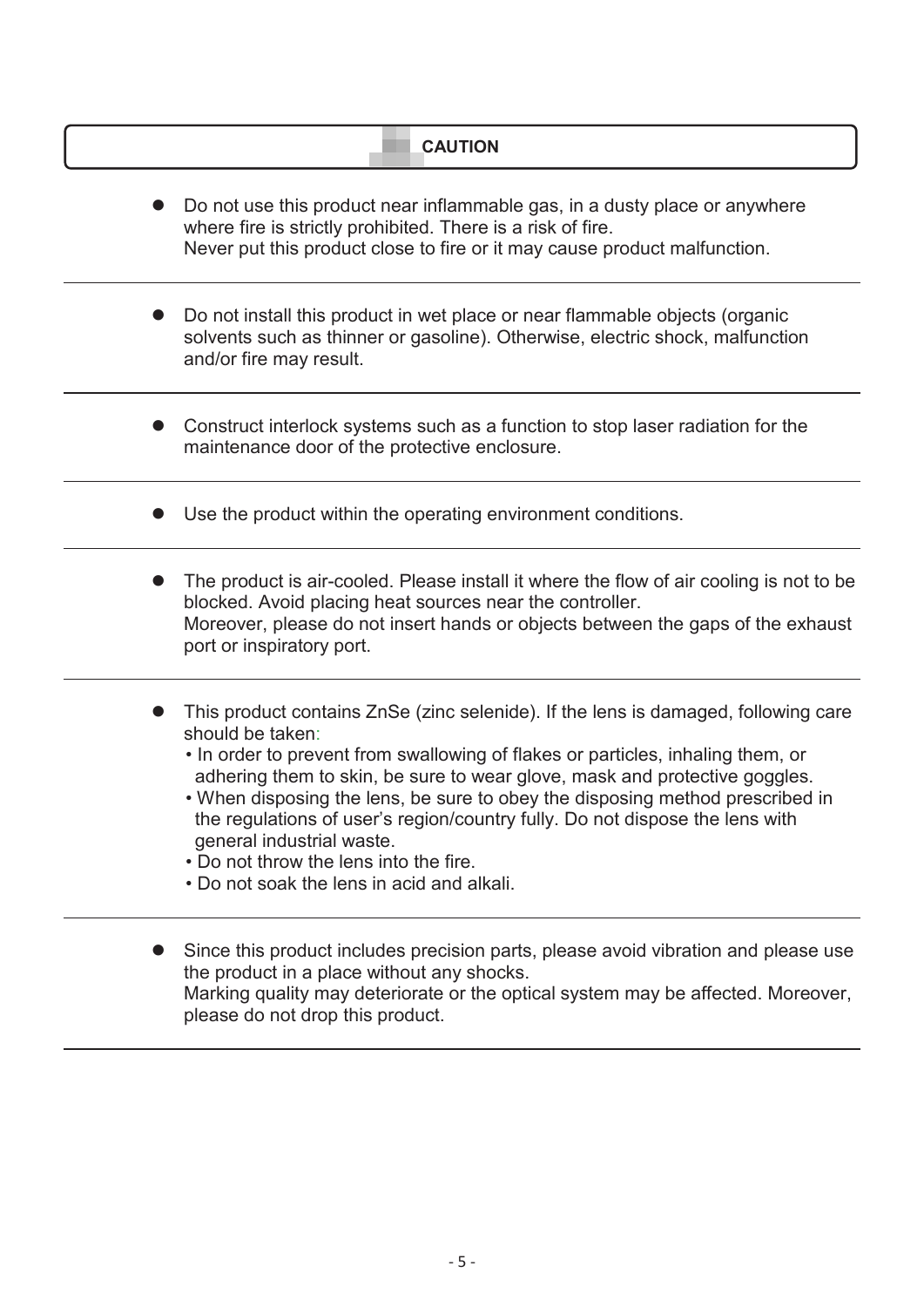#### **CAUTION**

- While marking is carried out with this product, dust and/or gas may be generated from the place to be marked. Always provide ventilation and remove them using a dust collector etc. Depending on the objects to be marked, harmful gas or smoke may be generated, which may have a bad influence onto the human body and the Laser Marker. Use a suitable type of dust collector under consideration of the objects to be marked etc. Or contaminants at the laser emission port or fumes (smoke) may shade the laser beam, resulting in adverse effects for the printing.
- Clean contaminants off the laser emission port of the marker head at regular time intervals. Contamination of the laser emission port may cause lens burn-in, resulting in adverse symptoms such as streaking and density reduction of the marking due to deterioration in laser output.
- When re-switching on the power supply, turn ON key switch after turning OFF key switch of the power supply box in 30 seconds or more.
- When carry the head part, do not touch Laser Emission Port and Laser Pointer Emission Port. They may affect the marking quality badly. If the laser emission port becomes dirty, clean the port.
- If the air filter becomes dirty, clean the filter without delay. Failure to do so may hinder the air flow, resulting in failure of printing. Clean the air filter periodically.
- When Laser Marker's power is ON, do not connect the touch screen, LAN cable, sensor, encoder and/or IO connector etc. to Laser Marker, or it may cause malfunction of Laser Marker and/or other peripherals.
- Do not touch the Laser Marker (especially connectors on the rear panel) carelessly as there is a possibility of failure due to static electricity (Laser Marker malfunction or failure). To prevent damage caused by static electricity, remove the static electricity that is charged before starting work.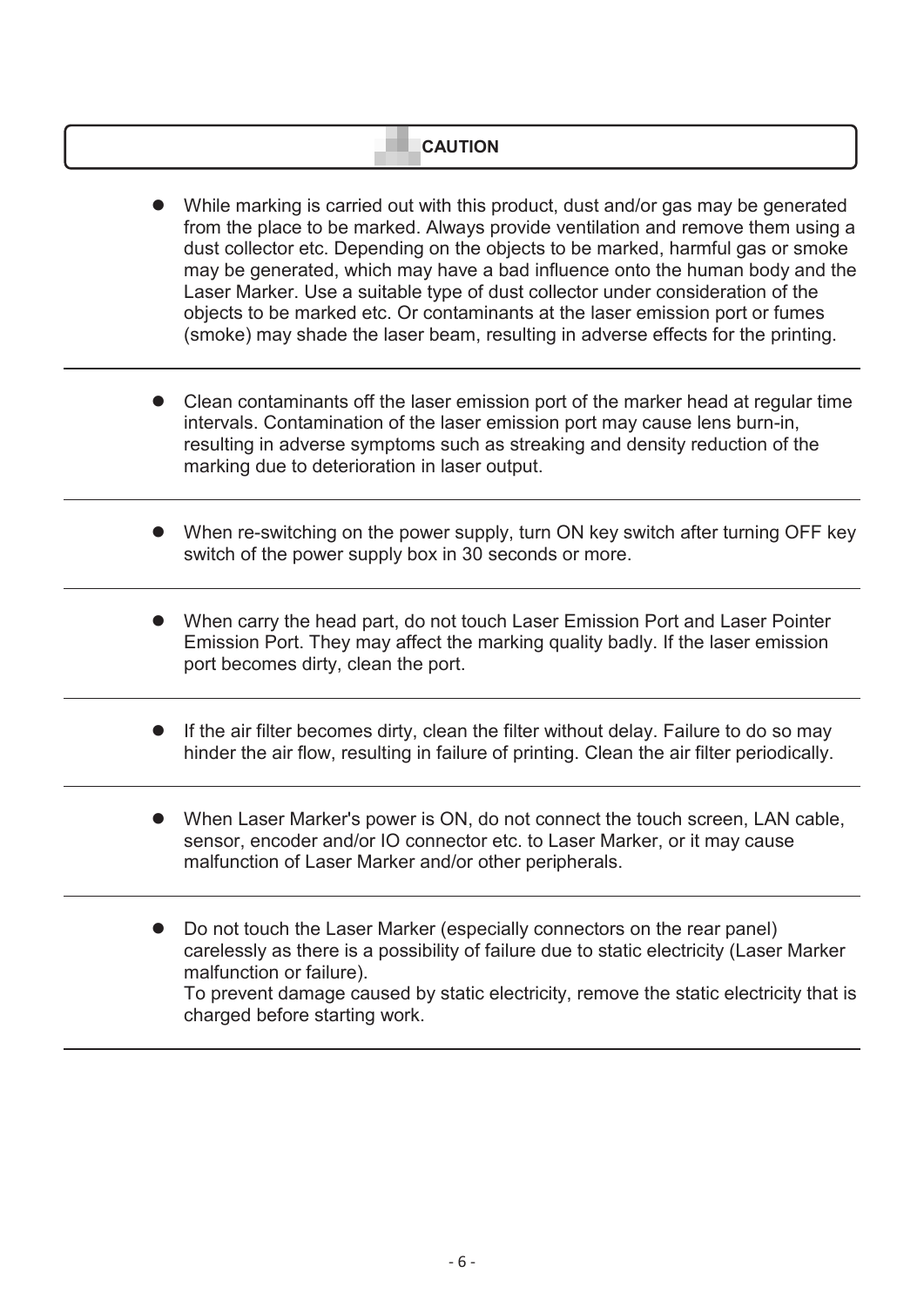#### **NOTE**

- When Laser Marker is operated in high ambient temperature, the output of the laser tube gets lowered. Be careful there is a case where the printed characters become thin.
- Please set the Focal distance to the distance described in the Focal label which comes with the Laser Marker. If the Focal distance is different from the distance described in Focal label, be careful it may cause thin print.

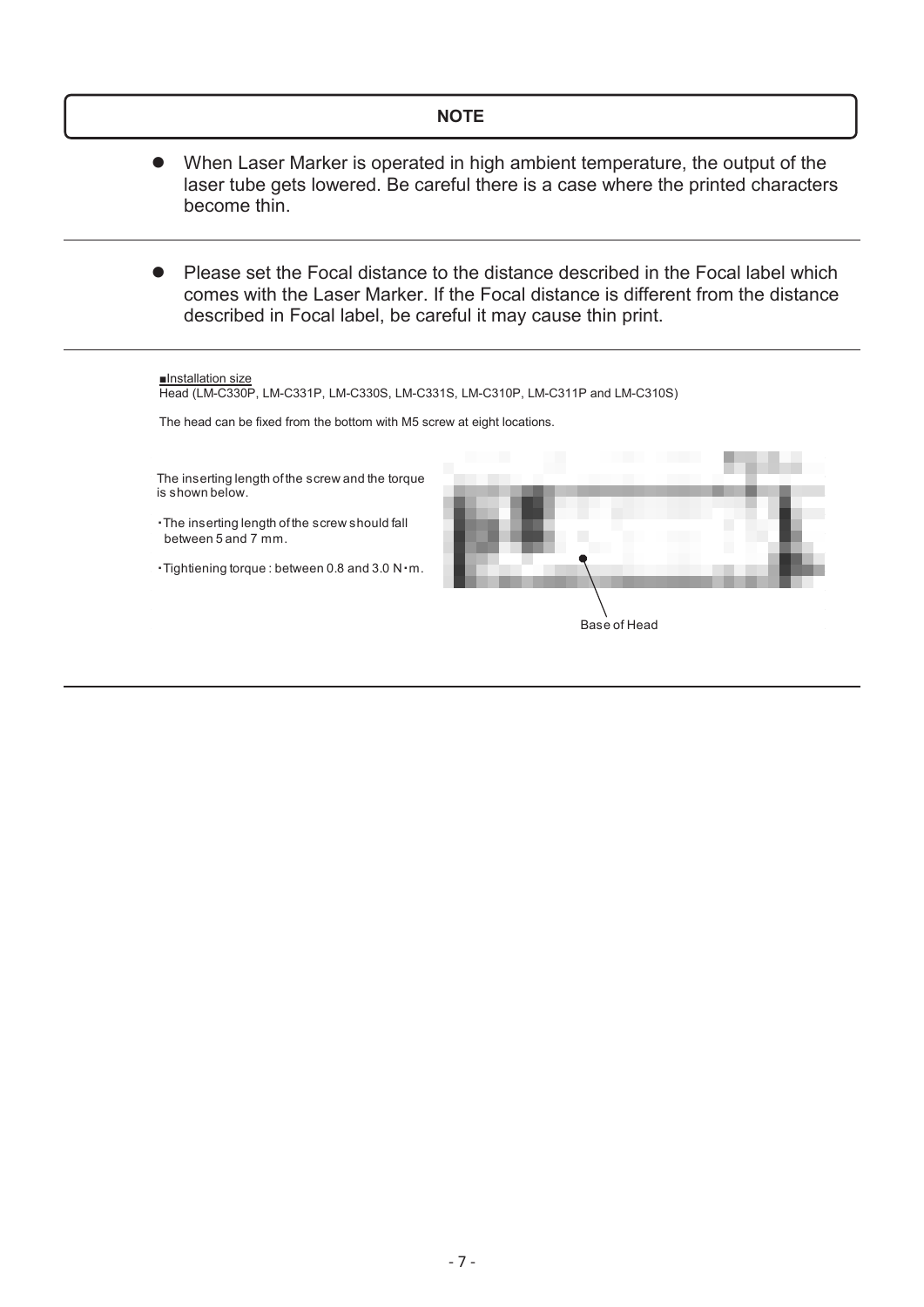- The lithium battery is installed in this product When discarding, please follow notes:
	- Used batteries should not be mixed with general household waste.
	- Recovery and recycling of used batteries, please take them to applicable collection points, in accordance with your national legislation and Directive (2006/66/EC).
	- For more information about collection and recycling of seed batteries, please contact your local municipality, waste disposal services, or the point of sale where you purchased the batteries.
	- By disposing used batteries correctly, you will help you save valuable resources and prevent any potential negative effects on human health and the environment which could otherwise arise from inappropriate waste handling.
	- Penalties may be applicable to incorrect disposal of this waste, in accordance with national legislation.
	- EU Battery Directive (2006/66/EC) EU Battery Directive obliges proper treatment, recovery, and recycling of batteries that are used inside the European Union.
	- In Case of Disposal in Other Region Outside the European Union The EU Battery Directive (2006/66/EC) is only valid in the European Union. If you wish to dispose used batteries in other region, please comply with its regional regulation. For the correct method of disposal, please contact and ask your local municipality, waste disposal services, or the point of sale where you purchased the batteries.
	- A chemical symbol [Cd (cadmium), Hg (mercury), Pb (lead)] may be displayed below the dust bin mark. This complies with the requirements set in the EU Battery Directive (2006/66 / EC). Exempted products must display a chemical symbol if the element exceeds the threshold.
- When Laser Marker is mounted on the other equipment or when the Laser Marker is mounted on the wall or ceiling by the bracket, the other equipment or the bracket shall withstand Laser Marker's weight, vibration, shock etc. which are applied to it during use.

Laser Marker shall be mounted sturdily and robustly.

 In case you fixedly-mount Touch Screen and use it, fix it with M5 screws (4 pcs). In case you hold Touch screen and use it, pay extra attention NOT to drop it.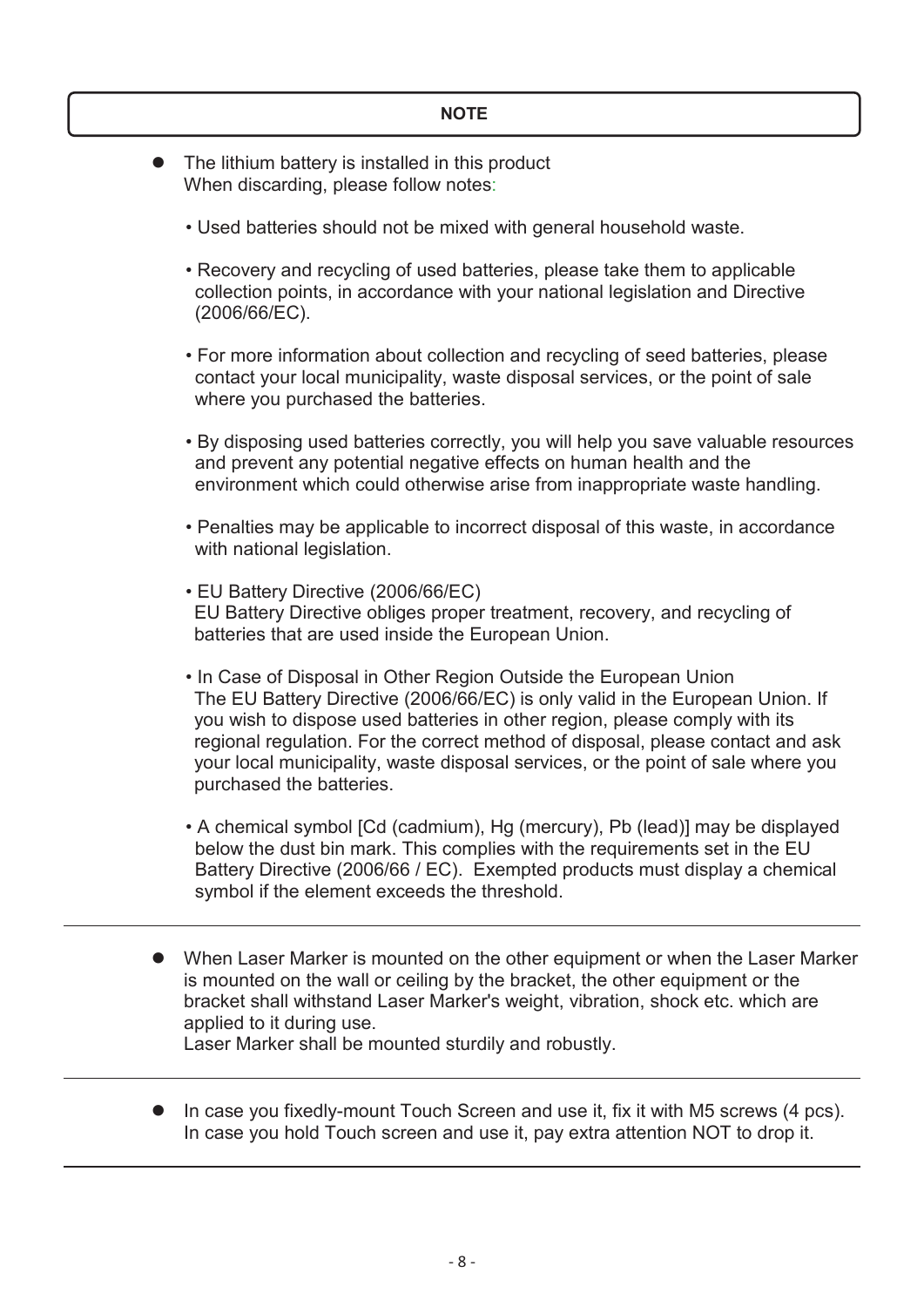#### **WARNING**

Ensure that all electrical wiring, connections and grounding comply with applicable codes. Properly connect the Laser Marker to its dedicated ground. Complete the above procedure to avoid electrical shock hazards.

**Installation Environment**

#### **CAUTION**

If an extraneous noise enters the Laser Marker, it may cause a malfunction or a breakdown. For maximum noise immunity, observe the following installation and wiring precautions:

- Ensure that 100 to 120 VAC or 200 to 240 VAC power cables are not bundled with other power supply cables.
- Insulate the Laser Marker main body and the touch screen so that they do not come into direct contact with the conveyor or other devices.
- If the employed print target detector is housed in a metal case, use a plastic mounting piece for the purpose of insulating the detector from the conveyor and other devices.
- Be sure that the print target detector wiring is not bundled together with other power supply cables.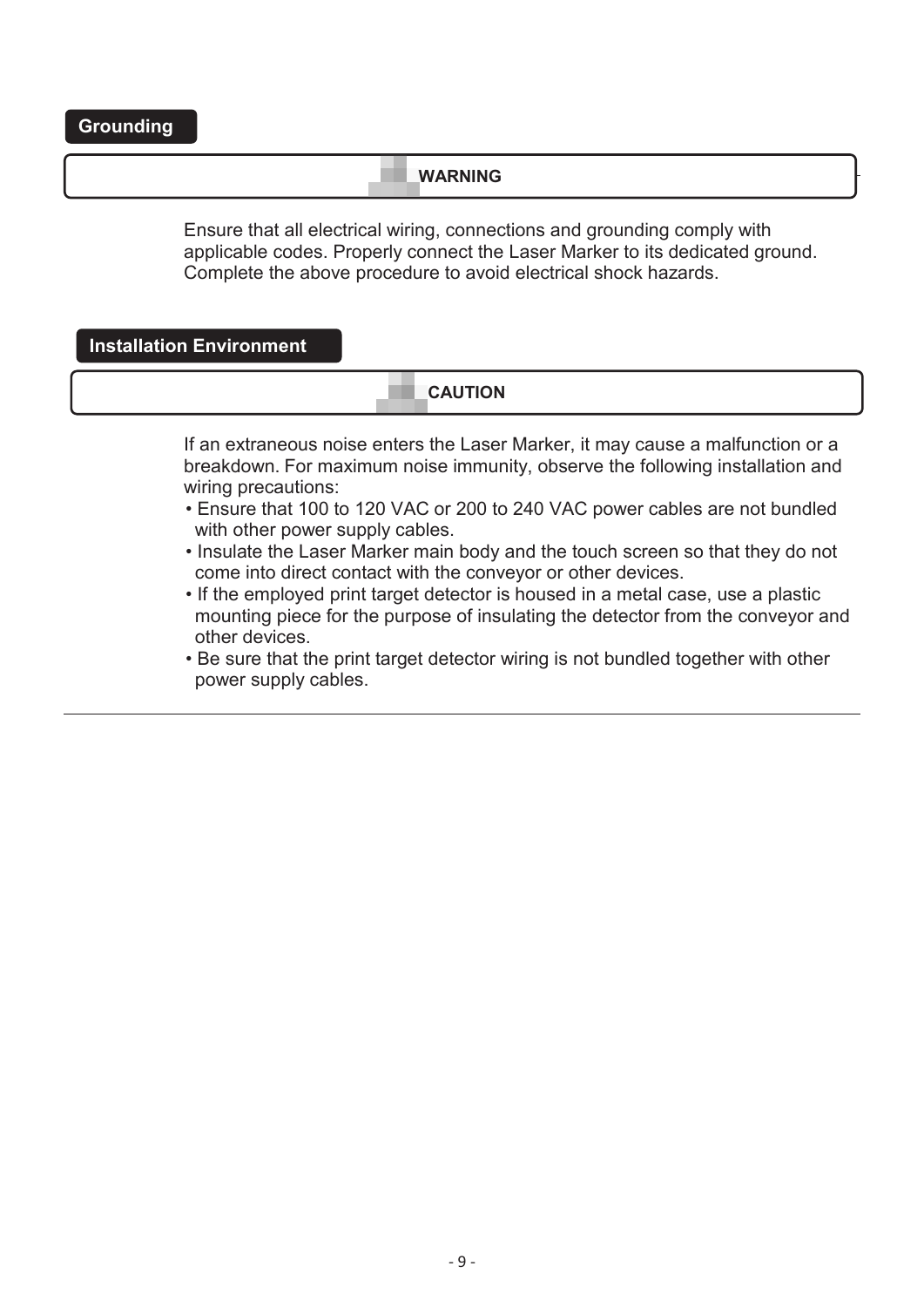<span id="page-11-0"></span>

## <span id="page-11-1"></span>**1.1. LASER TYPES**

There are different types of lasers according to the medium of photon propagation (gas, solid, liquid, etc.) contained inside the laser tube and the excitation mechanism used to cause the laser process. As a result, laser emissions of different wavelengths (energy content and power) are obtained. The risks from exposure to laser emission are different for each type of laser. According to the features mentioned above, lasers are categorized into 4 classes and their Accessible Emission Limit (AEL) is specified as follows:

#### • **Class I**.

Lasers that are safe under reasonably foreseeable conditions of operation, including the use of optical instruments for intrabeam viewing.

#### • **Class IM**.

Lasers emitting in the wavelength range from 302.5 nm to 4000 nm which are safe under reasonably foreseeable conditions of operation, but may be hazardous if the user employs optics within the beam. Two conditions apply:

- a) for diverging beams if the user places optical components within 100 mm from the source to concentrate (collimate) the beam; or
- b) for a collimated beam with a diameter larger than the diameter specified in table 10 for the measurements of irradiance and radiant exposure.

#### • **Class II**.

Lasers that emit visible radiation in the wavelength range from 400 nm to 700 nm where eye protection is normally afforded by aversion responses, including the blink reflex. This reaction may be expected to provide adequate protection under reasonably foreseeable conditions of operation including the use of optical instruments for intrabeam viewing.

#### • **Class IIM**.

Lasers that emit visible radiation in the wavelength range from 400 nm to 700 nm where eye protection is normally afforded by aversion responses including the blink reflex. However, viewing of the output may be more hazardous if the user employs optics within the beam. Two conditions apply:

- a) for diverging beams, if the user places optical components within 100 mm from the source to concentrate (collimate) the beam, or
- b) for a collimated beam with a diameter larger than the diameter specified in table 10 for the measurements of irradiance and radiant exposure.

#### • **Class IIIR**.

Lasers that emit in the wavelength range from 302.5 nm to 106 nm where direct intrabeam viewing is potentially hazardous but the risk is lower than for Class 3B lasers, and fewer manufacturing requirements and control measures for the user apply than for Class 3B lasers. The accessible emission limit is within five times the AEL of Class 2 in the wavelength range from 400 nm to 700 nm and within five times the AEL of Class 1 for other wavelengths.

#### • **Class IIIB**.

Lasers those are normally hazardous when direct intrabeam exposure occurs (i.e. within the NOHD). Viewing diffuse reflections is normally safe.

#### • **Class IV**.

Lasers those are also capable of producing hazardous diffuse reflections. They may cause skin injuries and could also constitute a fire hazard. Their use requires extreme caution.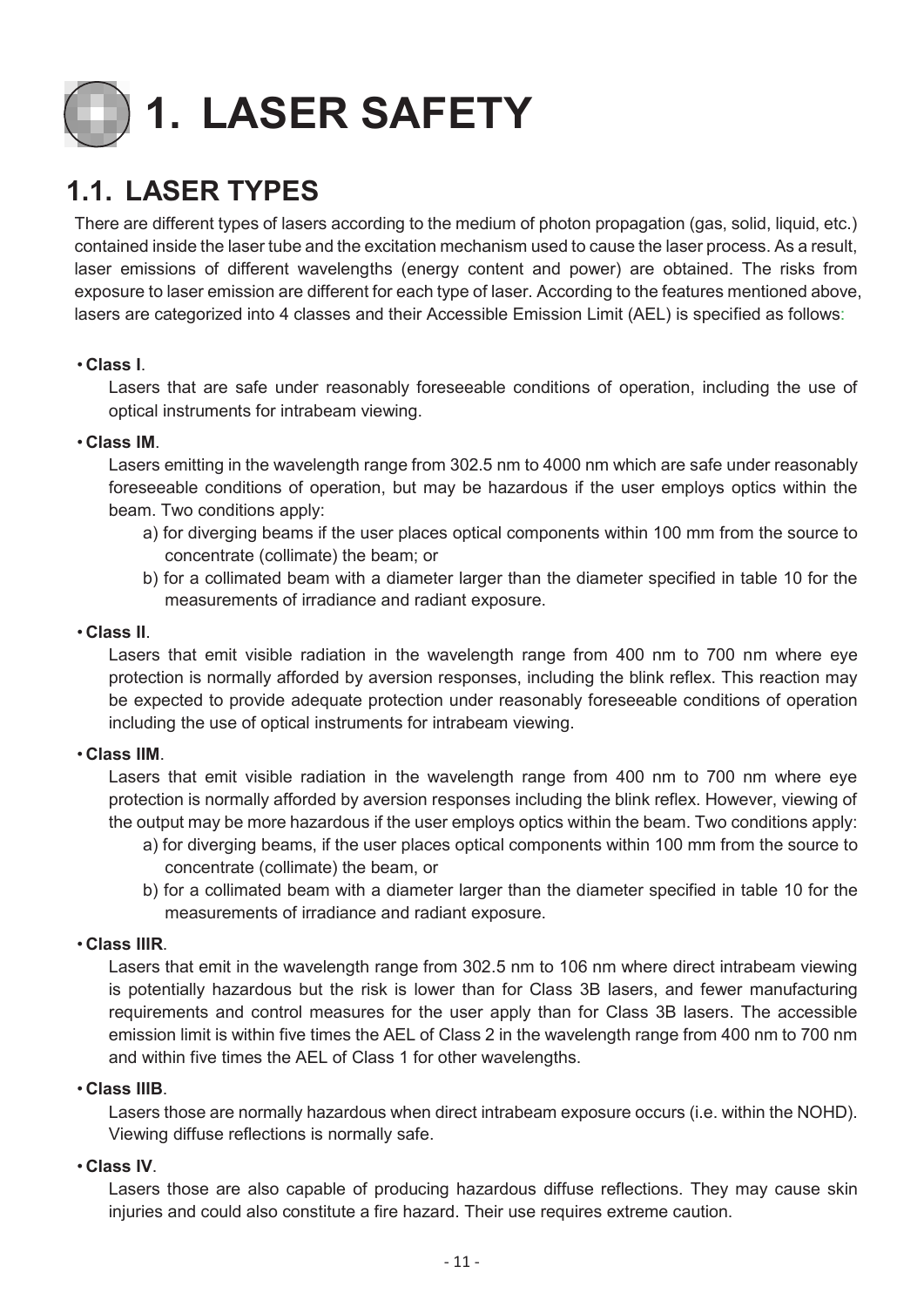## <span id="page-12-0"></span>**1.2. LASER SAFETY STANDARDS**

The Laser Marker is fitted with basic safety features at the point there might be risk of laser emission if the allowed AEL limit is exceeded.

The Laser Marker is equipped with a protective housing which, except for the laser aperture, prevents human access to laser emission exceeding Class I.



Any part of the laser protective housing which, when removed or replaced to be repaired, would imply exposure to excessive emission, requires the use of tools. This prevents exposure to excessive laser emission in relation to the assigned AEL limit.

The safety interlock is designed to prevent the removal of the panel until the accessible emission values are lower than the AEL of the assigned class.

#### **NOTE**

Laser marking system protection covers can only be removed by using tools.

Class IIIB and IV lasers (except for those of Class IIIB which do not exceed five times the Class II AEL limit at a wavelength of 400nm to 700nm) will emit an audible or visual warning when the power source is activated.

The beam emitted by any Class IM, IIM, IIIR, IIIB and IV laser product should end its effective path in a diffused reflection material with suitable reflectivity and thermal properties, or an absorbent material. Whenever possible, the laser beam open patch must be located either above or below eye level.

#### **NOTE**

The final path of the laser beam should end at some diffused reflectivity element.

Mirrors, lenses and beam splitters should be tightly mounted and subject to controlled movements during laser emission to prevent accidental spectral reflection of the emission coming from Class IIIB or IV laser product.

There are risk control procedures for each class of laser:

#### • **Classes IM, II, IIM, and IIIR**.

They only require precautions to prevent direct, continuous view of the beam. Momentary exposure due to accidental viewing is not considered dangerous.

#### • **Class IIIB**.

These are considered hazardous when the naked eye is exposed to the direct beam or spectral reflection. In order to prevent these situations, the following precautions must be taken:

- (1) The beam must be used in a controlled area.
- (2) The beam must end its useful path at a diffused material with a suitable colour and reflectivity that allows the beam to be positioned while minimizing the risk of reflection.
- (3) In the absence of the conditions specified in point 2, eye protection must be worn.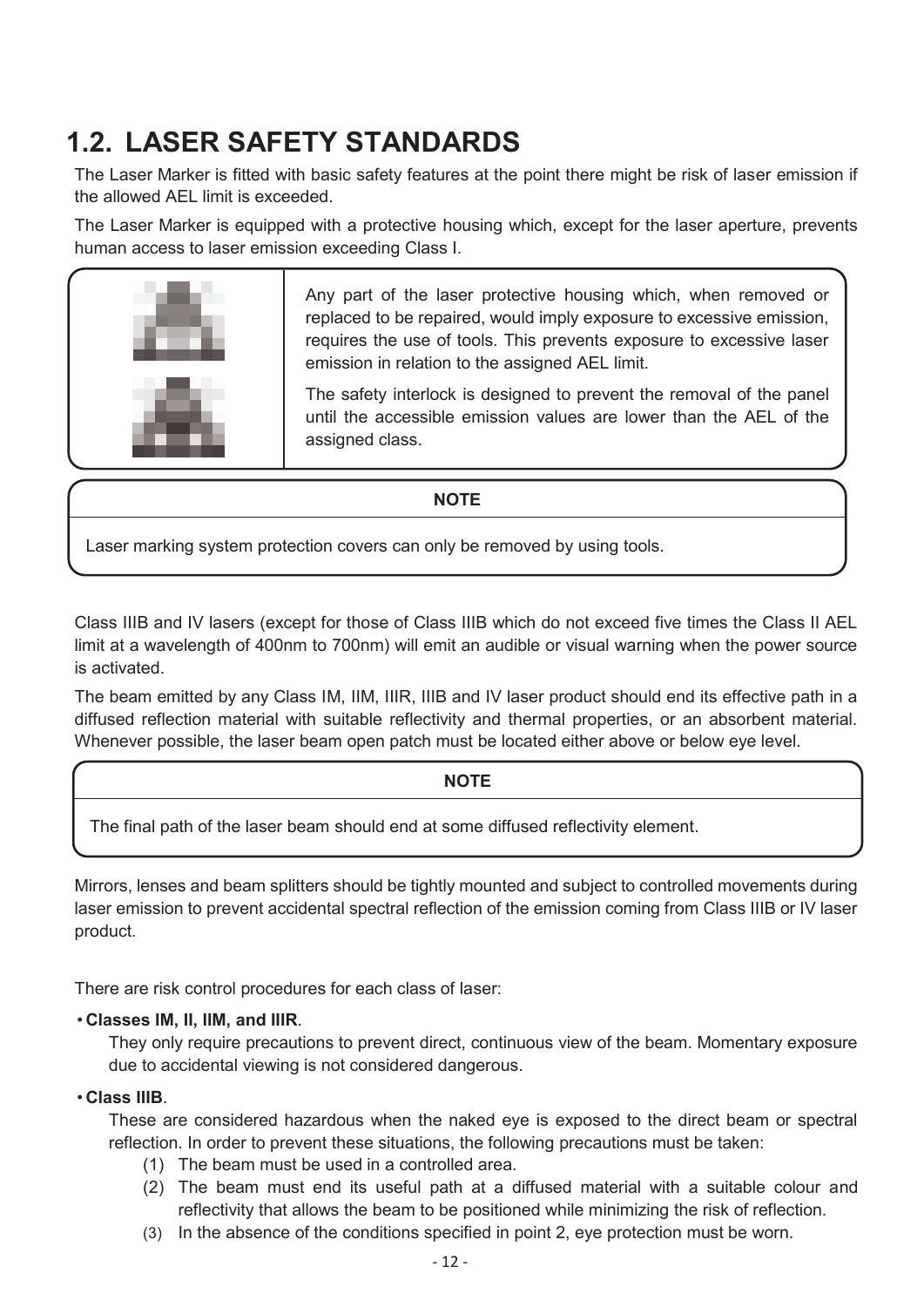#### • **Class IV**.

These may produce injuries caused by the direct beam or its specular and diffused reflections. They also involve fire risk. In addition to the precautions mentioned in the previous section, the following should also be used:

- (1) The Laser Marker must be installed, adjusted and operated only by qualified, trained and authorized personnel.
- (2) The area where the Laser Marker will be operating must be identified with a suitable warning sign (supplied by HITACHI).
- (3) The beam and incidence area must be surrounded by the material resistant to the wavelength emitted by the laser in order to avoid specular reflection in the invisible spectrum due to the far infrared laser emission.
- (4) The presence of people in the beam path must be avoided in order to prevent exposure to emission or specular reflections.
- (5) Carbon plates or other sufficiently thick refractory materials must be installed at the end of the beam path. Nevertheless some precautions must be taken, as the surface of these materials can vitrify after lengthy exposure, causing specular reflection.
- (6) Whenever possible, the beam path must be located either above or below eye level.

In spite of all safety elements included in the Laser Marker end user should wear safety goggles that completely cover the eyes when operating the system, in order to avoid any injury caused by specular emission. It is also advisable to wear cotton clothing, which is much more resistant to this kind of emission.

Each country establishes its own safety standards concerning the sales and distribution of laser products. All of them are quite similar.

#### **UNITED STATES OF AMERICA**

In this country, the standards which regulate the use of Class IV laser products concerning labeling and safety interlocks must be observed.

OFFICE OF COMPLIANCE (HFZ-312) CENTRE FOR DEVICES AND RADIOLOGICAL HEALTH US DEPARTMENT OF HEALTH & HUMAN SERVICES 8757 GEORGIA AVENUE SILVER SPRING, MD 20910 TEL.: (301) 427-1172

#### **EUROPE**

INTERNATIONAL ELECTROTECHNICAL COMMISSION IEC STANDARD EMISSION SAFETY OF LASER PRODUCTS, EQUIPMENT CLASSIFICATION, REQUIREMENTS AND USER'S GUIDE.

Safety devices and protections supplied by HITACHI will not necessarily meet requirements of the Customer's Local Factory Inspector, Laser Safety and Country Regulations and no warranty or representation is given or made that they comply with any statutory or other requirement. No liability is accepted by HITACHI in this respect.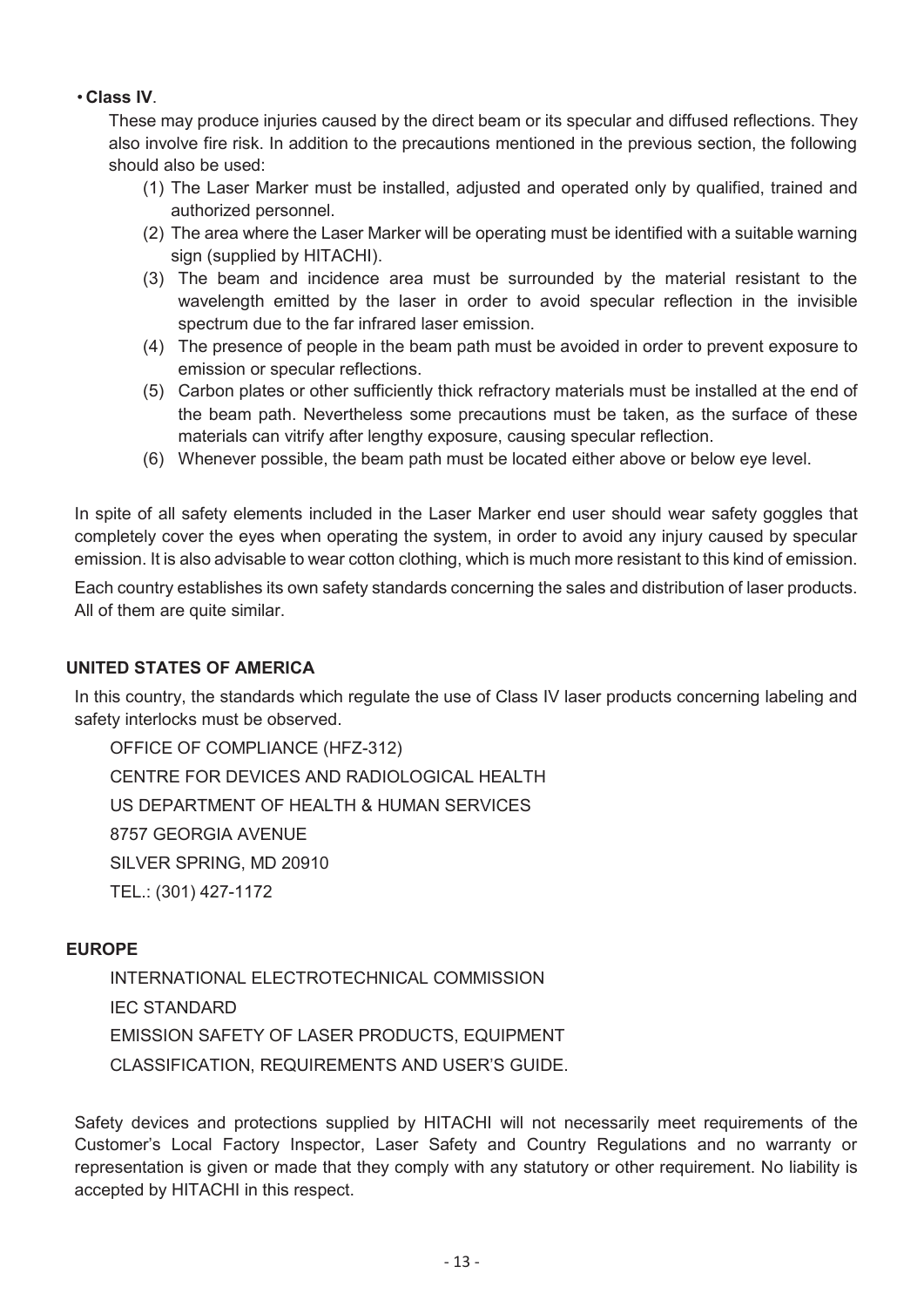### **1.2.1. SAFETY SWITCHES**

<span id="page-14-0"></span>The Laser Marker includes the safety switch (interlock).

• **Lock control**. Consist of a micro-switch located on the protective cover of the laser tube. When this cover is removed while the system is working, the message "Laser Locked" will be displayed on the Laser Marker screen and the laser is deactivated.

### <span id="page-14-1"></span>**1.2.2. PROTECTIVE HOUSING**

The area between the marking head and the printing surface must have a protective housing to prevent user access to the Laser Marker.

Making this protective housing is the responsibility of the installer in each country.

The housing delivered by HITACHI may not be enough, and each client must adapt the housing to its production line, because the final protection must be a closed protection, and the housing delivered by HITACHI may not be completely closed.

This housing is a polycarbonate housing, which prevents the reflections of the laser beams to the user, as indicated in the following pictures:





The protection is mounted around the lens, and fixed with screws on the top part of the protection.

The polycarbonate does not permit the laser beam to go through it and redirects all the reflections to the production line.

All the technical requirements that the housing must accomplish found in EN 60825-4 norm (Europe) and in IEC 60825-4 (International).



One of the principal requirements that the housing must accomplish is the capacity to catch all the laser beam reflection that laser emits when it starts to work and marks.

As we observe in the picture, the reflections of the laser beam are always inside the protective housing.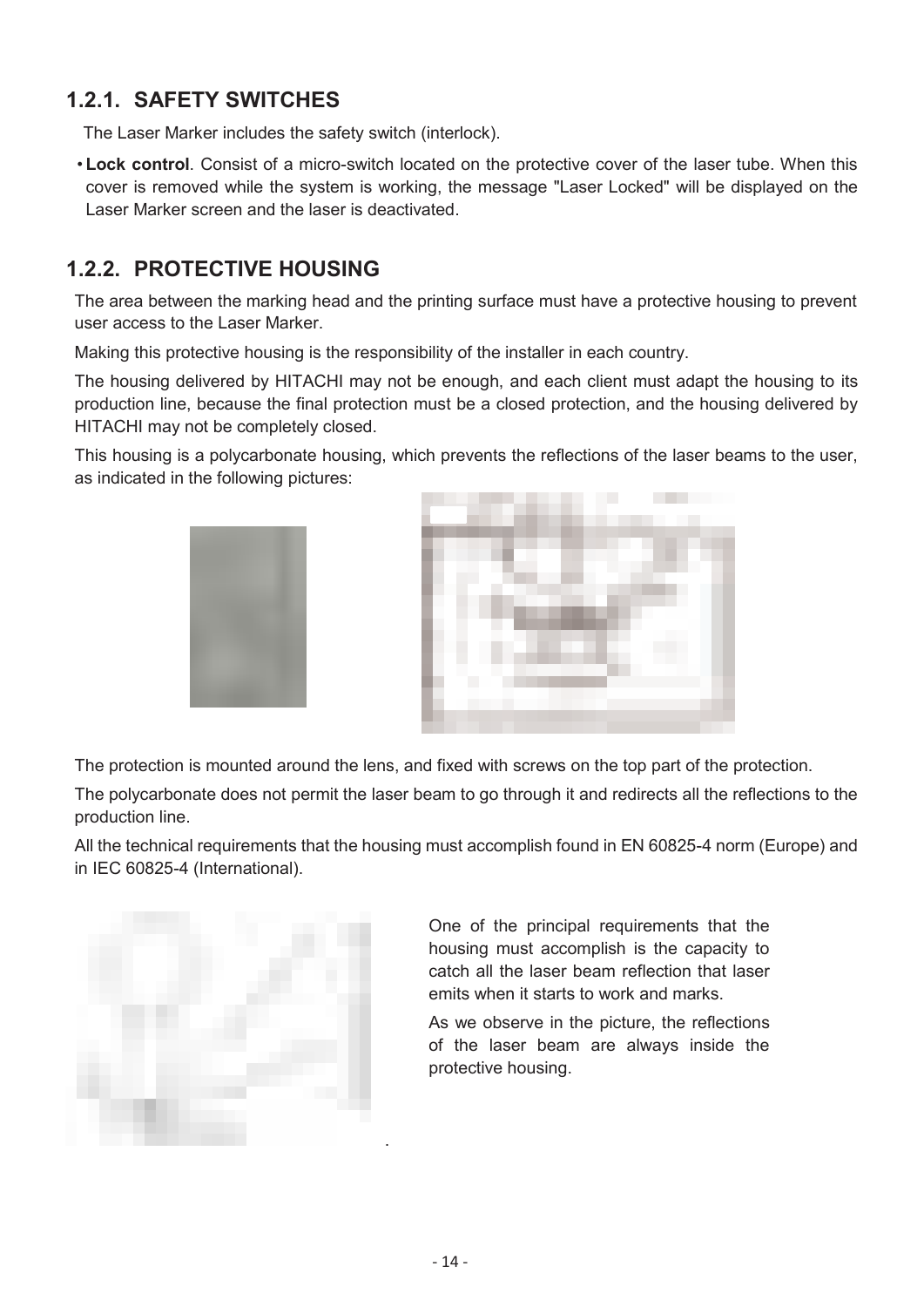## <span id="page-15-0"></span>**1.3. WARNING AND INFORMATION SYMBOLS**

This chapter includes all symbols used in this Instruction Manual or on the Laser Marker to alert both operating and service personnel to the precautions concerning the care, use, and handling of Laser Marker.

### <span id="page-15-1"></span>**1.3.1. POSSIBLE PERSONAL INJURY WARNING**

This product emits infrared radiation at a wavelength of 10.6 µm. Direct or indirect exposure to laser radiation may cause serious damage to the cornea, therefore it is mandatory to wear protective viewing goggles in areas exposed to the laser beam. Goggles protect against scattered radiation or reflections from metal surfaces. Protective goggles that block 10.6µm CO2 laser radiation are available from HITACHI.

#### **RADIATION VIEWING CONDITIONS**

The laser exiting the resonator is considered an intense monochromatic light source. Due to these features it can be seen as a source of high luminosity.

This means that its image is focused on the retina at a point of high-density power. If the beam diverges and is dispersed on a non-reflective screen, then there would be an "extended view" of the image, with a decisively less dangerous power density. So there are different types of radiation views based on the access to the radiation and consequently different degrees of danger.

#### **Direct view of the Laser beam:**

This type of view is the most dangerous and can occur at the exit of the laser aperture after having removed the lens. It must be avoided! Use of protective goggles is not sufficient to protect against direct view of the beam.

#### **Direct view of the beam after mirror reflection:**

This may occur by directing the beam towards a reflective surface. Viewing a beam reflected off a flat surface is very dangerous and the same as direct viewing.

#### **Direct view of the beam after focusing:**

This occurs if the laser beam is not extinguished with an appropriate absorbent at the end of its useful path. Viewing the beam is dangerous up to a considerable distance.

#### **Dispersive viewing of the beam after focusing:**

This is the most frequent viewing condition during Laser Marker operation. Viewing the beam up close is dangerous, but appropriate filters and goggles can ensure safety, even during prolonged exposure.

#### **The Optical Risk Nominal Distance (O.R.N.D.) for Laser Markers of HITACHI can be over 20m for direct or reflected radiation, and over 1m for Dispersive radiation.**

**Only goggles with an Optical Density (O.D.) over 4 can momentarily protect the eyes against accidental viewing of damaging laser radiation.** 



**Always uses goggles with a conformity certificate. Remember that no goggles can provide prolonged protection from direct radiation.**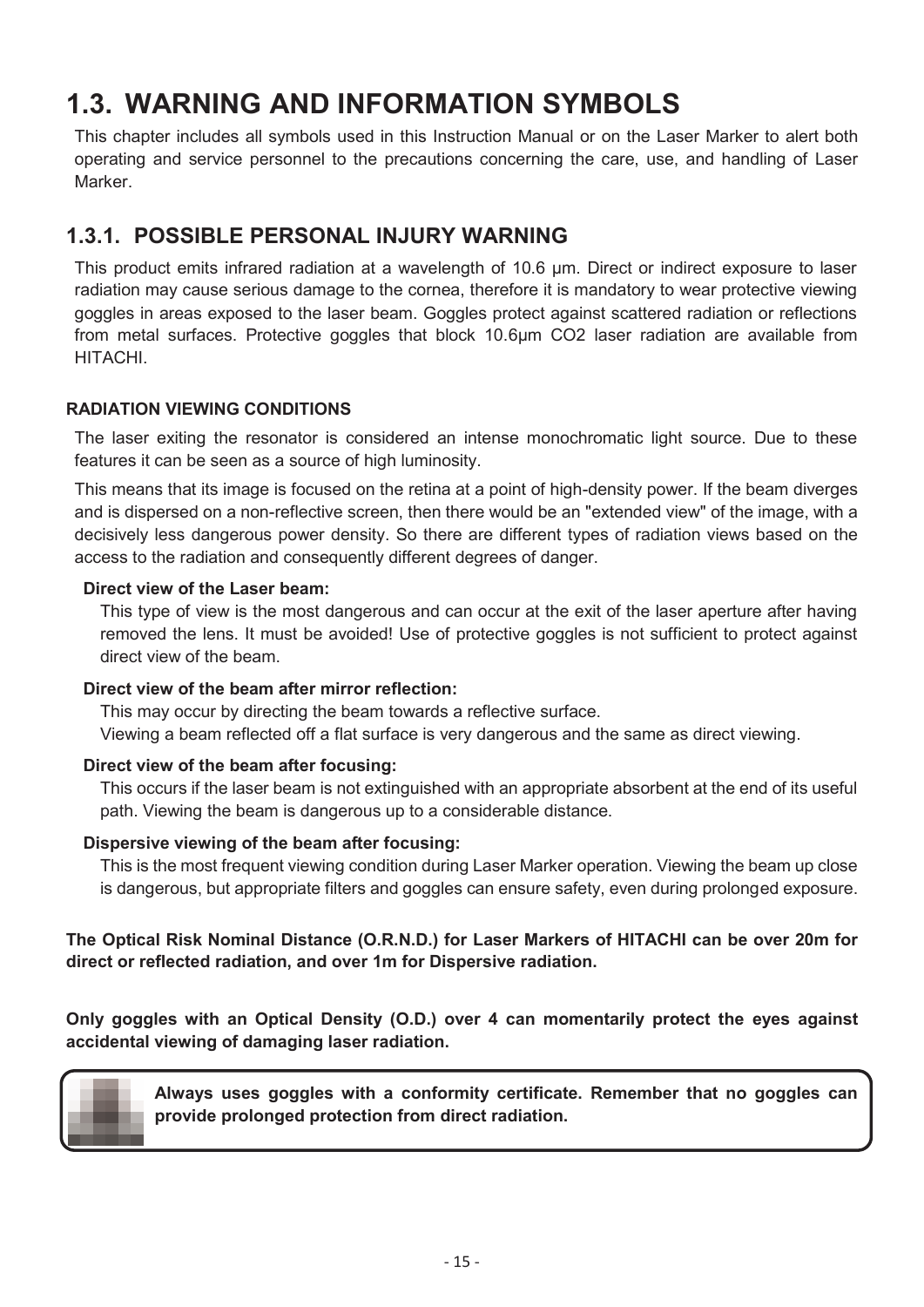If exposed to intense laser radiation, even briefly, or to less intensity but longer duration, both the cornea and the retina can be burned and irreparably and permanently damaged.

Direct exposure to focused radiation can burn the skin. In addition, it is necessary to bear in mind that there may be collateral ultraviolet radiation along with the main radiation. Prolonged exposure may cause skin cancer.

Enclose the beam path whenever possible. Direct or diffused laser radiation can seriously burn humans or animals.

U.S. customers should refer to and follow the laser safety precautions in ANSI Z136.1-1993, American National Standard for Safe Use of Lasers. Procedures listed under the Standard include the appointment of a Laser Safety Officer, operation of the product in an area of limited access by trained personnel, servicing of Laser Marker only by trained and authorized personnel, and posting of signs warning of the potential hazards.

European customers should refer to and follow the laser safety precautions in EN 60825-1, Radiation Safety of Laser Products, Equipment Classification, Requirements, and User Guide.

Materials processing can generate air contaminants such as vapours, fumes, and/or particles that may be noxious, toxic, or even fatal. Safety Data Sheets (SDS) for materials being processed should be thoroughly evaluated and the adequacy of provisions for fume extraction, filtering and venting should be carefully considered. Review the following references for further information on exposure criteria:

ANSI Z136.1-1993, American National Standard for Safe Use of Lasers, Section 7.3 U.S. Government's Code of Federal Regulations: 29 CFR 1910, Subpart Z. Threshold Limit Values (TLV™s) published by the American Conference of Governmental Industrial Hygienists (ACGIH).

It may be necessary to consult local governmental agencies regarding restrictions on the ventilation of processing vapors.

### <span id="page-16-0"></span>**1.3.2. POSSIBLE PERSONAL INJURY**

Use of controls or adjustments or performance of procedures other than those specified herein may result in hazardous exposure.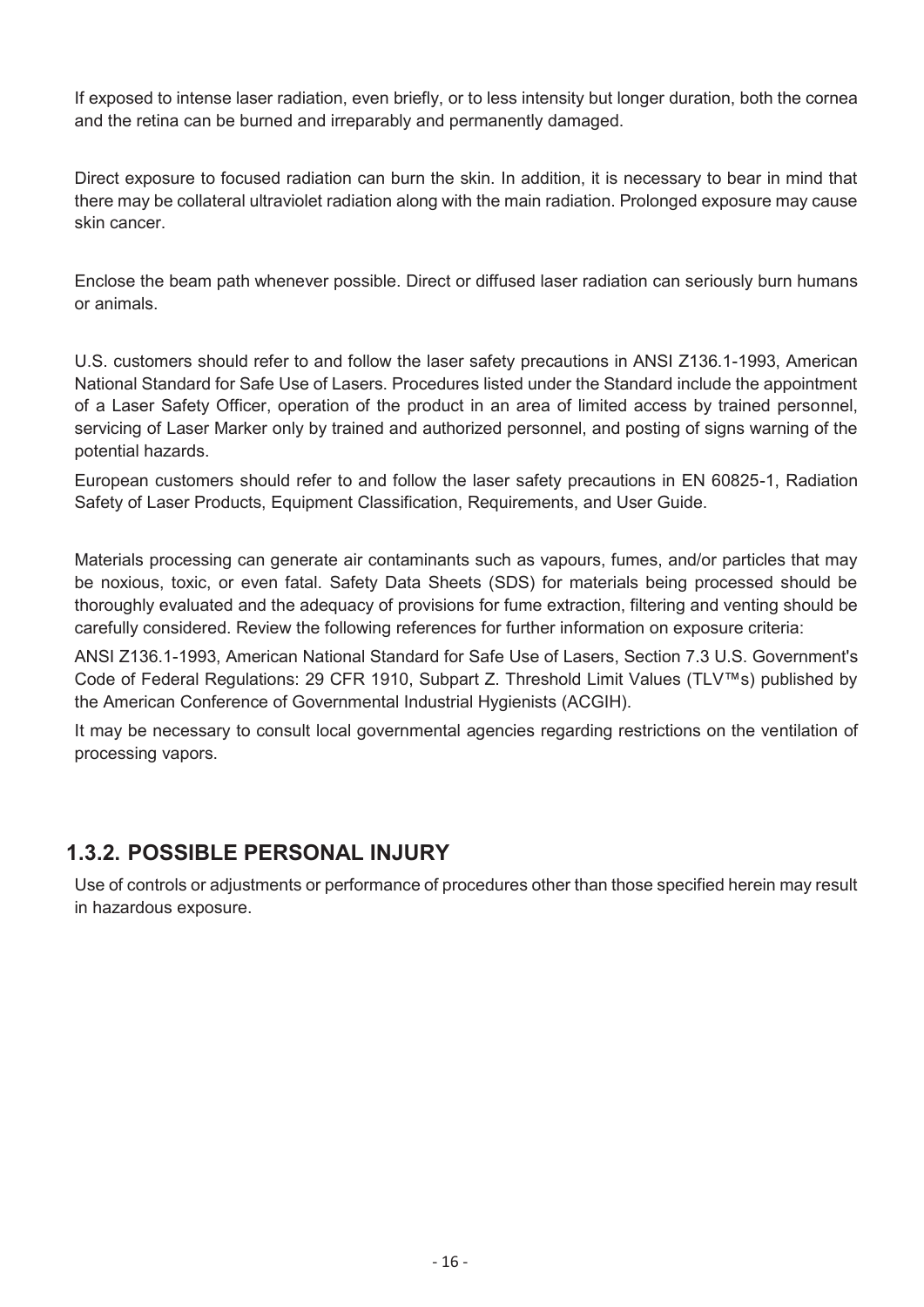## <span id="page-17-0"></span>**1.4. COMPLIANCE WITH REGULATION AND LAW**

The Laser Marker is subject to several United States and European Union (EU) directives. These directives impose product performance requirements related to electromagnetic compatibility (EMC) and product safety features for laser products. The associated directives and specific provisions to which the Laser Marker must comply are identified and described in the following paragraphs.

### <span id="page-17-1"></span>**1.4.1. CDRH REQUIREMENTS**

HITACHI Laser Marker is designed to comply with requirements for Class IV laser products imposed by the Radiation Control for Health and Safety Act of 1968. Under this act, the U.S Food and Drug Administration (FDA) issued a performance standard in the Code of Federal Regulations (CFR) for laser products. This performance standard (21 CFR, Part 1040.10) was developed to protect public health and safety by imposing requirements upon manufacturers of laser products to provide an indication of the presence of laser radiation, to provide the user with certain means to control radiation, and to assure that all personnel are adequately warned of potential hazards through the use of product labels and instructions.

Federal regulation require that all laser products manufactured on or after August 2, 1976 must be certified as complying with the performance standard. The manufacturer must demonstrate the product's compliance with the standard prior to certification or introduction of the product in the market by filing reports pertaining to the radiation safety of the product and the associated quality control program to the Centre for Devices and Radiological Health (CDRH). Failure to provide the required reports or product certification is a violation of Section 360B of the Radiation Control and Health and Safety Service Act of 1968.

Product features included in the design of the laser marking system to comply with CDRH requirements are built into the system as control panels or indicators, internal circuit elements, or input/output signal interfaces. Specifically, these features include a key switch, Laser and Ready indicators, emergency stop button, remote interlock and five-second delay between POWER-ON (Ready indicator) and operation of laser. Table 1 summarizes the laser marking system product features, indicating type and description, and which features are required by CDRH regulations.

| Common safe operating practices should be exercised at all times when<br>the laser is in use. To prevent exposure to direct or diffused laser<br>radiation, follow all safety precautions specified in this Instruction<br>Manual. The use of controls or adjustments or performance of<br>procedures other than those specified herein may result in exposure to<br>hazardous invisible laser radiation, damage to, or malfunction of the<br>laser. Severe burns may result from direct exposure to the laser beam.<br>Always wear safety goggles with side shields to reduce the risk of<br>damage to the eyes when operating the laser. |
|--------------------------------------------------------------------------------------------------------------------------------------------------------------------------------------------------------------------------------------------------------------------------------------------------------------------------------------------------------------------------------------------------------------------------------------------------------------------------------------------------------------------------------------------------------------------------------------------------------------------------------------------|
| Safe operation of the laser requires the use of external beam block to<br>safely block the beam from travelling beyond the desired work area. Use<br>a firebrick or similar non-dispersive, non-combustible material as the<br>block. NEVER use organic material or metals as the beam blocker.<br>Organic material, in general, are combustible and metals act as<br>reflectors that may create an area of immediate danger.                                                                                                                                                                                                              |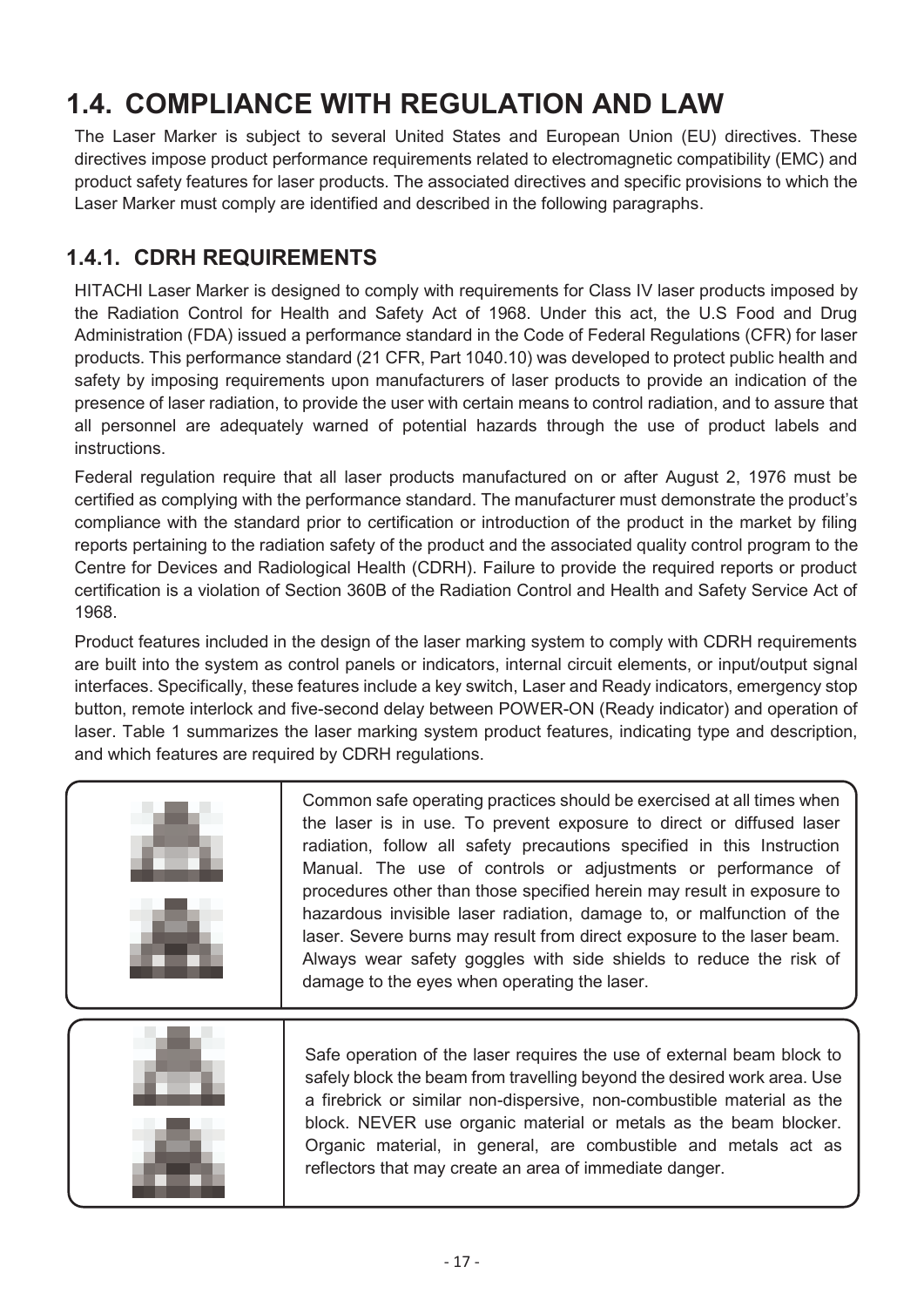This information is available at:

U.S Department of Health and Human Services Public Health Services Food and Drug Administration Centre for Devices and Radiological Health Division of Small Manufactures Assistance Rockville, MD 20857

### <span id="page-18-0"></span>**1.4.2. UNITED STATES FEDERAL COMMUNICATIONS COMISSION REQUIREMENTS**

The United States Communications Act of 1934 vested the Federal Communications Commission (FCC) with the authority to regulate Laser Markers that emits electromagnetic radiation in the radio frequency spectrum. The purpose of the Communication Act was to prevent harmful electromagnetic interference (EMI) from affecting authorized radio communication services in the frequency range above 9 kHz.

### <span id="page-18-1"></span>**1.4.3. UNITED STATES FCC REQUIREMENTS**

The FCC regulation that governs Laser Marker is fully described in 47 CFR. The marking system has been tested and found to comply by proving performance features that have met or exceeded the requirements of 47 CFR, Part 15.

### <span id="page-18-2"></span>**1.4.4. USER INFORMATION**

#### **NOTE**

This equipment has been tested and found to comply with the limits for a Class A digital device, pursuant to part 15 of the FCC Rules. These limits are designed to provide reasonable protection against harmful interference when the equipment is operated in a commercial environment. This equipment generates, uses, and can radiate radio frequency energy and, if not installed and used in accordance with the Instruction Manual, may cause harmful interference to radio communications. Operation of this equipment in a residential area is likely to cause harmful interference in which case the user will be required to correct the interference at his own expense.

#### **CAUTION**

The changes or modifications that are not expressly approved by the party responsible for compliance could void the user's authority to operate the equipment.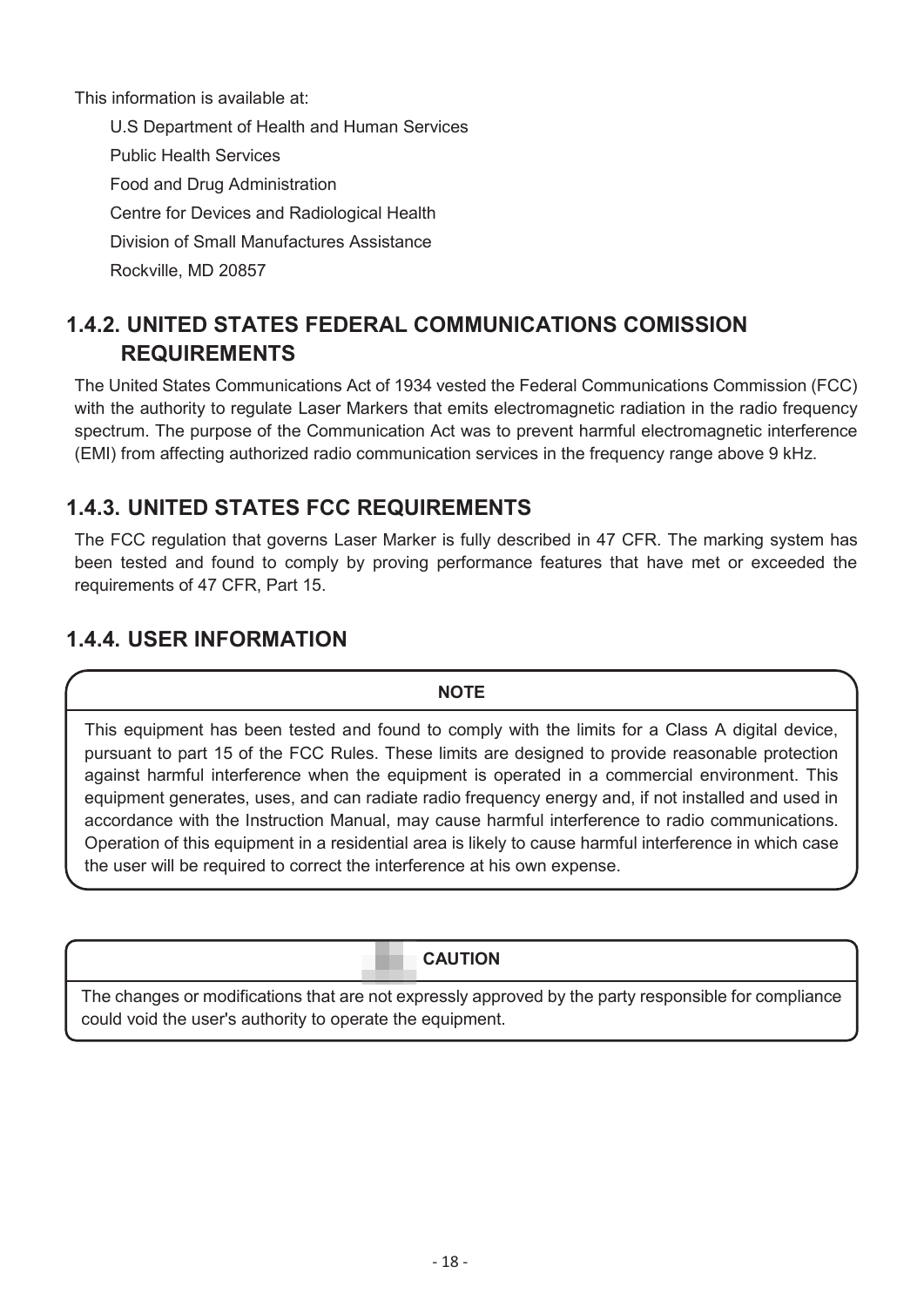### <span id="page-19-0"></span>**1.4.5. EUROPEAN UNION REQUIREMENTS**

The Laser Marking System should be installed and operated at prepared facilities and by duly trained personnel. Due to the considerable risks and hazards associated with the installation and operation of this device with its built-in laser, the manufacturer must provide appropriate product warning labels and instructions to ensure safety. HITACHI assumes no responsibility for the compliance of the system into which the Laser Marking System is installed, other than to supply and/or recommend components complying with CE standard and European Directives.

Pursuant to Article 1, paragraph 2 and Article 3 of the Machinery Directive, the Machinery Directive does not apply to this system. Concerning the incorporation of the laser marking system into equipment that may fall under the definition of Machinery, HITACHI considers the application of the EMC Directive and Low voltage directive as sufficient evidence that the laser marking system will not compromise the compliance of the Machinery into which it is incorporated.

The following hazards would be typical for this product when incorporated to intended use:

- (a) Risk of injury from lifting or moving the unit.
- (b) Risk of exposure to hazardous laser energy through unauthorized removal of access panels, doors, or protective barriers.
- (c) Risk of exposure to hazardous laser energy and injury due to failure of personnel to use proper eye protection and/or failure to adhere to applicable laser safety procedures.
- (d) Generation of hazardous air contaminants that may be noxious, toxic, or even fatal.

With respect to instances of electromagnetic interference, HITACHI defines marking variations to be an unacceptable loss of performance, as long as the following criteria are met: (1) There is no damage to the marking equipment, or machinery into which it is integrated, (2) The marking variation does not cause a hazardous or unsafe condition, (3) The marking variation is apparent to the operator, and (4) Normal operation is recovered after removal the interfering signal.

A report of EU service requirements pertaining to the laser marking system is shown below.

#### **European Union Directives**

#### **Applicable Standards / Norms**

CE mark IEC 62368-1 EN 61000-6-4 EN 61000-6-2 EN 60825-1, Safety of laser products

Once a product has met the requirements of all applicable EU directives, it can bear the official compliance mark of the European Union.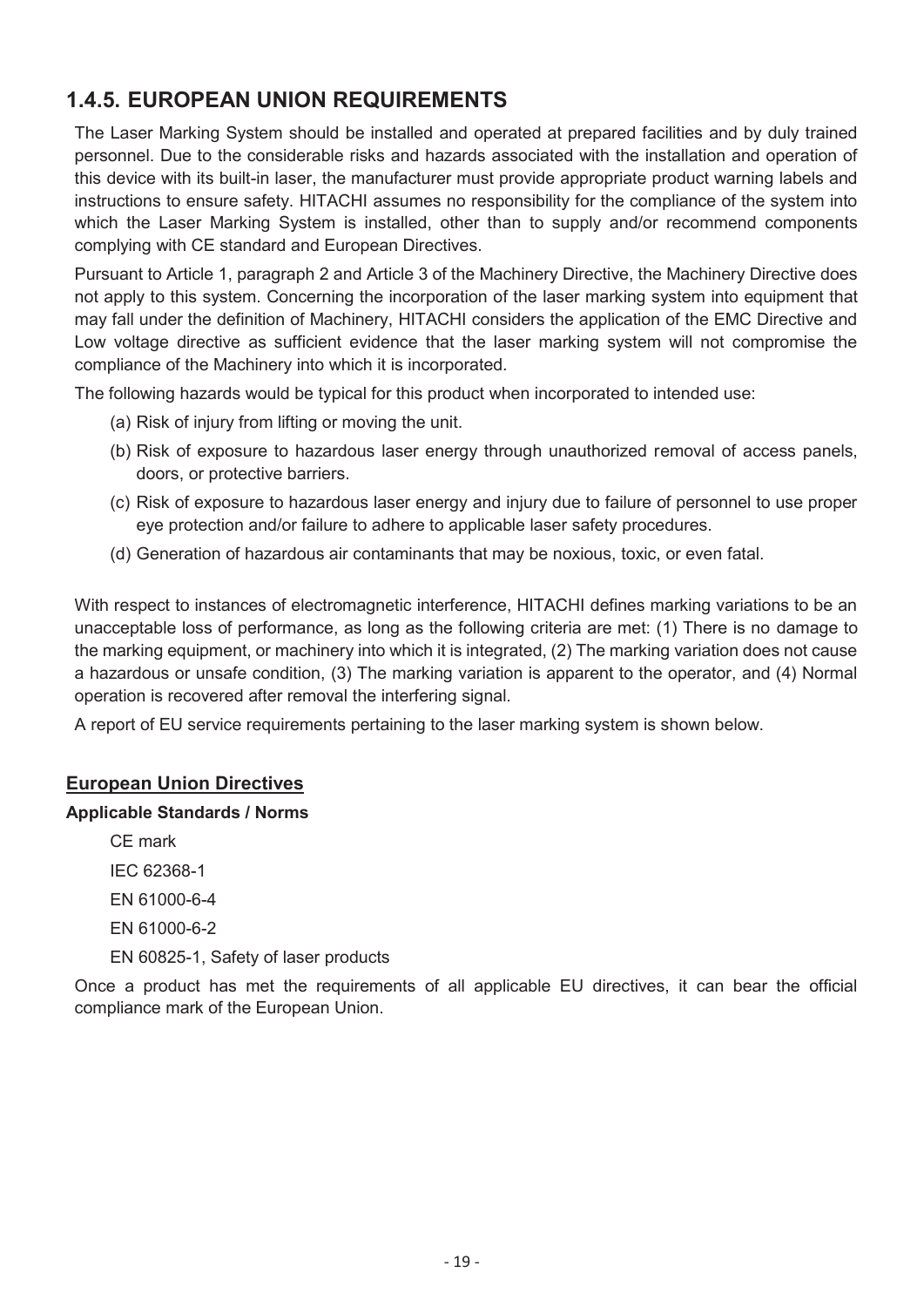#### **SAFETY OF LASER PRODUCTS APPLICATION GUIDE**

The European Norm (EN) document EN 60825-1 was developed to protect persons from laser radiation by imposing requirements upon manufacturers of laser products to provide an indication of laser radiation; to classify laser products according to the degree of hazard; to require both user and manufacturer to establish procedures so that proper precautions are adopted; to ensure adequate warnings of the hazards associated with accessible radiation through signs, labels, and instructions; to improve control of laser radiation through protective features; and to provide safe usage of laser products by specifying user control measures.

The marking system is designed to comply with the requirements set forth in EN 60825-1. Table 1 summarizes the marking system features, indicating the type and description of these features and whether those features are required by European Union regulations.

#### **ELECTROMAGNETIC COMPATIBILITY APPLICATION GUIDE**

The Electromagnetic Compatibility (EMC) is the Directive developed to address electromagnetic interference (EMI) issues in electronic Laser Marker. In particular, the Directive requires documents that define the emission and immunity standard. EN 61000-6-4 defines the emission limit. Generic standard EN 61000-6-2 defines the immunity requirements published by the International Electromechanical Commission (IEC).

The requirements to comply with required EMC regulations is due to the increasing use of powerful electronic devices, which because of the techniques used, are the source of disturbances in a wide range of frequencies (emission); at the same time they are also affected by disturbances produced by other devices and thus require an adequate level of immunity.

- (1) Disturbances are normally classified as low frequency ( $0 < f <$ 9 kHz) and high frequency (f > 9 kHz). Low frequency phenomena, which are particularly important, are those connected to harmonic frequencies and electrical frequencies. There are other widespread phenomena such as electrostatic discharge in air or by contact.
- (2) Disturbances can be transmitted via conductors (conducted disturbances in a field ranging from 0.15 MHz to 30 MHz) and via irradiation (irradiated disturbance ranging from 30 MHz to 1000 MHz).
- (3) Case studies in industrial environments point to conducted disturbances as the main cause of failure to comply with electromagnetic compatibility. For this reason, installation of a Laser Marker must be carried out according to the instructions below.

#### **Connections and wiring:**

Laser Marker connections to other devices and external sources must be made taking into account criteria of minimizing electromagnetic influence between them. Power circuit wiring must be physically separated from command and control circuits (signal circuit). This is done using metal channels, protective mesh or protective screens.

#### **Filter devices:**

All Laser Marker, which requires supplementary devices to comply with the EMC regulations, must be equipped with such devices, and assembled according the manufacturer instructions. Supplementary devices include RC units to mount parallel to AC relay coils, diodes to mount parallel to DC relay coils, filters for high frequency conducted disturbance to be mounted on the network input (ask Hitachi for the most suitable type).

#### **Wire shielding:**

Wire shielding must end as close to the incoming terminal boards as possible.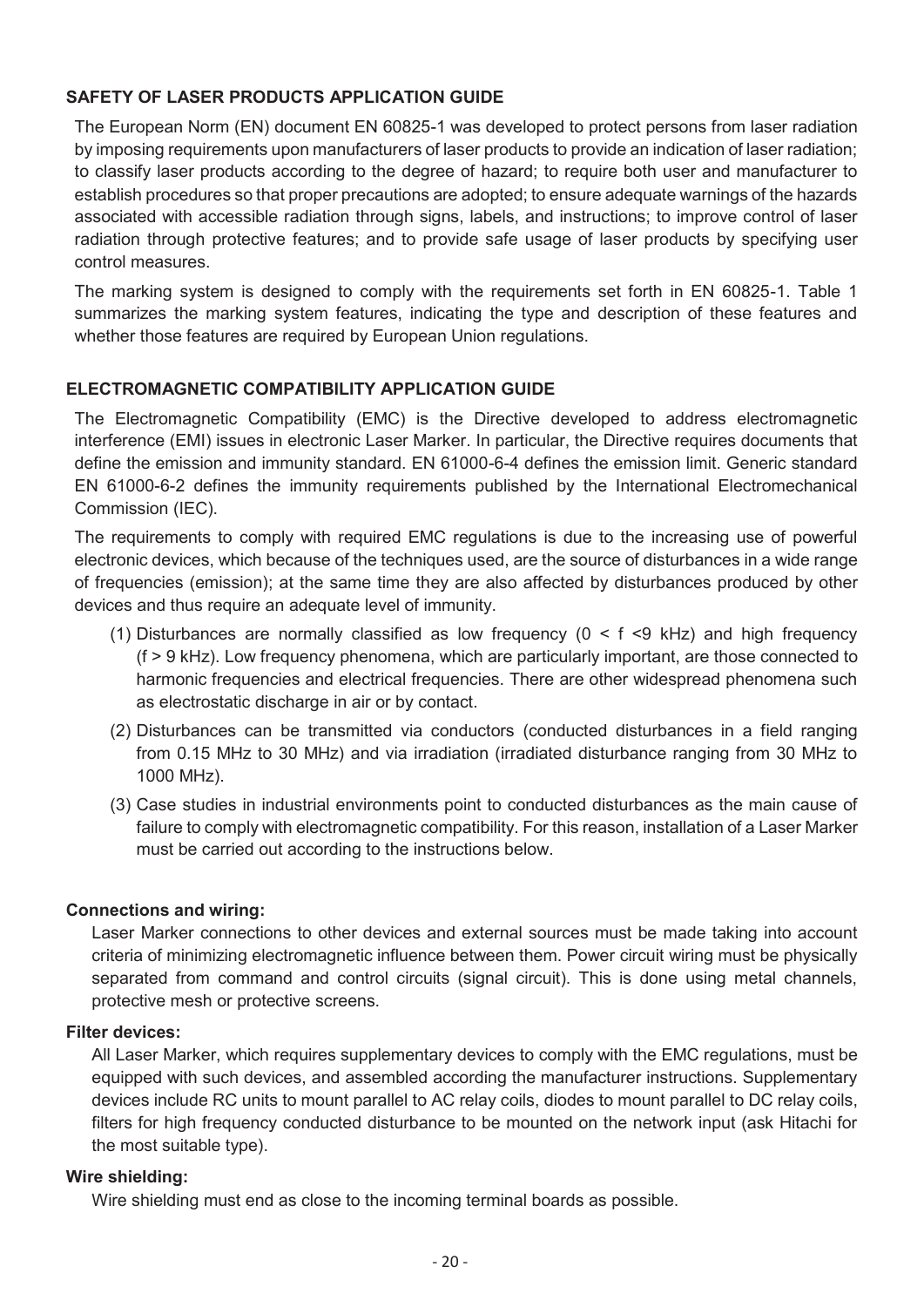#### **Metal panels:**

All the panels which make up the system must be interconnected so that they present low impedance to high frequencies. This is obtained by adding numerous screws between the unpainted covers or using non-anodized aluminum. All the metal parts are connected with a good ground connection.

In applications where disturbances exceed legal limits, there may be disturbances and interferences between the Laser Marker and other appliances, despite correct conformance with installation rules.

If there are interferences with another Laser Marker, do not use it at the same time, or move the two devices further apart.

#### **GUIDE FOR APPLYING LOW VOLTAGE SAFETY**

The Laser Marker complies with Low Voltage Directive concerning electrical equipment operating at voltages between 50 and 1000 VAC. Warning labels and shields for protecting the user are required. The Laser Marker installation should be evaluated to ensure that it complies with the requirements laid down in the Directives on Low Voltage.

#### (1) **Installation**:

Only professionally trained individuals can carry out installation work, connect the external power source and, in general, perform any type of work on the electrical part. Dangerous voltage is present inside the Laser source.

#### (2) **Power cut-off device**:

Since the Laser Marker is designed to be incorporated in a system including other equipment, it is necessary to install a manually controlled power cut-off device common to the entire system. This is the installer's responsibility.

#### (3) **Stop function**:

Since the Laser Marker is designed to be incorporated in a system including other equipment, it is necessary to create a category 0 stop common to the entire system. This is the installer's responsibility.

#### (4) **Emergency stop**:

Since the Laser Marker is designed to be incorporated in a system including other equipment, the emergency stop must be installed based on the technical specifications of the system, bearing in mind that it may be necessary in some equipment to let cooling water circulate for a few seconds before disconnecting power. The emergency function is the installer's responsibility.

#### (5) **Protection category**:

Most HITACHI Laser Marker has a minimum protection category of IP54. To comply with the Machine Directive and Standard EN 60204, the installer is responsible for placing them in a suitable container according to the protection category required for the end use.

#### (6) **Ground Protection**:

One of the three conductors of the electrical supply is grounded, meaning it has no electrical power. **This wire must be always connected to the laser**.

The main reason for use of a ground connection between the laser and the electricity is the safety of individuals, and the second is to protect the system.

In terms of operating safety, the ground connection helps prevent the occurrence of dangerous voltage between parts that are accessible at the same time, up to frequencies for which the ground connection (solely designed for the safety of individuals) can be considered low impedance.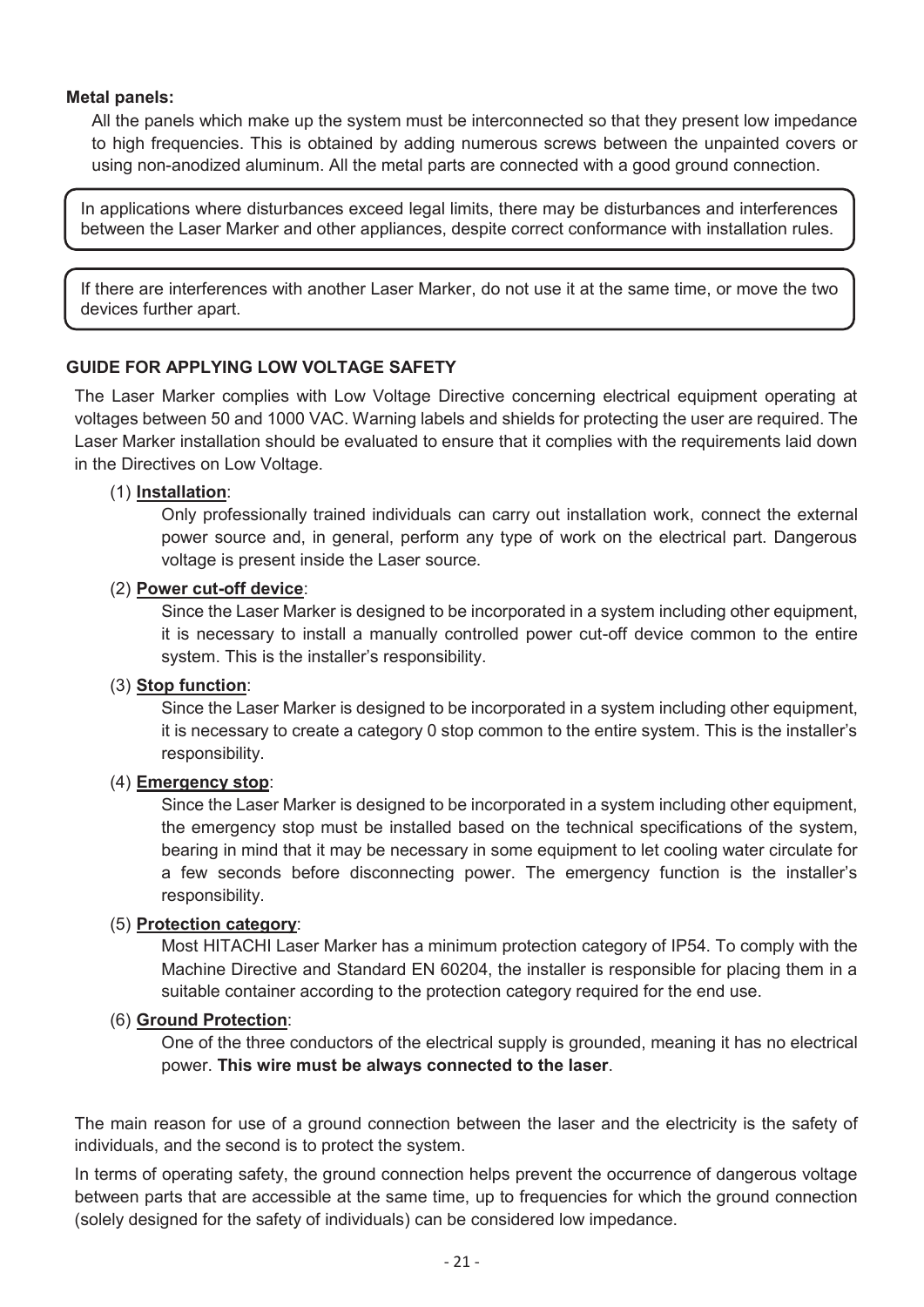## <span id="page-22-0"></span>**1.5. FEATURES OF CO2 SYSTEMS**

| <b>Element</b>                        | <b>Description</b>                                                                                                                                                                                                                                                                                                   | <b>Required</b><br>by CDRH | <b>Required by</b><br>EN60825-1 |
|---------------------------------------|----------------------------------------------------------------------------------------------------------------------------------------------------------------------------------------------------------------------------------------------------------------------------------------------------------------------|----------------------------|---------------------------------|
| Protective housing                    | Laser tube covers                                                                                                                                                                                                                                                                                                    | Yes                        | Yes                             |
| Safety Interlock                      | An interlock connected to the laser tube cover<br>disconnects the laser power and closes the shutter to<br>block the laser beam if the laser tube cover is<br>removed.<br>Safety Interlock Failure.<br>The interlock is designed so that if there is a failure it<br>will activate as if the cover has been removed. | Yes                        | Yes                             |
| Key switch                            | On/Off key switch controls power to laser electronics.<br>Key cannot be removed from switch in the "On"<br>position. When no key is inserted or it is in the "Off"<br>position, the laser does not work.                                                                                                             |                            | Yes                             |
| <b>Emergency stop</b><br>switch       | The switch that controls the power of laser<br>electronics. The user must rearm the emergency<br>button to restores operation. In this case, the Laser<br>Marker never emits laser. The system must be<br>rearmed.                                                                                                   | Yes                        | Yes                             |
| Laser indicator<br>Ready              | Indicates that HITACHI Laser Marker is receiving<br>power and is ready for laser emissions. The "Ready"<br>LED lights up when the key switch is turned "On", the<br>remote key switch is closed when the beam is active.                                                                                             | Yes                        | Yes                             |
| Laser radiation<br>emission indicator | Indicates that HITACHI Laser Marker is emitting laser.<br>The "Laser" LED lights up when the laser beam is<br>active.                                                                                                                                                                                                | Yes                        | Yes                             |
| <b>Five Second</b><br>Delay           | <b>HITACHI Laser Marker circuit element disables RF</b><br>driver/laser output for five seconds after key-switch is<br>turned "ON" and the key switch is closed.                                                                                                                                                     | Yes                        | Yes                             |
| Power failure lock                    | HITACHI Laser Marker circuit element disables RF<br>driver/laser output if input power is removed and then<br>later reapplied (AC power failure or remote interlock<br>actuation) while the key switch is still closed. Operator<br>must reset the key switch or remote switch to restore<br>Laser Marker operation. | Yes                        | Yes                             |
| Remote interlock                      | Rear panel connection.<br>Disable RF driver /laser output when a remote<br>interlock on Laser Marker door or panel is opened.<br>Operator must reset the key switch or remote key<br>switch to restore Laser Marker operation.                                                                                       | Yes                        | Yes                             |
| Overheating<br>Protection             | Circuit element.<br>The Laser Marker shuts down when the laser<br>temperature exceeds the safety limits.                                                                                                                                                                                                             | <b>No</b>                  | <b>No</b>                       |
| <b>Warning labels</b>                 | On the exterior of HITACHI Laser Marker, labels<br>attached to various external covers to warn the<br>potential hazards.                                                                                                                                                                                             | Yes                        | Yes                             |
| <b>Shutter</b>                        | The <i>shutter</i> prevents laser emission until the user<br>deactivates it from the front panel. It prevents laser<br>output if an alarm occurs (like an open remote<br>interlock or an open safety interlock).                                                                                                     | Yes                        | Yes                             |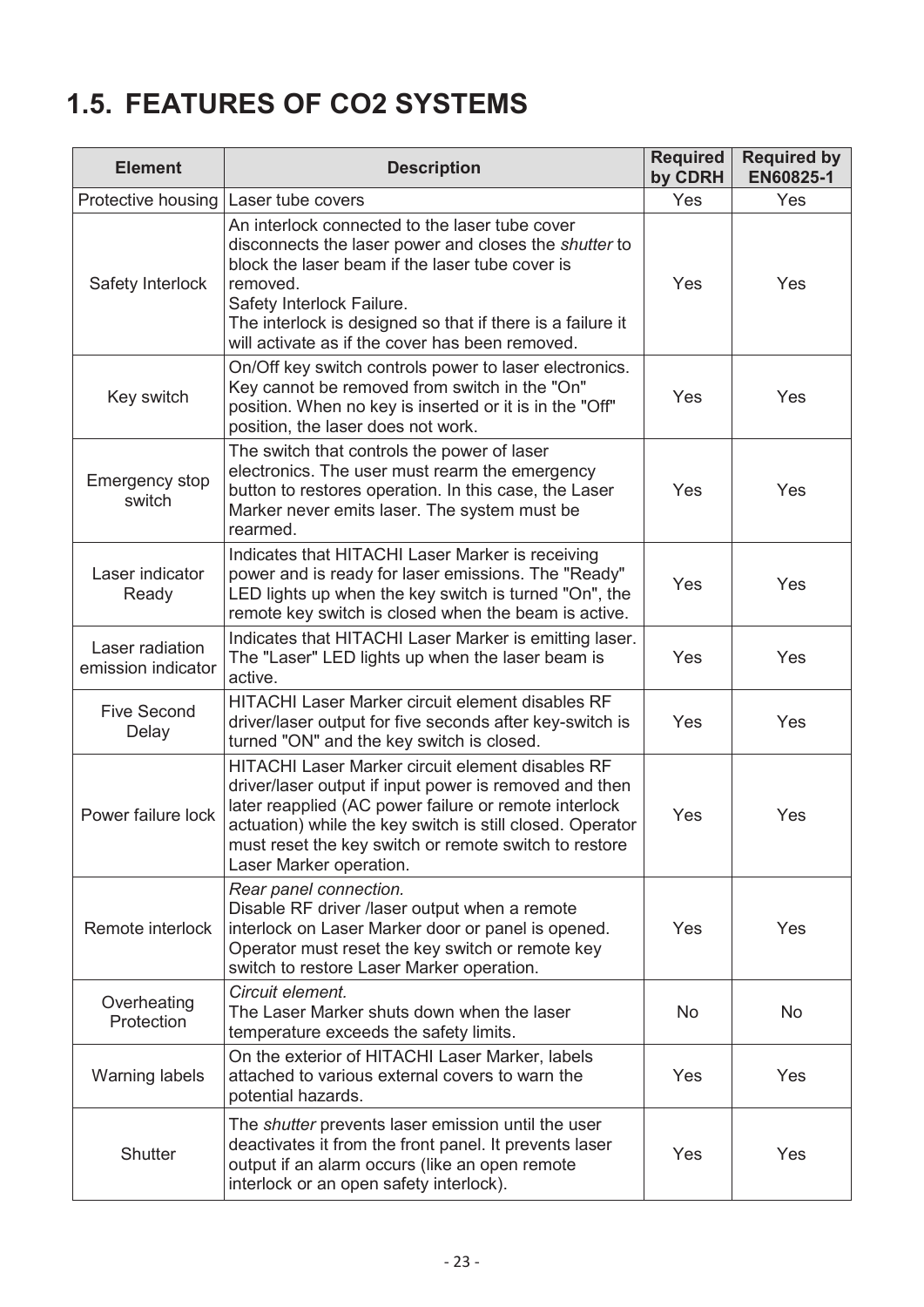## <span id="page-23-0"></span>**1.6. WARNING LABELS**

| Label 1 - CLASS IV LASER ALARM Label CO <sub>2</sub> |
|------------------------------------------------------|
| Label 2 - LASER HAZARD WARNING SYMBOL                |
| Label 3 - GENERAL HAZARD SYMBOL                      |
| Label 4 - LASER OPENING                              |
| Label 5 - LASER HAZARD                               |
| Label 6 - INTERLOCKED PANEL LABEL                    |
| Label 7 - COMPLIANCE AND HAZARD LABEL                |

[NOTE] The contents of the actual labels may differ from the labels above.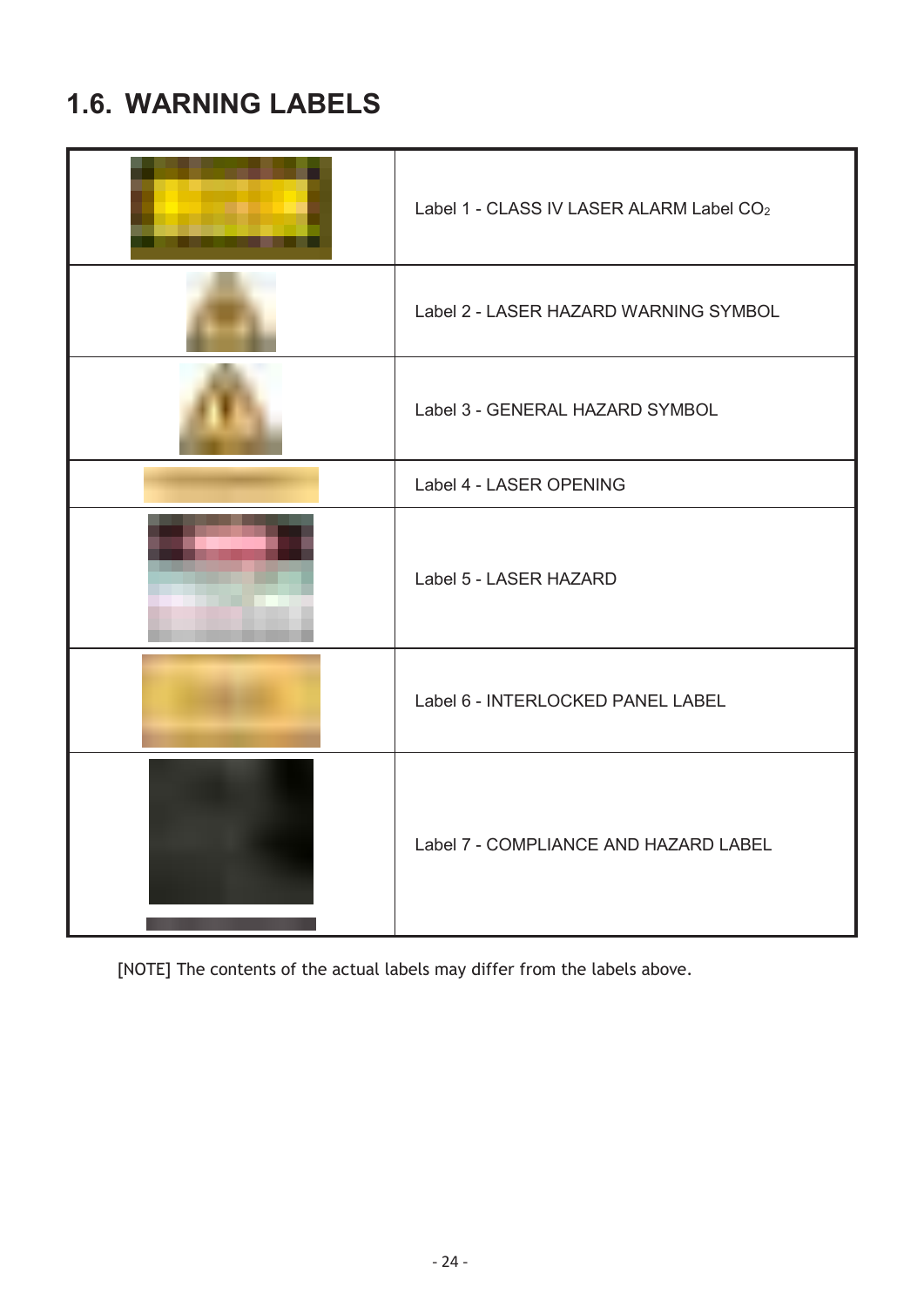

## <span id="page-24-1"></span><span id="page-24-0"></span>**2.1. INTRODUCTION**

Please read the safety information in chapters 0 to 1 of this manual carefully before using the product. Incorrect handling may damage the human body and surrounding equipment. Please use the Laser Marker after fully understanding handling precautions, warnings, label display, etc.

This user manual describes information necessary for executing general Laser Marker functions such as system layout and interface screen operations. In addition to safety information, technical explanations, maintenance and troubleshooting, and how to perform the tasks shown below are also explained.

- Connect the Laser Marker
- Create a message to print
- Select the font style and the font size for your message
- Edit a message
- Create a Data field or a Time field and edit the file
- Print a message on a product
- Temporarily Stop printing
- Change the print position on a product
- Stop the laser and turn it off

## <span id="page-24-2"></span>**2.2. OVERVIEW**

This chapter describes the available interfaces and the following items:

- Interface types and access levels
- Meaning of indicator colors
- Interface screen configuration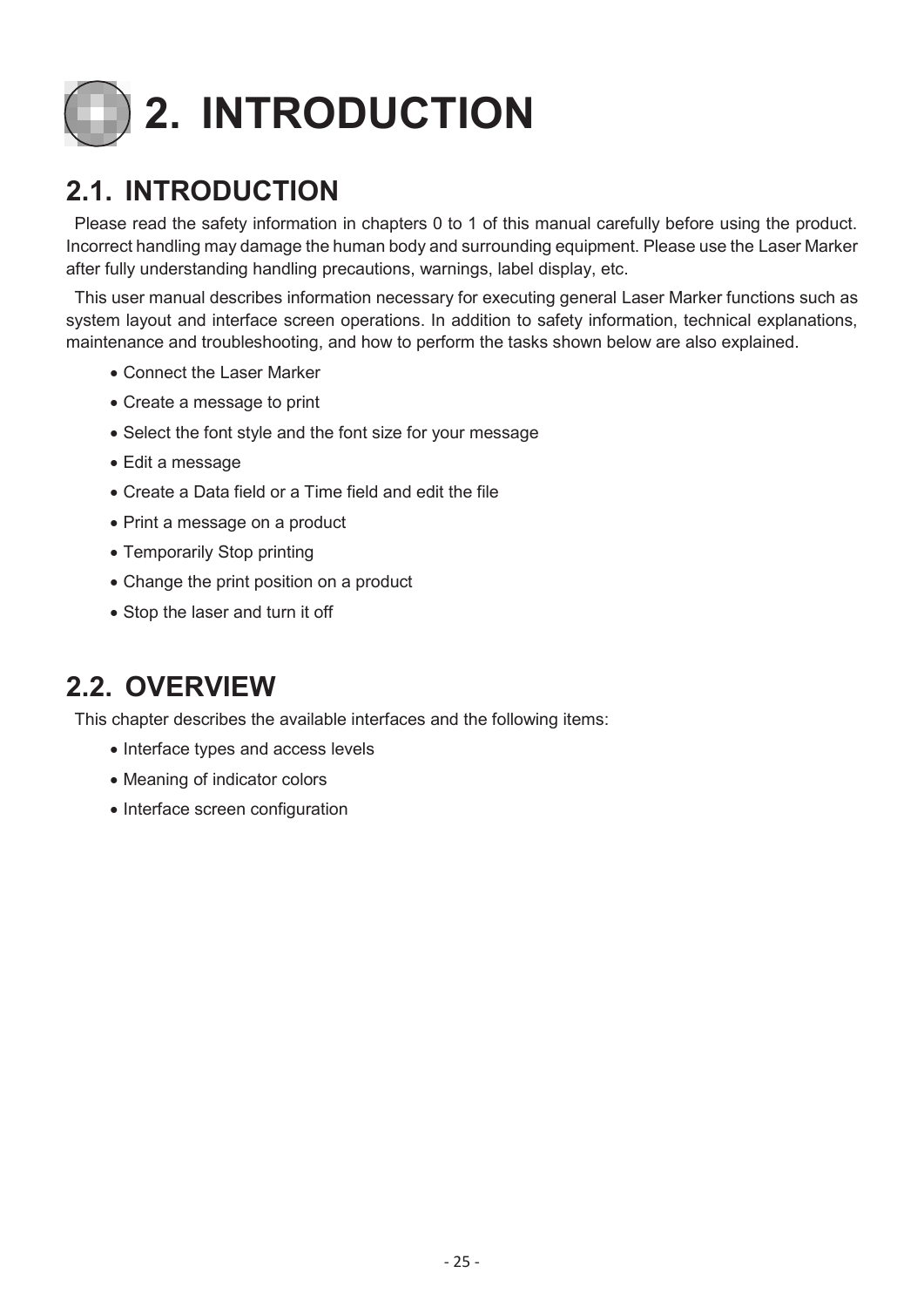## <span id="page-25-0"></span>**2.3. ACCESS LEVELS**

You can use the following external controllers as user interface with the Laser Marker to make messages and logos. These external controllers have three different access levels, and the functions available differ depending on the access level. (See the table below)

- Touch Screen
- Laser Marker application PC software (Hereinafter referred to as Laser Application)

#### **Touch Screen:**

Touch Screen has three access levels and two of them are password-protected.

| Access level | <b>Descriptions</b>                                                                                                                        |
|--------------|--------------------------------------------------------------------------------------------------------------------------------------------|
| User         | Only operations related to "PRINT" are possible.                                                                                           |
| Supervisor   | Operations related to "FILE", "EDIT", and "PRINT" are possible. Password<br>setting is required.                                           |
| Maintenance  | Operations related to "FILE", "EDIT", and "PRINT" and some operations<br>related to "SETTINGS" are possible. Password setting is required. |

**[NOTE]** In old versions of the software, "Supervisor" is displayed as "Supervisor 1" and "Maintenance" is displayed as "Supervisor 2".

#### **Laser Application:**

Laser Application has three access levels and two of them are password-protected.

| <b>Access level</b>  | <b>Descriptions</b>                                                 |  |
|----------------------|---------------------------------------------------------------------|--|
| User                 | This level can only be used for operations related to printing.     |  |
| <b>Advanced User</b> | This level mainly allows operations related to message creation,    |  |
|                      | modification, editing and printing. Password setting is required.   |  |
|                      | This level mainly allows operations related to message creation,    |  |
| Supervisor           | modification, editing, printing, and laser settings except for some |  |
|                      | settings. Password setting is required.                             |  |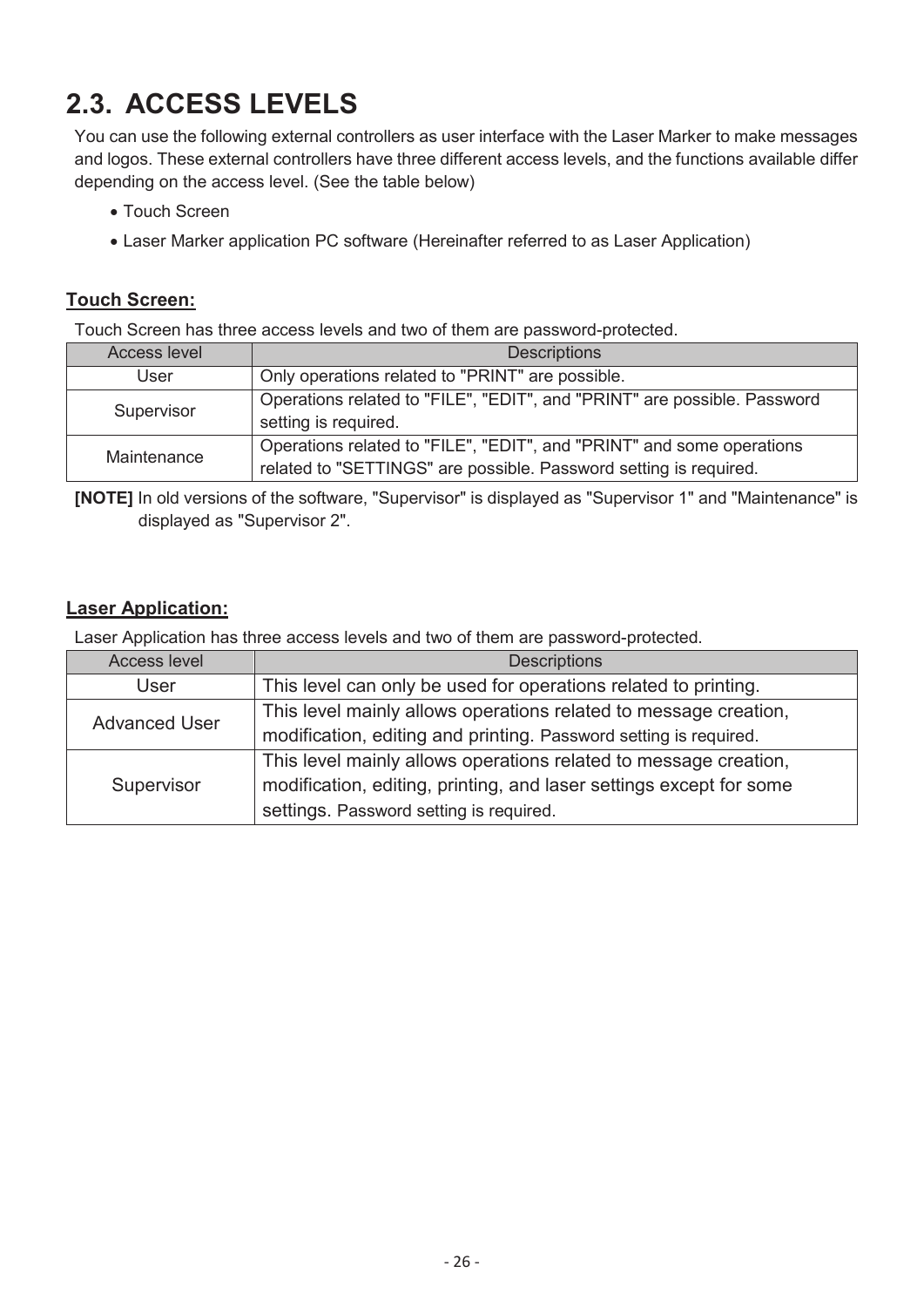## <span id="page-26-0"></span>**2.4. USER INTERFACE 2.4.1. EXTERNAL CONTROLLERS**

#### <span id="page-26-1"></span>**Touch Screen:**

The Touch Screen includes a virtual keyboard that has standard alphanumeric keys and a series of special keys, as follows:

- (1) Back Space key
- (2) Space key
- (3) Return, enter or validate key
- (4) Two direction keys: Right and Left
- (5) Two keys to change the keyboard to be used (For example, change "lower case letter" to "upper case letter").

(1)

- (6) A key to New line of "TEXT"
- (7) A key to change the keyboard.
- (8) A key corresponding to ASCII code (Hex)
- (9) Input mode display field of (7)

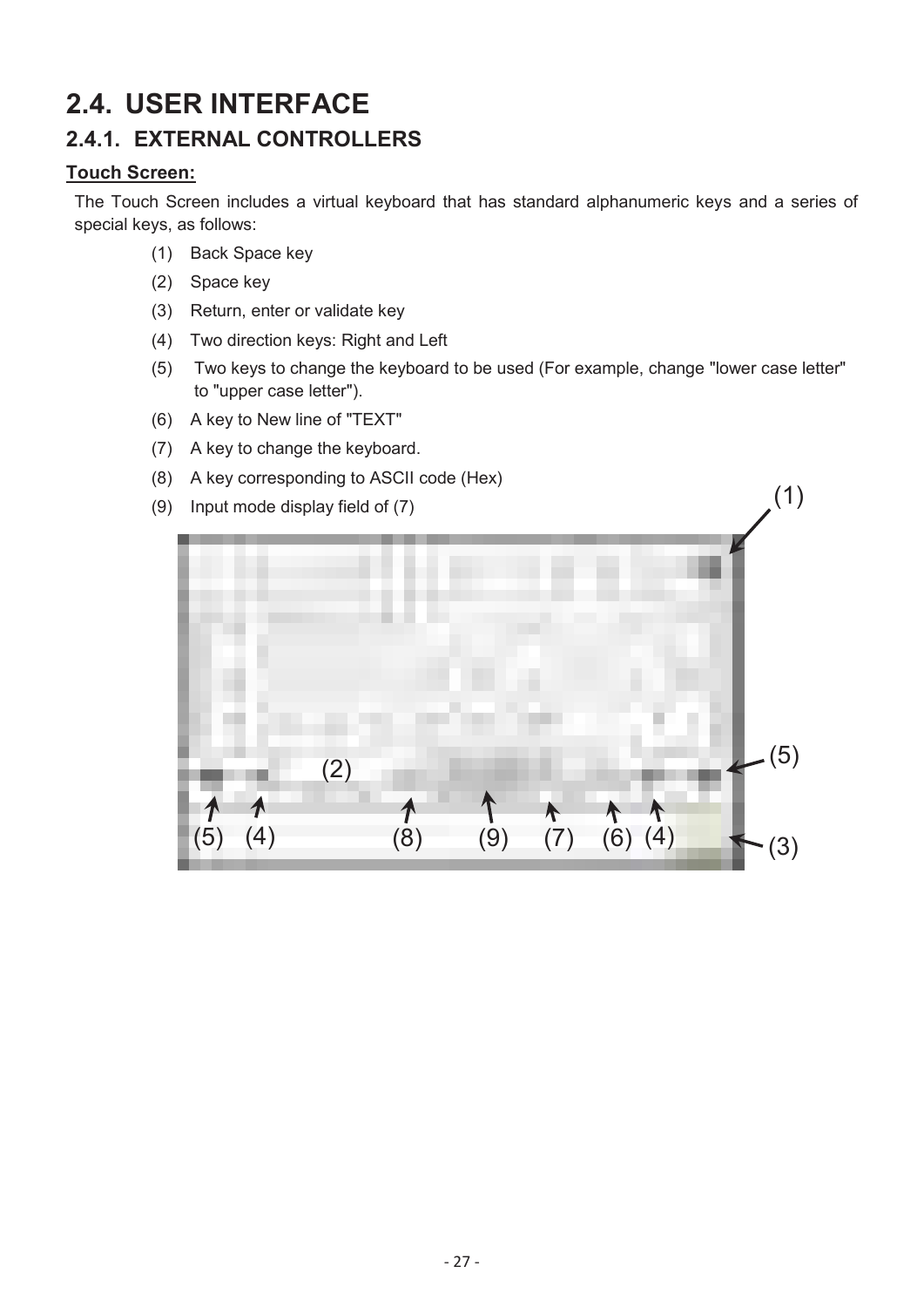#### **Numeric input screen:**

For the item to set the numerical value such as the position, enter the numerical value as follows:

When that item is selected, a screen like the one on the lower left is displayed.

- Press the arrow ( $\triangle$ ,  $\nabla$ ) to increase or decrease the value.
- When you press the numerical value in the center, the numeric keypad as shown in the lower right is displayed. Enter the number directly and press "RETURN".



#### **Laser Application:**

Laser Application is the software that is installed on a computer. For this reason, Laser Application interface uses the PC keyboard.

### <span id="page-27-0"></span>**2.4.2. INDICATORS**

The Laser Marker is equipped with a three-color indicator that displays the system status for safe operation, and several buttons and switches related to the function and safety of this Laser Marker. This section explains the colors and their meanings.

| <b>Color</b> | <b>State</b> | <b>Description</b>                                                             |
|--------------|--------------|--------------------------------------------------------------------------------|
| ∣Green       | Ready        | The laser is ready for use, all the connections are<br>correct.                |
| <b>Blue</b>  | Marking      | The Laser Marker is marking.                                                   |
| Orange       | Alarm        | An alarm has occurred and shows the description<br>on the external controller. |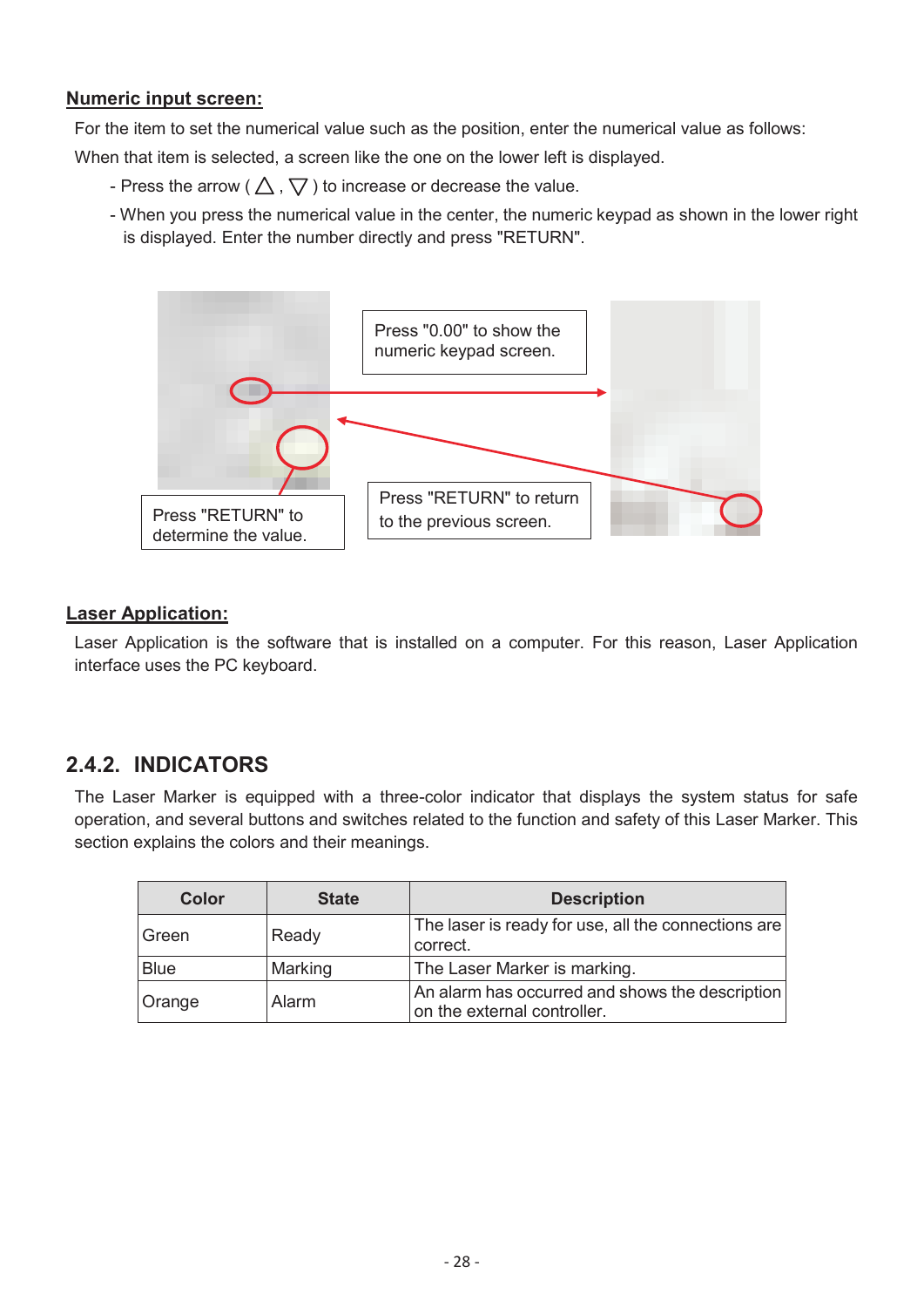### <span id="page-28-0"></span>**2.4.3. SCREENS**

The screen configuration is different between touch screen and Laser Application.

#### **Touch Screen:**

It takes a several tens of seconds for the main screen to be accessible after turning key switch of the Laser Marker.

When startup is complete, the main screen as shown below appears.

Never touch any keys until the main screen appears or the alarm message "Not connected" will appear.



The following four menu icons are displayed on the main screen:

(1) FILE (2) EDIT (3) PRINT (4) SETTINGS

**[NOTE]** Depending on the software version, "SETTINGS" may be written as "SETUP".

These icons drive to other screens with parameters, list… where these screens will let you configure the Laser Marker, create a message or print any message of the laser CPU.

To access to Setup and Manager menu you have to enter the password. You cannot access to these options without the password. You do not need password for printing.

The screen below is an example of the screen displayed when you select "FILE".

(The screen may be different depending on the software version.)



There are four basic types of screen on the Touch Screen user interface.

- Menu screens or configuration screens
- Operator-entry screens
- Task screens
- Information screens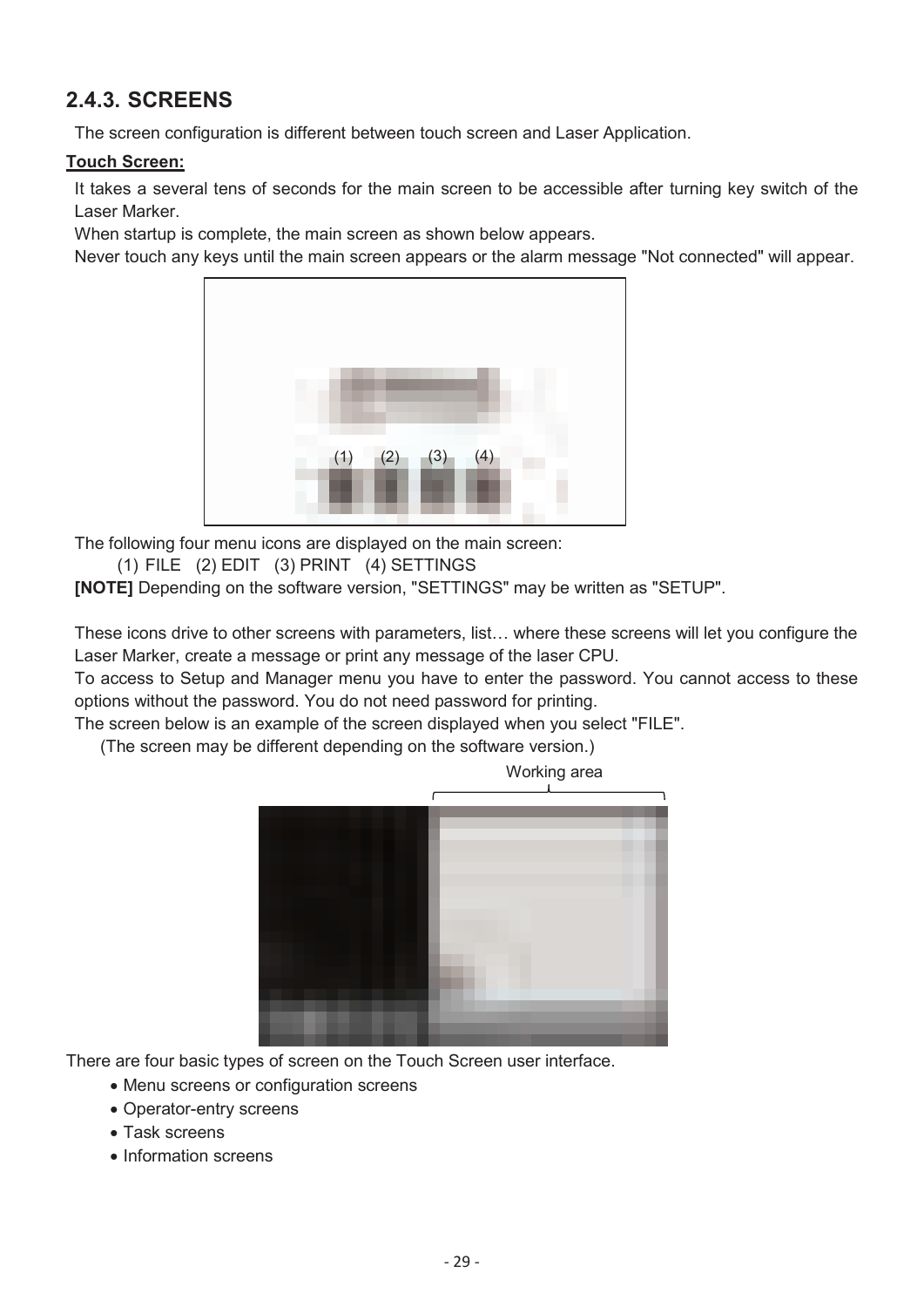#### **Menu screens or configuration screens:**

Some of these screens are gateways to other screens. These screens also give information about Laser Marker configuration or about instructions that was given. For example, on Laser setup screen, the Scanners option shows information about the Laser Marker used.

To select an option on Touch Screen, you touch the option you want to choose on screen.

#### **Operator-entry screens:**

To enter or change information of the Laser Marker, you use the operator-entry screens. For example, on the laser setup screens, press "SETTINGS"  $\rightarrow$  "DYNAMIC & PHOTOCELL"  $\rightarrow$  "Mode:" to select whether you print the stationary object or moving object.

#### **Task screens:**

You can use the task screen to create, edit or print the message. For example, at the General Window of the Print screen, you can start and stop the marking job. You can use the Message screen to create and modify (edit) the message.

#### **Information screens:**

If you want to know information about the Laser Marker (system status, last alarm value, etc.), you go "Print menu"  $\rightarrow$  "Alarm".

The information screen contains information about the last event occurred in the Laser Marker. This event or alarm can be warning, a system failure, a print failure or an information event.

To close the information screen, press the "OK" button.

Most warnings refer to an event that does not prevent normal operation. You can read the information screen and continue to use the Laser Marker, but should correct the problem as soon as possible. If you cannot correct the problem, speak to your supervisor, or contact your local distributor.

If the event or alarm is a Print Failure, you must correct the problem immediately; you cannot continue to use the Laser Marker.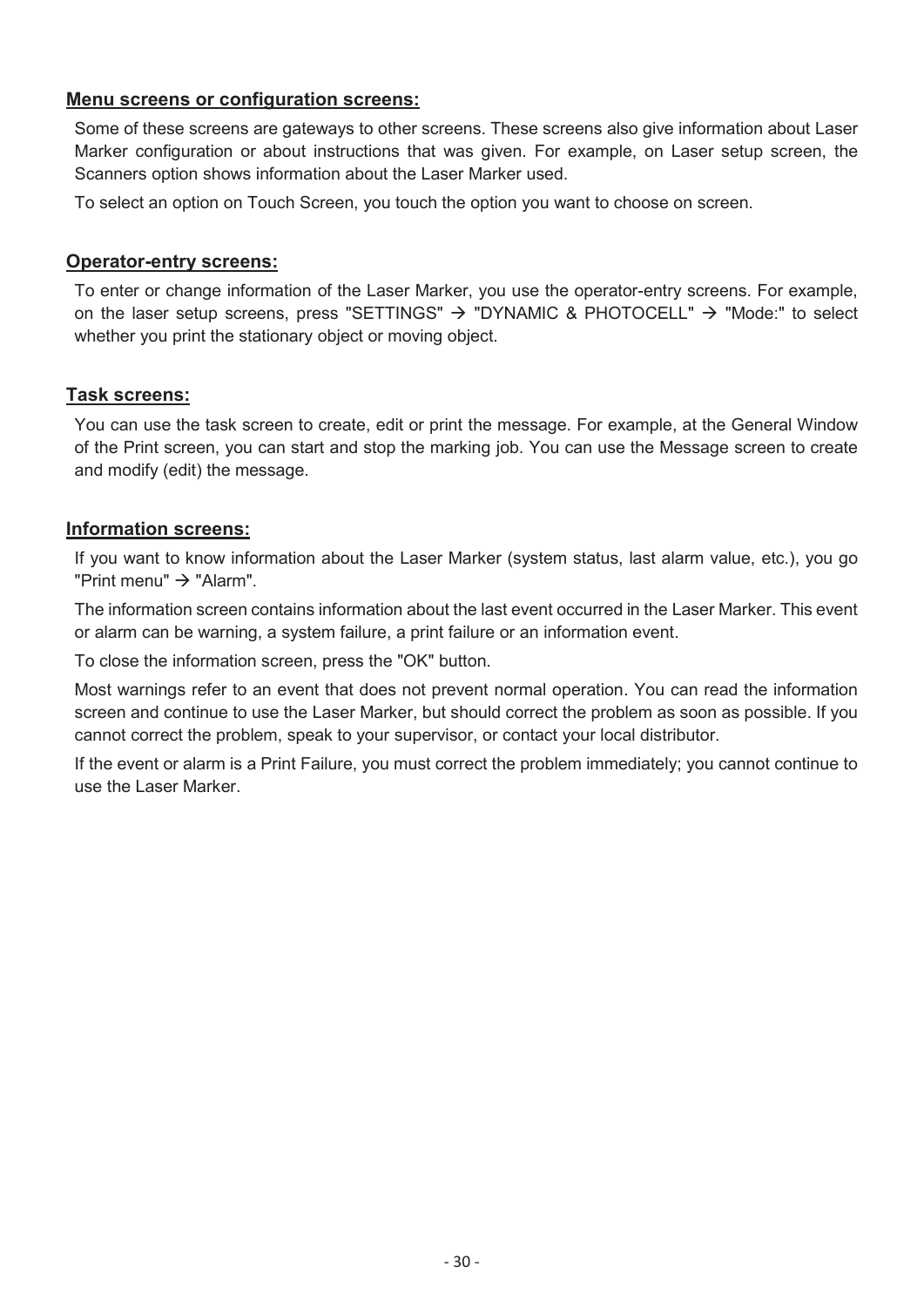#### **Laser Application:**

The first step is starting Laser Application. There are two ways to start it.

- By choosing the "Hi-Laser" icon.
- Press START  $\rightarrow$  ALL PROGRAMS  $\rightarrow$  Laser Marker Application \*\*\* (Version No.)  $\rightarrow$  Select access level.

When the startup is complete, you can see the screen like the figure below.

- (1) Menu toolbar : Access various functions, including Laser Marker settings.
- (2) Standard icons : Functions often used when composing messages are displayed with icons.
- (3) Layer menu : Displays the layer configuration. Layer is a function that allows you to set field power and speed, etc. A total of 256 layers can be set.
- (4) Object properties : Items for editing field layers are displayed in several tabs. The number and type of tabs depends on the field selected.
- (5) Working area : Create messages in this area.
- (6) Editing tools : Icons for creating various fields such as diagrams and text are displayed. (The icons etc. displayed vary slightly depending on the application version, but the screen configuration is the same.)



Depending on the access level, you cannot access to all options of Laser Application. Each access level requires a password except the User Level. The user level does not need any password.

There are no different types of screen, unlike the Touch Screen.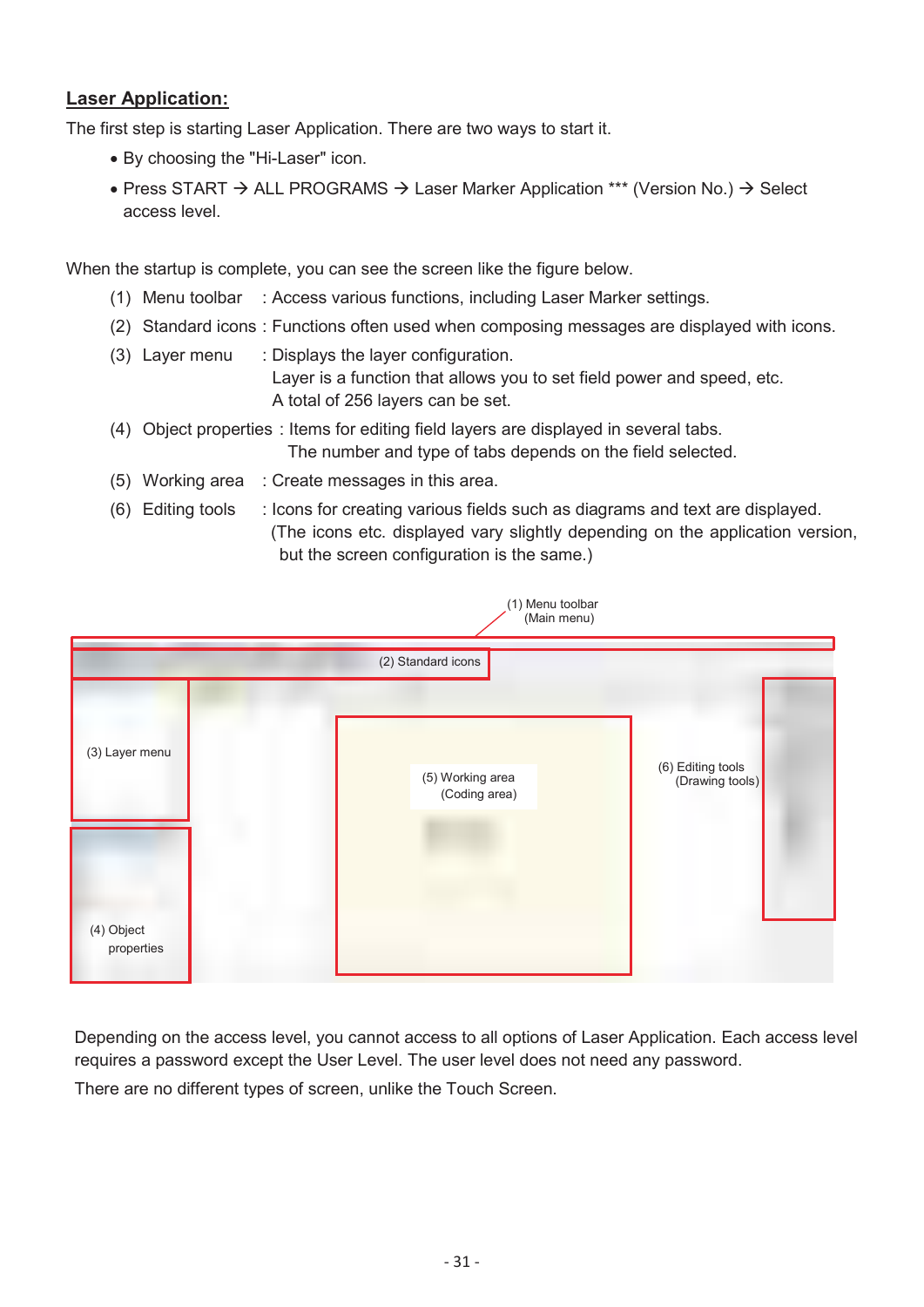To select an option inside of a menu:

- (1) Select the option you want to choose from the menu toolbar. (menu will be highlighted in blue) Then click to open the menu and see the possible options of this menu.
- (2) When the menu is open, select the option that you want to select (this option is highlighted in blue) and click the mouse. Then press the left button of the mouse. In some cases it is necessary to use more steps to select the desired option, but the procedure is the same.

You enter the information into an information box:

To change the information in the box, click the mouse on the box then will appear a vertical line. This line is the cursor. The cursor shows your current position in the box. Move the cursor with the mouse or with Left arrow key or Right arrow key. Then you can add or insert some characters, or use the backspace key to delete a single character.

#### **PASSWORDS**

#### **Touch Screen:**

For the touch screen, the following passwords are set by default according to the access level:

| Access level | Initial password |
|--------------|------------------|
| Supervisor   | HILASER1         |
| Maintenance  | HILASER2         |

**[NOTE]** In previous versions of the software, "Supervisor" is displayed as "Supervisor 1" and "Maintenance" is displayed as "Supervisor 2".

Follow the procedure below to change the password (for example, password of "Maintenance").

1. Press "SETTINGS".



2. Press "YES".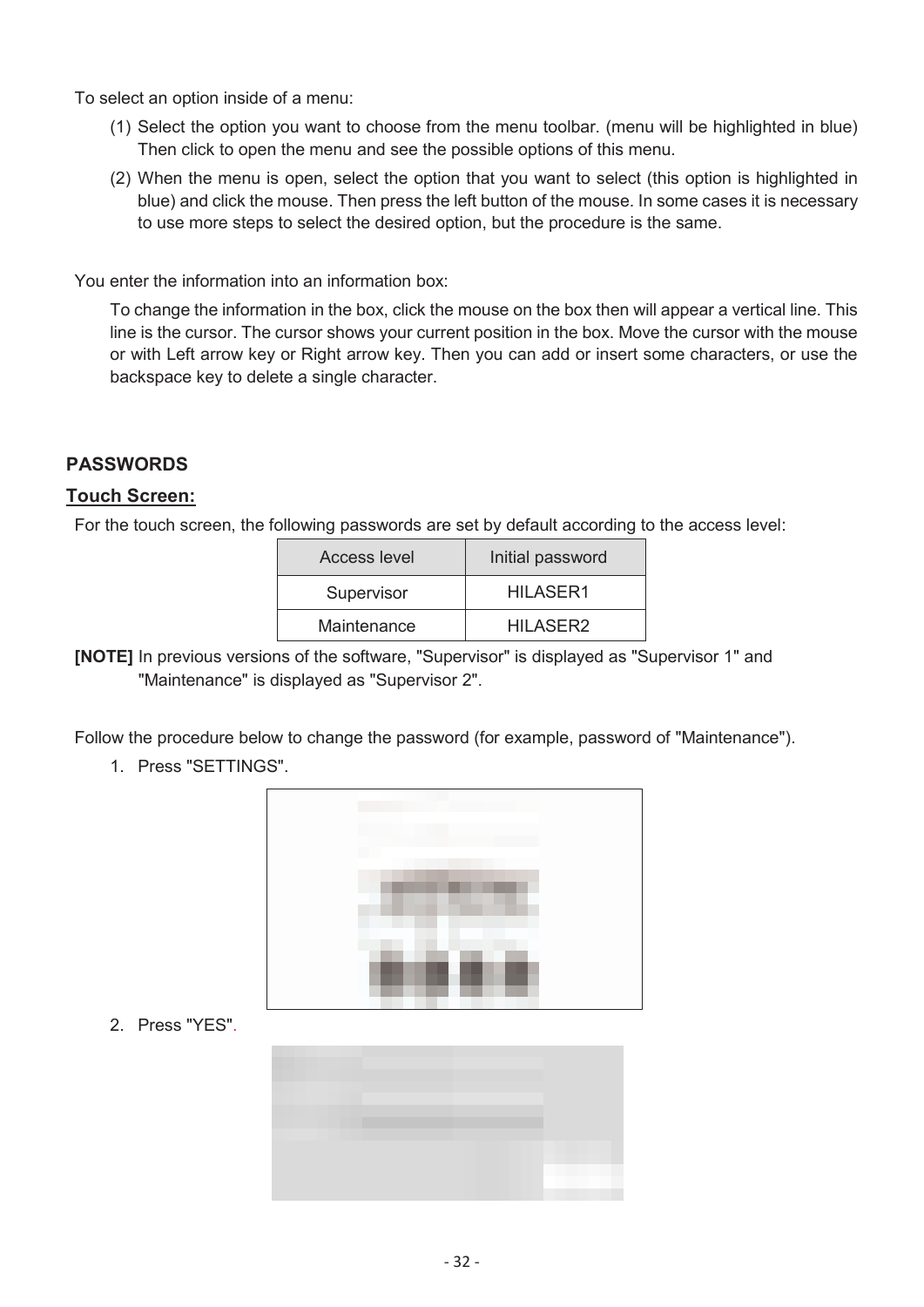3. Enter the initial password.

(The default password for "Maintenance" is "HILASER2", so enter it and press the Return key.)



4. Press "OPTIONS" and then "OPTIONS EXTRA". Scroll and press "Maintenance (password):".



5. Enter the current password in "Old Password:" field (the default password is "HILASER2"). Enter the new password in "New Password:" and "Retype password:" fields. When finished, press "RETURN".



6. If the "Password changed!" dialogue appears, the password change is complete. Press "YES".

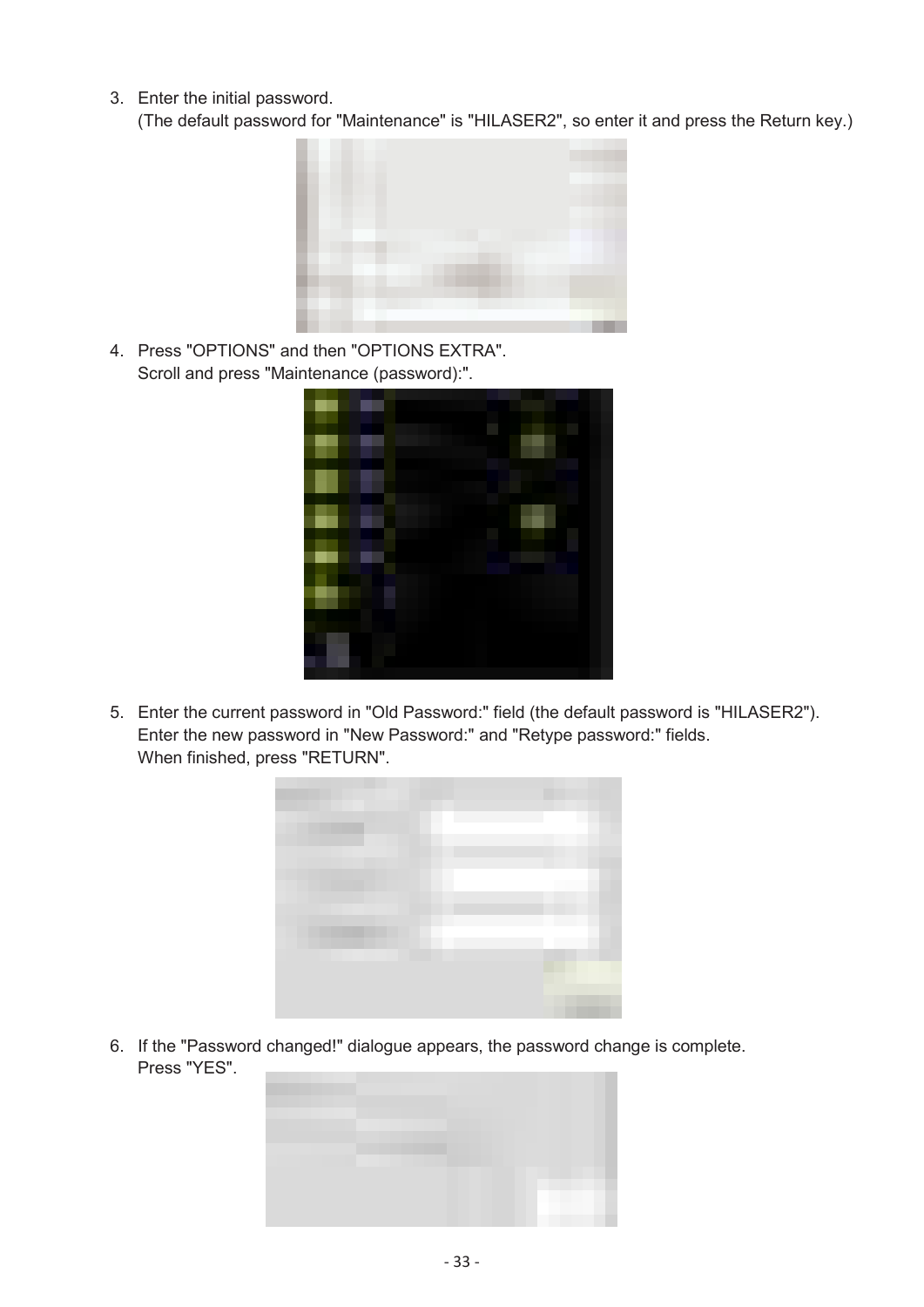**[NOTE]** To enable the password input request. Put check marks in the "Supervisor (active password):", "Maintenance (active password):", and "Technician (active password):".



### **Laser Application:**

For Laser Application, refer to "4.6. Password" in Software Manual.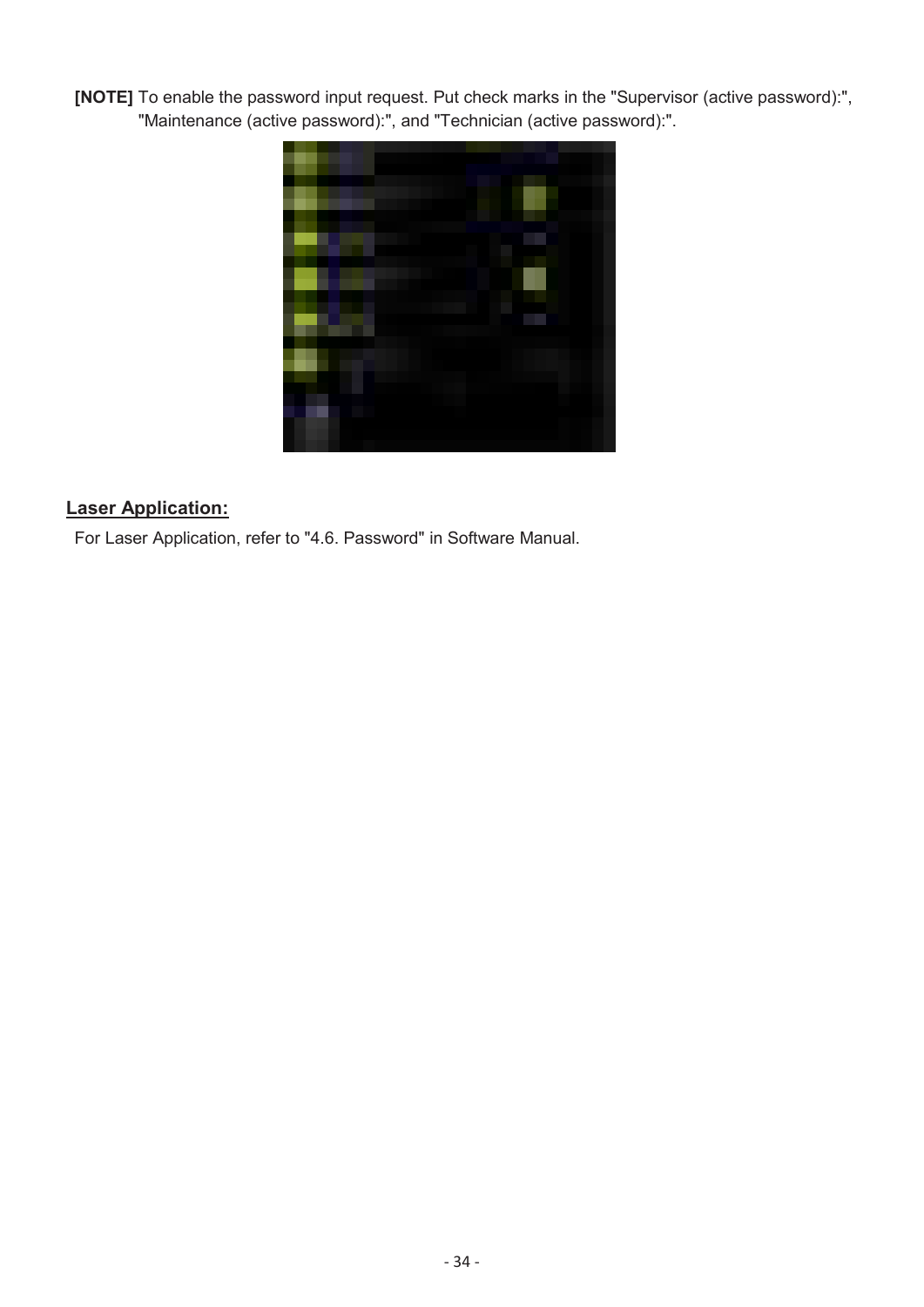# <span id="page-34-0"></span>**3. THE LASER MARKER CONNECTION AND OPERATION**

You can now begin to use the Laser Marker with the help of instructions in this chapter.

These instructions will show you how to turn on the Laser Marker and how to create, edit and print the message. You will also learn how to stop the laser beam and turn off the Laser Marker.

## <span id="page-34-1"></span>**3.1. CONNECTION AND STARTUP**

Follow the steps below to connect and start up the Laser Marker.

- (1) Connect the power supply cable to the power connector on the rear panel.
- (2) Connect the CUSTOMER connector (DB-44) (Option) to the input marked "CUSTOMER" on the rear panel.
- (3) Place the Laser Marker on the place you want to mark. Please note the following points when installing:
	- Install the Laser Marker perpendicularly to the printing surface.
	- Refer to "4.3 Lens" in this Manual for the distance between the print surface and print head.
- (4) Remove the lens protection sheet.
- (5) Plug the power connector to 100 to 120 / 200 to 240 V AC outlet.
- (6) Check the installation status (perpendicular to printing surface / stability, etc.) and confirm that each connector is securely connected.
- (7) Turn the emergency stop switch in the direction of the arrows (not shown in the photos, in the direction of "RESET" for LM-C310 and LM-C330), and confirm that the stop state has been released.
- (8) Turn the key switch to the ON side (arrow direction in the photos below) to start up the Laser Marker.

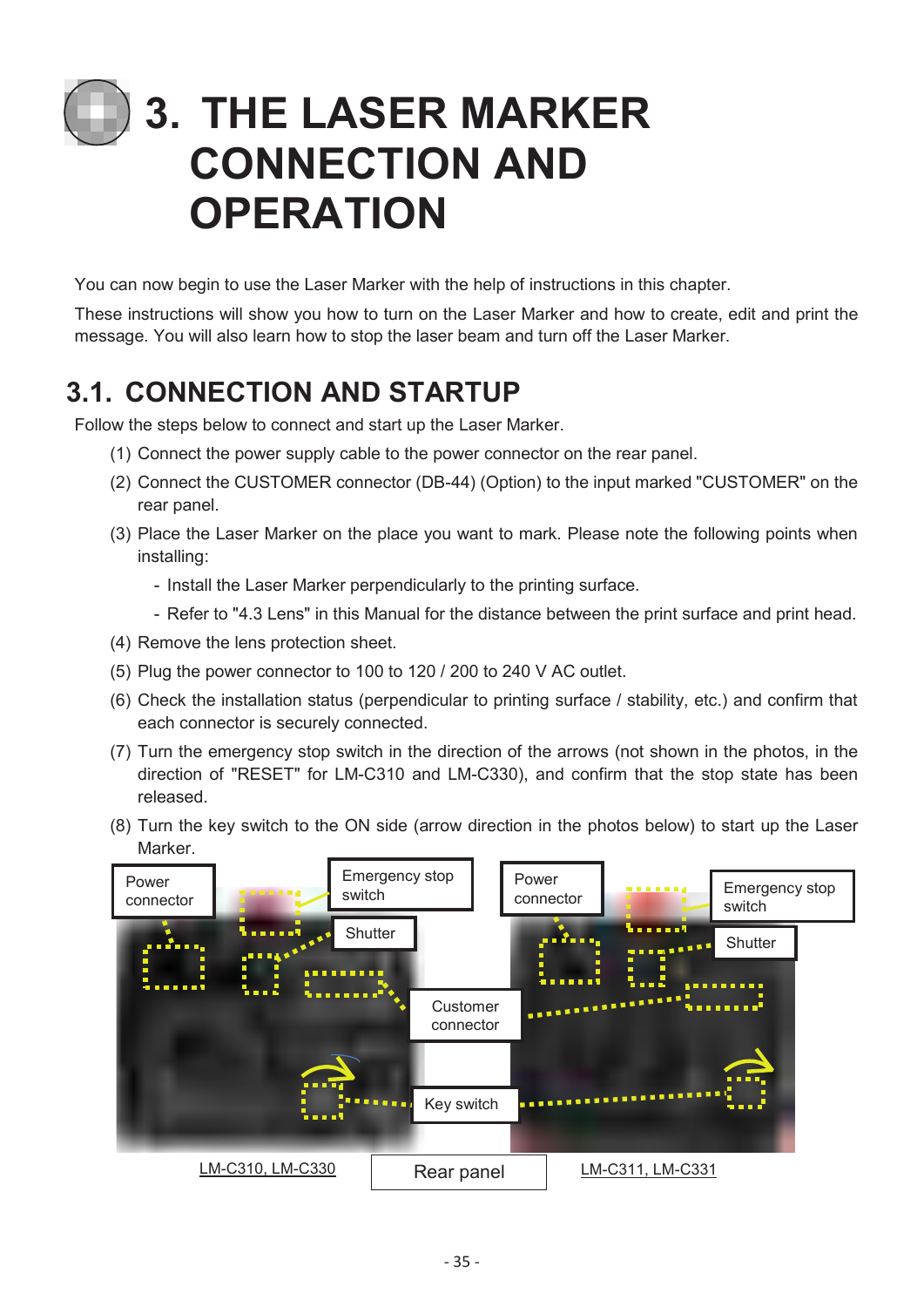- (9) Once the unit is on, wait for the Hi-Scan internal management software being loaded. This means waiting until the READY LED is lit, which indicates that the Laser Marker is ready for marking.
- (10) Before beginning the marking process, verify that the shutter is open (" $\mid$  " side) to avoid obstructing the laser beam output.

## <span id="page-35-0"></span>**3.2. CREATING A MESSAGE**

In this section you will learn how to create and save a new message.

### <span id="page-35-1"></span>**3.2.1. MESSAGE FIELD**

A message can contain several parts. Each part is called Field. You can put different types of fields into your message. There are four main types of fields.

#### **Text field:**

The basic field for entering characters to be printed.

#### **Date / week / month / year / hour / minutes / seconds field:**

Used to print Date or Time.

#### **User message field:**

A field that is saved in the Laser Marker with a print setting number from 0 to 255 in advance. You can compose the message to be printed by loading and combining it with various fields.

#### **Sequential number field:**

Prints a value (sequential number) that increase or decrease with each printed message.

#### **[CAUTION]**

When printing while changing the date or time printing at a fixed time interval, use "SHIFT" for the touch screen and "Sequential Message" for Laser Application. The timing to increase the date to be printed can be set with the following parameters:

HOUR (hour, minute): The date changes according to the specified hour / minute.

- MONTH : The month changes according to the specified month.
- DAY : The date changes according to the specified date.
- MONTH / DAY : The date changes according to the specified month / day.

DAY OF THE WEEK / HOUR (hour, minute):

 The date changes according to the specified day of the week / hour / minute.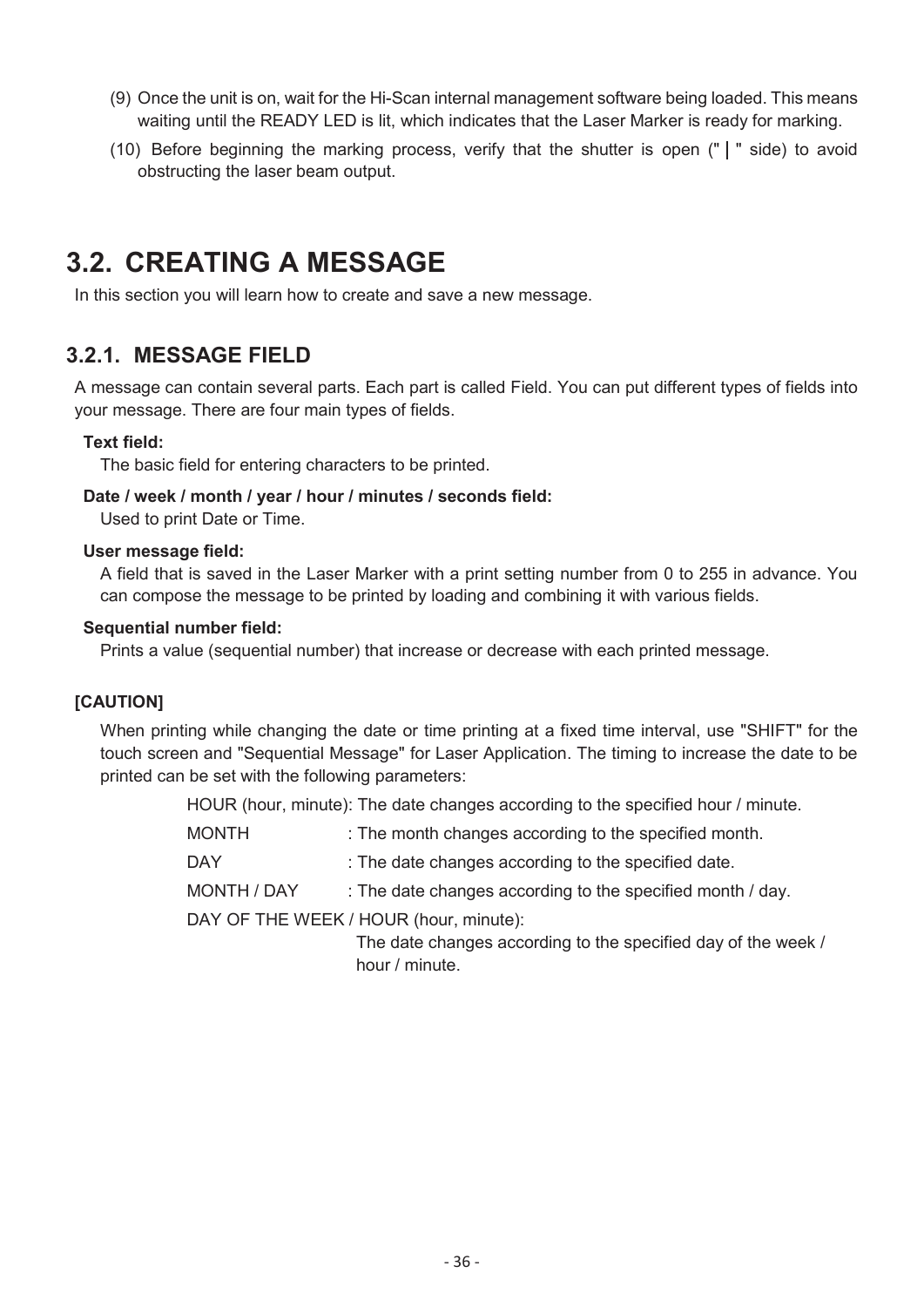# **Font to use for printing**

The following fonts are mainly used for printing:

| Font type    | Font         | Feature          |
|--------------|--------------|------------------|
| Laser-Font   | newpal.mfs   | Vector character |
| Crystal-Font | cryst7x5.mfs | Dot character    |

| 1              |  |
|----------------|--|
|                |  |
| $\overline{2}$ |  |
|                |  |
| $\frac{3}{4}$  |  |
|                |  |
|                |  |
|                |  |
|                |  |
| $\overline{6}$ |  |
|                |  |
| $\overline{7}$ |  |
|                |  |
|                |  |
|                |  |
|                |  |
|                |  |
| $\frac{8}{9}$  |  |
|                |  |

| 1                       | A            | $\mathsf O$                                                 | $\mathbf a$ | $\bullet$                 | ţ                        | )                                                                                       |
|-------------------------|--------------|-------------------------------------------------------------|-------------|---------------------------|--------------------------|-----------------------------------------------------------------------------------------|
| $\overline{\mathbf{c}}$ | B            | P                                                           | b           | p                         | t                        | $\ast$                                                                                  |
| 3                       | $\mathbf C$  | ${\bf Q}$                                                   | $\mathbf C$ | ${\bf q}$                 | -                        | $\pm$                                                                                   |
| 4                       | D            | $\mathsf R$                                                 | $\mathbf d$ | $\mathbf r$               | $\mathbf{r}$             | $\overline{\phantom{a}}$                                                                |
| $\overline{5}$          | E            | S                                                           | $\mathbf e$ | ${\bf s}$                 | $\bullet$                | $\textcolor{red}{\bigwedge}$                                                            |
| 6                       | F            | T                                                           | f           | t                         |                          | $=$                                                                                     |
| $\overline{7}$          | $\mathbf G$  | U                                                           | g           | u                         | Ţ                        | $\left. \rule{0.3cm}{0.12cm}\right. \hspace{0.12cm} \left. \rule{0.3cm}{0.12cm}\right)$ |
| 8                       | H            | $\checkmark$                                                | h           | $\mathbf v$               | $\boldsymbol{H}$         | $\overline{\mathbf{?}}$                                                                 |
| $\overline{9}$          | I            | W                                                           | i           | W                         | $\#$                     | $\boldsymbol{\varnothing}$                                                              |
| $\overline{\mathbf{0}}$ | J            | $\mathsf{X}% _{0}$                                          | j           | $\boldsymbol{\mathsf{X}}$ | \$                       | $\Gamma$                                                                                |
|                         | K            | Y                                                           | $\mathsf k$ | У                         | $\%$                     |                                                                                         |
|                         | L            | $\mathsf{Z}% _{M_{1},M_{2}}^{\alpha,\beta}(\mathbb{R}^{2})$ | I           | z                         | $\pmb{8}$                | l                                                                                       |
|                         | M            |                                                             | m           |                           | ,                        | $\hat{\mathbf{A}}$                                                                      |
|                         | $\mathsf{N}$ |                                                             | n           |                           | $\overline{\mathcal{L}}$ | $\mathbf{v}$                                                                            |

| ;                  | $\overline{\mathbf{)}}$           |
|--------------------|-----------------------------------|
|                    | ¥                                 |
|                    |                                   |
| ,                  | $\frac{+}{\angle}$                |
|                    |                                   |
|                    | $\frac{1}{\geq}$ $\frac{1}{\geq}$ |
| ļ                  |                                   |
| rs                 |                                   |
| #                  | $\overline{\bullet}$              |
| \$                 | $\overline{\mathsf{L}}$           |
| $\frac{96}{8}$     |                                   |
|                    | $\frac{1}{2}$                     |
|                    |                                   |
| $\overline{\zeta}$ | ₹                                 |
|                    | $\{$                              |
|                    | I                                 |
|                    | J                                 |
|                    | $\overline{ }$                    |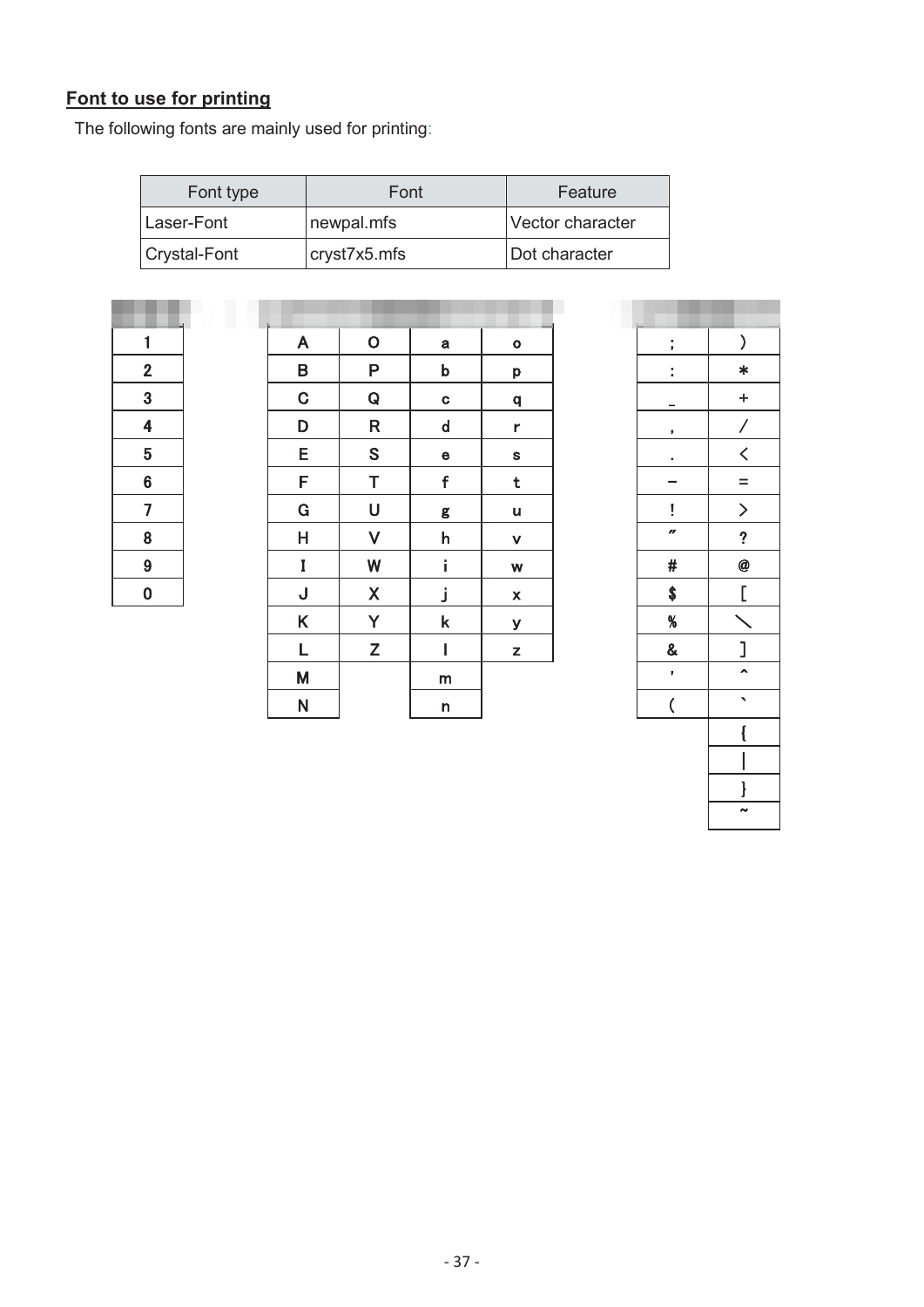# **3.2.2. CREATING YOUR MESSAGE**

## **Touch Screen:**

Use the following steps to create a new message with the Touch Screen:

This section explains how to create a text message.

There are different types of messages: text messages and figure (rectangle, circle, polygon, arc, etc.). When creating a text message, you can select "Text field", "Sequential number field" or "Date / week / month / year / hour / minutes / seconds field" described in the previous section.

- (1) Press "FILE" on the main screen of the Touch Screen. In order to access this mode you must enter a password. It is not possible to create a new message without password.
- (2) Press "NEW" of main menu.
- (3) Press "EDIT", then "CUSTOM  $($  )" and select the text field creation icon



- **[NOTE]** There is no "CUSTOM" in older software versions. When "EDIT" is selected, a field creation icon such as a text field creation icon is displayed.
- (4) Touch the position where you want to print the message in the working area on screen.
- (5) Enter the message when the keyboard is displayed, and press "RETURN" to display the message in the working area.

#### Refer to 2.4.1 EXTERNAL CONTROLLERS "Touch Screen" for the function of each key.



**Note** 

Please note that the message created in the above procedure will be deleted if you press "NEW" before saving messages ("FILE"  $\rightarrow$  "SAVE").

Refer to "3.2.3 SAVING YOUR MESSAGE" for details on the saving procedure.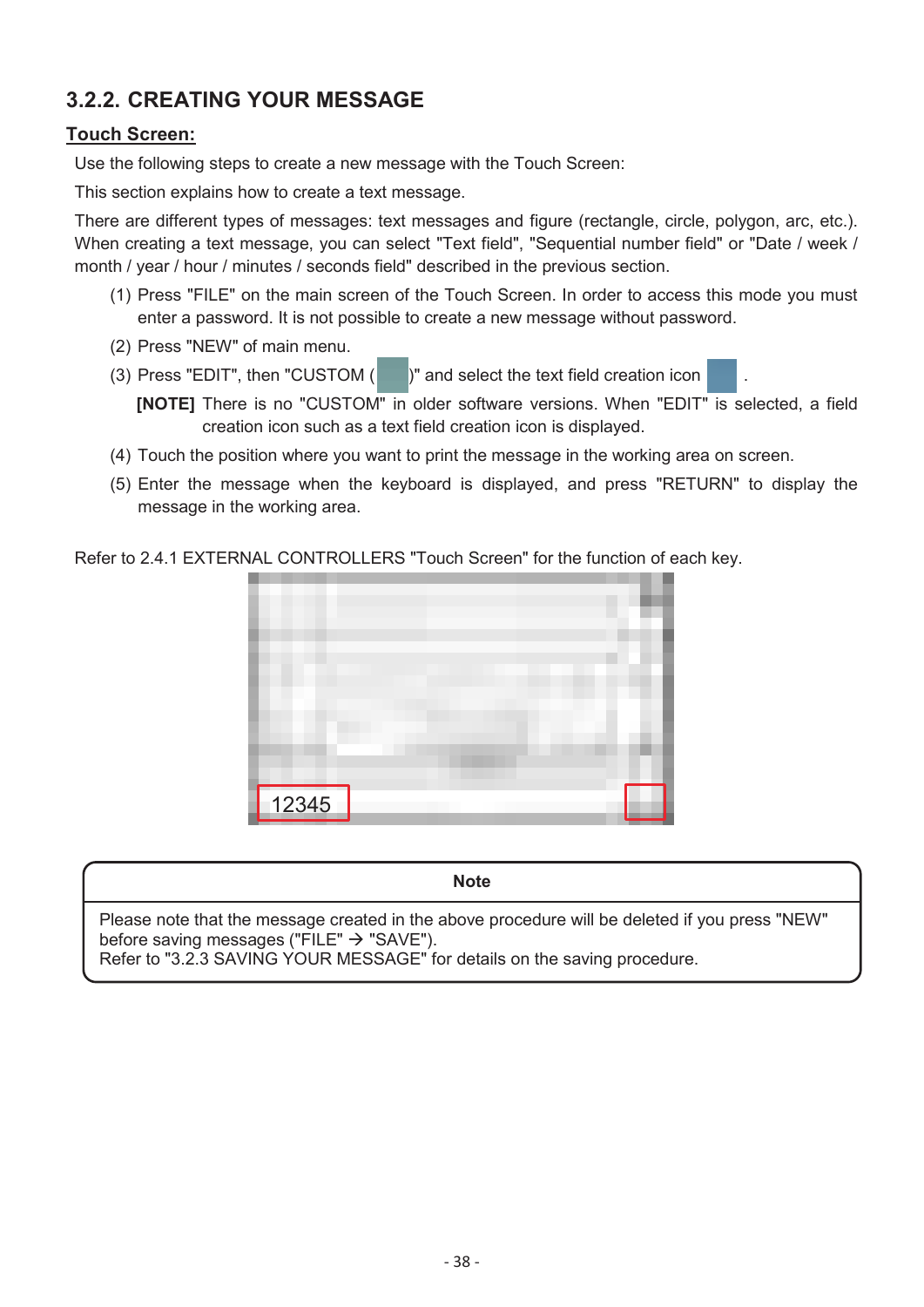Use the following steps to create a new message with Laser Application:

- (1) Select "File" menu on the menu toolbar and choose "New".
- (2) From the editing tool on the right side of the screen, select the field type you want to insert into the working area. To print text, select the text field creation icon ...
- (3) Click the mouse where you want to insert the field in the working area.
- (4) Enter characters using the keyboard.
- (5) Press "OK" to insert the text field into the working area.



(6) Save the created message. Refer to "3.2.3 SAVING YOUR MESSAGE" for saving.

After inserting the text field, adjust the message parameters as needed. Refer to "3.9.2 EDITING AN EXISTING FIELD" and "3.9.3 ACCESSING THE FIELD EDITING MENU". Laser Application places no limit on the number of lines of text. You can overlap the figures one on top of the other. On Laser Application, everything that enters the working area will be subsequently printed.

#### **NOTE**

For more information on how to make the message, please refer to Software Manual.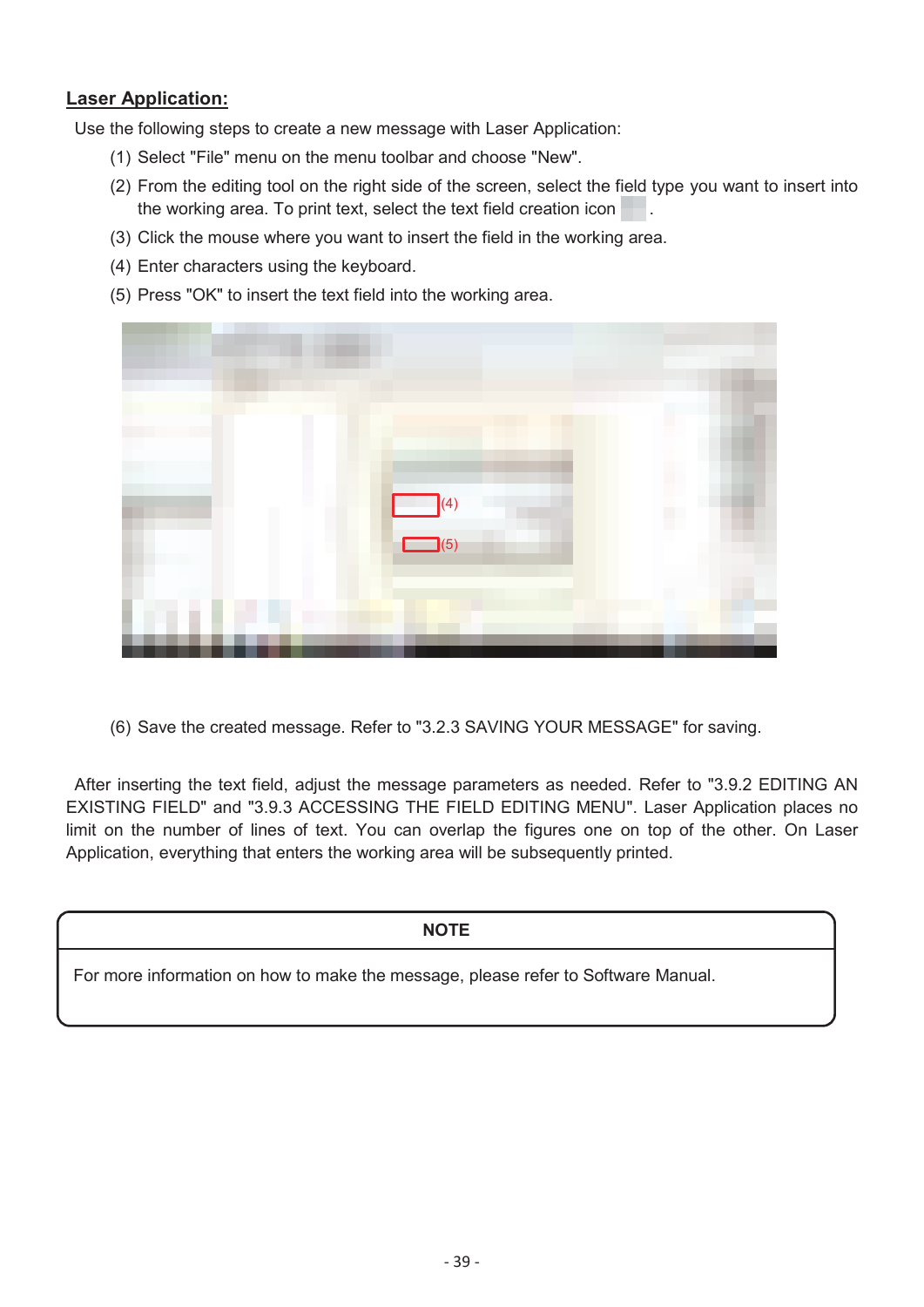## **3.2.3. SAVING YOUR MESSAGE**

This section explains how to save a created message.

#### **Touch Screen:**

To save the new message created using the Touch Screen, follow these steps.

(1) Select the icon "FILE" displayed on the bottom left of the screen.



(2) Select the icon "SAVE" displayed on the bottom right of the screen.



(3) Press "+ NEW FILE" displayed on the top left of the screen, use the displayed keyboard to enter the file name to be saved and then press "RETURN" to save the created message as a new message.

**[NOTE]** File name must be 12 alphanumeric characters or less.



**[NOTE]** If you want to overwrite the existing message with the created message, follow the procedure below.



- (4) Select the file to be overwritten from the list of existing files displayed under "+ NEW FILE".
- (5) The message below is displayed.



(6) Press "YES" to confirm overwriting.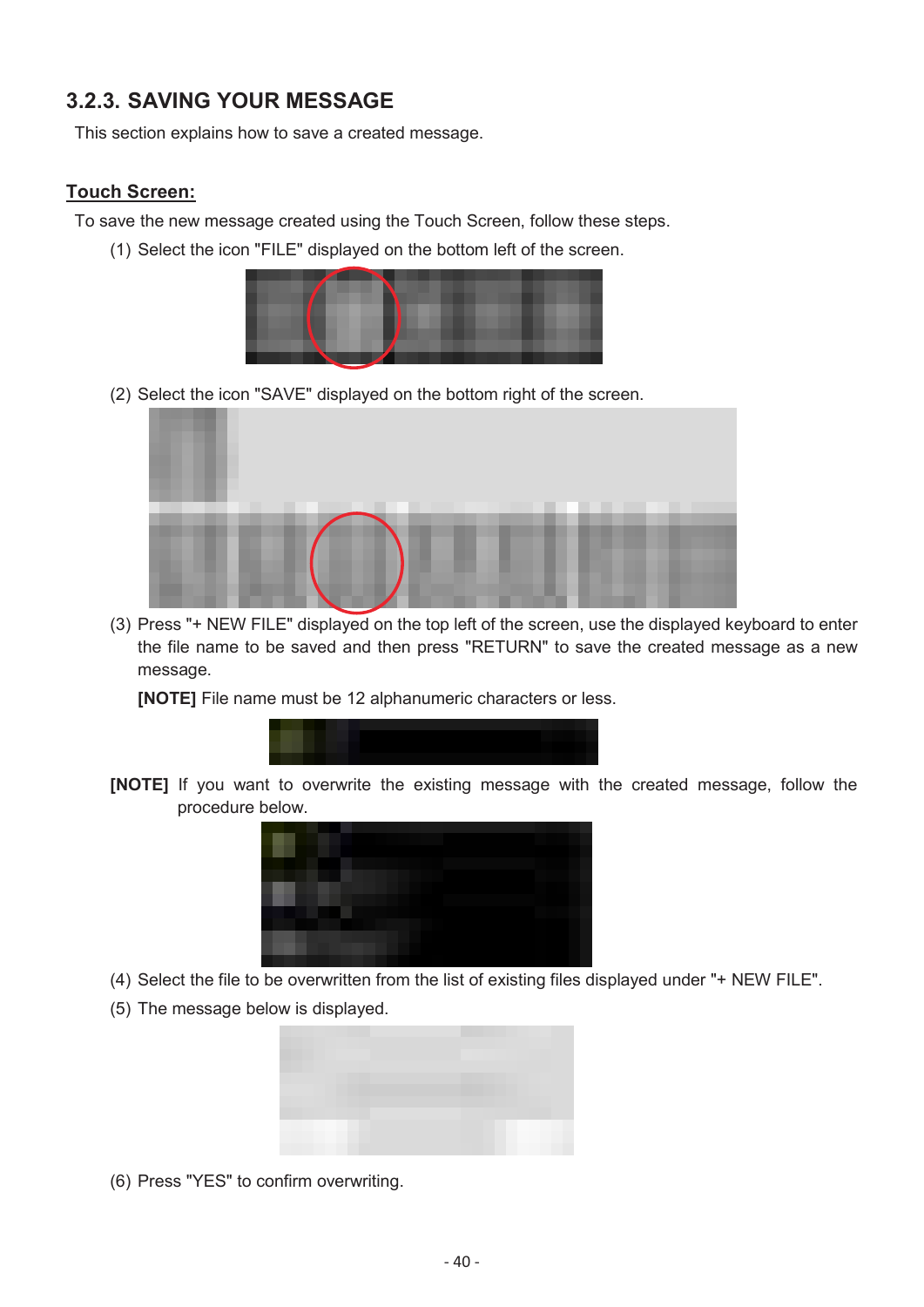To save the message with Laser Application, follow the procedure below.

- (1) After pressing the icon, enter the file name to be saved.
- (2) Press "Save".
- **[NOTE]** If you want to overwrite the existing message with the created message, follow the procedure below.
	- (1) After pressing the  $\Box$  icon, select the file to be overwritten from the file list.
	- (2) Press "Save". (Or "Save" on the menu toolbar)
	- (3) When the confirmation message appears, press "Yes" to confirm overwriting. To save a message with Laser Application, select the "File" menu and choose the "Save" option (if this message is an existing message) or choose "Save as" (for new messages).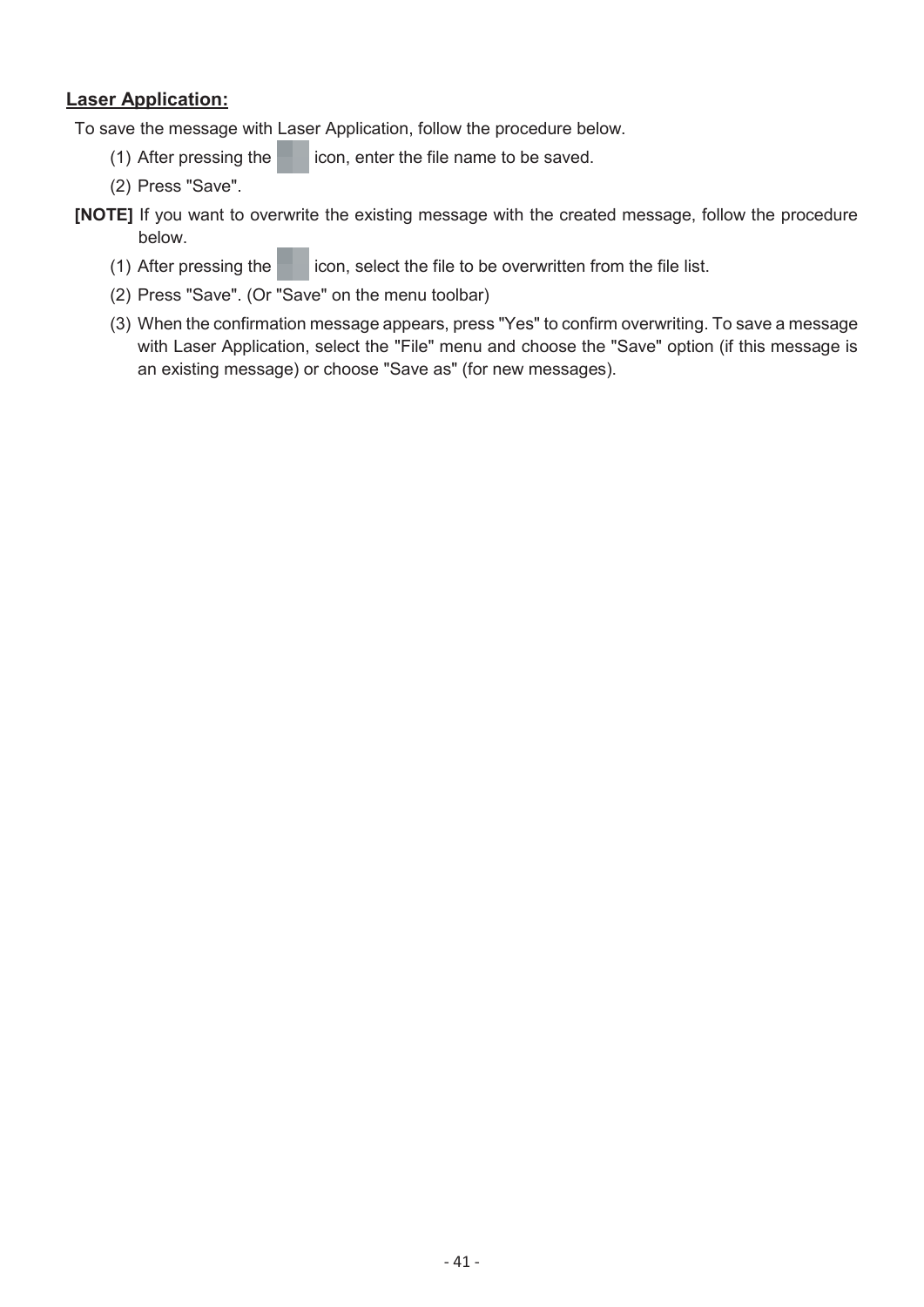# **3.3. PRINTING A MESSAGE**

This chapter provides more information on the printing process.

## **Touch Screen:**

Follow these steps to print a message using the Touch Screen.

- (1) Select the icon "PRINT" displayed at the bottom left of the screen.
- (2) Press "FILE:" displayed in the upper left on screen.
- (3) A list of printable file names is displayed. Select the file name you want to print. **[NOTE]** All Alphabet letters are displayed in lower case.
- (4) The selected file name will be displayed on the right of "File:". Check if it is correct.
- (5) Select the print function ("TEST" or "PRINT") displayed at the bottom right on screen.
	- If "TEST" is selected, printing is forcibly performed once. Use "TEST" to check the printing. **[NOTE]** First set the object to be printed and then press "TEST". Printing is performed immediately when "TEST" is selected.
	- Press "PRINT" to wait for a print trigger. It continues waiting until you press "STOP".

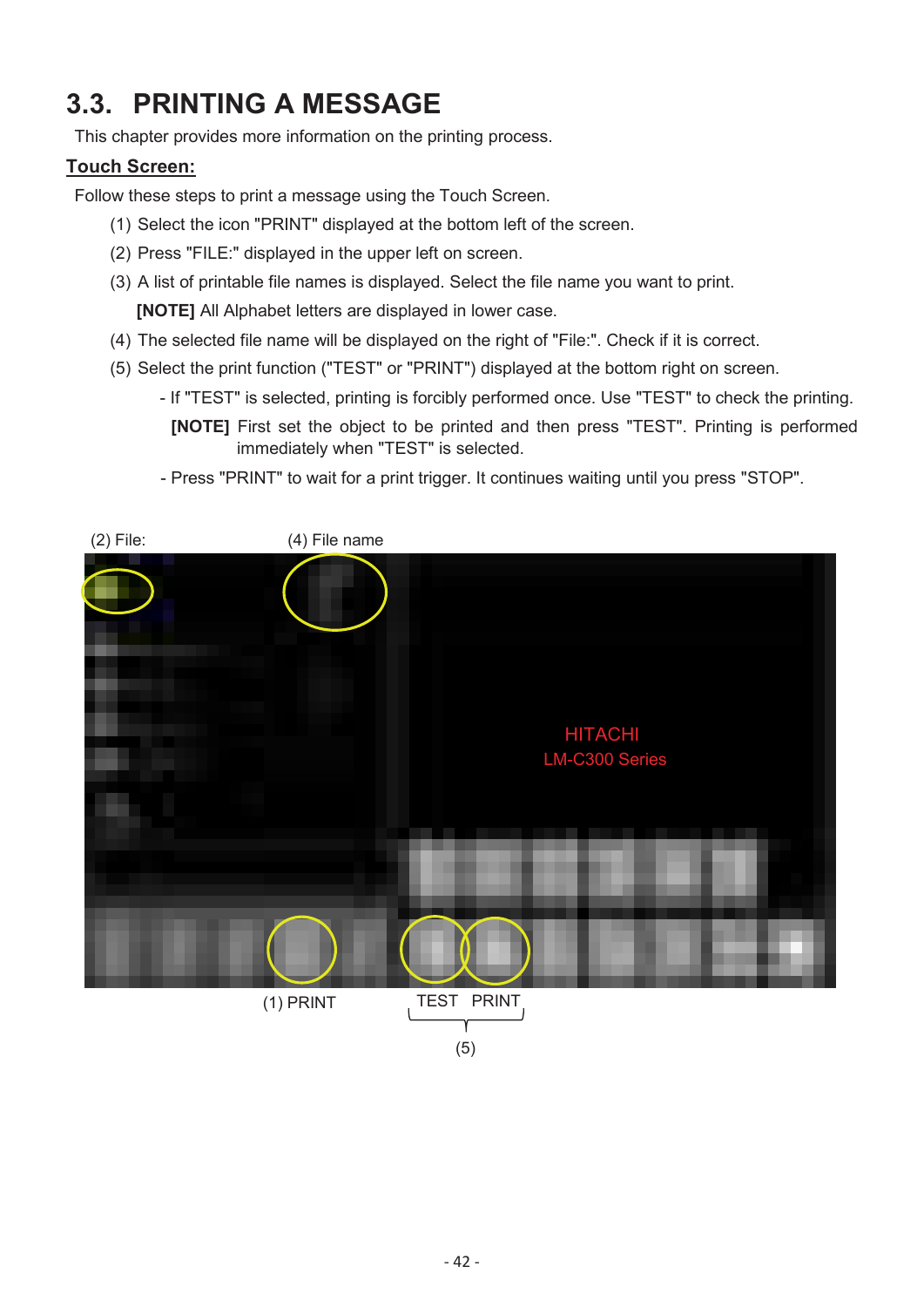To print a message with Laser Application, follow the procedure below.

- (1) Click the icon  $\blacksquare$ . Or select the "File" menu and choose the "Open" option.
- (2) A list of file names will be displayed. Select the file that contains the message you want to print.
- (3) After checking the checkbox of "Layer" (upper left of the screen), change the print parameters (speed, resolution, etc.) from "Properties" (lower left of the screen).
	- **[NOTE]** Depending on the version of the application, there may be an "Apply" button on this "Properties" section. In that case, the change will be reflected by pressing this "Apply" button.
- (4) Press the icon  $\Box$  to open the dialogue below.



**[NOTE]** The button layout etc. vary depending on the application version. Please confirm the details of each button in Help

(5) Press the "Testprint" button to perform test print. (Forced printing once)

**[NOTE]** First set the object to be printed and then press "Testprint". Printing is performed immediately when "Testprint" is selected.

- (6) Press the "Print" button to wait for a print trigger.
- (7) When the printing process starts, the information box below opens. The total number of copies currently printed is displayed in "Total".



- (8) When the print trigger is input, printing will be started. Click the icon  $\blacksquare$  if you want to stop the printing process.
- **[NOTE]** When the trigger is set to OFF in the item "Signal", printing is immediately performed in "Printing mode active", and printing is not stopped unless the icon  $\blacksquare$  is pressed.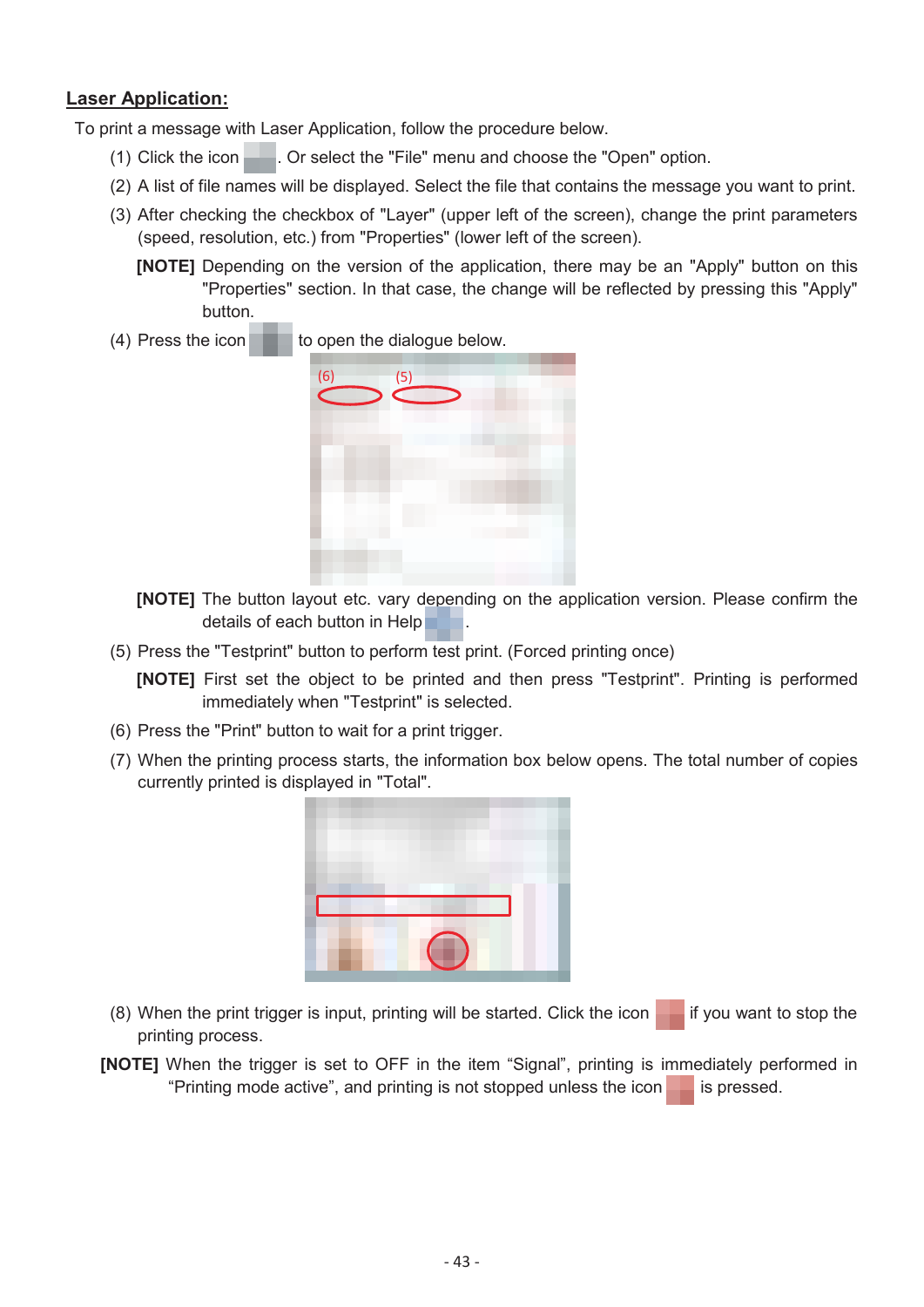# **3.4. ADJUSTING THE PRINTING POSITION**

This section explains how to ensure the printed message appears in the right position on the product.

The figure below will help you understand the print position. The large arrow shows the direction in which product moves. In this example, there is a fixed distance (C) between the marking head (A) and the photocell (B) that detects the edge of the product. This distance is the same for all products and messages. The distance is zero for some installations. The installation technician enters this measurement into the Laser Marker during installation, but you can change the value.

In this figure, the trigger signal from the sensor (photocell) occurs at the edge of the product, although the label (E) is not at the edge of the product. The distance between the sensor position and the print position (E) is the Print Delay or Photocell Distance (D).



### **Touch Screen:**

To adjust the print interval using the Touch Screen follow the procedure below.

Access level is "Maintenance".

- (1) Select "SETTINGS" on the main screen.
- (2) Select "DYNAMIC & PHOTOCELL" at the top left of the screen.
- (3) Scroll to select "Offset (mm):" and press  $\vert$  area in the "Offset (mm)". Change the value with the arrow keys.

**[NOTE]** When "Static" is selected in "Mode:", "Offset (ms):" is displayed.





(4) Press "RETURN" to save the changes and return to the previous screen.

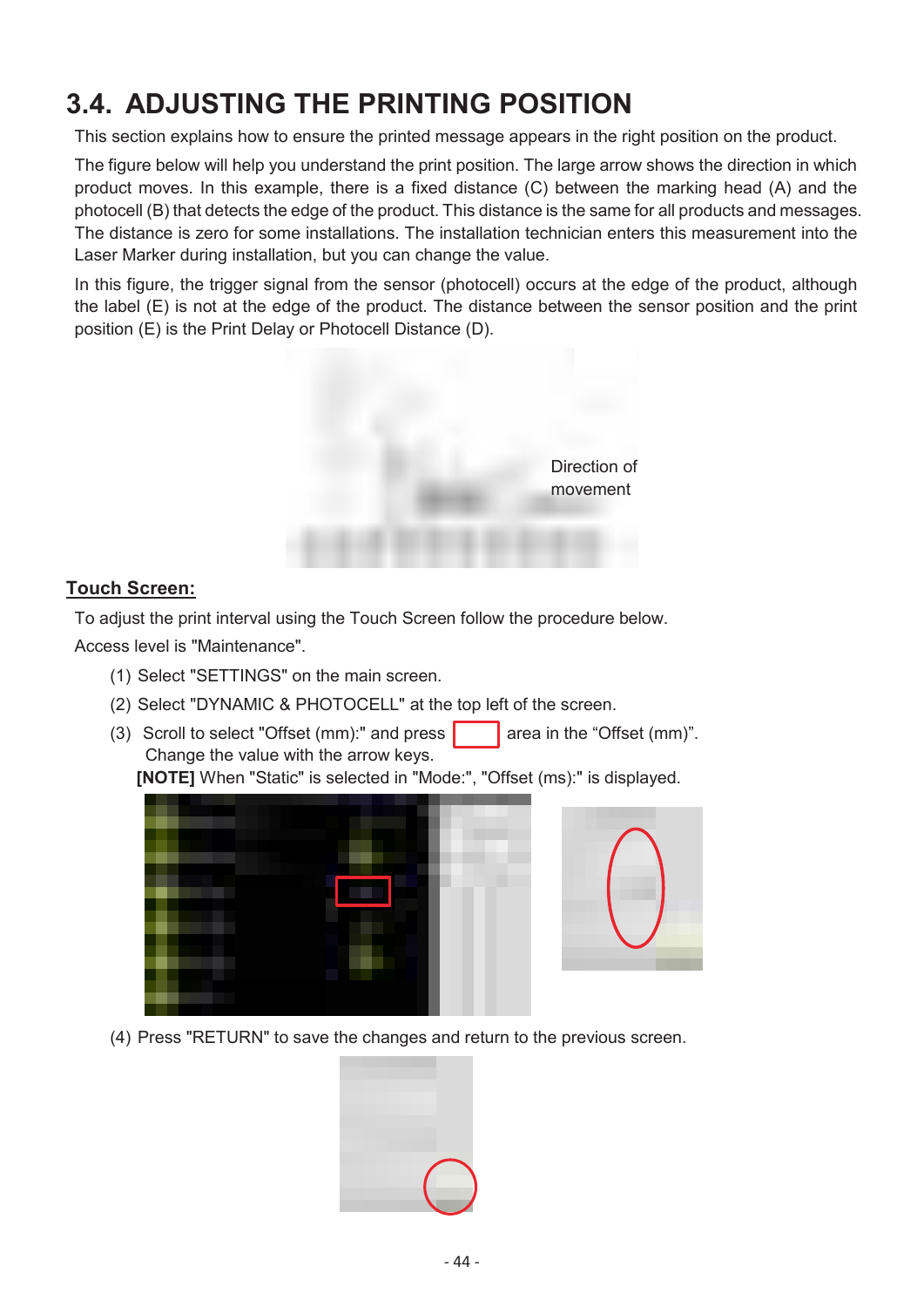To print the message using Laser Application, follow the procedure below.

Access level is "Supervisor".

- (1) Go to the "Configuration" menu on the upper right edge.
- (2) Select the "Dynamic and Photocell" option with the cursor.



- (3) Select the "Offset (mm)" and enter the new value from the keyboard. **[NOTE]** When "Static" is selected in "Mode:", "Offset (ms)" is displayed.
- (4) Press the "Apply" button to validate the changes and return to the main screen.



**[NOTE]** Depending on the application version, different setting items may be displayed. Please check the details for each item in the help .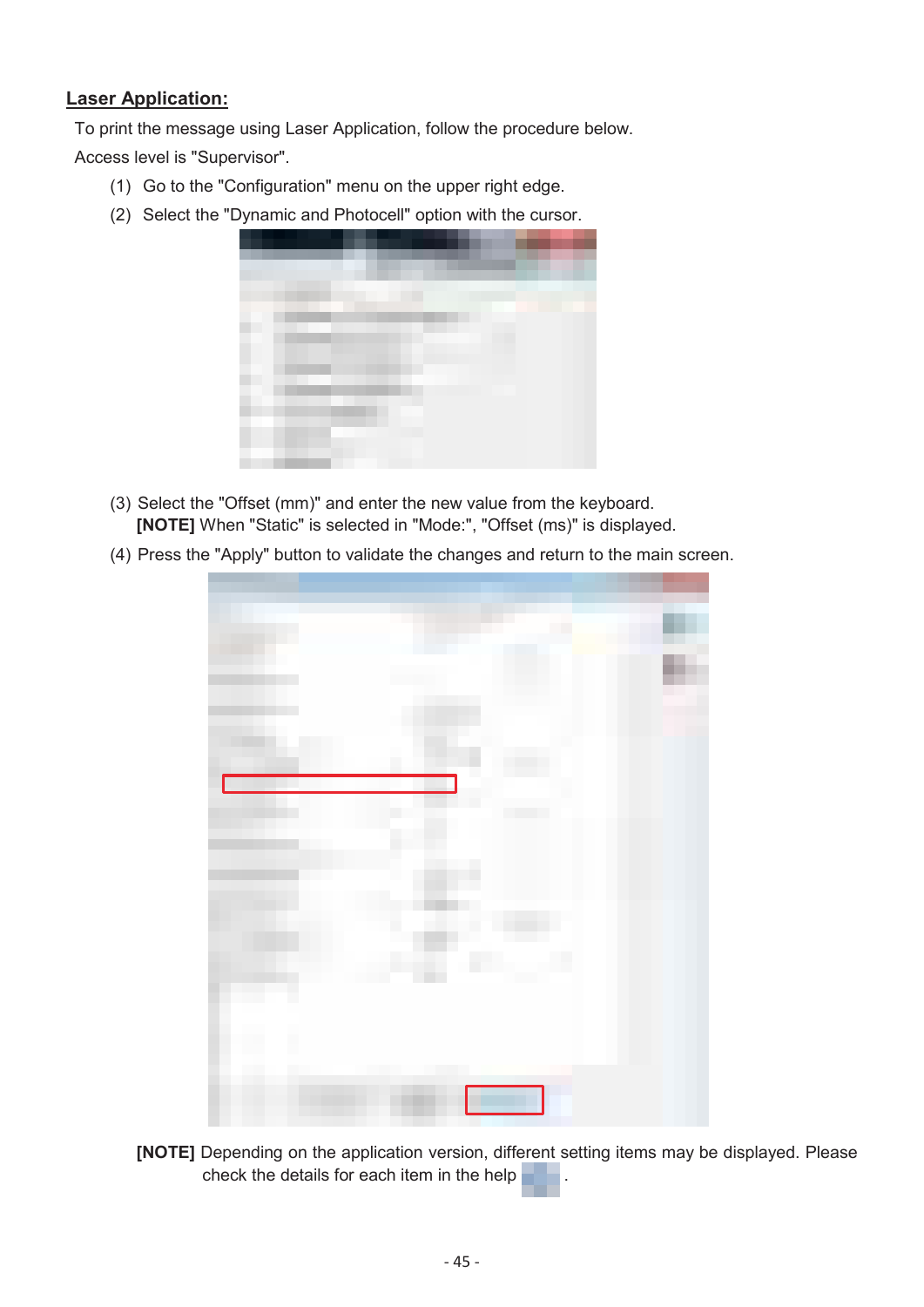# **3.5. N-PRINT FUNCTION**

By using the N-Print function, it is possible to print the number of times set by one sensor input signal.

For example, if the number of prints is set to 10, as shown in the figure below, you print 10 times with one sensor input signal.

| Sensor |  |  |  |  |
|--------|--|--|--|--|
| Print  |  |  |  |  |

### **Touch Screen:**

To use the N-Print function on the Touch Screen, follow the procedures below.

- (1) Select "SETTINGS" on the main screen.
- (2) Select "DYNAMIC & PHOTOCELL" at the top left of the screen. Select "Mode:" and select "Dynamic distance".
- (3) Press "BACK". Select "Signal" at the top left of the screen. Select "Trigger UP" or "Trigger Down".
- (4) Press "BACK". Select "N-prints" at the top left of the screen. Enter how many times you wants to print with one sensor input signal.

### **Laser Application:**

To use the N-Print function using Laser Application, follow the procedures below.

- (1) Go to the "Configuration" menu on the upper right edge.
- (2) Select the "Dynamic and Photocell" option with the cursor.
- (3) Select the "Mode:" and select "Dynamic distance".
- (4) Select the "Signal:" and select "Trigger UP" or "Trigger Down".
- (5) Select the "N-prints:" and enter how many times you wants to print with one sensor input signal.
- (6) Press the "Apply" button to validate the changes and return to the main screen.
- **[NOTE 1]** Even if the sensor input is ON until the Laser Marker prints the message the set number of times, printing ends after the set number of times is printed.

| Print | Sensor |  |
|-------|--------|--|
|       |        |  |

**[NOTE 2]** If the sensor is turned off during printing of the set number of times and is turned on again before the prints reaches the set number of times, the printing of the set number of times is performed again from there. If there is chattering in the sensor input signal, the printing will not be performed for the correct number of times, so avoid chattering.

| Sensor |  |  |  |  |  |
|--------|--|--|--|--|--|
| Print  |  |  |  |  |  |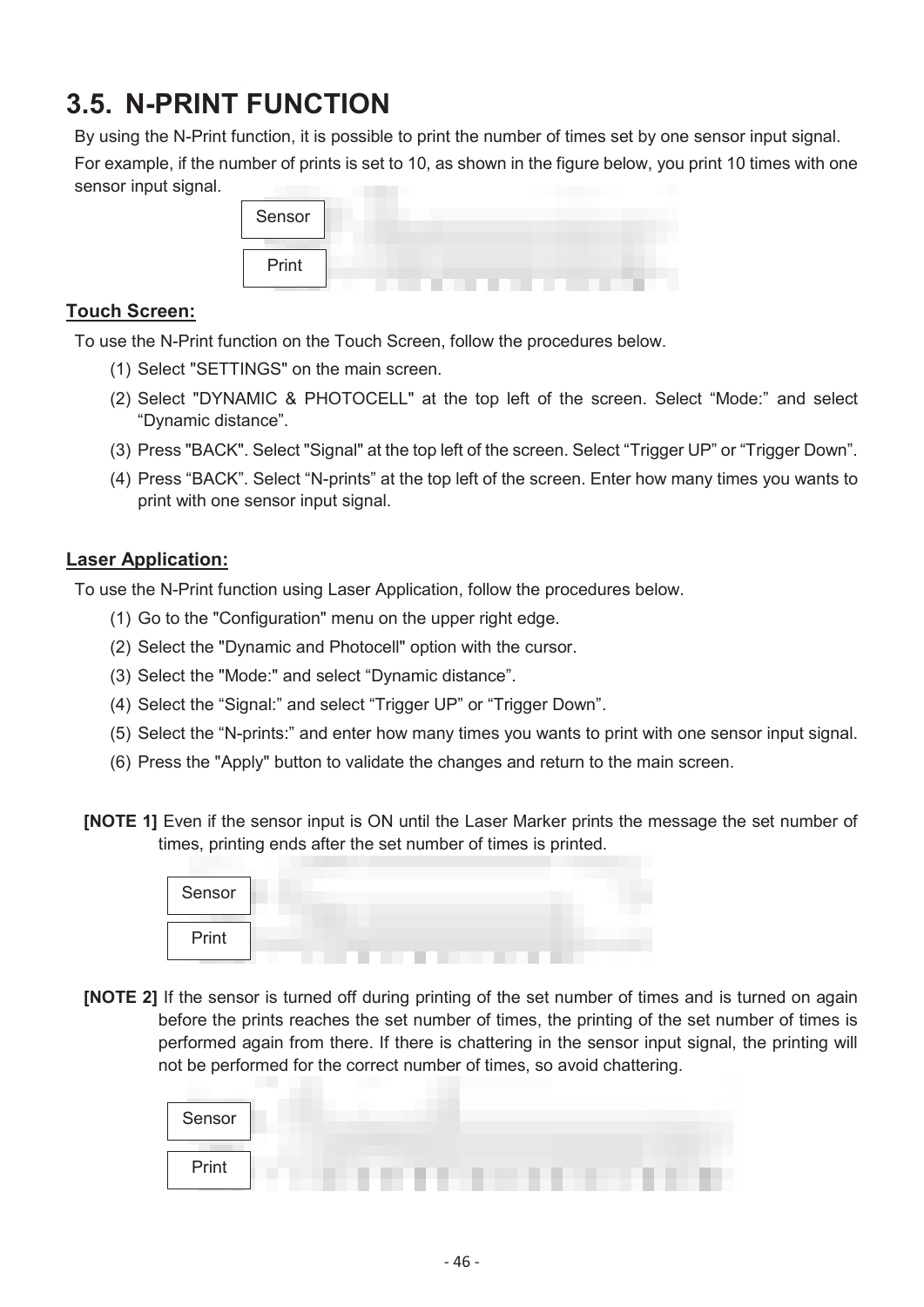# **3.6. PRINT COUNTER**

The print counter shows the number of prints of the messages.

## **Touch Screen:**

To check the number of prints on the Touch Screen, follow the procedure below.

- (1) Select "PRINT" on the main screen.
- (2) Check the number of prints in "Total prints:" displayed on the left side of the screen. "Total prints:" is the total number of prints that the Laser Marker has printed so far.



## **Laser Application:**

To check the number of prints using Laser Application, follow the procedure below.

- (1) When printing starts, the information box below opens. Refer to Laser Application explanation in "3.3 PRINTING A MESSAGE".
- (2) The total number of prints currently made is displayed in "Total:".

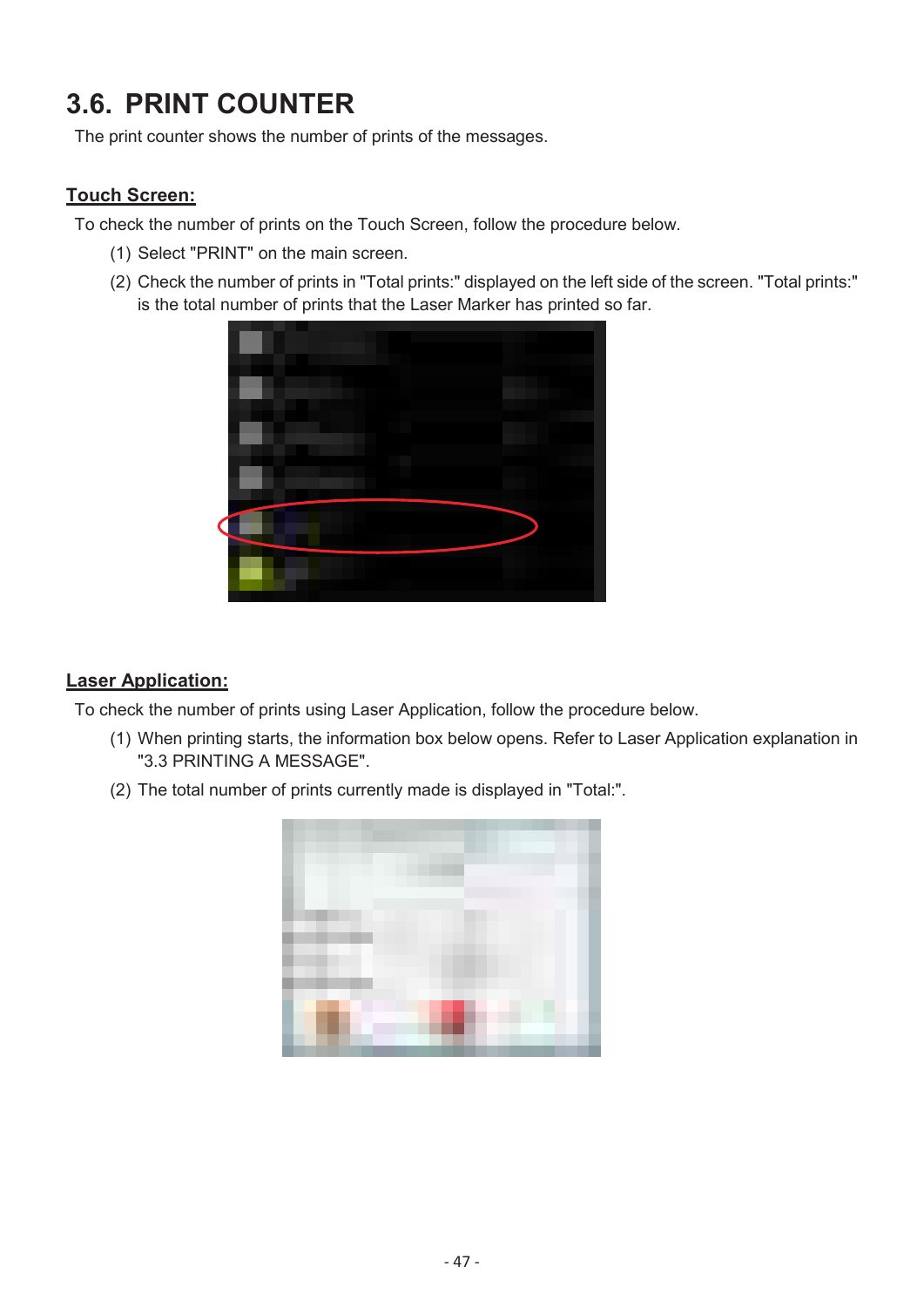# **3.7. STOPPING AND TURNING OFF THE LASER MARKER**

This section explains how to safely stop the Laser Marker and turn off the electrical power supply.

The Laser Marker must be turned off in a manner appropriate to the length of time of inactivity.

Depending on the length of time of inactive state, a key switch may be used or an emergency stop switch may be used.

# **WARNING**  Always use the correct procedure (described below) to shut down and turn off the Laser Marker. If the Laser Marker is turned off unexpectly, you will lose a record of changes that have not been saved. Make sure all changes are saved by taking the appropriate steps.

# **3.7.1. HOW TO STOP OR TURN OFF THE LASER MARKER**

There are two procedures to stop printing with the Laser Marker.

### *Key Switch:*

If you think the stoppage or period of inactivity of the Laser Marker is relatively brief, it may be stopped by the key switch. In this case, the laser beam is deactivated but the power is still supplied.

### *Emergency stop switch:*

In an emergency, press the emergency stop switch if you need to stop the Laser Marker immediately. If it is difficult to access the emergency stop switch of the main power supply or the Laser Marker due to the dangerous situation that occurs, do nothing and evacuate from the site.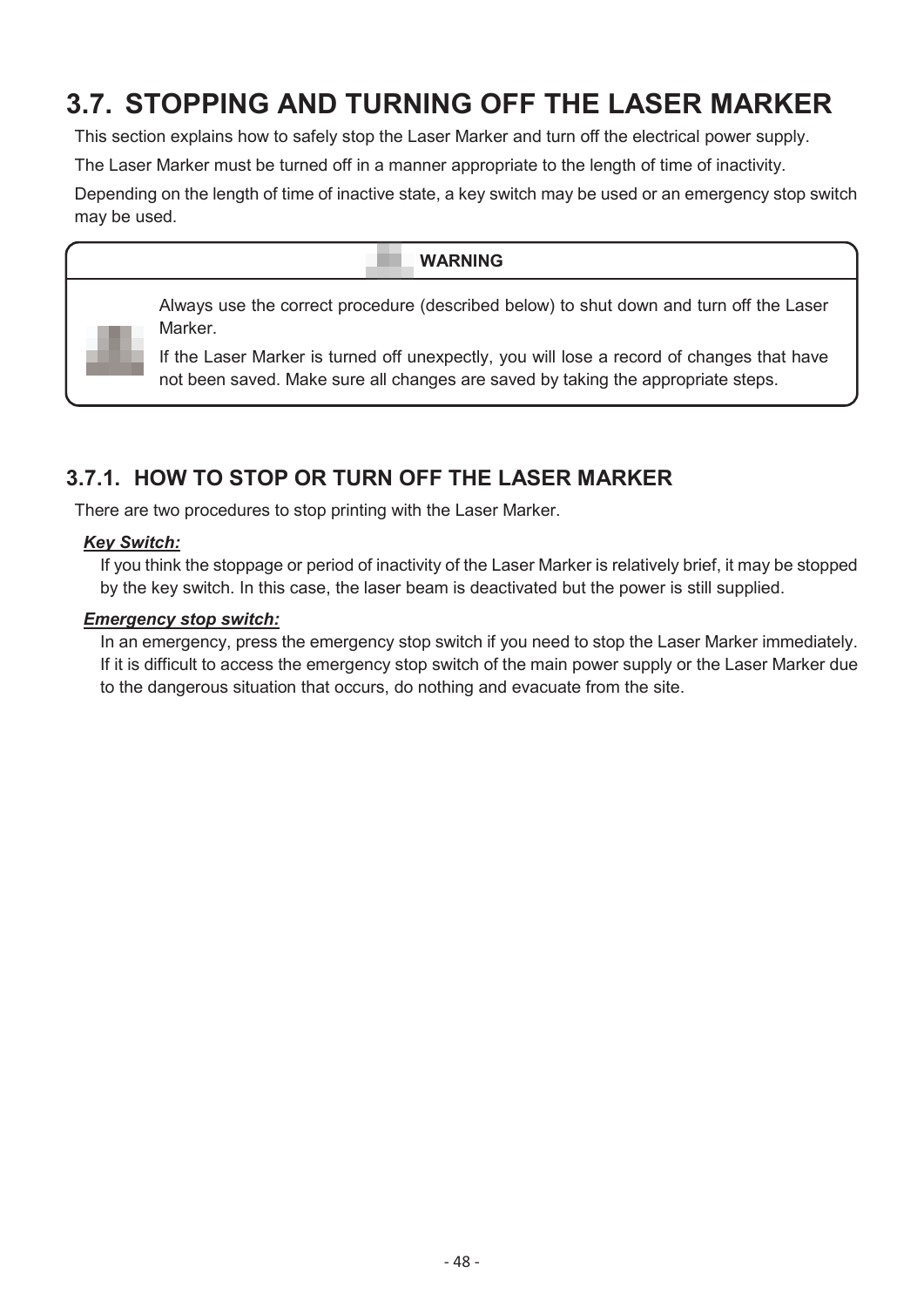

# **3.8. TOUCH SCREEN MENU DIAGRAM**

**[NOTE]** The screen may differ depending on

the software version. For example, in older versions of the software or older versions of software,

- There are no items in blue. In addition, there is no menu screen corresponding to the contents enclosed by the blue frame.
- There may be displayed with the words written in parentheses.

For the Touch Screen there are three levels of access.

| Access level | Contents                                                                                                                                   |
|--------------|--------------------------------------------------------------------------------------------------------------------------------------------|
| User         | Only operations related to "PRINT" are possible.                                                                                           |
| Supervisor   | Operations related to "FILE", "EDIT", and "PRINT" are possible. Password<br>setting is required.                                           |
| Maintenance  | Operations related to "FILE", "EDIT", and "PRINT" and some operations<br>related to "SETTINGS" are possible. Password setting is required. |

**[NOTE]** In old versions of the software, "Supervisor" is displayed as "Supervisor 1" and "Maintenance" is displayed as "Supervisor 2".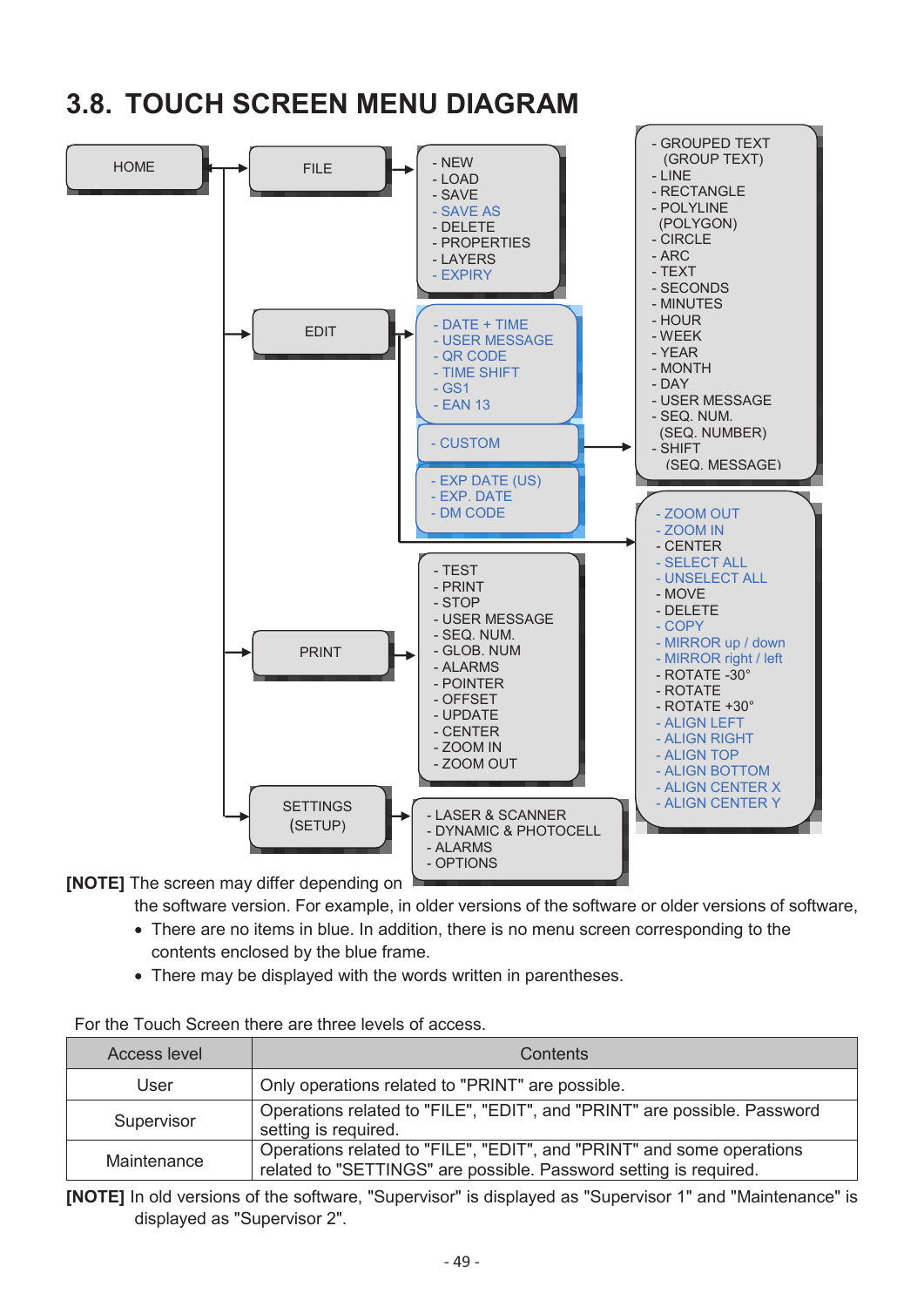Refer to the table below for the functions that can be used at each access level. The functions with a check in the table below can be used.

|                 |                     |                                   | Access level |              |              |  |  |  |
|-----------------|---------------------|-----------------------------------|--------------|--------------|--------------|--|--|--|
| <b>HOME</b>     | <b>MENU</b>         | SUB MENU                          | User         | Supervisor   | Maintenance  |  |  |  |
|                 | <b>NEW</b>          |                                   |              |              |              |  |  |  |
|                 | LOAD                |                                   |              | $\checkmark$ | √            |  |  |  |
|                 | SAVE                |                                   |              | $\checkmark$ | $\checkmark$ |  |  |  |
|                 |                     |                                   |              | $\checkmark$ | $\checkmark$ |  |  |  |
| <b>FILE</b>     | <b>SAVE AS</b>      |                                   |              | $\checkmark$ | $\checkmark$ |  |  |  |
|                 | <b>DELETE</b>       |                                   |              | $\checkmark$ | $\checkmark$ |  |  |  |
|                 | <b>PROPERTIES</b>   |                                   |              | $\checkmark$ | $\checkmark$ |  |  |  |
|                 | <b>LAYERS</b>       |                                   |              | $\checkmark$ | $\checkmark$ |  |  |  |
|                 | <b>EXPIRY</b>       |                                   |              | $\checkmark$ | $\checkmark$ |  |  |  |
|                 | DATE + TIME         |                                   |              | $\checkmark$ | $\checkmark$ |  |  |  |
|                 | <b>USER MESSAGE</b> |                                   |              | $\checkmark$ | $\checkmark$ |  |  |  |
|                 | QR CODE             |                                   |              | $\checkmark$ | $\checkmark$ |  |  |  |
|                 | <b>TIME SHIFT</b>   |                                   |              | $\checkmark$ | $\checkmark$ |  |  |  |
|                 | GS <sub>1</sub>     |                                   |              | $\checkmark$ | $\checkmark$ |  |  |  |
|                 | <b>EAN 13</b>       |                                   |              | ✓            | $\checkmark$ |  |  |  |
|                 | <b>CUSTOM</b>       | <b>TEXT</b>                       |              | $\checkmark$ | $\checkmark$ |  |  |  |
|                 |                     | <b>ARC</b>                        |              |              | $\checkmark$ |  |  |  |
|                 |                     | <b>CIRCLE</b>                     |              | $\checkmark$ |              |  |  |  |
|                 |                     |                                   |              | $\checkmark$ | $\checkmark$ |  |  |  |
|                 |                     | POLYLINE (POLYGON)                |              | $\checkmark$ | $\checkmark$ |  |  |  |
|                 |                     | <b>RECTANGLE</b>                  |              | $\checkmark$ | $\checkmark$ |  |  |  |
|                 |                     | <b>LINE</b>                       |              | √            | $\checkmark$ |  |  |  |
|                 |                     | <b>GROUPED TEXT (GROUP. TEXT)</b> |              | $\checkmark$ | $\checkmark$ |  |  |  |
| <b>EDIT</b>     |                     | <b>DAY</b>                        |              | $\checkmark$ | $\checkmark$ |  |  |  |
|                 |                     | <b>MONTH</b>                      |              | $\checkmark$ | $\checkmark$ |  |  |  |
|                 |                     | <b>YEAR</b>                       |              | $\checkmark$ | $\checkmark$ |  |  |  |
|                 |                     | <b>WEEK</b>                       |              | $\checkmark$ | $\checkmark$ |  |  |  |
|                 |                     | <b>HOUR</b>                       |              | $\checkmark$ | $\checkmark$ |  |  |  |
|                 |                     | <b>MINUTES</b>                    |              | $\checkmark$ | $\checkmark$ |  |  |  |
|                 |                     | <b>SECONDS</b>                    |              |              |              |  |  |  |
|                 |                     | SHIFT (SEQ. MESSAGE)              |              | $\checkmark$ | $\checkmark$ |  |  |  |
|                 |                     |                                   |              | $\checkmark$ | $\checkmark$ |  |  |  |
|                 |                     | SEQ. NUM (SEQ.NUMBER)             |              | $\checkmark$ | $\checkmark$ |  |  |  |
|                 |                     | <b>USER MESSAGE</b>               |              | $\checkmark$ | $\checkmark$ |  |  |  |
|                 | <b>EXP DATE(US)</b> |                                   |              | $\checkmark$ | $\checkmark$ |  |  |  |
|                 | <b>EXP. DATE</b>    |                                   |              | $\checkmark$ | $\checkmark$ |  |  |  |
|                 | <b>DM CODE</b>      |                                   |              | $\checkmark$ | $\checkmark$ |  |  |  |
|                 | <b>TEST</b>         |                                   | $\checkmark$ | $\checkmark$ | $\checkmark$ |  |  |  |
|                 | <b>PRINT</b>        |                                   | $\checkmark$ | √            | $\checkmark$ |  |  |  |
|                 | <b>STOP</b>         |                                   | $\checkmark$ | $\checkmark$ | $\checkmark$ |  |  |  |
|                 | <b>USER MESSAGE</b> |                                   | $\checkmark$ | $\checkmark$ | $\checkmark$ |  |  |  |
|                 | SEQ.NUM.            |                                   | $\checkmark$ | $\checkmark$ | $\checkmark$ |  |  |  |
|                 | <b>GLOB.NUM</b>     |                                   |              |              | $\checkmark$ |  |  |  |
|                 |                     |                                   | $\checkmark$ | $\checkmark$ |              |  |  |  |
| <b>PRINT</b>    | <b>ALARMS</b>       |                                   | $\checkmark$ | $\checkmark$ | $\checkmark$ |  |  |  |
|                 | <b>POINTER</b>      |                                   | √            | √            | $\checkmark$ |  |  |  |
|                 | <b>OFFSET</b>       |                                   | $\checkmark$ | $\checkmark$ | $\checkmark$ |  |  |  |
|                 | UPDATE              |                                   | ✓            | ✓            | ✓            |  |  |  |
|                 | <b>CENTER</b>       |                                   | $\checkmark$ | $\checkmark$ | $\checkmark$ |  |  |  |
|                 | ZOOM IN             |                                   | $\checkmark$ | $\checkmark$ | $\checkmark$ |  |  |  |
|                 | ZOOM UP             |                                   | $\checkmark$ | $\checkmark$ | $\checkmark$ |  |  |  |
| <b>SETTINGS</b> | LASER &             | <b>LASER</b>                      |              |              |              |  |  |  |
|                 | <b>SCANNER</b>      | DIMENSIONS & CORRECTIONS          |              |              |              |  |  |  |
| (SETUP)         |                     | <b>SCANNERS</b>                   |              |              |              |  |  |  |
|                 |                     | <b>Scanners Adjust</b>            |              |              |              |  |  |  |
|                 | DINAMIC &           |                                   |              |              | $\checkmark$ |  |  |  |
|                 | PHOTOCELL           |                                   |              |              |              |  |  |  |
|                 | <b>ALARMS</b>       |                                   |              |              | $\checkmark$ |  |  |  |
|                 | <b>OPTIONS</b>      | POINTER & AXIS                    |              |              | √            |  |  |  |
|                 |                     | <b>END SIGNAL</b>                 |              |              | $\checkmark$ |  |  |  |
|                 |                     | FIRST PULSE (CO2 LASER)           |              |              |              |  |  |  |
|                 |                     | <b>OPTIONS EXTRA</b>              |              |              | √            |  |  |  |
|                 |                     | <b>USB TOOLS</b>                  |              |              | $\checkmark$ |  |  |  |
|                 |                     | <b>SYSTEM INFORMATION</b>         |              |              |              |  |  |  |
|                 |                     | Message Table                     |              |              | $\checkmark$ |  |  |  |
|                 |                     |                                   |              |              |              |  |  |  |

 **[NOTE]** For older versions of software, there are no items in blue. And there may be displayed with the words written in parentheses.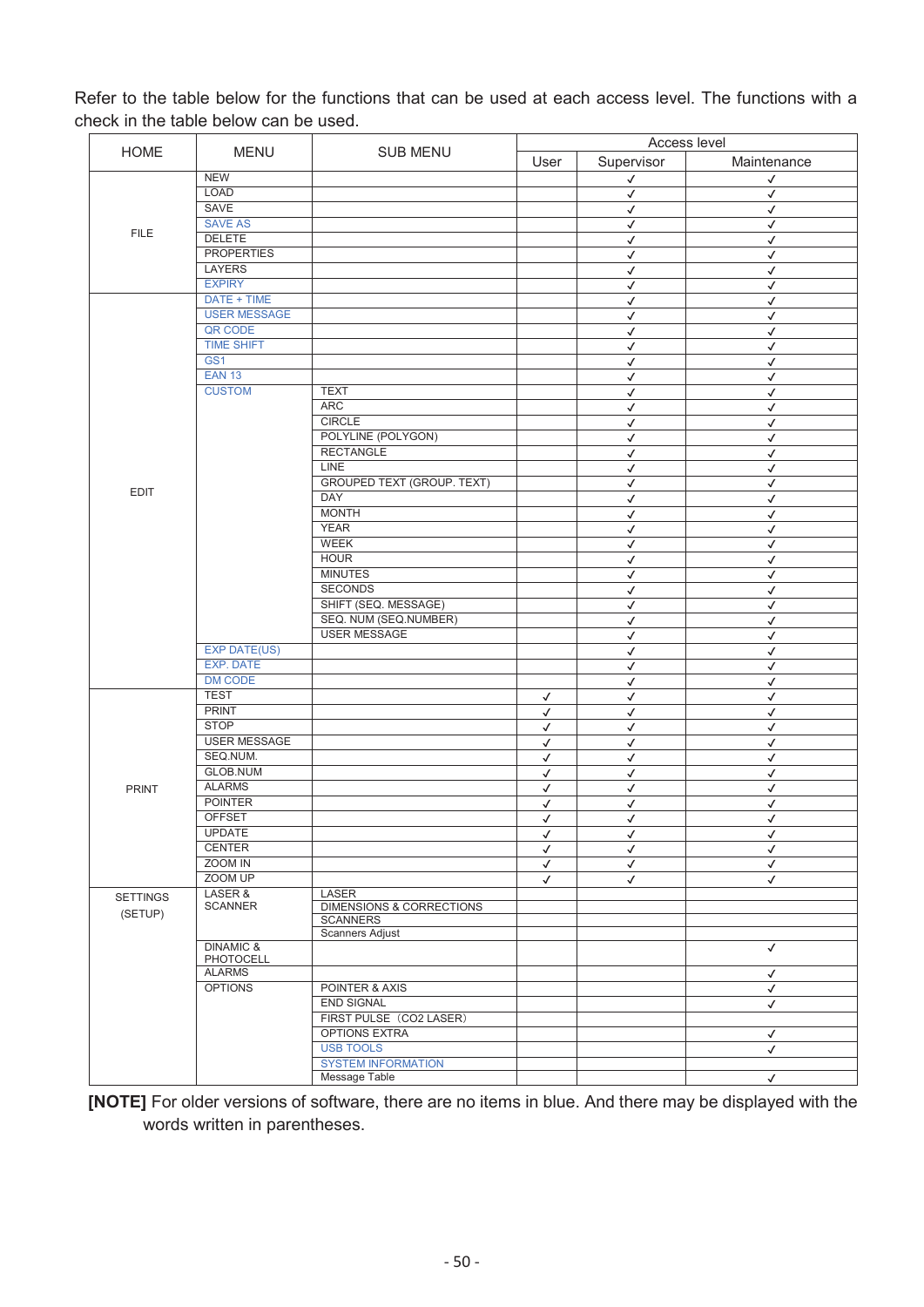# **3.9. MODIFYING EXISTING MESSAGES**

There are three ways to modify an existing message by editing the field. (Access level is "Supervisor" or higher for the Touch Screen, and "Advanced User" or higher for Laser Application.)

- (1) How to add a new field into a message.
- (2) How to edit or move a field.
- (3) How to delete a field from a message.

## **3.9.1. ADDING A NEW FIELD**

This chapter explains how to add a new text field to an existing message as an example.

To add a date or time field, refer to "3.9.4 INSERTING A DATE OR TIME". To learn how you can add other types of field to your message, please refer to Software Manual.

### **Touch Screen:**

To add a new field to an existing message using the Touch Screen, follow the procedure below.

- (1) Select "FILE" on the main screen.
- (2) Select "LOAD" on the right side of the screen, and select the message to which you want to add a field from the existing message list on the left side of the screen.



**[NOTE 1]** If you slide the icons to the left, icons that are not

on this screen will be displayed.

(3) Press "Edit", then "CUSTOM" and select "Text".

- **[NOTE 2]** The screen differs depending on the software version. For example, after pressing the "EDIT" button this screen may look like the one on the right side figure above.
- (4) Touch where you want to add a field in the working area on screen and the keyboard will appear.
- (5) After entering the text you want to add using the keyboard, press "RETURN" to add the text field.
- (6) Save the message. Refer to "3.2.3 SAVING YOUR MESSAGE" for saving.

If you want to insert a field other than text (e.g. data or time field), the procedure is the same, but change the type of icon selected in (3). The field options that you can set on the items that you can change in the field edit menu depend on the selected icon.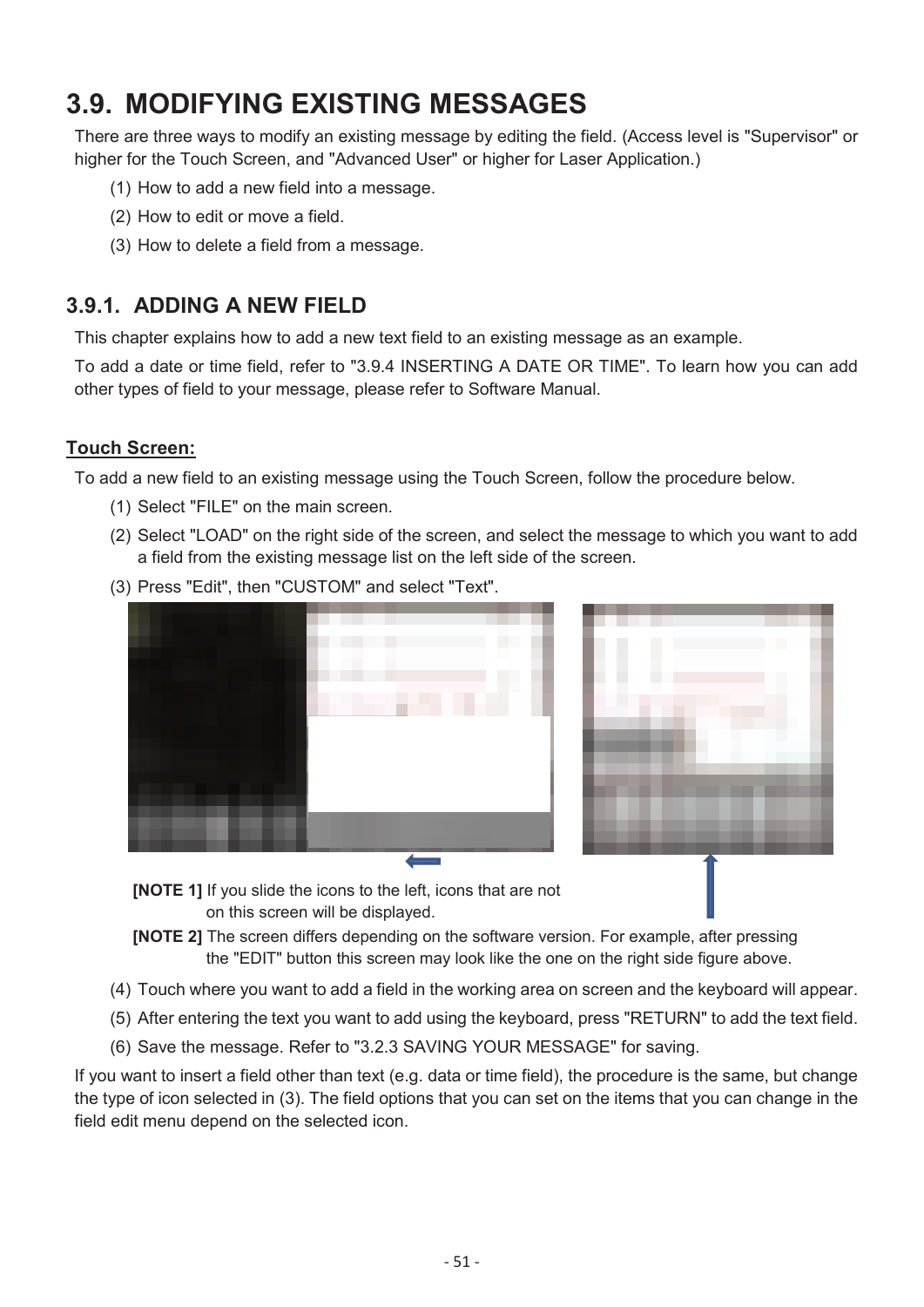- **[NOTE]** If you want to move the field you just added because it overlaps an existing field, move the field using the following procedure. If you want to delete a field, refer to "3.9.5 DELETING A FIELD".
	- (1) Access the field editing menu. Refer to "3.9.3 ACCESSING THE FIELD EDIT MENU".
	- (2) Select "GENERAL" and change the values of "Position X [mm]:" and "Position Y [mm]:". The changed value will be reflected when the value is changed and "RETURN" is pressed.

To edit or modify an existing message with Laser Application, follow the procedure below.

- (1) Click on the icon  $\blacksquare$ . Or select the "File" menu and choose the "Open" option.
- (2) A list of file names will be displayed. From the list, select the file to which you want to add a new field.



- (3) When the file is opened, select the icon on the right side of the screen. Or select "Static figures"  $\rightarrow$  "Text" from the menu toolbar "Draw".
- (4) If you place the cursor on the position (A) where you want to add a field in the working area and click, a text input dialogue will be displayed. (Position (A) is the position of the lower left corner)



(5) Enter the text you want. Select one from the code selection buttons (3 types: "Normal", "2 Byte Unicode", and "1 Byte ANSI") displayed on the right side of the dialogue.

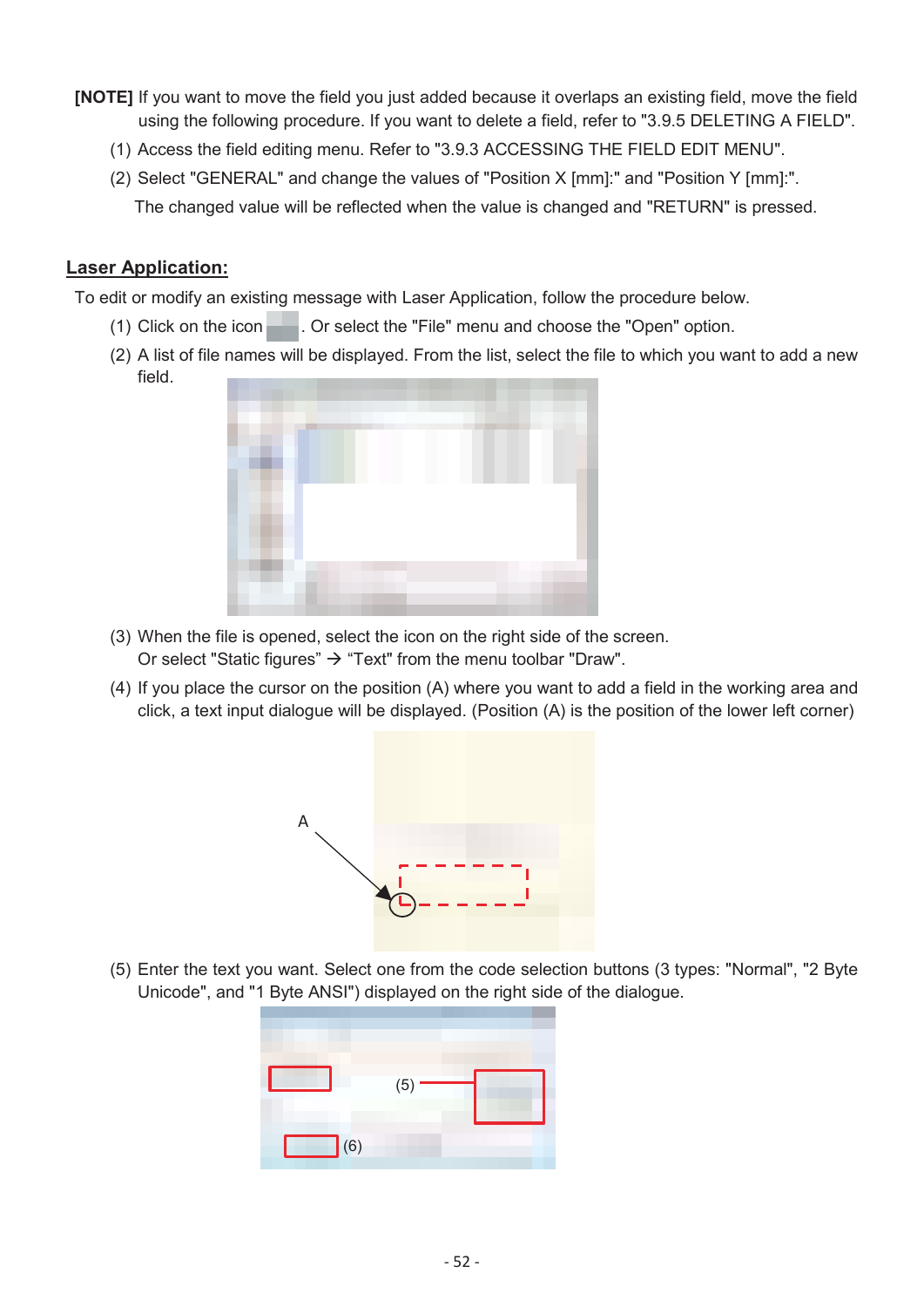- (6) When you press the "OK" button, the entered text is inserted at the selected position.
- (7) Save the message when the field addition is complete. Refer to "3.2.3 SAVING YOUR MESSAGE" for details on saving.

If you want to insert another field type that is not text (e.g. a Data or Time field), you must follow the same steps. But in step (3), change the type of icon selected from the editing tool on the right side of the screen. Items that can be changed in "Properties" at the bottom left of the screen depend on the type of field selected.

- **[NOTE]** If you want to move the field you just added because it overlaps an existing field, move the field using the following procedure. If you want to delete a field, refer to "3.9.5 DELETING A FIELD".
	- (1) Access the field editing menu. Refer to "3.9.3 ACCESSING THE FIELD EDITING MENU")
	- (2) Select "General" from the "Properties" menu and change the values for "Position X:" and "Position Y:". (In each case, the changed value is reflected when the numerical value is changed and the "Enter" key is pressed.)
	- **[NOTE]** Depending on the application version, there is an "Apply" button. In that case, click the "Apply" button, and the changed value will be reflected in the screen of the working area.

## **3.9.2. EDITING AN EXISTING FIELD**

This section explains how to edit the contents of the existing message field.

### **Touch Screen:**

To edit an existing message field using the Touch Screen, follow the procedure below.

Example: Editing a text field

- (1) Select "FILE" on the main screen.
- (2) Select "LOAD" on the right side of the screen.
- (3) Select the message to edit from the existing message list displayed on the left side of the screen.
- (4) Press "EDIT" displayed on the lower left side of the screen, and press the Text field to be edited this time displayed on the upper left side of the screen.
- (5) The field editing menu (GENERAL, TRANS., TEXT, FONT/1, FONT/2, etc. selection screen) is displayed on the left of the screen.

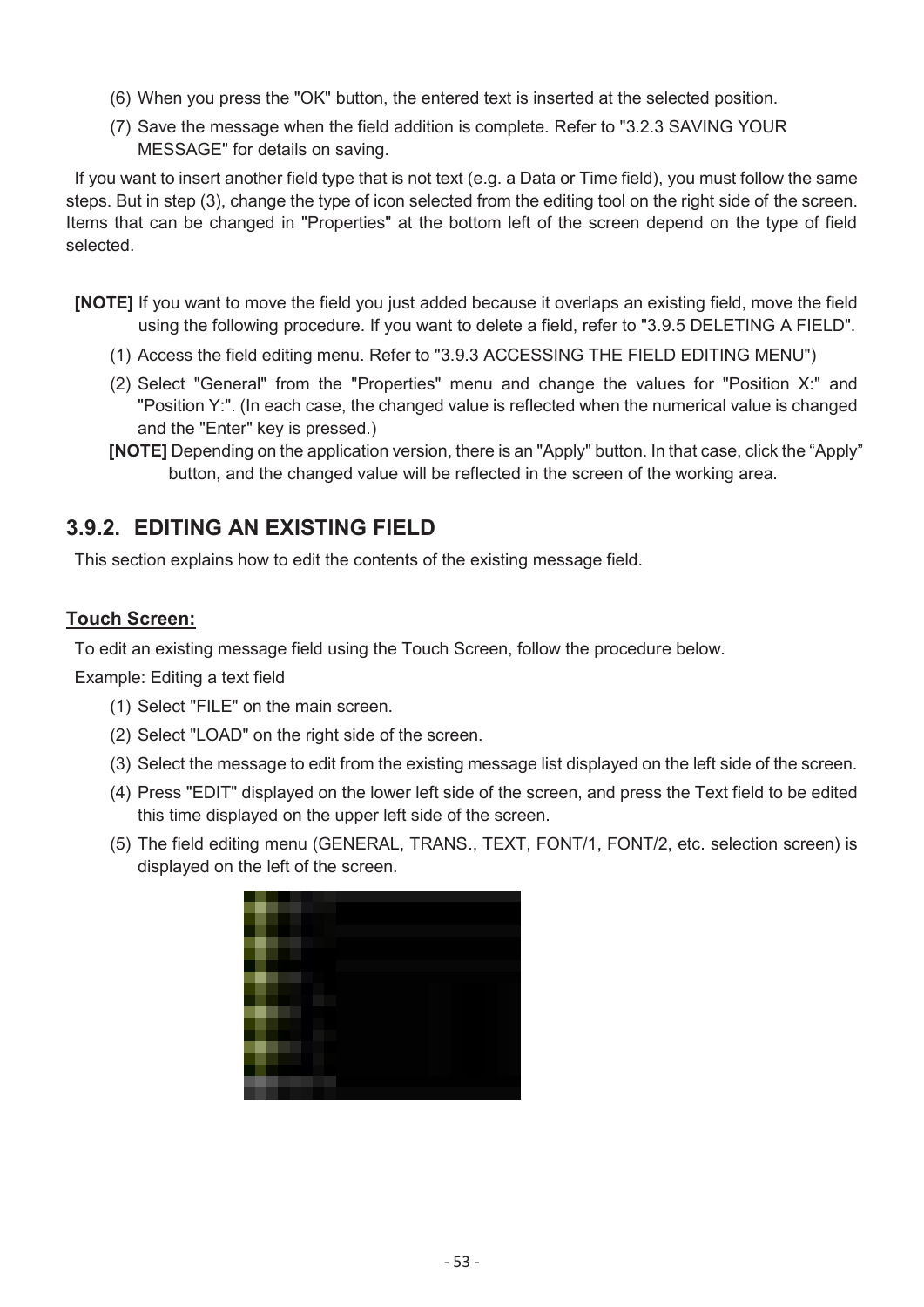(6) After selecting "TEXT", scroll the screen and press  $\begin{bmatrix} 1 & 1 \\ 1 & 1 \end{bmatrix}$  area in "String:".



- (7) When the keyboard screen opens, edit the text content and press "RETURN".
- (8) Save the message that contains the edited field. Refer to "3.2.3 SAVING YOUR MESSAGE" for saving.

The procedure is the same when editing non-text fields. In that case, the field options that can be set and the items that can be changed in the field edit menu depend on the type of field selected.

#### **Laser Application:**

To modify an existing field with Laser Application, follow the procedure below.

- (1) Click on the icon . Or select the "File" menu and choose the "Open" option.
- (2) A list of file names will be displayed. From the list, select the file to which you want to modify the field.
- (3) When the message is displayed, click the field where you want to modify the text.
- (4) Select "General" from the "properties" menu, and Left-click the area where the text content of the item "Text" is described.
- (5) The text input dialogue is displayed and the text contents are displayed. Change the text content with the keyboard and press "OK" to complete the editing.



(6) Save the modified field. Refer to "3.2.3 SAVING YOUR MESSAGE" for saving.

If you want to insert another field type that is not text, you must follow the same steps.

But the items that can be changed in the field options and field edit menu depend on the type of field selected.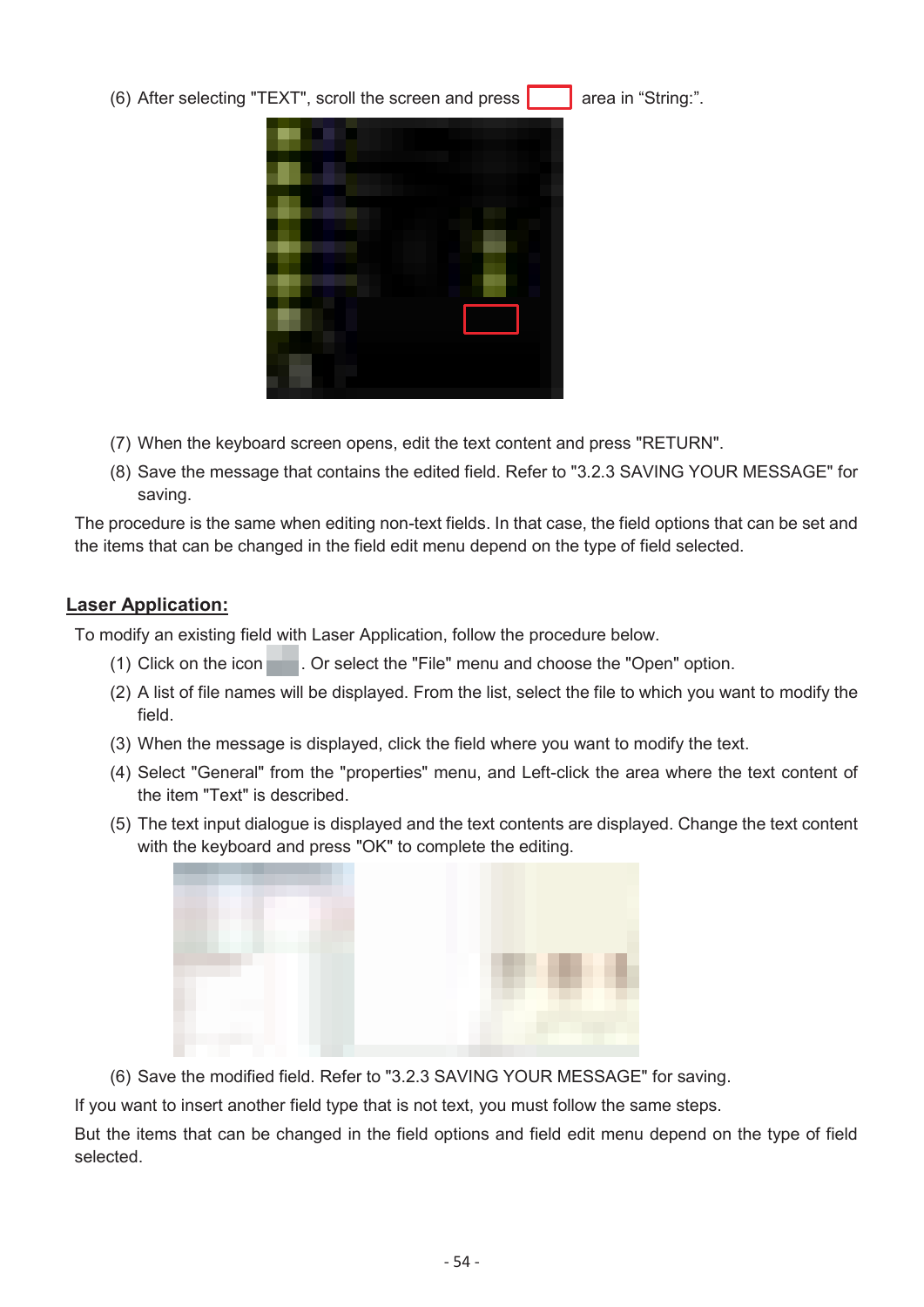# **3.9.3. ACCESSING THE FIELD EDITING MENU**

Access to these menus is different for Touch Screen and Laser Application.

There are mainly five menus for field editing menus as follows:

- GENERAL: Change the field position
- TRANS. : Change the field angle
- TEXT : Change the text field position and orientation
- FONT/1 : Change text dimensions etc.
- FONT/2 : Change text alignment, rotation, etc.

#### **Touch Screen:**

To access the field editing menu using the Touch Screen, follow the procedure below.

- (1) Select "FILE" on the main screen.
- (2) Select "LOAD" on the right side of the screen.
- (3) Select the message you want to edit from the list of existing messages displayed on the left side of the screen.
- (4) Press "EDIT" displayed in the lower left of the screen, and press the field you want to edit from the fields displayed in the working area on the right of the screen.
- (5) The field editing menu (GENERAL, TRANS., TEXT, FONT/1, Font/2, etc. selection screen) is displayed on the left side of the screen.



on this screen will be displayed.

- **[NOTE 2]** The screen differs depending on the software version. For example, this screen may look like the one on the right side figure above.
- (6) Select the menu that corresponds to the item you want to edit and change the setting value.
- (7) Press "RETURN" and press "FILE" displayed at the bottom left of the screen to save the changed settings. Refer to "3.2.3 SAVING YOUR MESSAGE" for details on saving.
- **[NOTE]** After pressing "EDIT" in step (4), select the field you want to edit from the list of fields displayed on the upper left of the screen, and the field edit menu can be displayed directly.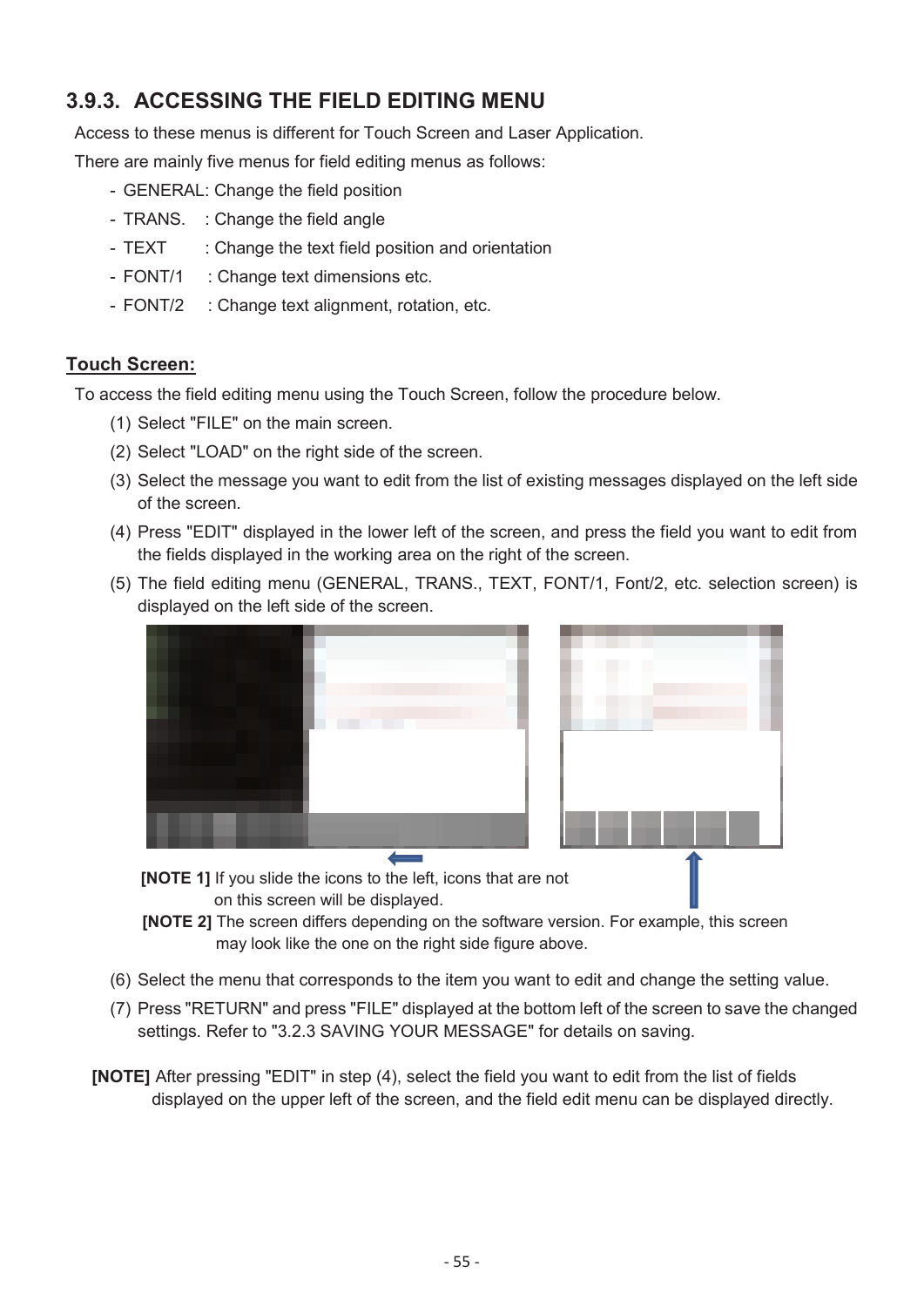To access the field editing menu ("Properties") in Laser Application, follow the procedure below.

- (1) Click on the icon  $\blacksquare$ . Or select the "File" menu and choose the "Open" option.
- (2) A list of file names will be displayed. From the list, select the file which you want to modify a field.
- (3) When the message is displayed, click the field where you want to modify the text.
- (4) "Properties" (field editing menu) is displayed at the bottom left of the screen.
- (5) Select the tab corresponding to the item you want to modify and change the setting value.
- (6) Depending on the software version, some items may have an "Apply" button in the tab. In this case, press the "Apply" button to decide the change and save the message. Refer to "3.2.3 SAVING YOUR MESSAGE" for saving.

"Properties" displays tabs (font size etc.) for editing the appearance of the selected field. There are tabs that are always displayed ("GENERAL", "TRANS.") regardless of the type of field selected, and tabs specific to each field.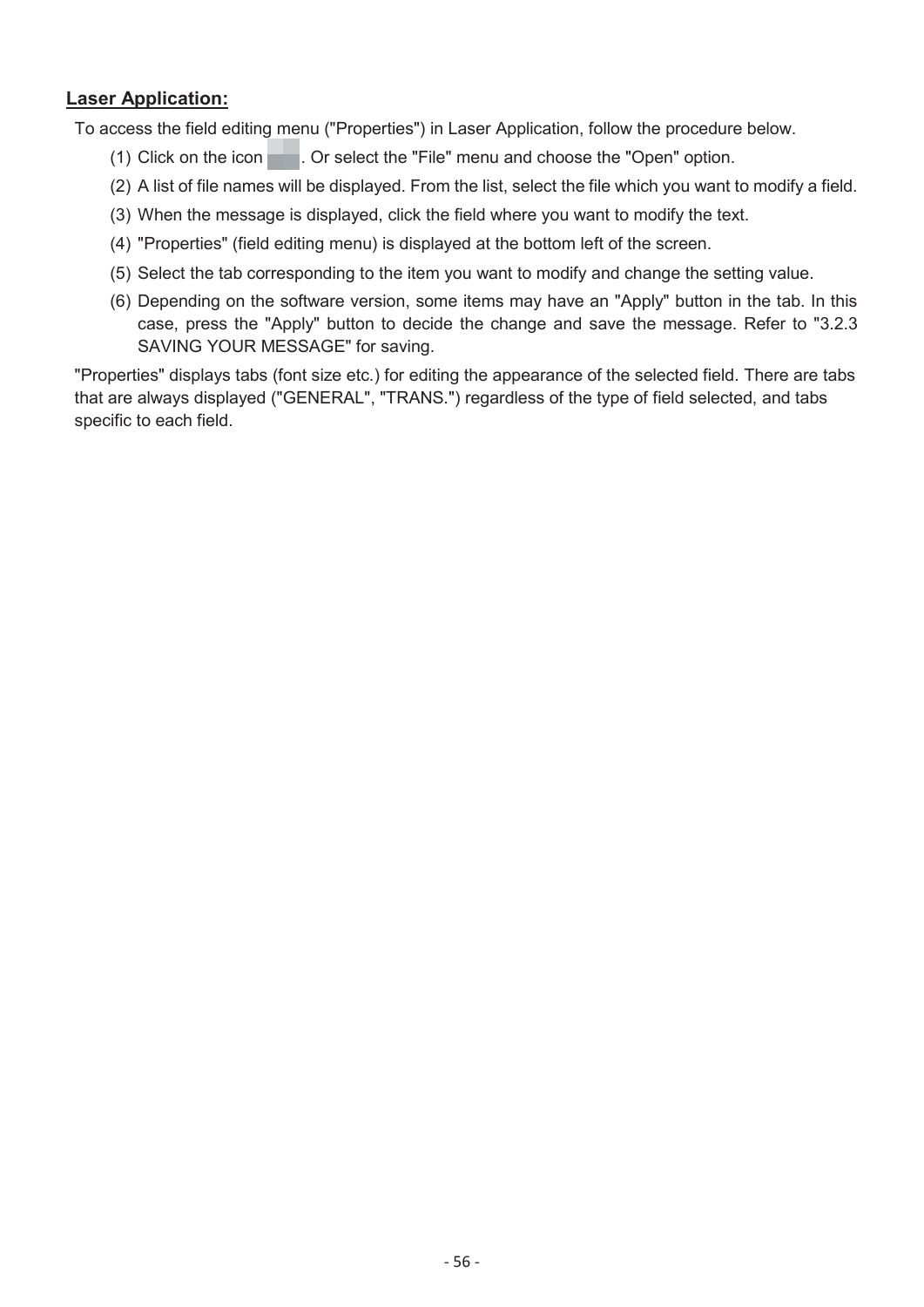# **3.9.4. INSERTING A DATE OR A TIME**

In this section you will learn how to use a Date or a Time field in your message. The current data and time, which are stored in the internal clock of the Laser Marker are used for these field. You can use an offset to change the data or time to be printed.

**[NOTE]** The print contents of the date / time field is updated at the following timing.

- Immediately after printing

- Update once every 10 seconds when waiting for print trigger

Therefore, the time displayed on the screen and the time displayed on the print may be different.

### **3.9.4.1 INSERTING A DATE OR TIME FIELD**

To insert a Date or a Time field in your message, follow the procedures below.

### **Touch Screen:**

To insert a Date or a Time field in your message using the Touch Screen, follow the procedure below.

- (1) Select "FILE" on the main screen.
- (2) Select "LOAD" on the right side of the screen. To create a new field, select "NEW" and go to step (4).
- (3) Select the message you want to add a Date or a Time field, from the existing message list displayed on the left of the screen.
- (4) Select "EDIT" displayed at the bottom left of the screen.
- (5) If you select "CUSTOM" displayed at the bottom right of the screen, the text and figure icons will be displayed at the bottom right of the screen. If you slide these icons to the left, the icons for "DAY", "MONTH", "YEAR", "WEEK", "HOUR", "MINUTES", and "SECONDS" will be displayed. Select one of them.



Slide to show date / time icons

**[NOTE]** The screen differs depending on the software version. For example, after pressing the "EDIT" button this screen may look like the one on the right side figure above.

- (6) Touch the screen at the position where you want to insert a new Date or Time field, and the field selected in step (5) will be inserted.
- (7) Save the message that contains the inserted field. Refer to "3.2.3 SAVING YOUR MESSAGE" for saving.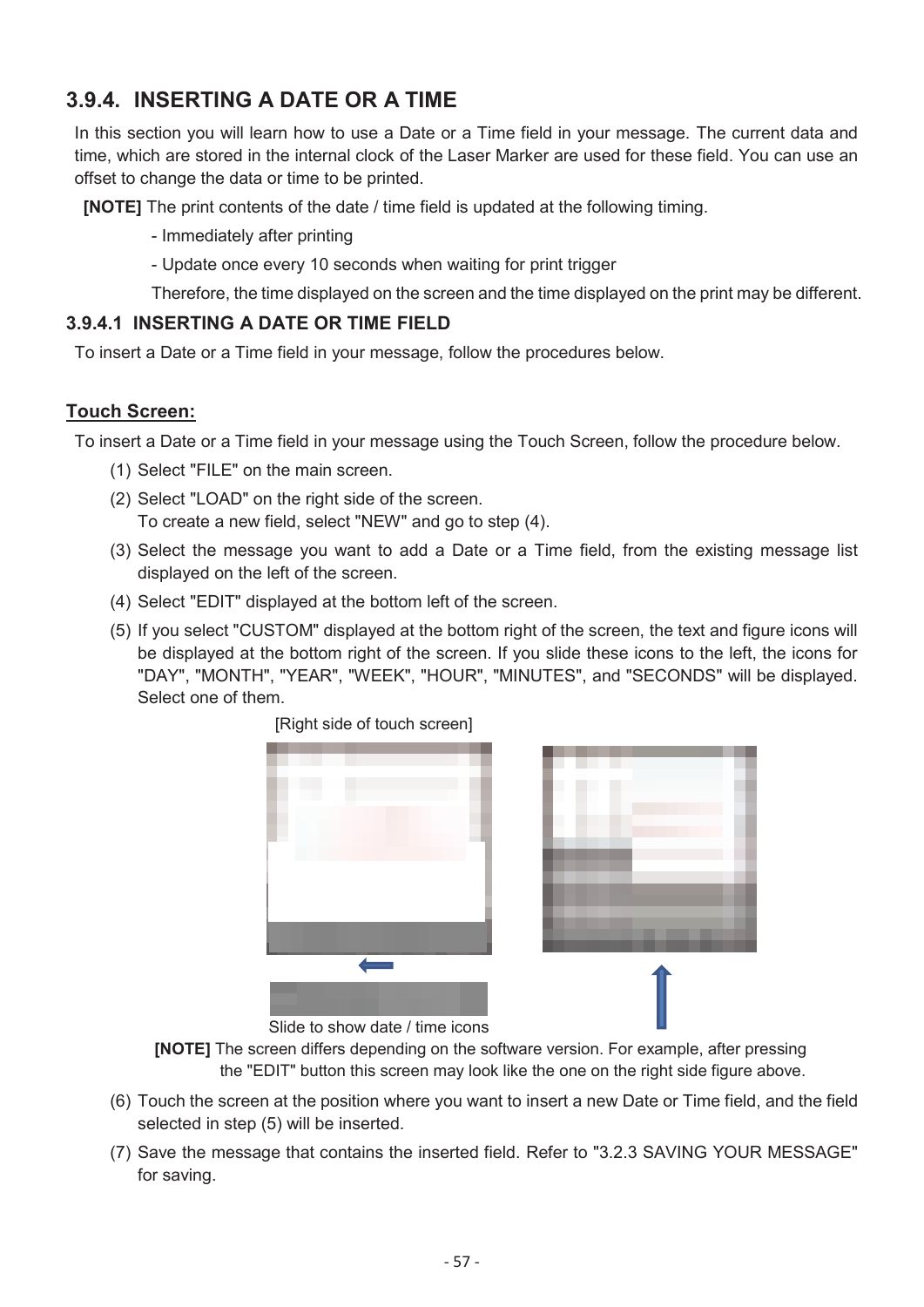To insert a date / time field in a message using Laser Application, follow the procedure below.

- (1) Click the icon  $\blacksquare$ . Or select the "File" menu and choose the "Open" option.
- (2) A list of file names will be displayed. From the list, select the file to which you want to insert a date / time field.
- (3) From the editing tools on the right side of the screen, select one of the icons for "Day", "Month", "Year", "Week", "Hour", "Minutes", and "Seconds". Or select "Computed field" from "Draw" on the Menu Toolbar, and select one from "Day", "Month", "Year", "Week", "Hour", "Minutes", and "Seconds". Day



- (4) Left-click on the field in the working area where you want to display the date / time field selected in step (3).
- (5) Save the message including the inserted field. Refer to "3.2.3 SAVE YOUR MESSAGE" for saving.

### **3.9.4.2 SELECTING A FORMAT**

#### **Touch Screen:**

When you select the field type you want to insert into the message, a series of options for configuring the field will appear. One of them is the format that will be used. The format option cannot be configured in all the fields (only in the day, month, year, week and time fields).

For example, in the case of the "Month" field, after inserting into the field, press "Month [\*]" (\* is a number)  $\rightarrow$  "MONTH"  $\rightarrow$  "Format" displayed at the top left of the screen. "MM (1..12)", "MMM (JAN ... DEC)", and "MHex (1, .. 9, A, B, C)" are displayed as display formats. Select the desired display format from these.

To choose the format you must modify when it is first inserted in the field, because once it has been inserted into the message, the format cannot be changed.

#### **Laser Application:**

When you insert a field, "Properties" contains a set of options to configure it. One option is the format and this is not available for all fields (only for the day, month, year and time fields).

For example, if you select the "Month" field, the "Properties" displays "Month" tab. There is "Format:" in this tab, and select one of "MM(1..12)", "MMM (JAN ... DEC)", "MHex (1, .. 9, A, B, C)" as the display format.

With Laser Application, after entering the field, you may be able to change its format.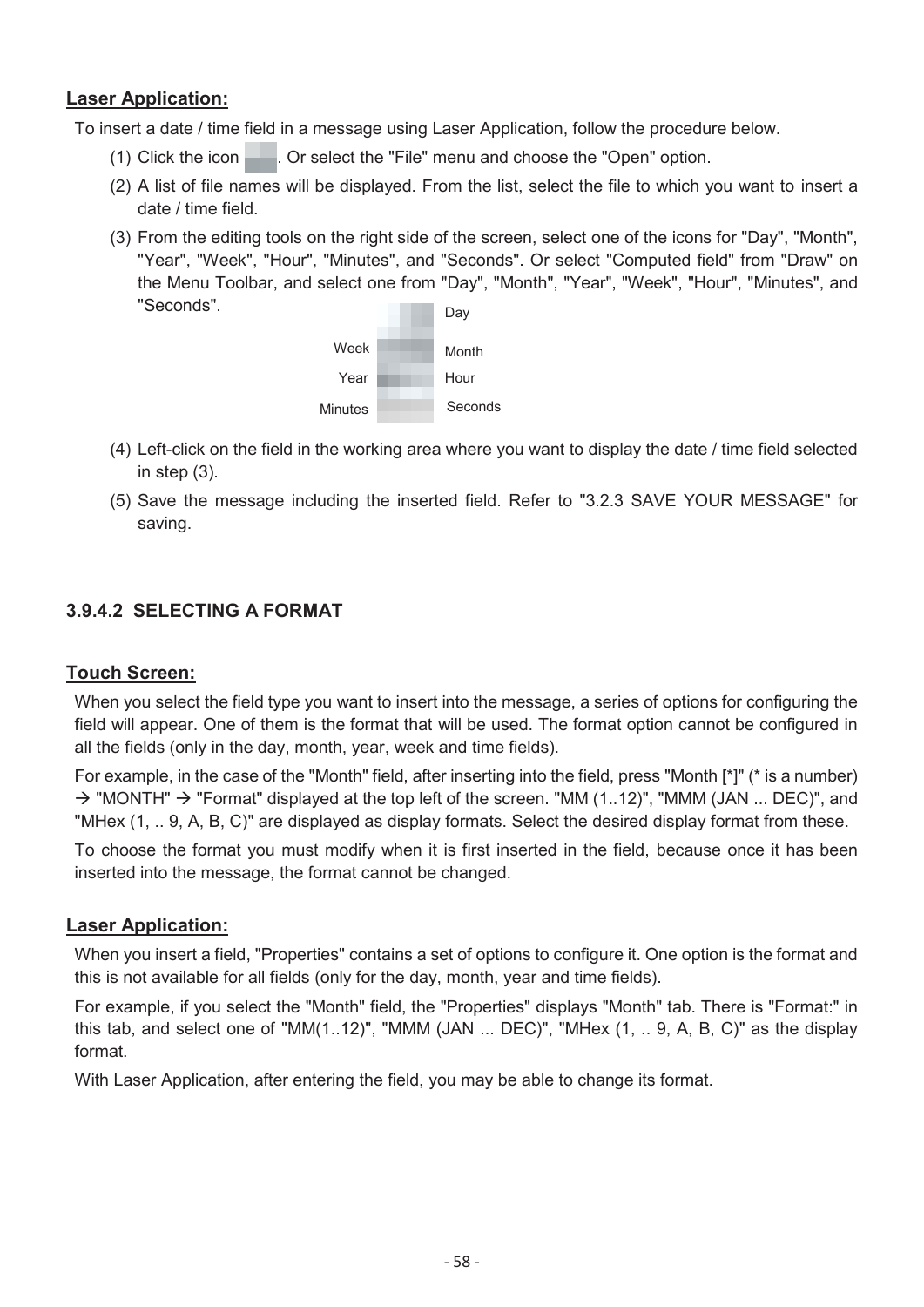## **3.9.4.3 SET THE OFFSET DATE**

Use this option to add a fixed number of days (weeks, months, years) to the actual date. You can use this option to print a "Sell-by" date etc. The date offset will be printed in the message. For example, if the actual date is September 2 and the date offset is +10 days, the date that is printed in the message is September 12.

#### **Touch Screen:**

To set an offset for the date in an existing field on the Touch Screen, follow the procedures below.

- (1) Select "FILE" on the main screen.
- (2) Select "LOAD" on the right side of the screen.
- (3) Select the message that contains the field where offset is to be set from the list of existing messages displayed on the left side of the screen.
- (4) Select "EDIT", click on the field you want to set the offset, and press "RETURN" on the left side of the screen.
- (5) Pressing "EXPIRY" displayed on the left side of the screen, the offset setting menus of "Offset [days]" and "Offset [minutes]" will be displayed.



- **[NOTE]** If you select the grouped text as the field you want to set the offset in step (4), the procedures to display the offset setting menu are as follows:
	- Click on the field you want to set the offset, and press "RETURN" on the left side of the screen.
	- Press "MEMBERS" displayed on the left side of the screen and a list of elements that compose the grouped text is displayed on the left side of the screen.
	- When you select the element which you want to set the offset for, the offset setting menu is displayed.
- (6) Select the item for offset setting.
- (7) Change the offset setting value by increasing / decreasing the value with the arrow keys or pressing the numerical value in the center to move to the numeric keypad screen and directly enter the value.
- (8) Pressing "RETURN" on the screen that displays the arrow keys will apply the modified offset value to the field.
- (9) Save the settings after completing the settings. Refer to "3.2.3 SAVING YOUR MESSAGE" for details.
	- Be sure to set the [Offset [Day]] in units of days, not units of months or years.
	- Offset settings can be adjusted within existing fields as well as new fields.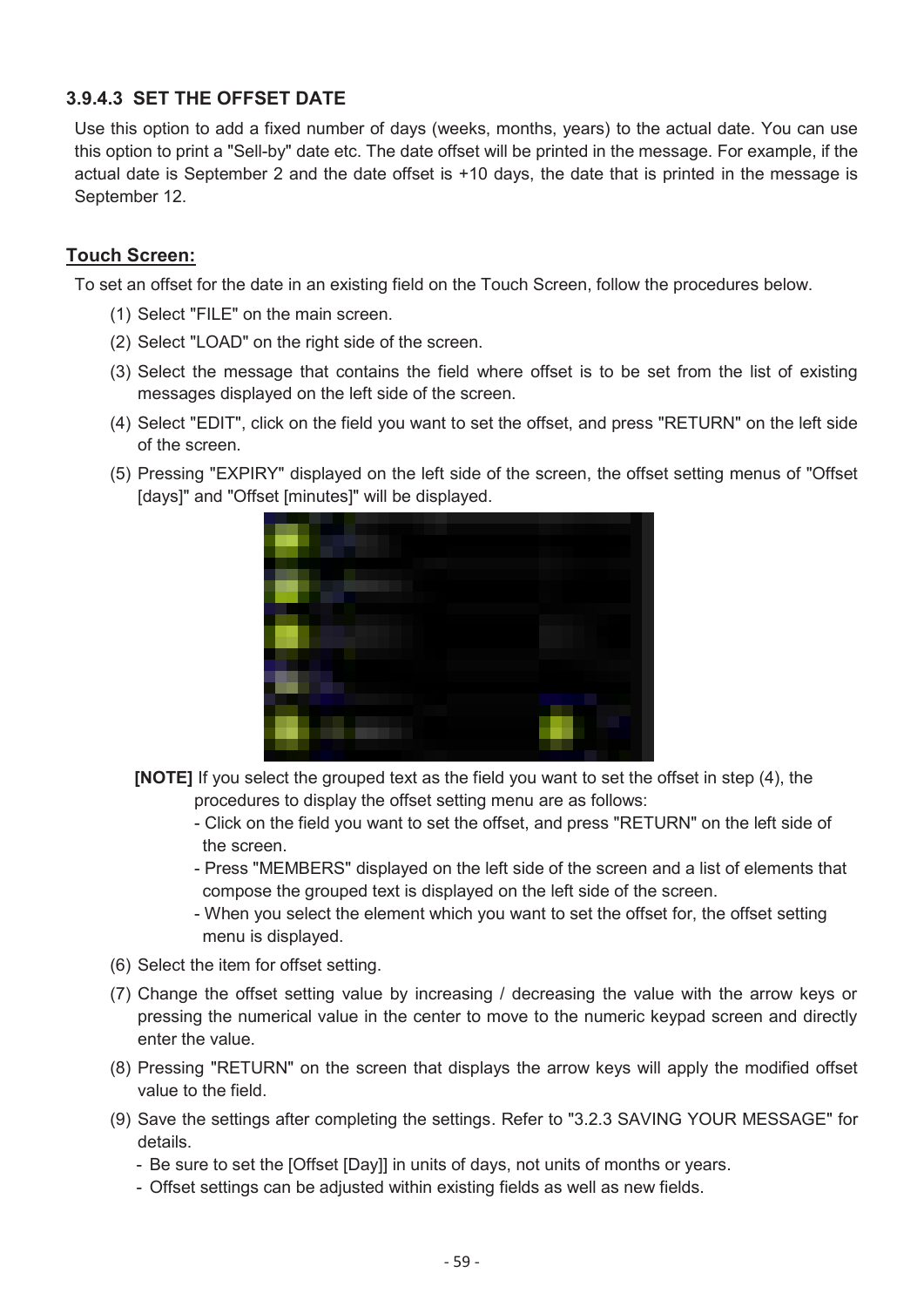To set an offset for an existing field data using Laser Application, follow the procedures below.

- (1) Click the icon . Or select the "File" menu and choose the "Open" option.
- (2) A list of file names will be displayed. From the list, select an existing message file with a field you want to set the offset.
- (3) Select the field to set the offset.
- (4) Select the "Expiry" tab from the "Properties" menu at the bottom left of the screen to display the offset setting menu ("Offset [days]", "Offset [minutes]").



- **[NOTE]** If you select the grouped text as the field you want to set the offset in step (3), the procedures to display the offset setting menu are as follows:
	- Click on the field you want to set the offset and select the "Grouped Text" tab from the "Properties" menu at the bottom left of the screen.
	- From the type list, select the element which you want to set the offset for and press "Edit member".
	- Select the "Expiry" tab from the "Properties" menu at the bottom left of the screen to display the offset setting menu.
- (5) Select the item for which you want to set the offset.
- (6) Enter the offset setting value and press the "Enter" key to apply the offset value change to the field.
	- **[NOTE]** Depending on the application version, there may be "Apply" button at the bottom right of the "Properties" menu. In this case, after entering the offset setting value, press "Apply" to decide the offset value.
- (7) Save the settings after completing the settings. Refer to "3.2.3 SAVING YOUR MESSAGE" for details.
	- Be sure to set the [Offset [Day]] setting in units of days, not units of months or years.
	- Offset settings can be adjusted within existing fields as well as new fields.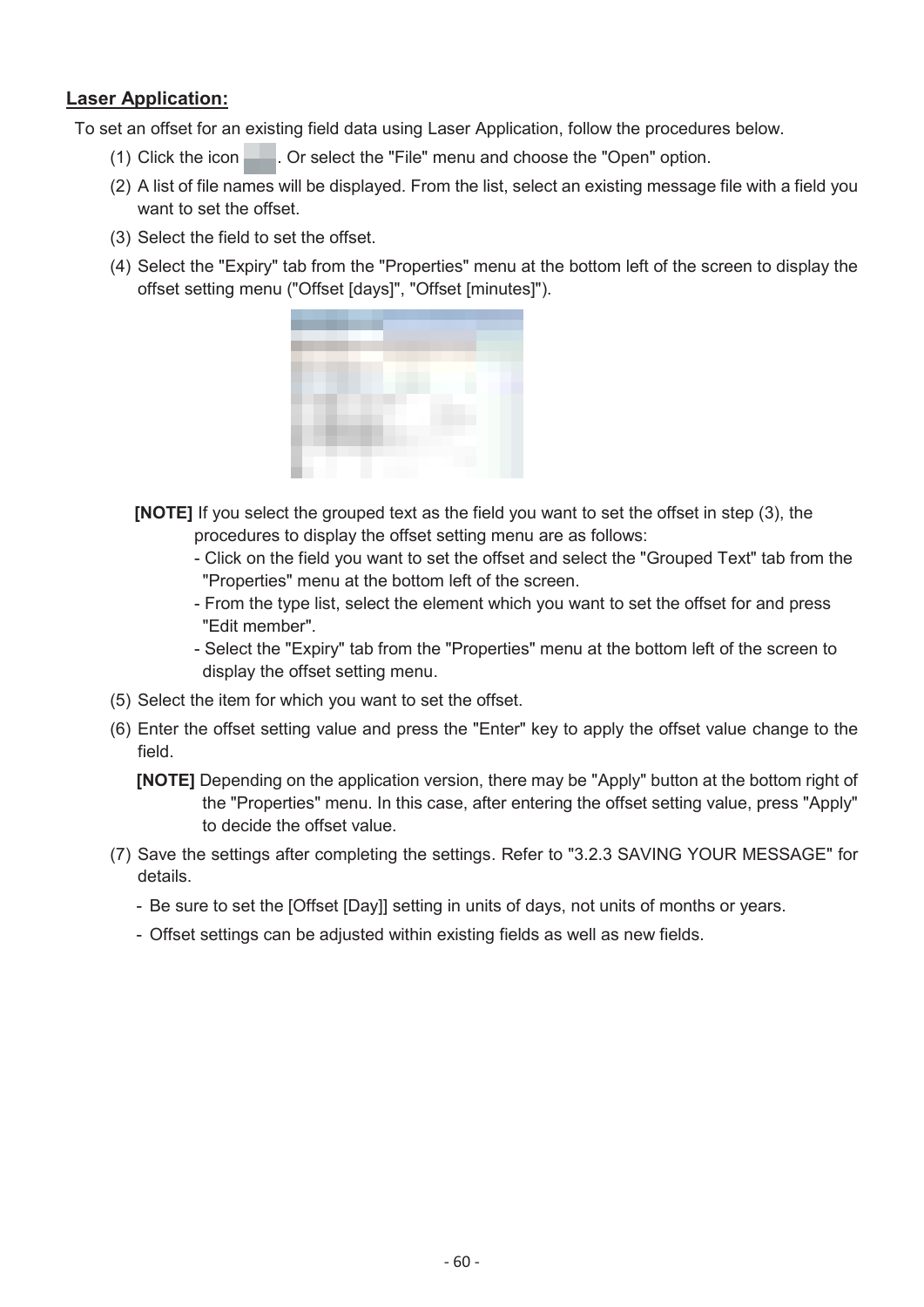# **3.9.5. DELETING A FIELD**

This section explains how to delete an existing message field.

### **Touch Screen:**

To delete an existing message field on the Touch Screen, follow the procedure below.

- (1) Select "FILE" on the main screen.
- (2) Select "LOAD" on the right side of the screen.
- (3) Select the message that contains the field you want to delete, from the list of created messages displayed on the left side of the screen.
- (4) Press "EDIT".
- (5) Select the field you want to delete from the fields displayed in the working area on the right side of the screen.
- (6) Press "DELETE" on the right of the screen to delete the selected field.



**[NOTE 1]** If you slide the icons to the left, icons that are not on this screen will be displayed.

- **[NOTE 2]** The screen differs depending on the software version. For example, this screen may look like the one on the right side figure above.
- (7) Save the message when the field is deleted. Refer to "3.2.3 SAVING YOUR MESSAGE" for saving.

#### **Laser Application:**

To delete an existing message field using Laser Application, follow the procedure below.

- (1) Click the icon  $\blacksquare$ . Or select the "File" menu and choose the "Open" option.
- (2) A list of file names will be displayed. From the list, select the existing message file with the field you want to delete.
- (3) Move the cursor to the field you want to delete and left-click.
- (4) Press the "Delete" key on the keyboard or select "Edit"  $\rightarrow$  "Delete" from the menu toolbar to delete the field.
- (5) Save the message when the field is deleted. Refer to "3.2.3 SAVE YOUR MESSAGE" for saving.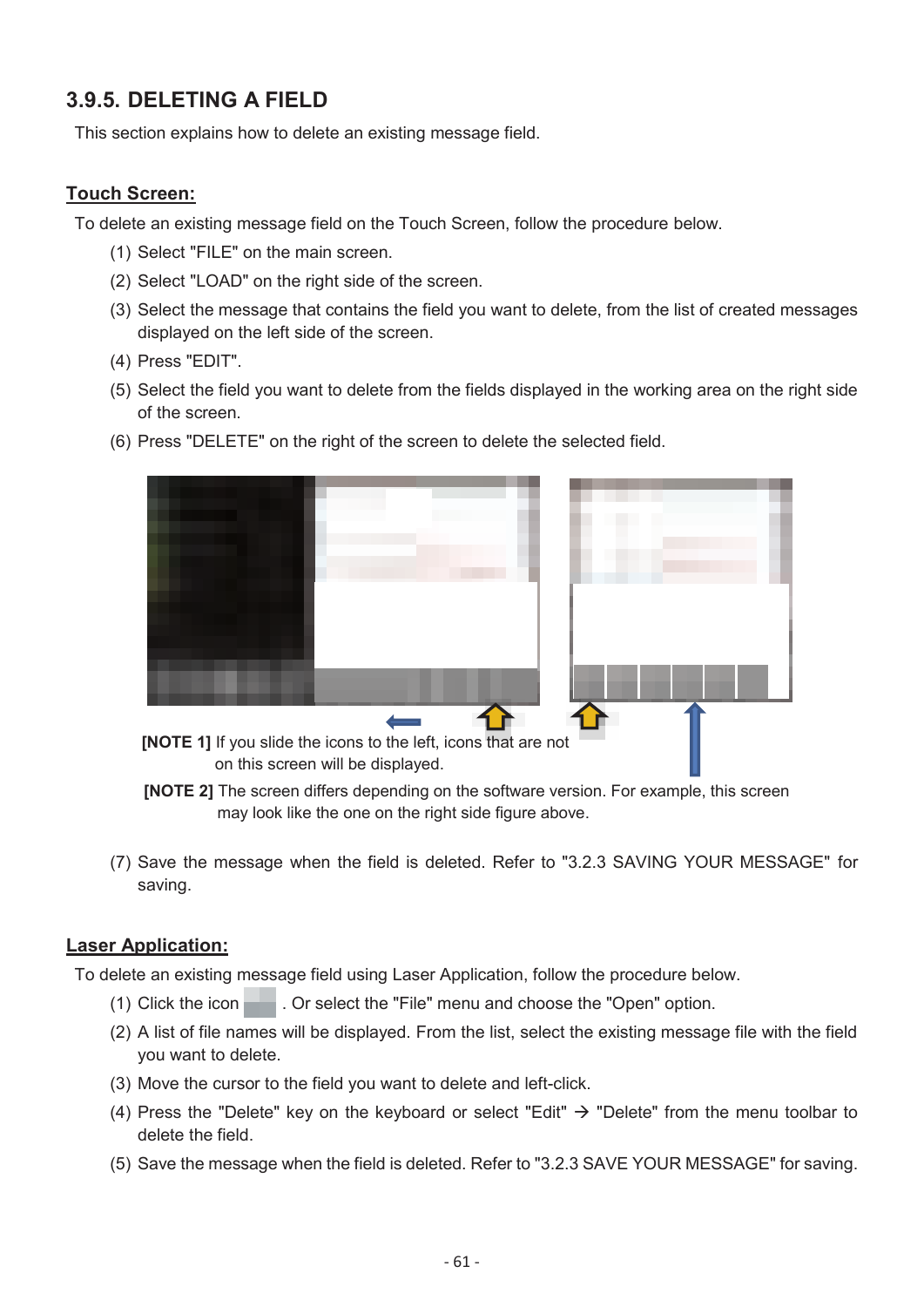# **3.10. MANAGING YOUR MESSAGES**

This section describes how to manage the messages that are stored in the Laser Marker. You can make a copy of a message and use the copy as the basis for a new message. You can change the name of the message (Laser Application) or delete the message that is not needed.

# **3.10.1. DELETING A MESSAGE**

To delete the message you have to follow these steps:

### **Touch Screen:**

To delete a message on the Touch Screen, follow the procedure below.

- (1) Select "FILE" on the main screen.
- (2) Press "DELETE" on the right of the screen.
	- **[NOTE]** Depending on the software version, the number of icons displayed on the right side of the screen varies.



- (3) Select the message you want to delete from the list of existing messages displayed on the left side of the screen.
- (4) When the message "Are you sure you want to delete file <xxx>?" appears, press "YES" to execute the deletion.

If "DELETE" is selected with the file opened, "File <xxx> is being modified. Are you sure you want to delete it?" is displayed. Press "YES" to delete the message.

### **Laser Application:**

To delete a message using Laser Application.

- (1) Click the icon  $\blacksquare$ . Or select the "File" menu and choose the "Open" option.
- (2) A list of file names will be displayed. Select the file you want to delete from the list.
- (3) Right-click on the file name you want to delete and select "Delete" from the drop-down menu.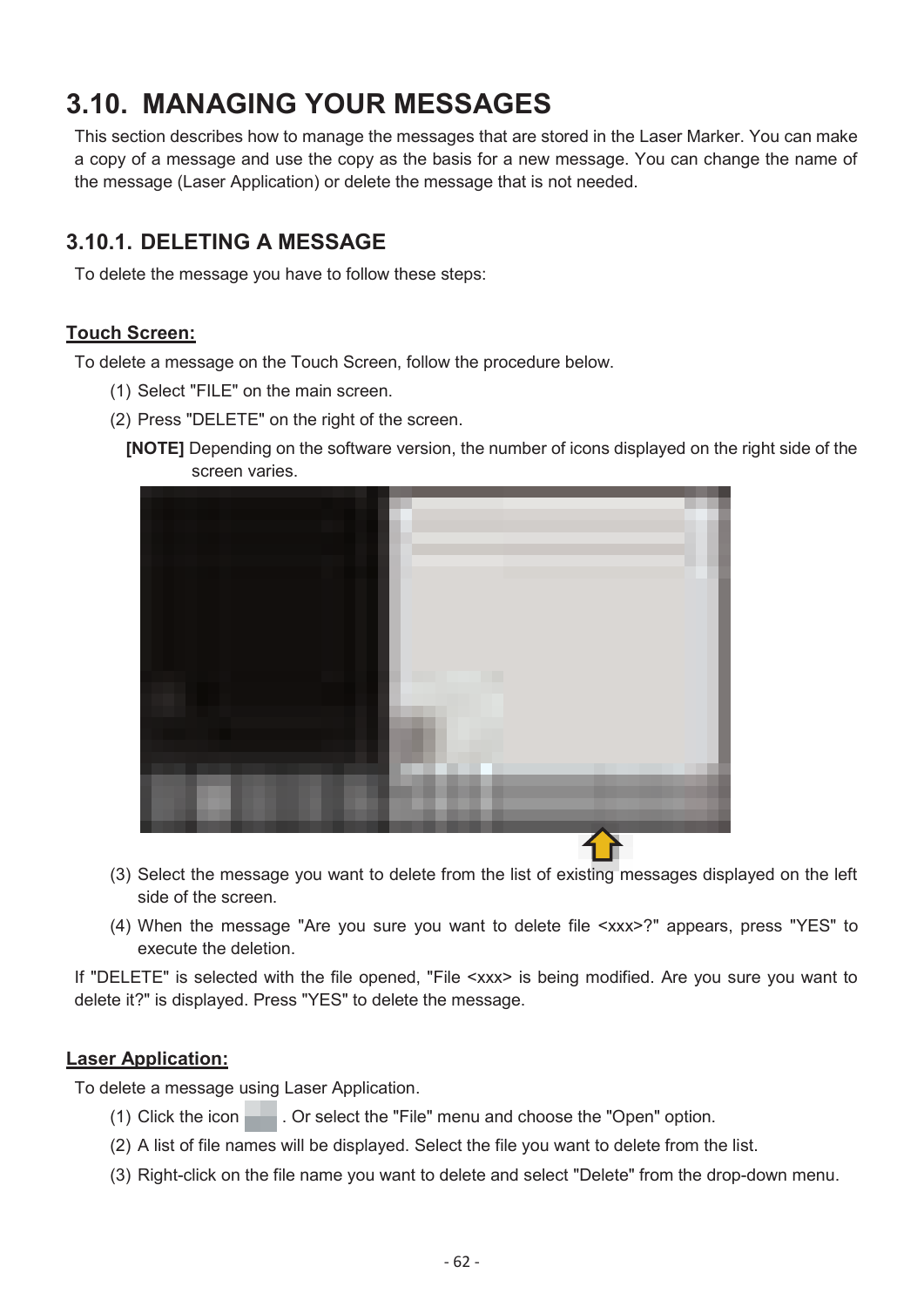# **3.10.2. COPYING A MESSAGE (Laser Application)**

This option is available only with Laser Application. To copy an existing message, follow the procedure below.

- (1) Click the icon  $\Box$  . Or select the "File" menu and choose the "Open" option.
- (2) A list of file names will be displayed. Select the message file you want to copy from the list.
- (3) Right-click on the selected file name and select "Copy" from the drop-down menu. Or press "CONTROL" + "C" on the keyboard.
- (4) Then right-click and select "Paste" from the drop-down menu. Or press "CONTROL" + "V" on the keyboard.

## **3.10.3. CHANGING THE NAME OF THE MESSAGE (Laser Application)**

This option is available only with Laser Application. To rename an existing message file, follow the procedure below.

- (1) Click the icon  $\blacksquare$ . Or select the "File" menu and choose the "Open" option.
- (2) A list of file names will be displayed. Select the message file you want to change the name.
- (3) Right-click on the selected file name and use the drop-down menu to change the name.
- (4) Enter the new name.

Another way to change the name of a message file is:

- (1) Select the "File" menu and choose "Open"*.*
- (2) Select the message file you want to rename from the list.
- (3) Once the message file is opened, return to the "File" menu and select the "Save As" option to save the message file where you wish with a new name. Enter the new name and press "Save".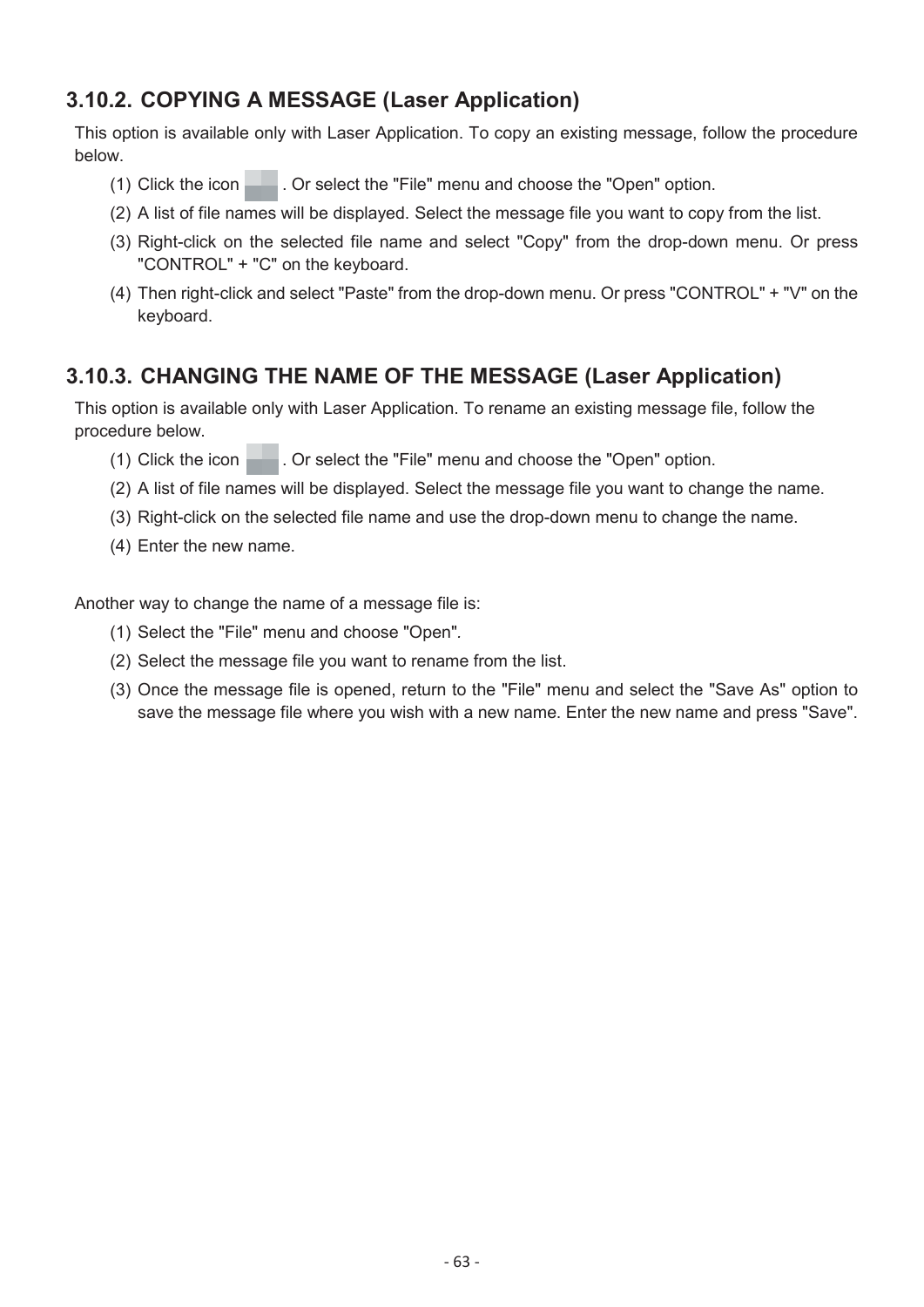

# **4.1. INTRODUCTION**

# **4.1.1. THE BASIC PRINCIPLE OF THE LASER**

The generation of laser light is the phenomenon of the stimulated emission of light. LASER is the acronym of Light Amplification by Stimulated Emission of Radiation. Stimulated emission of light is a phenomenon in which atoms are excited by photons (light corpuscles) to emit photons, which in turn amplify light continuously by the electron avalanche effect that excites other atoms. In order to excite these atoms, external energy suitable for amplification of stimulated emission of light is required.

# **4.1.2. PRODUCT DESCRIPTION**

The LM-C300 Laser Marker is a fast and reliable system capable of marking barcodes, logos and variable information to a wide range of product in a production line.

There are three laser emission wavelength: 9.3, 10.2 and 10.6 microns.

They corresponds to the infrared zone of the spectrum, which means that the laser emission is invisible. The objective is to send this emission to the surface to be marked, so that it makes marking possible.

# **4.1.3. PRODUCT SERIES DESCRIPTION**

This Manual is provided for the LM-C310S, LM-C310P, LM-C311P, LM-C330S, LM-C330P, LM-C331S and LM-C331P.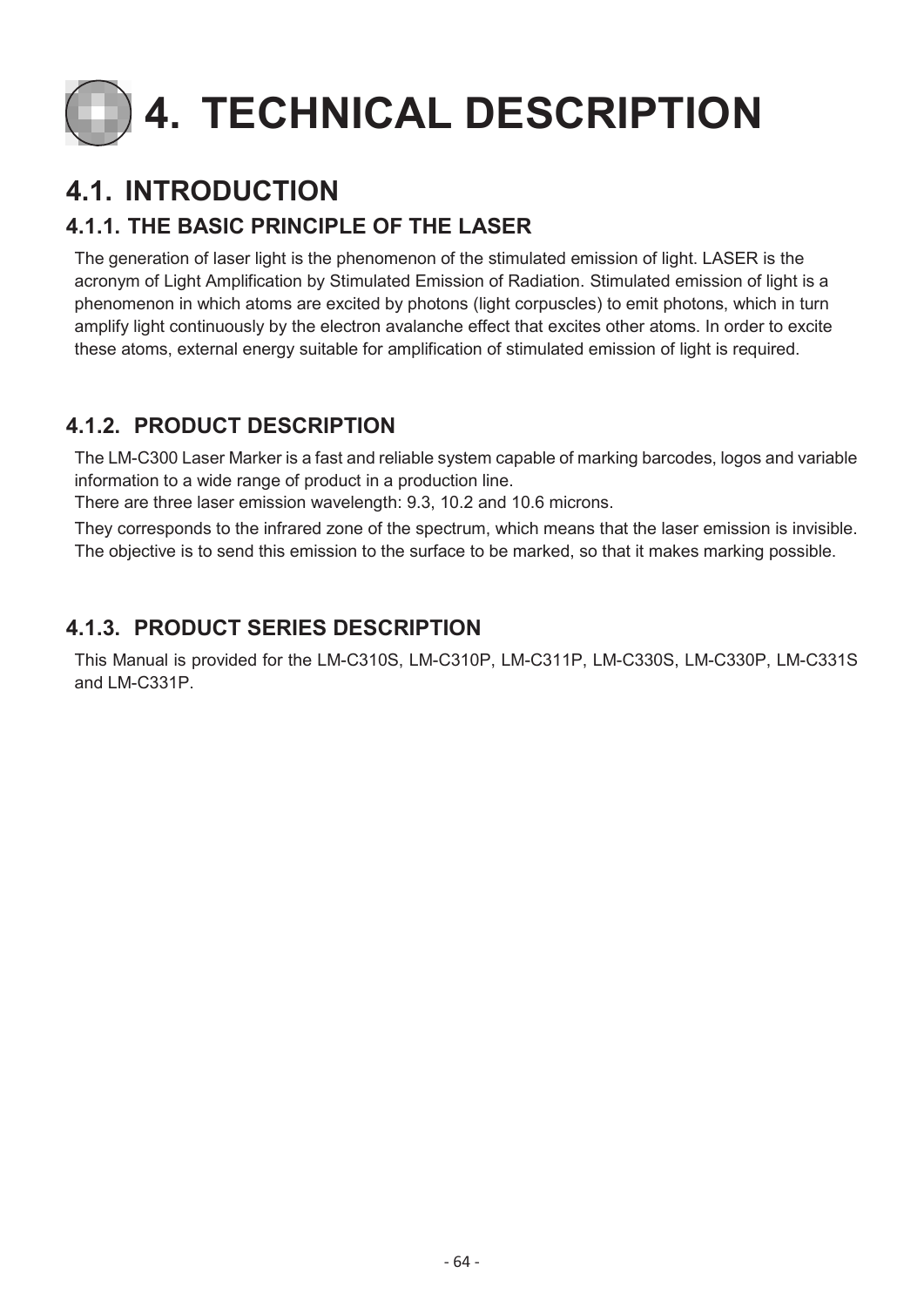# **4.2. TECHNICAL DATA 4.2.1. BLOCK DIAGRAM**



**[NOTE]** The SM270 / SM271 board is for LM-C311 / LM-C331, and the SM170 / SM171 board is for LM-C310 / LM-C330. There is no compatibility between boards.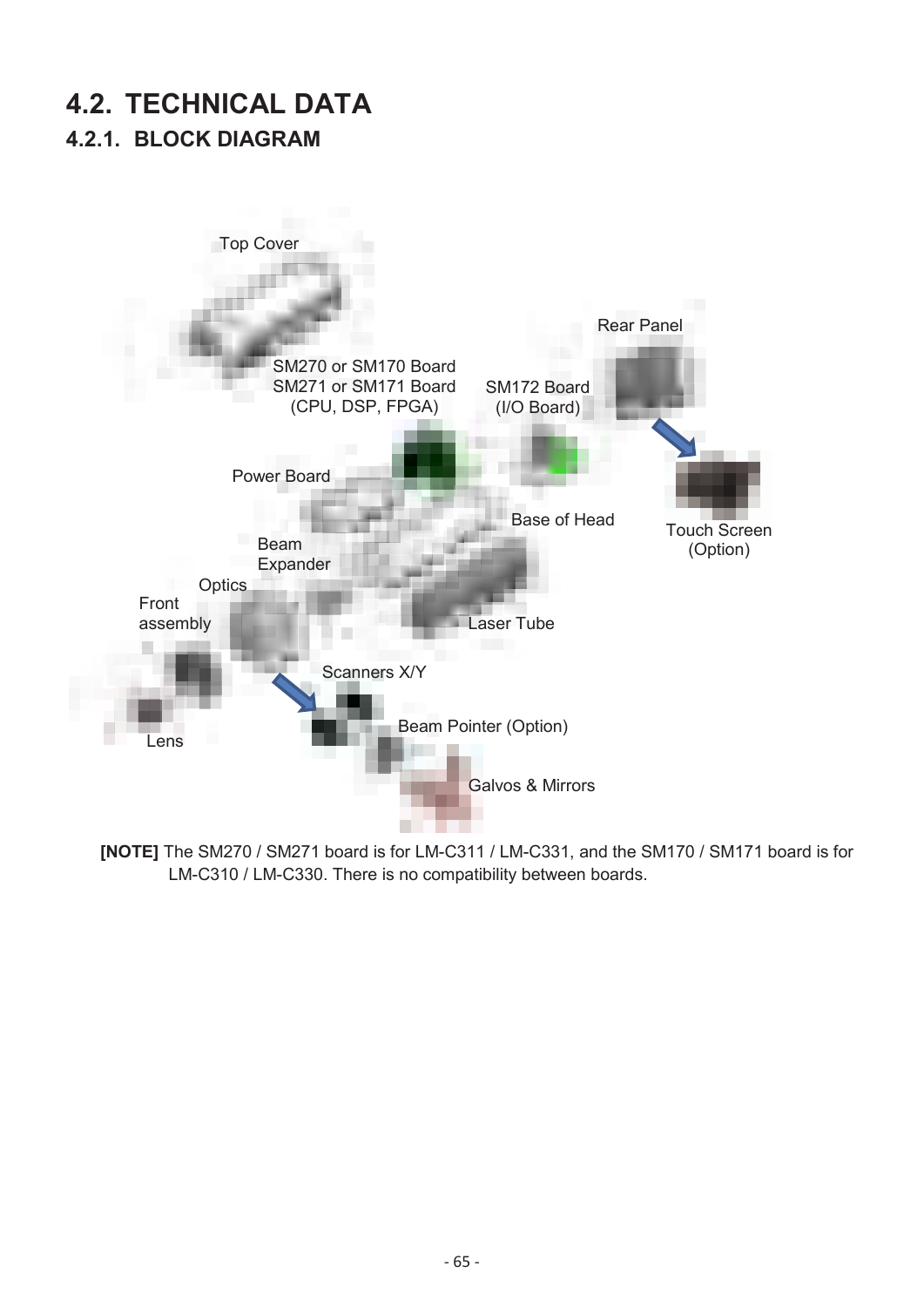# **4.2.2. TECHNICAL SPECIFICATIONS**

| <b>MODEL</b>                       | <b>LM-C310S</b><br><b>LM-C310P</b>                                                                                                                                                                           |                                             |       | <b>LM-C311P</b>                                       |           | <b>LM-C330S</b><br><b>LM-C330P</b>          |                                                                  | <b>LM-C331S</b><br><b>LM-C331P</b> |                                           |
|------------------------------------|--------------------------------------------------------------------------------------------------------------------------------------------------------------------------------------------------------------|---------------------------------------------|-------|-------------------------------------------------------|-----------|---------------------------------------------|------------------------------------------------------------------|------------------------------------|-------------------------------------------|
| <b>WAVELENGH/</b><br><b>POWER</b>  | 10.6µm / 10W                                                                                                                                                                                                 |                                             |       |                                                       |           | 9.3µm / 20W<br>10.2µm / 25W<br>10.6µm / 30W |                                                                  |                                    |                                           |
| <b>MAX POWER</b>                   |                                                                                                                                                                                                              |                                             | 30W   |                                                       |           |                                             | <b>75W</b>                                                       |                                    |                                           |
| <b>CLASS</b>                       |                                                                                                                                                                                                              |                                             |       |                                                       |           | Class 4 CO2 laser                           |                                                                  |                                    |                                           |
| <b>MAINS SUPPLY</b>                |                                                                                                                                                                                                              |                                             |       | AC 100 to 120V / 200 to 240V<br>50/60 Hz (1 Fase + N) |           |                                             | AC 100 to 120V / 200 to 240V<br>50/60 Hz (1 Fase + N)            |                                    |                                           |
| <b>POWER</b><br><b>CONSUMPTION</b> |                                                                                                                                                                                                              |                                             | 300VA |                                                       |           |                                             | 600VA                                                            |                                    |                                           |
| <b>DIMENSIONS (WxLxH)</b><br>$*1$  | 196x698x148mm                                                                                                                                                                                                |                                             |       | 196x728.5x148mm                                       |           |                                             | 216x709x179mm                                                    |                                    | 216x747x179mm                             |
| <b>WEIGHT</b>                      |                                                                                                                                                                                                              | Net: 18kg<br>Gross: 21kg                    |       |                                                       |           |                                             | Net: 22kg<br>Gross: 25kg                                         |                                    |                                           |
|                                    | <b>Type</b>                                                                                                                                                                                                  | Work distance<br>(MODEL P) *2<br>10W<br>30W |       |                                                       |           | Marking<br>area                             | <b>MODEL S</b><br>(Without beam<br>expander)                     |                                    | <b>MODEL P</b><br>(With beam<br>expander) |
| <b>FOCAL</b>                       | 40 Lens                                                                                                                                                                                                      | 60mm                                        |       | 60mm                                                  |           | 40x40mm                                     | Optional                                                         |                                    | Optional                                  |
|                                    | 60 Lens                                                                                                                                                                                                      | 95mm                                        |       | 95mm                                                  |           | 60x60mm                                     | Standard                                                         |                                    | Optional                                  |
| <b>SPECIFICATIONS</b>              | 75 Lens                                                                                                                                                                                                      | <b>115mm</b>                                |       | <b>120mm</b>                                          |           | 75x75mm                                     | Optional                                                         |                                    | Optional                                  |
|                                    | 100 Lens                                                                                                                                                                                                     | <b>165mm</b>                                |       | <b>165mm</b>                                          |           | 100x100mm                                   | Optional                                                         |                                    | Standard                                  |
|                                    | 150 Lens                                                                                                                                                                                                     | 235mm                                       |       | 235mm                                                 |           | 150x150mm                                   | Optional                                                         |                                    | Optional                                  |
|                                    | 200 Lens                                                                                                                                                                                                     | 320mm                                       |       | 320mm                                                 |           | 200x200mm                                   | Optional                                                         |                                    | Optional                                  |
|                                    | 250 Lens                                                                                                                                                                                                     | 430mm                                       |       | 435mm                                                 | 250x250mm |                                             | Optional                                                         |                                    | Optional                                  |
| <b>USER INTERFACE</b>              |                                                                                                                                                                                                              |                                             |       |                                                       |           | Touch Screen / PC                           |                                                                  |                                    |                                           |
|                                    | LM-TS10: Touch Screen (for LM-C310 and LM-C330) * 3                                                                                                                                                          |                                             |       | LM-TS11: Touch Screen (for LM-C311 and LM-C331) * 3   |           |                                             |                                                                  |                                    |                                           |
| <b>OPTIONS</b>                     | LM-FULLSOFT-001: Laser application PC software (full set)<br>LM-FULLSOFT-002: Laser application PC software (License only)<br>LM-CONNECTER-001: Customer connector DB44<br>(Connector for PI / O connection) |                                             |       |                                                       |           |                                             |                                                                  |                                    |                                           |
|                                    | SAL-8-RSC3-S5: Photocell connector M8 (Connector for sensor connection)<br>SAL-12-RSC8-S: Encoder connector M12 (Encoder connection connector)<br>LM-ZDLK-001: 0°Lens kit                                    |                                             |       |                                                       |           |                                             |                                                                  |                                    |                                           |
| <b>AMBIENT</b>                     | Operation: 5-40 deg C (No dew condensation or freezing allowed.)                                                                                                                                             |                                             |       |                                                       |           |                                             |                                                                  |                                    |                                           |
| <b>TEMPERATURE</b>                 | Same range of operation, transportation and storage.                                                                                                                                                         |                                             |       |                                                       |           |                                             |                                                                  |                                    |                                           |
| <b>AMBIENT HUMIDITY</b>            |                                                                                                                                                                                                              |                                             |       | (No dew condensation or freezing allowed.)            |           |                                             | Operation: 35-95%RH; Storage: 10-95%RH; Transportation: 10-95%RH |                                    |                                           |
| <b>ATMOSPHERE</b>                  | No corrosive gas density level: 1ppm or less                                                                                                                                                                 |                                             |       |                                                       |           |                                             |                                                                  |                                    |                                           |
| <b>VIBRATION</b>                   | No vibration                                                                                                                                                                                                 |                                             |       |                                                       |           |                                             |                                                                  |                                    |                                           |

\*1: The H dimension excludes the dimensions of the emergency stop switch and lens fixing cover.

\*2: The values in the table are approximate values. The actual work distance is indicated on the sticker attached near the lens on the head base surface.

\*3: LM-TS10 and LM-TS11 are not compatible.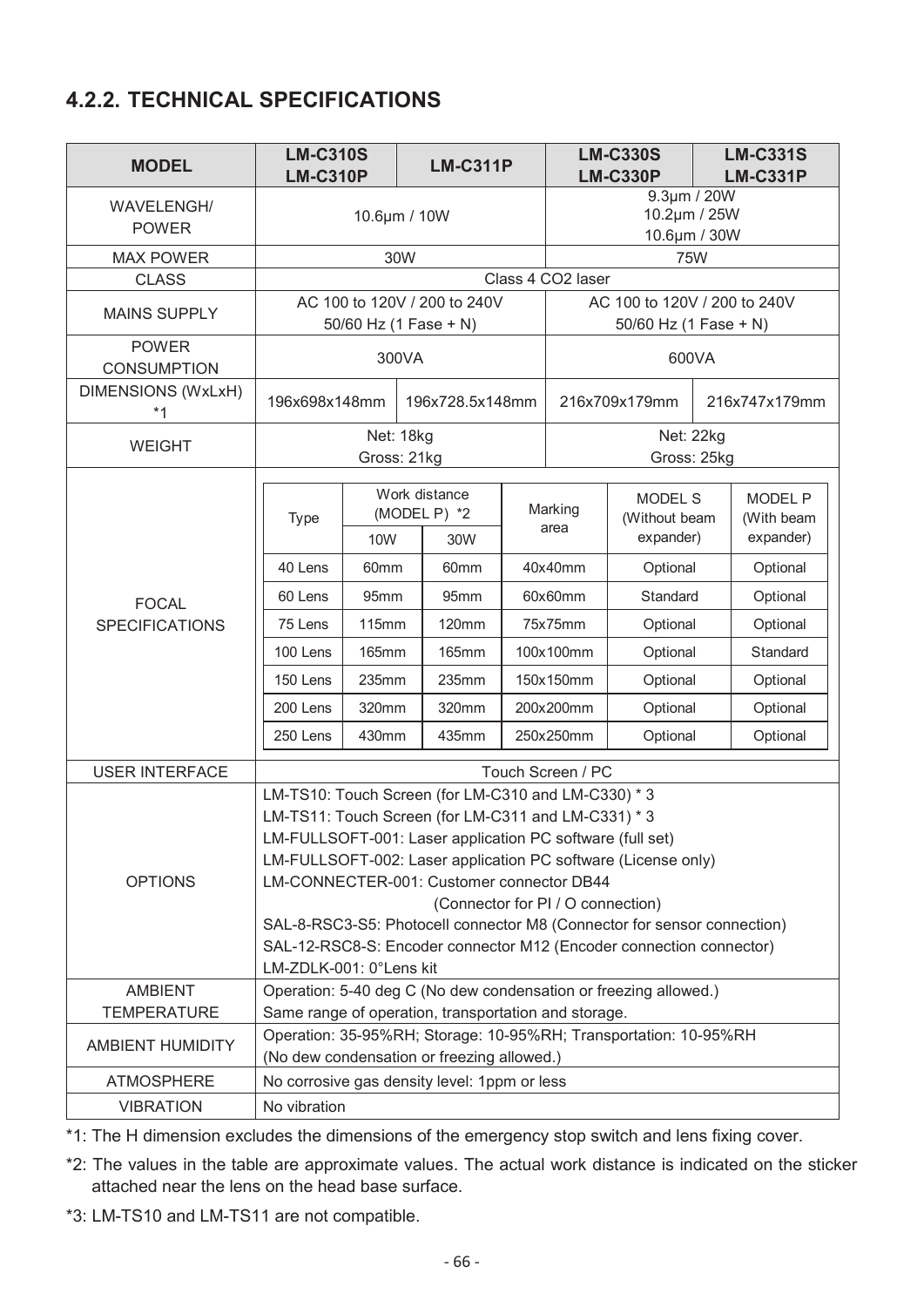# **4.2.3. DIMENSIONS**

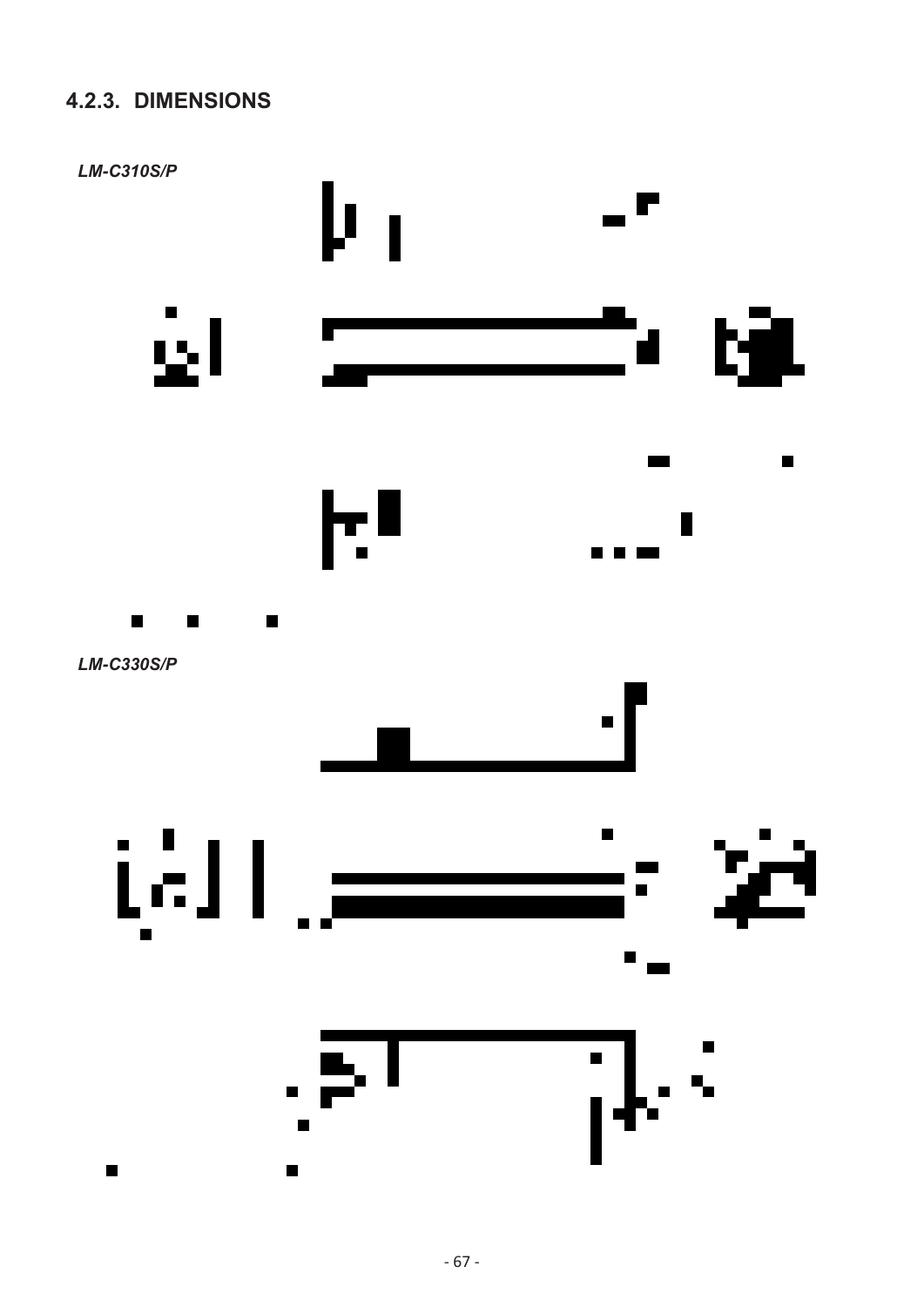

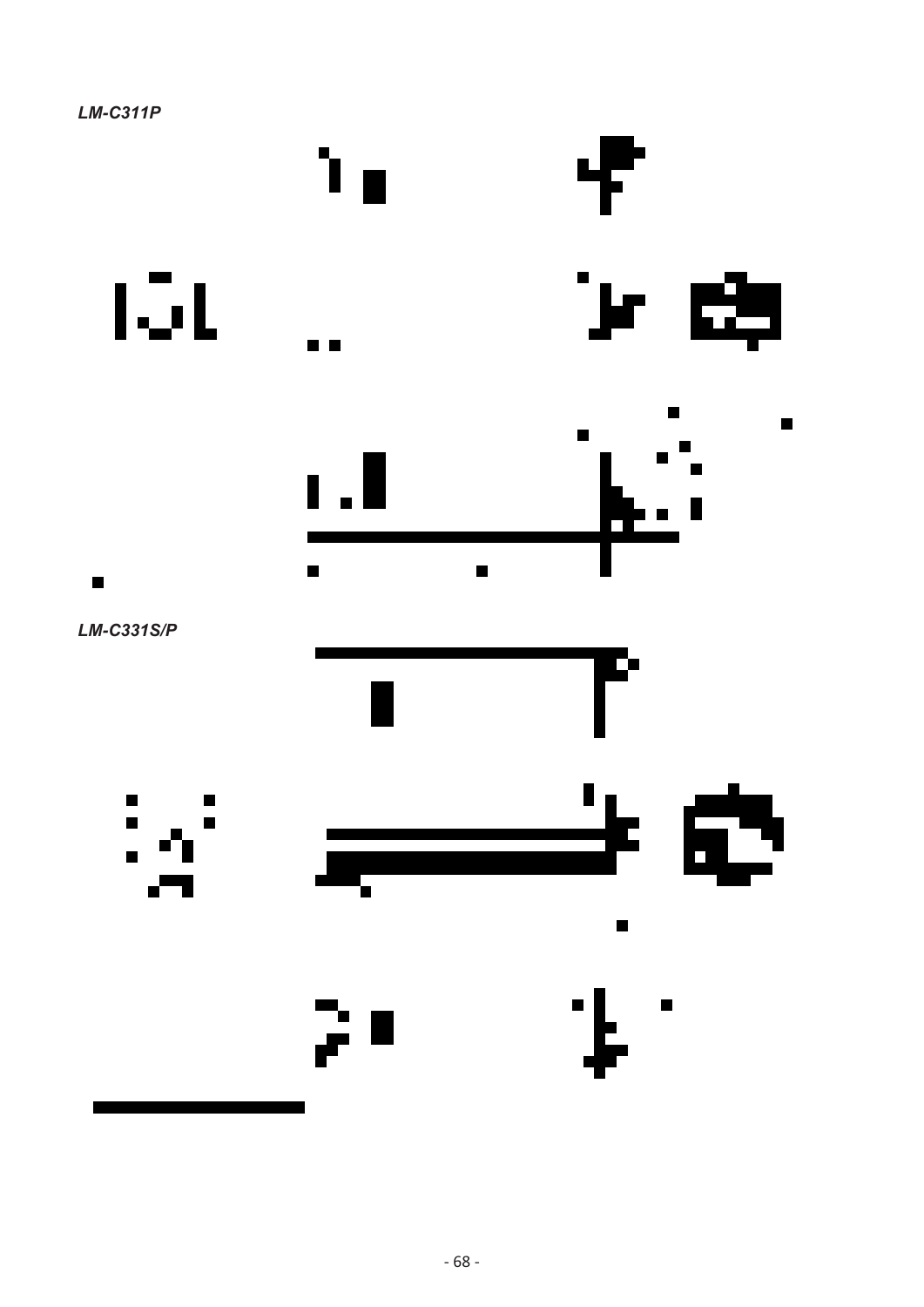# **4.2.4. REAR PANEL CONNECTORS**

This section is the summary of the connector on the back cover of the Laser Marker.

LM-C310, LM-C330



#### LM-C311, LM-C331



- A: CUSTOMER connector F: ENCODER connector
- B: USB port connector G KEY switch
- 
- D: INTERLOCK connector J: SHUTTER
- E: ETHERNET connector
- 
- 
- C: PHOTOCELL connector H: USER INTERFACE connector (For touch screen)
	-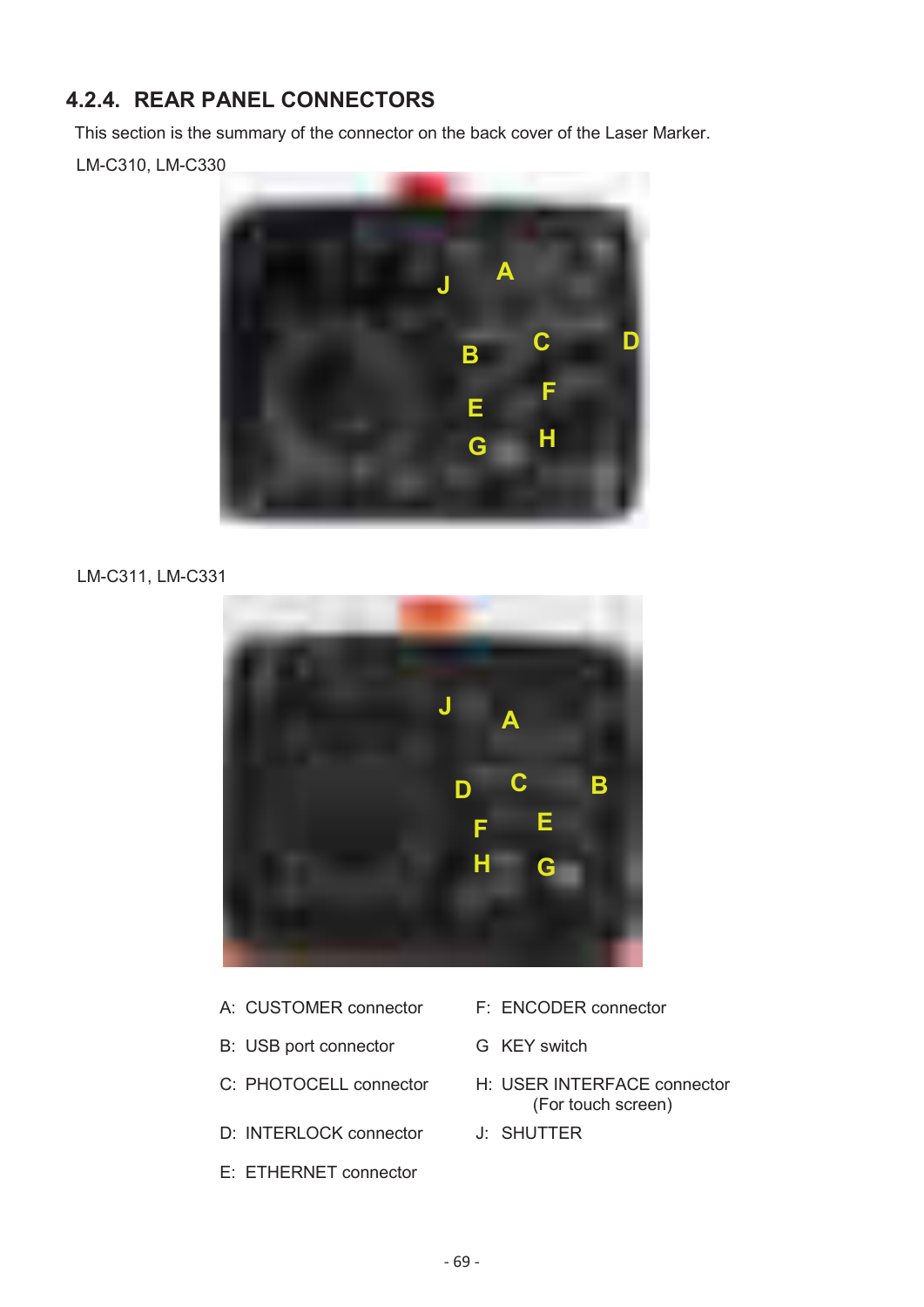### **PHOTOCELL (START MARKING):**

The photocell is typically used to detect the presence of the object to be marked on the production line. Once the object is detected, the photocell delivers a signal to the Laser Marker so that it sends the command to start marking. By appropriately setting the delay time from the detection signal to the actual printing start, it is possible to control the position of the message in the product.

The trigger / photocell signal comes from the photocell connector. This connector is located on the rear panel of the Laser Marker.



Photocell connector (Option)

| <b>Pin Number</b> | <b>Function</b> | <b>Description</b> |
|-------------------|-----------------|--------------------|
| #1                | Vcc             | Power (+12V)       |
| #3                | GND             | Ground             |
| #4                | Photocell       | Photocell signal   |

#### **ENCODER:**

The encoder is used when the speed of the production line that transports the object to be printed fluctuates.





Encoder connector (Option)

| <b>Pin Number</b> | <b>Function</b> | <b>Description</b> |
|-------------------|-----------------|--------------------|
| #1                | <b>GND</b>      | Ground             |
| #2                | Vcc             | Power (+12V)       |
| #3                |                 |                    |
| #4                | <b>ENCBEXT</b>  | B                  |
| #5                | /ENCBEXT        |                    |
| #6                | <b>ENCAEXT</b>  | А                  |
| #7                | /ENCAEXT        |                    |
| #8                |                 |                    |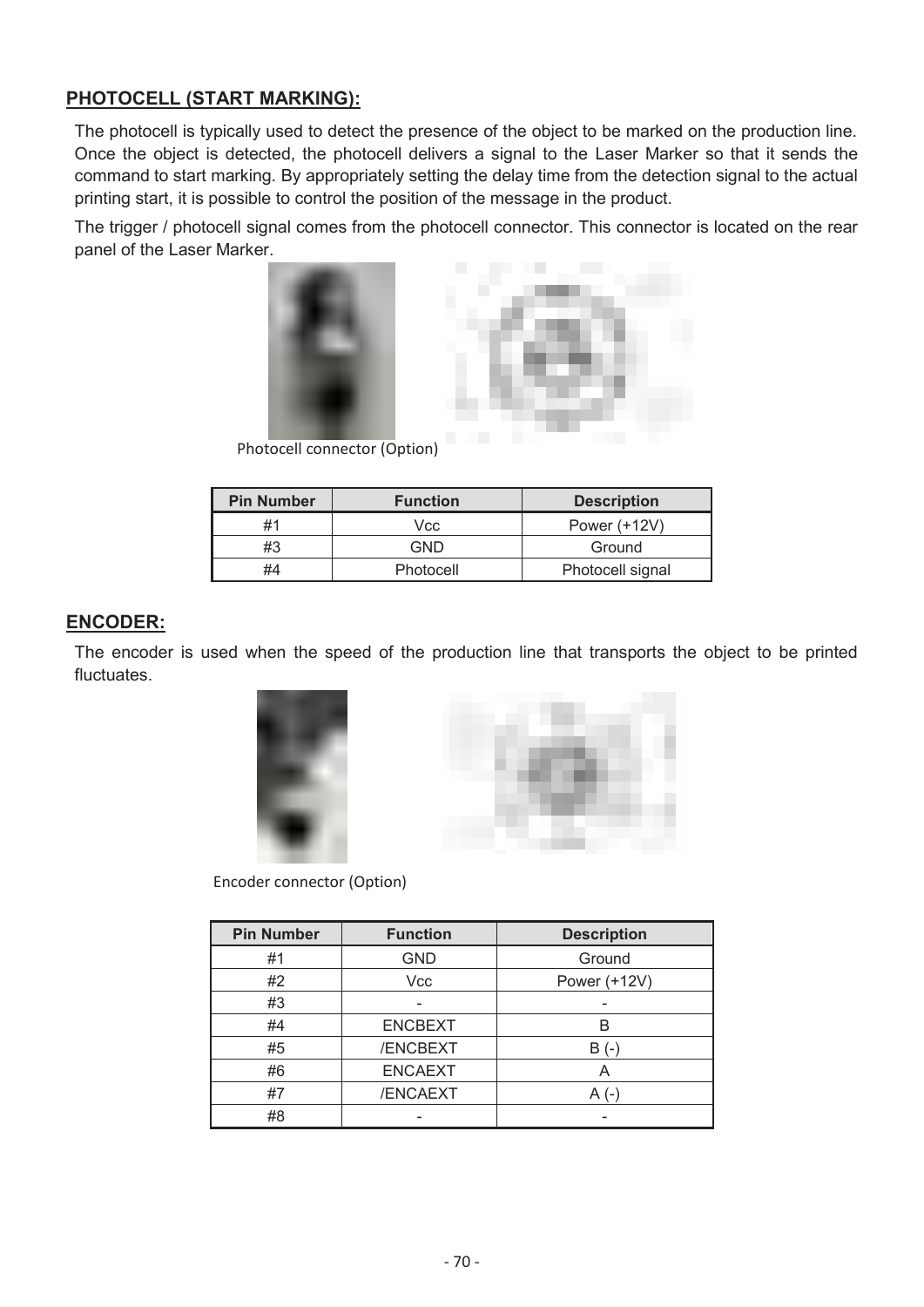### **CUSTOMER CONNECTOR:**

This is the connector for controlling Laser Marker by external signals.

In some applications it is necessary to control the Laser Marker externally. It shall be able to detect alarms, externally select the message number to be printed, start the marking or stop the laser automatically in case of an error in the production line.

The Laser Marker can automatically perform all these functions, among others, without operator interventions. The signals are alarm output, print complete output, message selection input, etc. The pin assignment is as follows:



Customer connector (Option)

| Pin<br><b>Number</b> | <b>Function</b> | <b>Signal</b>                      | <b>Descriptions</b>                                                                                                                                            |  |  |  |
|----------------------|-----------------|------------------------------------|----------------------------------------------------------------------------------------------------------------------------------------------------------------|--|--|--|
| #1                   | PLC Startmark+  | Input, PLC Startmark+              | It functions as a print start signal. It becomes effective<br>when the sensor type is selected as PLC in system setup.                                         |  |  |  |
| #2                   | PLC Startmark-  | PLC Startmark+ reference<br>signal | Input: photocoupler isolated (DC12V-24V input)                                                                                                                 |  |  |  |
| #3                   | AlarmReset+     | Input, AlarmReset+                 | This signal turns CmpReady signal on when the alarm is<br>released.                                                                                            |  |  |  |
| #4                   | AlarmReset-     | AlarmReset+ reference<br>signal    | Input: photocoupler isolated (DC12V-24V input)                                                                                                                 |  |  |  |
| #5                   | CmpReady NO     | Output, CmpReady NO                | This signal is output when the Laser Marker is in print<br>ready mode.<br>Closed when preparing for printing. (The signal is ON.)<br>Output: solid state relay |  |  |  |
| #6                   | CmpReady C      | CmpReady C                         |                                                                                                                                                                |  |  |  |
| #7                   | Endsignal NO    | Output, Endsignal NO               | This signal is output when printing is completed.<br>Closed when printing is complete. (The signal is ON.)                                                     |  |  |  |
| #8                   | Endsignal C     | Endsignal C                        | Output: solid state relay                                                                                                                                      |  |  |  |
| #9                   | Marking NO      | Output, Marking NO                 | This signal is output when printing.                                                                                                                           |  |  |  |
| #10                  | Marking C       | Marking C                          | Closed when printing. (The signal is ON.)<br>Output: solid state relay                                                                                         |  |  |  |
| #11                  | Startup NO      | Output, Startup NO                 | This signal is output when the Laser Marker starts up<br>normally.                                                                                             |  |  |  |
| #12                  | Startup C       | Startup C                          | Closed at system initialization. (The signal is ON.)<br>Output: solid state relay                                                                              |  |  |  |
| #13                  | Alarm NO        | Output, Alarm NO                   | This signal is output when a system alarm occurs.<br>Closed when alarm activated. (The signal is ON.)<br>Output: solid state relay                             |  |  |  |
| #14                  | Alarm C         | Alarm C                            |                                                                                                                                                                |  |  |  |
| #15                  | Reserved        |                                    | Unused. Please do not connect.                                                                                                                                 |  |  |  |
| #16                  | In Bit $0+$     | Input, In Bit 0+                   | $-Bit 0 - 11$                                                                                                                                                  |  |  |  |
| #17                  | In Bit $1+$     | Input, In Bit 1+                   | Message selection signal (Bit 0-7)                                                                                                                             |  |  |  |
| #18                  | In Bit $2+$     | Input, In Bit 2+                   | Print stop signal (Bit 0-11)                                                                                                                                   |  |  |  |
| #19                  | In Bit $3+$     | Input, In Bit 3+                   | Print direction selection signal (Bit 0-11)                                                                                                                    |  |  |  |
| #20                  | In Bit $4+$     | Input, In Bit 4+                   | Set these signals at the system setup.                                                                                                                         |  |  |  |
| #21                  | In bit 5+       | Input, In bit 5+                   | Input: photocoupler isolated (DC12V-24V input)                                                                                                                 |  |  |  |
| #22                  | In Bit $6+$     | Input, In Bit 6+                   |                                                                                                                                                                |  |  |  |
| #23                  | In Bit $7+$     | Input, In Bit 7+                   |                                                                                                                                                                |  |  |  |
| #24                  | In Bit $8+$     | Input, In Bit 8+                   |                                                                                                                                                                |  |  |  |
| #25                  | In Bit 9+       | Input, In Bit 9+                   |                                                                                                                                                                |  |  |  |
| #26                  | In Bit 10+      | Input, In Bit 10+                  |                                                                                                                                                                |  |  |  |
| #27                  | In Bit $11+$    | Input, In Bit 11+                  |                                                                                                                                                                |  |  |  |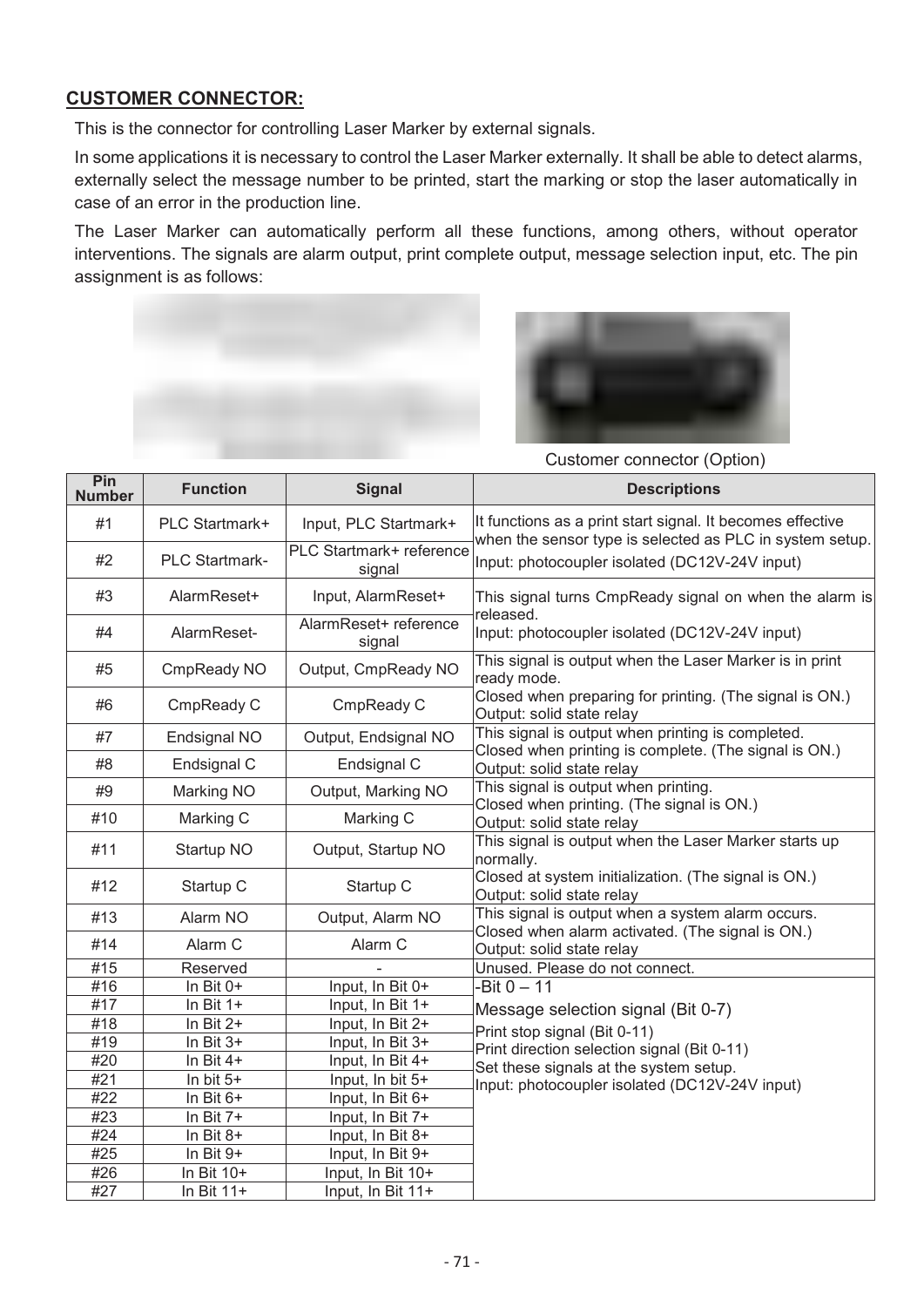| <b>Pin</b><br><b>Number</b> | <b>Function</b>     | <b>Signal</b>                                              | <b>Descriptions</b>              |  |  |
|-----------------------------|---------------------|------------------------------------------------------------|----------------------------------|--|--|
| #28                         | <b>GND</b>          | GND,                                                       | Ground of DC12V and DC24V        |  |  |
| #29                         | $+24V$              | Power supply, DC24V                                        | Power supply (DC24V, max. 1 Amp) |  |  |
| #30                         | Reserved            |                                                            | Unused. Please do not connect.   |  |  |
| #31                         | Out10 NO            |                                                            | Unused. Please do not connect.   |  |  |
| #32                         | Out <sub>10</sub> C |                                                            | Unused. Please do not connect.   |  |  |
| #33                         | Out11 NO            |                                                            | Unused. Please do not connect.   |  |  |
| #34                         | Out <sub>11</sub> C |                                                            | Unused. Please do not connect.   |  |  |
| #35                         | Out12 NO            |                                                            | Unused. Please do not connect.   |  |  |
| #36                         | Out12 C             |                                                            | Unused. Please do not connect.   |  |  |
| #37                         | Out13 NO            |                                                            | Unused. Please do not connect.   |  |  |
| #38                         | Out <sub>13</sub> C |                                                            | Unused. Please do not connect.   |  |  |
| #39                         | Reserved            |                                                            | Unused. Please do not connect.   |  |  |
| #40                         | Reserved            |                                                            | Unused. Please do not connect.   |  |  |
| #41                         | $+12V$              | Power supply, DC12V                                        | $+12V$ , max 0.5 Amp             |  |  |
| #42                         | $+12V$              | Power supply, DC12V                                        | +12V, max 0.5 Amp                |  |  |
| #43                         | Ref In Bit0-11      | In Bit 0-11 reference signal  In Bit 0-11 reference signal |                                  |  |  |
| #44                         | Ref In Bit0-11      | In Bit 0-11 reference signal In Bit 0-11 reference signal  |                                  |  |  |

**[NOTE]** Wait at least one second after turning on the power of the Laser Marker before use of signals.

(The reason is to use signals after the input / output signal circuits are stabilized.)

#### **MESSAGE TABLE:**

This is a function that can call each print file by connecting the customer connector and inputting the signal. The print file is selected by inputting the bits in the table below. For the input specifications, refer to the table on page 71 of this manual. For how to use, refer to "4.3 Message table...(Message Table)" in the software manual.

| Bit 8<br>(MSB) | Bit 7 | Bit 6 | Bit 5 | Bit 4 | Bit 3 | Bit 2 | Bit 1<br>(LSB) | <b>TABLE POSITION *</b> |
|----------------|-------|-------|-------|-------|-------|-------|----------------|-------------------------|
|                |       |       |       |       | ი     |       |                |                         |
|                | U     |       |       |       | 0     |       |                |                         |
|                |       |       |       |       |       |       |                |                         |
|                | Ω     |       |       |       | 0     |       |                |                         |
|                |       |       |       |       |       |       |                |                         |
|                |       |       |       |       |       |       |                |                         |
|                |       |       |       |       |       |       |                | 254                     |
|                |       |       |       |       |       |       |                | 255                     |

\*: Table position is input in binary.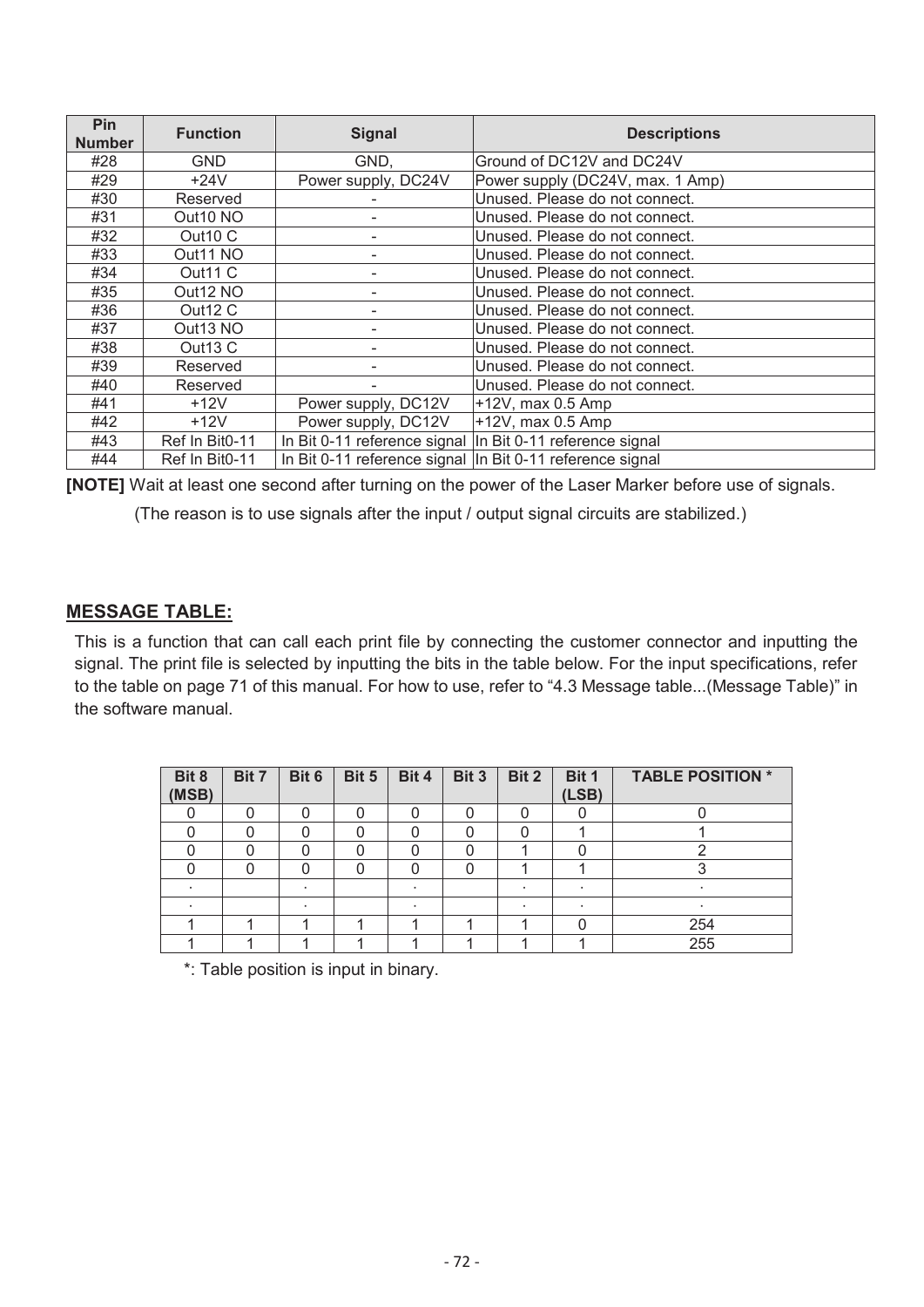### **PLC CONNECTION:**

Connection of PLC enables the user to carry out some operation automatically:

#### **Select the number of the message to be printed (External Message):**

These inputs are used to select the position of the message in the message table. This position is selected by entering the relevant binary code.

The message selection bits are 8 bits from Bit 0 to Bit 7.

### **Voltage supply:**

The customer connector provides different output voltages (+12 and +24V) for connecting peripherals to the Laser Marker.

### **Interlock:**

The Interlock connector allows security control over the laser beam. The interlock uses a relay to detect the activation of a safety lock.

### **Serial communication:**

This connector provides a method to control some functions of the Laser Marker from the remote device, such as a PC, a Touch Screen or PLC.

### **Marking finished:**

When printing of the message on the product is complete, the Laser Marker outputs the Marking finished signal and notifies the production line.

### **PLC Start Mark:**

This acts as a photocell. Therefore, the photocell type must be configured before starting the markings using system set-up program. This signal is activated at a high level between 5 and 24 V DC and should remain active (high level) for a period of time.

#### **CmpReady (Printable mode):**

This connector outputs this signal when the Laser Marker can be printed. This signal is controlled via a relay (Normally Open and Normally Closed).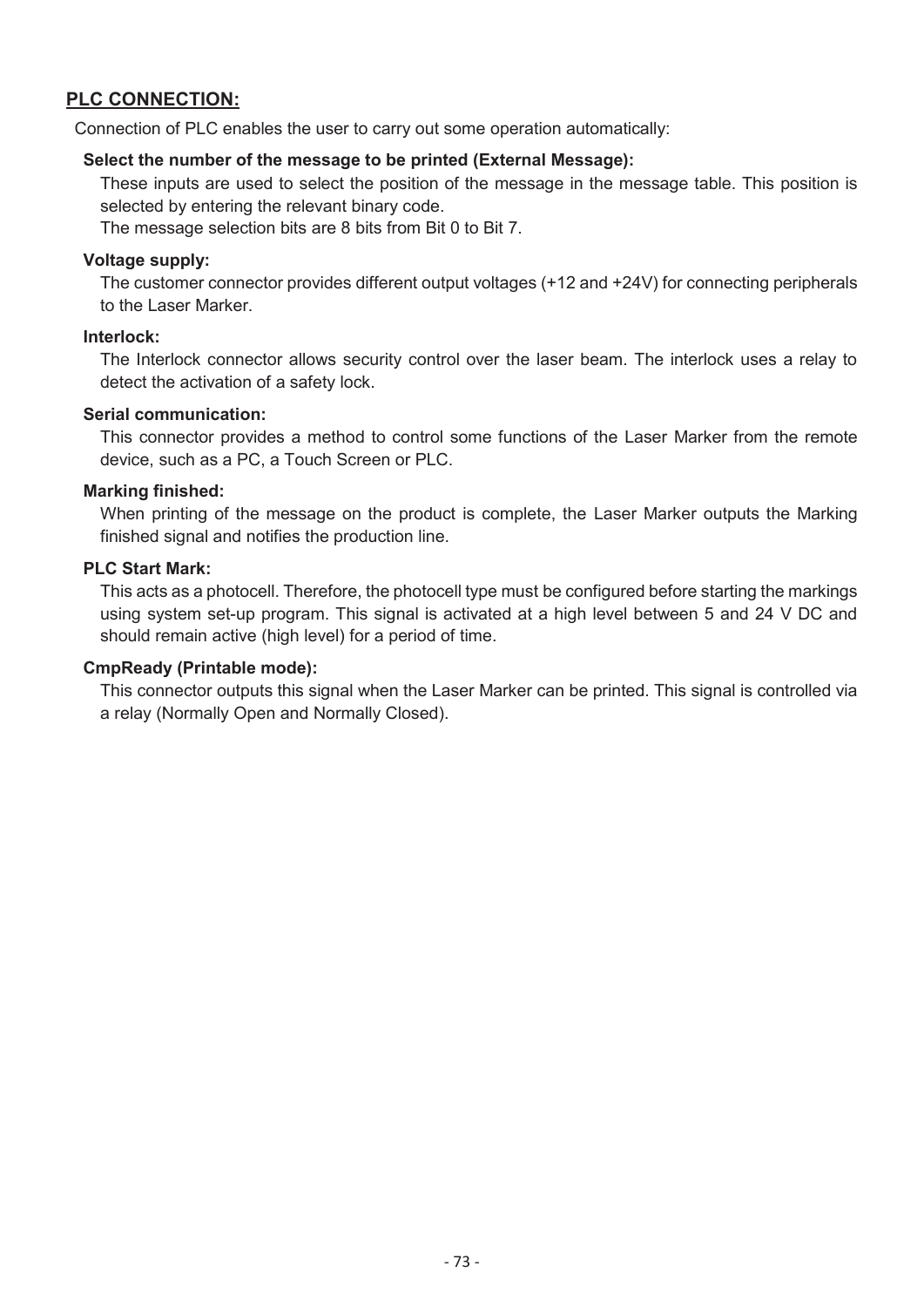### **ETHERNET CONNECTOR NYD (RJ45):**

This connector is used to control the operation of the Laser Marker by control software from Laser Application.

You can also connect the Laser Marker to any type of ETHERNET network via this connector.

| <b>Pin Number</b> | <b>Signal name</b> | <b>Descriptions</b> |
|-------------------|--------------------|---------------------|
| #1                | TX+                | Transmission Data + |
| #2                | TX-                | Transmission Data - |
| #3                | $RX+$              | Received Data +     |
| #4                | CT.                |                     |
| #5                | CT.                |                     |
| #6                | RX-                | Received Data -     |
| #7                | СT                 |                     |
| #8                |                    |                     |

### **INTERLOCK:**

The interlock input is a 4-Pin connector that enables or disables the security lock of the laser. The interlock works with a solid state relay, and the enabled or disabled security depends if the customer connector is connected (disable the block) or disconnected (enable the block).



Internal (Wiring connections area)

Interlock appearance

\*Either A or B is attached to the Laser Marker body. (There is no difference between the functions.)

| <b>Pin Number</b> | <b>Function</b> | <b>Description</b>                      |
|-------------------|-----------------|-----------------------------------------|
| #1                | $+24V$          | $+24V$                                  |
| #2                | $+24V$          | $+24V$                                  |
| #3                | Shutterln       | +24V (No laser emission when left open) |
| #4                | InterlockIn     | +24V (No laser emission when left open) |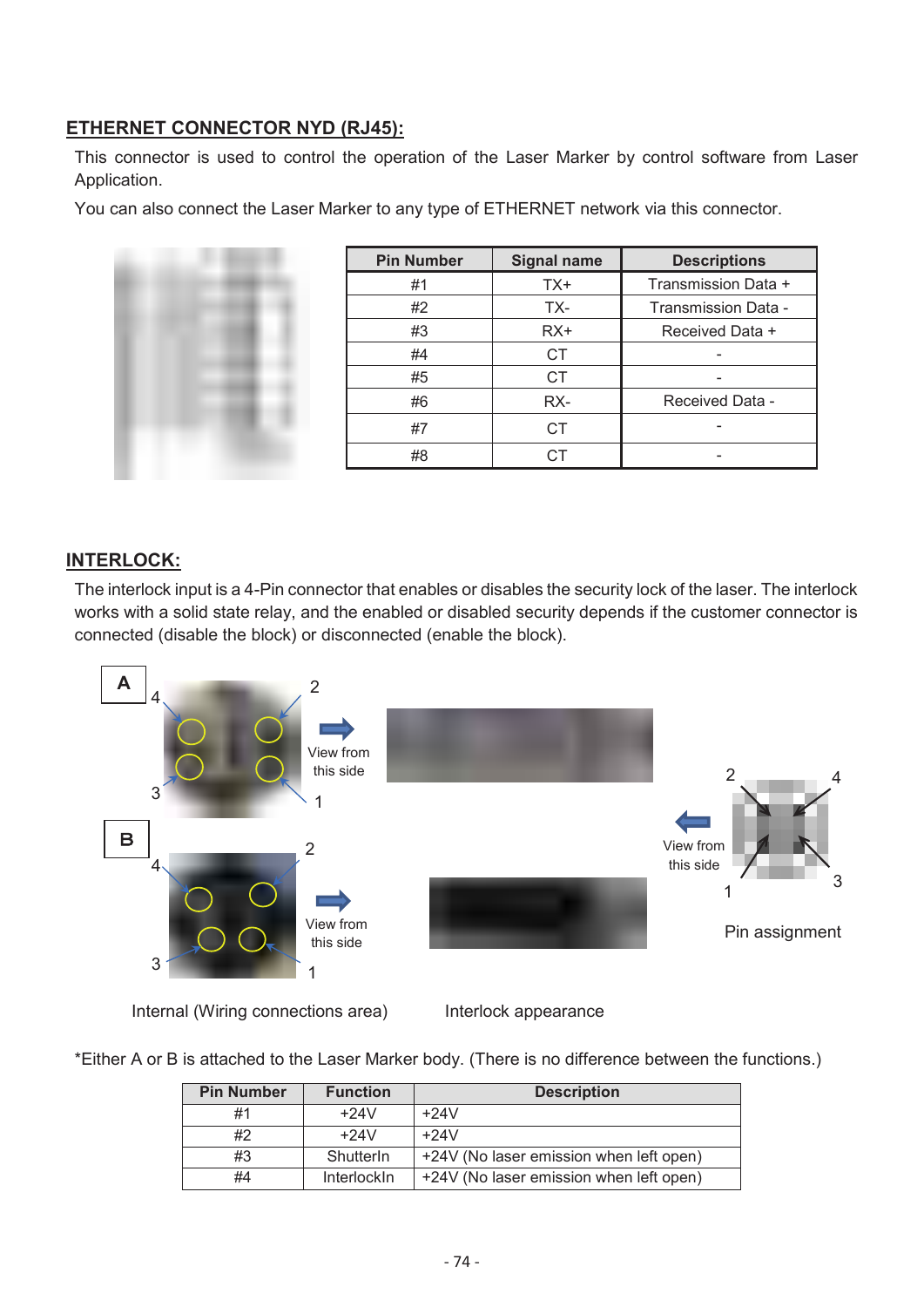# **4.3. LENSES**

The relationship between the marking area and the work distance is as follows.

| <b>Model</b>         | <b>Marking area</b><br>(mm x mm) | <b>Work distance</b><br>(mm) (approximate) |            |
|----------------------|----------------------------------|--------------------------------------------|------------|
|                      |                                  | <b>10W</b>                                 | <b>30W</b> |
|                      | 40x40                            | 60                                         | 60         |
| LM-C300P             | 60x60                            | 95                                         | 95         |
|                      | 75x75                            | 115                                        | 120        |
| (with beam expander) | 100x100                          | 165                                        | 165        |
|                      | 150x150                          | 235                                        | 235        |
|                      | 200x200                          | 320                                        | 320        |
|                      | 250x250                          | 430                                        | 435        |

\* The values in the table are approximate values. The actual work distance is indicated on the sticker attached near the lens on the head base surface.

### **Work distance:**

The distance between the Laser Marker base and the surface to be marked.

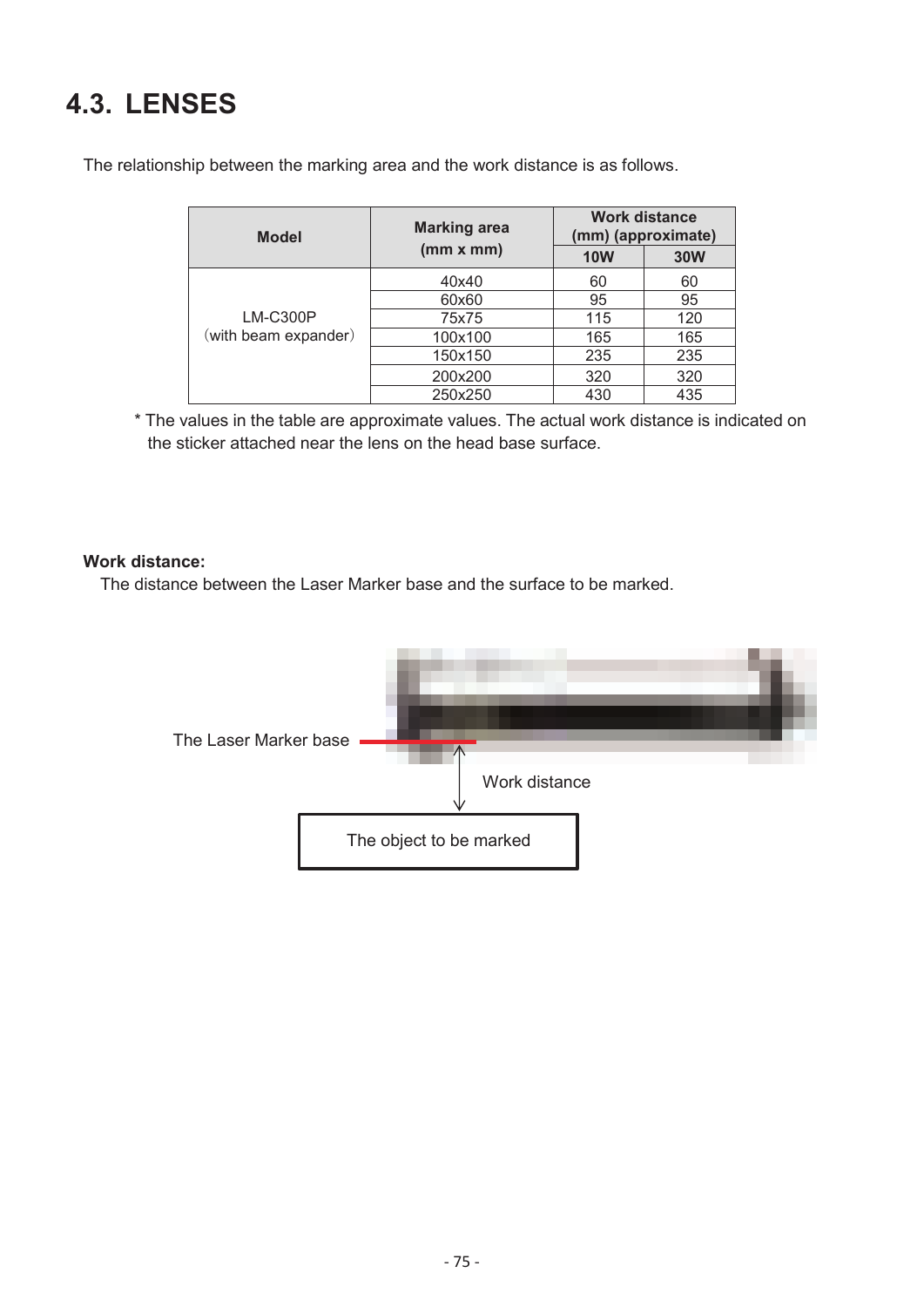# **5. MAINTENANCE & TROUBLESHOOTING**

### **ATTENTION**

Before replacing any component, the end user should read Chapters 0 and 1 of this Manual.

To get maximum performance from the laser marking system and avoid damage, it is very important to perform preventive maintenance in all components.

A maintenance plan for all components should always be established, and the working level and characteristics of the surfaces of the product to be marked must be considered.

It is very important that the electrical power of the system be shutdown before any maintenance procedure, to prevent any hazardous exposure to laser emissions. After the Laser Marker is turned off, it is recommended to wait a minimum of 30 seconds before turning it on again. This action allows the capacitors to discharge to an acceptable level before power is applied again.

This chapter also describes some of the system event message and what to do if the Laser Marker displays a warning or a print failure message. The Laser Marker displays these messages in the user interfaces if any problem occurs. In case the Laser Marker displays an event that is not described in this chapter, you should inform your supervisor or contact your local HITACHI distributor.

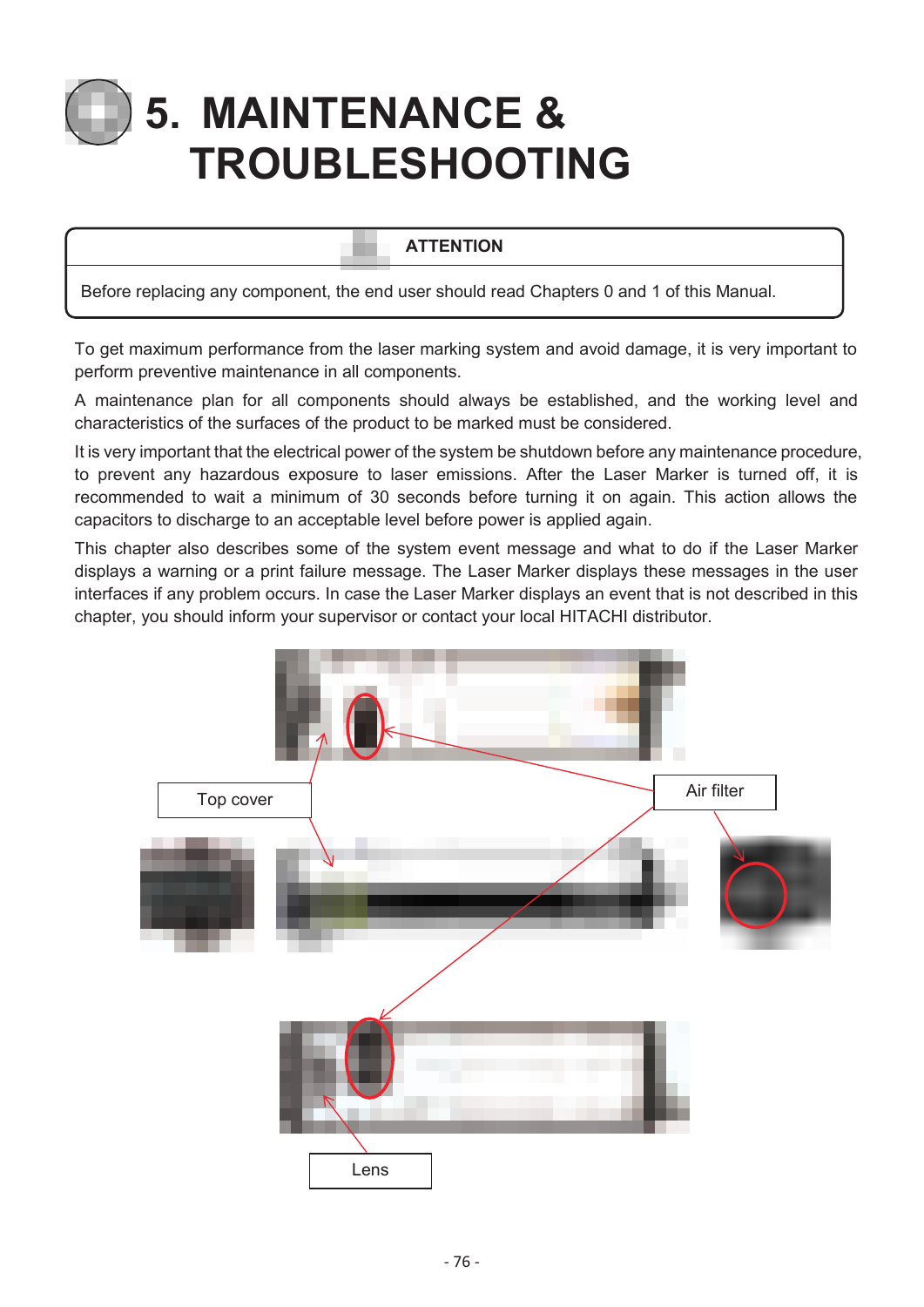# **5.1. PREVENTIVE MAINTENANCE**

To prevent damage to the Laser Marker and maximize performance, perform preventive maintenance on all components.

The following maintenance operation must be carried out with Laser Marker isolated from the main power supply unless specifically stated otherwise.

**CAUTION** 

Only authorized personnel should do system maintenance. The procedures outlined below do not present any laser emission hazard. The procedures must be followed carefully; failure to do so could cause laser emission or seriously damage the Laser Marker.

| <b>TASK</b>                                         | <b>PROCEDURE</b>                                                          | <b>TIMING</b> |  |
|-----------------------------------------------------|---------------------------------------------------------------------------|---------------|--|
| Check the condition of the lens.                    | Visually inspect the lens.                                                |               |  |
| Check the condition of the Laser<br>Marker surface. | Visually inspect the Laser Marker<br>surface for clean the grit and dust. | Weekly        |  |
| Check all connections.                              | Check that all the connectors are<br>correct and in good condition.       |               |  |
| Examine the air filters of the Laser<br>Marker.     | Visually inspection the state of the air<br>filters.                      |               |  |
| Clean the lens.                                     | Remove the grit and dust of the lens.                                     | Monthly       |  |
| Clean the air filters.                              | Remove the grit and dust of the air<br>filters.                           | Quarterly     |  |

### **5.1.1. CLEANING THE LASER MARKER**

Follow the steps below to clean the covers:

- (1) Stop and turn off the Laser Marker. Refer to "3.7 STOPPING AND TURNING OFF THE LASER MARKER". Remove the laser key and disconnect the Laser Marker from the AC power supply.
- (2) Use a soft, damp, lint-free cloth around the cover, avoiding contact with the lens.
- (3) Use a dry, lint-free cloth to dry the cover. Avoid touching the lens with the cloth.

### **5.1.2. CLEANING THE FILTERS**

If the filter is dusty and dirty, the air cooling effect will drop, so clean the filter regularly (once a quarter).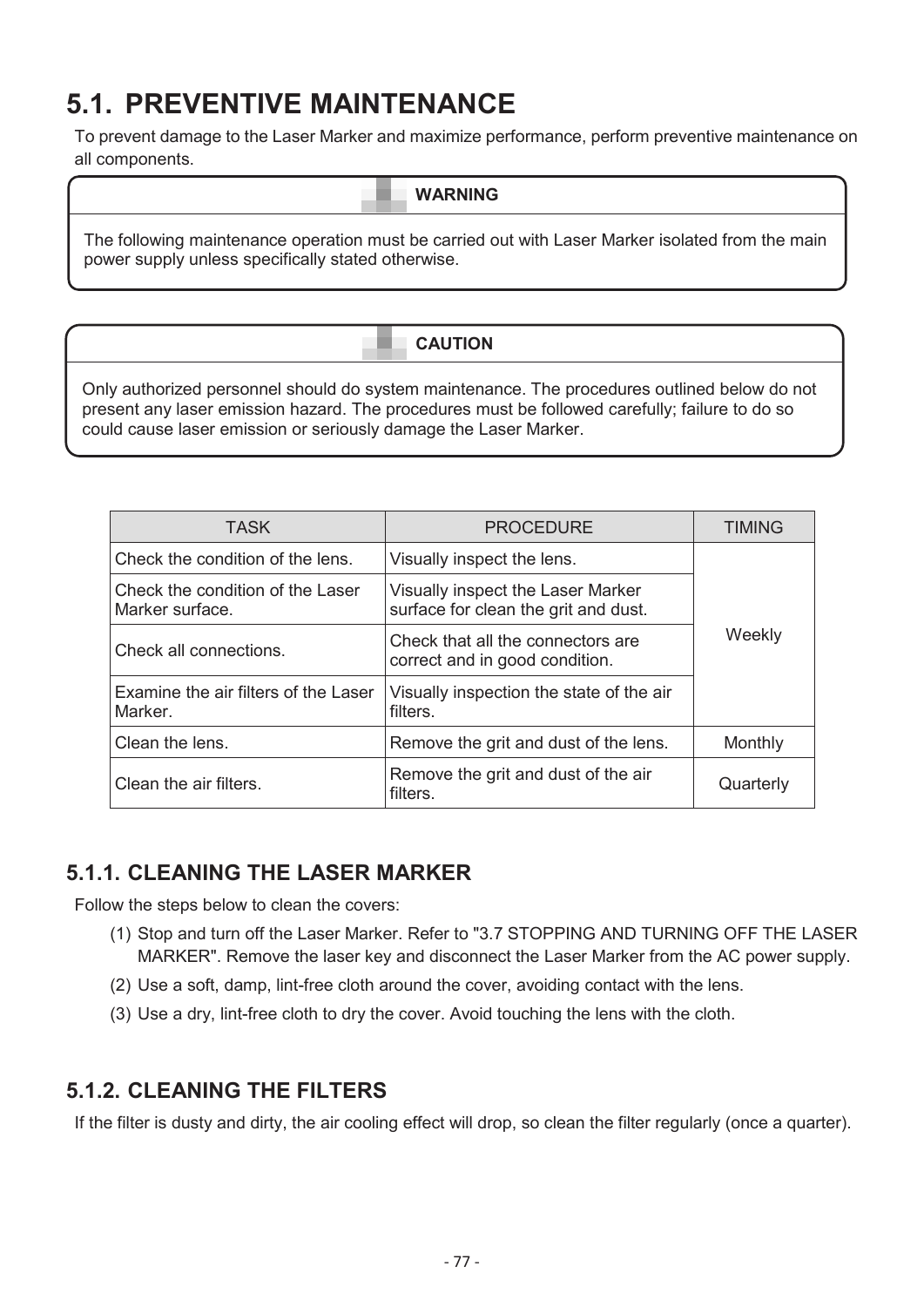### **5.1.3. LENS CLEANING PRECAUTIONS**

### **ATTENTION**

Pay special attentions when handling the lens to ensure the lens surface is not touched by any other device.

Clean all lenses with acetone and lens cleaning paper.

During the marking process, the surface of the product being marked is vaporized and the particles and fumes are generated, that are absorbed by the extractor system. The problem occurs when these particles deposit on the lens surfaces. Deposits of particles on the lens may cause two different problems:

- A decrease in power due to the lack of transmittance of the lens.
- A damage of lens when the deposited particles are burned by the laser.

For these reasons, the lens should be cleaned periodically. The lens is very fragile and their maintenance requires extreme care. The lens must be carefully handled and proper maintenance supplies must be used. Set of basic materials required to clean the lens is listed below:

- Lens cleaning paper
- Pure acetone, **never use water or soap for lens cleaning.**

### **CAUTION**

- ・Wear protective gloves to prevent direct contact between the skin and pure acetone during cleaning, refilling and filling. In case of skin contact, use soap and rinse thoroughly with lukewarm water or water.
- ・Remove the Laser Marker power cable before cleaning.

### **WARNING**

Be careful not to spill pure acetone when working with pure acetone. If you accidentally spill pure acetone, wipe it off with wipe paper as soon as possible. Also, do not turn on the Laser Marker until you have confirmed that the wiped part is completely dry. Be careful not to place a Laser Marker near flammable materials (pure acetone) as it may cause a fire.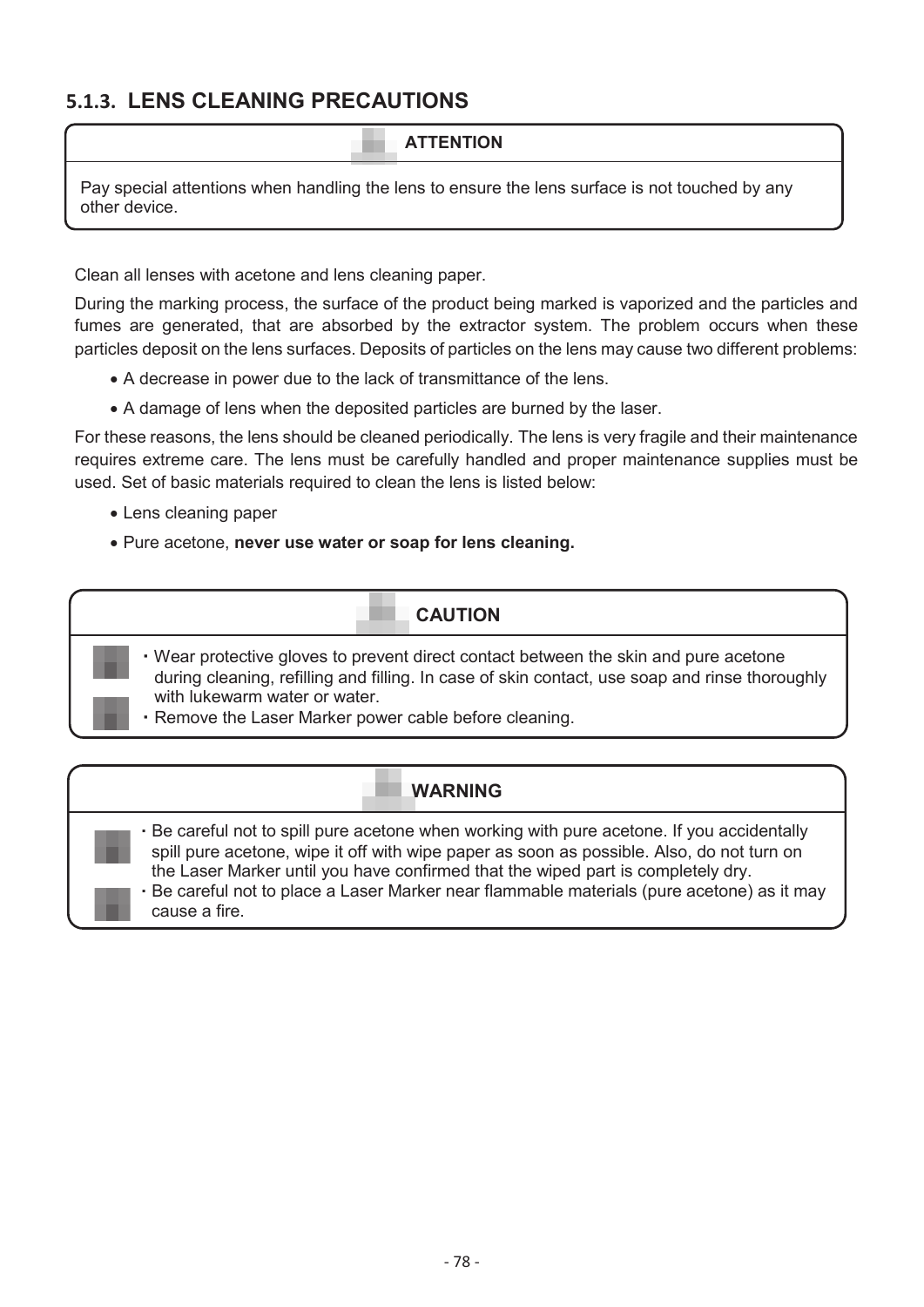# **5.1.4. CLEANING THE LENS**

Wear rubber gloves when cleaning the lens. The cleaning procedure is as follows:

- (1) Make sure the laser is not starting up. Remove the key and disconnect the Laser Marker from the AC power supply. (In any case, it is advisable to turn the system off during cleaning the lens).
- (2) Fold the lens cleaning paper twice or three times, to avoid sharp corners.
- (3) Gently rub the surface of the lens in a circular motion with the lens cleaning paper.



(4) Repeat this procedure (changing the paper each time) until the lens becomes clean.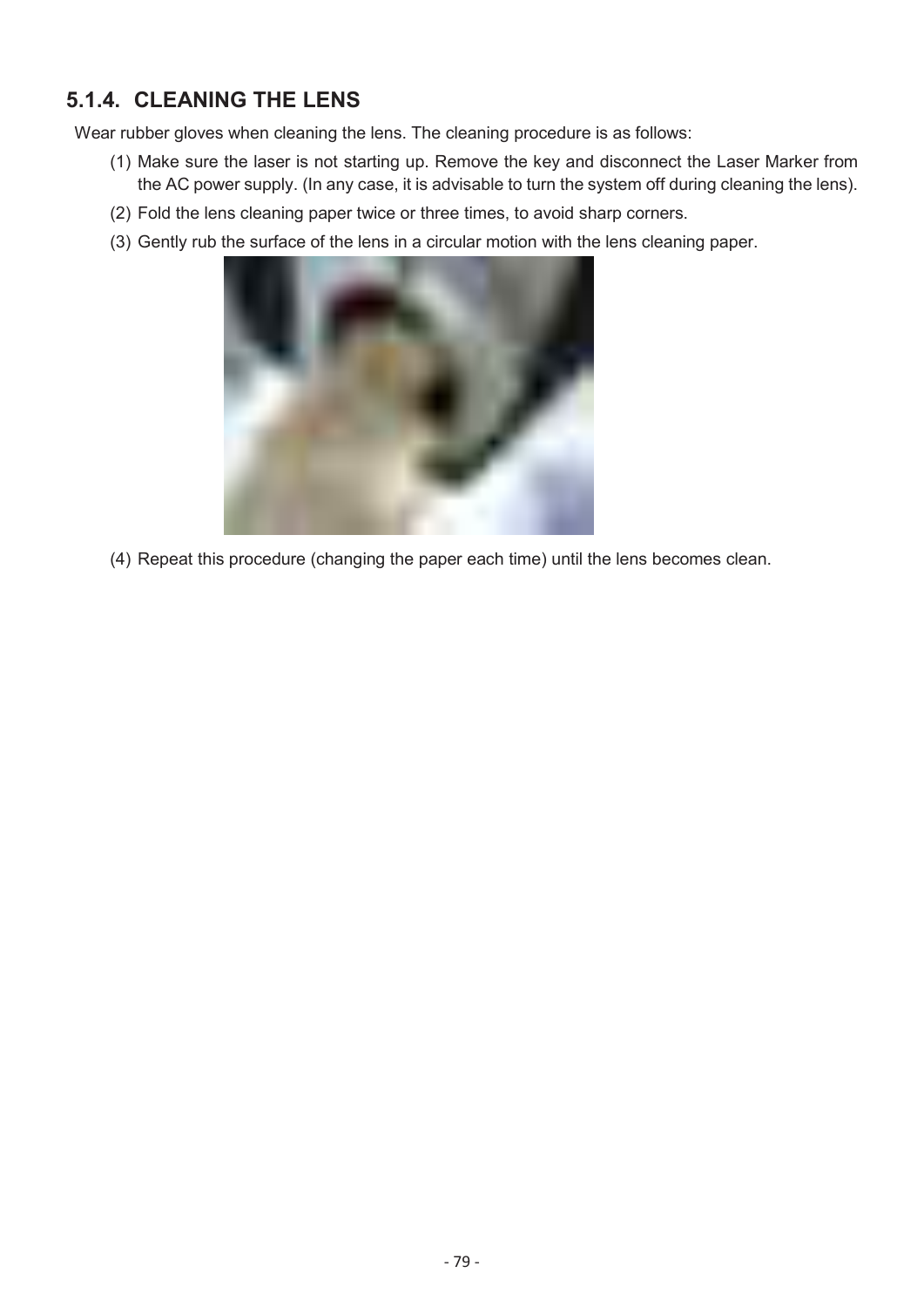# **5.2. TROUBLESHOOTING**

# **5.2.1. SYSTEM ALARMS**

- If a system alarm occurs, follow the corrective action below.
- If the problem is not resolved after processing the following, contact your HITACHI distributor.

| <b>CODE</b> | <b>FAULT</b>                  | <b>CAUSE</b>                                                                                                                                                                                                                                                                                                                                  | <b>SOLUTION</b>                                                                                                                                                                                                                                                                                                             |
|-------------|-------------------------------|-----------------------------------------------------------------------------------------------------------------------------------------------------------------------------------------------------------------------------------------------------------------------------------------------------------------------------------------------|-----------------------------------------------------------------------------------------------------------------------------------------------------------------------------------------------------------------------------------------------------------------------------------------------------------------------------|
| 0x01        | <b>Init Alarms</b>            | Indicates when the firmware starts to<br>log the alarms.<br>(This code number is not an alarm.)                                                                                                                                                                                                                                               |                                                                                                                                                                                                                                                                                                                             |
| 0x02        | Laser is off                  | 1. The interlock connector is not<br>connected correctly. (Interlock<br>connector #2-#4 is open.)<br>2. The top cover is open.<br>(The cover switch is off.)                                                                                                                                                                                  | 1. Check that the interlock connector is<br>correctly plugged.<br>2. Check that interlock connector has the<br>circuit closed. (between PIN4 and PIN1<br>$/$ PIN2)<br>3. Check that internal cover safety switch<br>is closed.<br>4. Check voltage on PIN1 / PIN2 of<br>interlock connector.                                |
| 0x0A        | encoder stopped               | 1. When "Encoder type" is set to<br>"External" and then "Min. beltspeed"<br>of "Alarms" is set, the detected speed<br>of the encoder becomes slower than<br>the set minimum speed.                                                                                                                                                            | 1. Check if the conveyor belt is stopped.<br>2. Check mechanical couplings if encoder<br>axis not moving.<br>3. Check electrical connections.<br>4. Check the voltage of PIN2. (PIN1 is<br>GND.)                                                                                                                            |
| 0x0D        | NO MEMORY<br><b>AVAILABLE</b> | 1. This alarm can occur in case of<br>corrupted messages, corrupted<br>memory or program errors. The alarm<br>is cleared every 10 seconds or when<br>a new message is loaded.                                                                                                                                                                 | 1. Select other message and delete<br>corrupted one.<br>2. Update Scanlinux firmware.                                                                                                                                                                                                                                       |
| 0x0E        | alarms cleared                | Indicates when all the alarms has been<br>cleared.<br>(This code number is not an alarm.)                                                                                                                                                                                                                                                     |                                                                                                                                                                                                                                                                                                                             |
| 0x10        | File not found                | 1. The file selected in the previous print<br>does not exist in the laser memory.<br>2. The auto startup mode configuration<br>selects the file that does not exist in<br>the laser memory.<br>3. The file selected in the message<br>table is not in the list.<br>4. Displayed when using a touch screen<br>and no default file is selected. | 1. Select the file that exists in the laser<br>memory.<br>2. Specify the file that exists in the laser<br>memory in the configuration of the auto<br>startup mode.<br>3. Select the file in the message table,<br>that exists in the list.<br>4. If you are using a touch screen, select<br>the file you want to work with. |
| 0x15        | <b>Invalid Font</b>           | 1. The font currently used in the<br>message does not exist inside the<br>Laser Marker.                                                                                                                                                                                                                                                       | 1. Create the message using available<br>fonts.<br>2. Verify which fonts are used for the<br>current message and manually send<br>the missing fonts to the Laser Marker.                                                                                                                                                    |
| 0x16        | Overtemperature               | 1. The laser type is selected incorrectly.<br>2. The laser tube cooling is insufficient.                                                                                                                                                                                                                                                      | 1. Select the correct laser type.<br>- For 10W, select CO2 and Type1.<br>- For 30W, select CO2 and Type2.<br>2. The laser tube is not sufficiently<br>cooled.<br>- Check whether the cooling fan is<br>operating.<br>- Please lower the processing tact.                                                                    |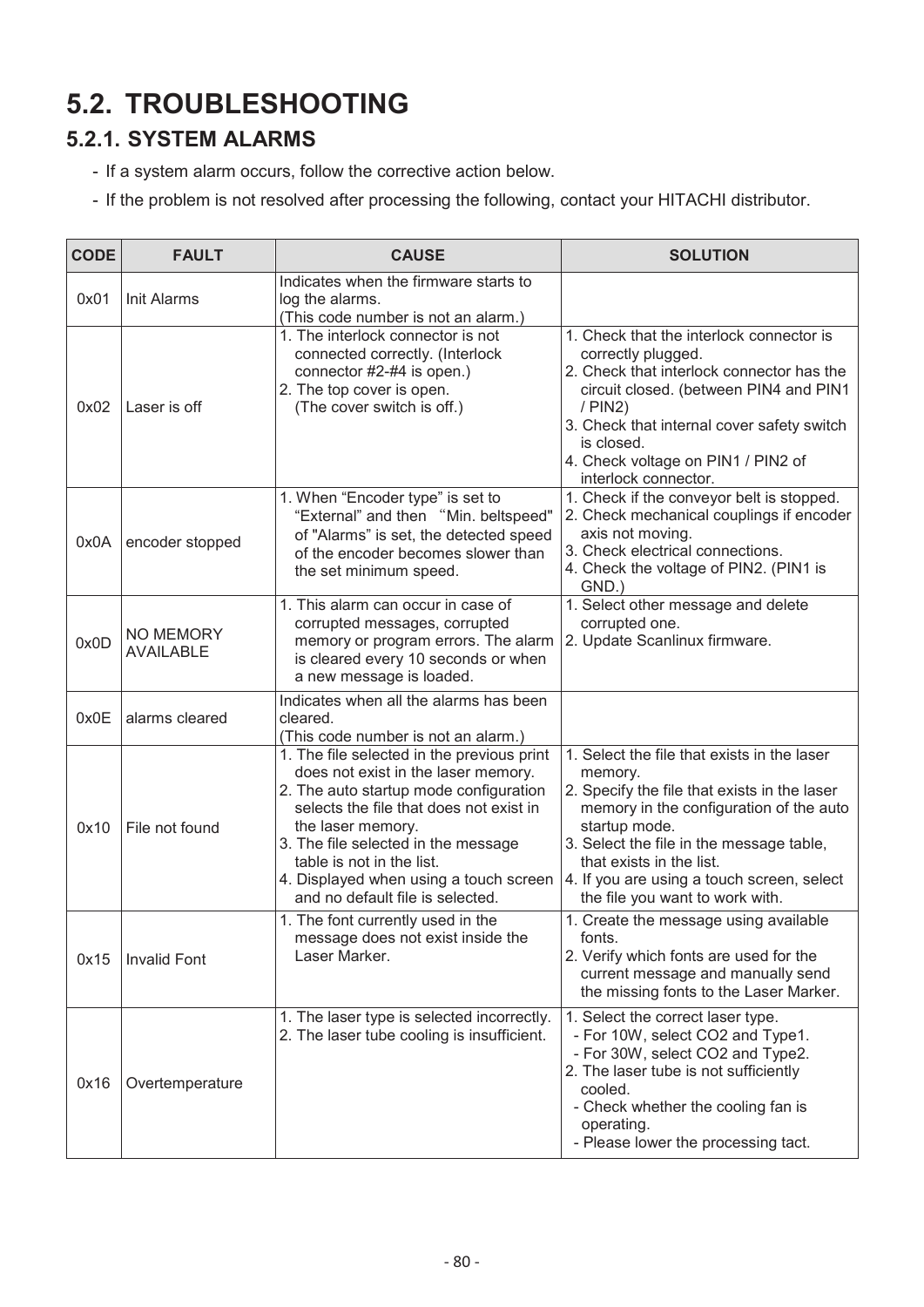| <b>CODE</b> | <b>FAULT</b>                                    | <b>CAUSE</b>                                                                                                                                                                                                                                                                                                                                                                   | <b>SOLUTION</b>                                                                                                                                                                                                                                                                                                                                                                                                                                                                                               |
|-------------|-------------------------------------------------|--------------------------------------------------------------------------------------------------------------------------------------------------------------------------------------------------------------------------------------------------------------------------------------------------------------------------------------------------------------------------------|---------------------------------------------------------------------------------------------------------------------------------------------------------------------------------------------------------------------------------------------------------------------------------------------------------------------------------------------------------------------------------------------------------------------------------------------------------------------------------------------------------------|
| 0x25        | Shutter closed                                  | 1. Interlock connector #1-#3 is open.<br>2. The shutter switch is closed. (" $\bigcirc$ "<br>position)<br>(Shutter switch is off.)<br>3. The mechanical shutter is not<br>working. (The mechanical shutter<br>remains closed.)                                                                                                                                                 | 1. Check if the interlock connector is<br>connected properly.<br>(Check if the bridge between pins #1<br>and #3 is closed.)<br>2. Check if the shutter switch position is<br>closed.<br>3. Check voltage on PIN1/2 of interlock<br>connector.                                                                                                                                                                                                                                                                 |
| 0x26        | Laser not ready                                 | 1. The laser type is selected incorrectly.<br>2. The interlock connector is not<br>properly connected. (Interlock<br>connector #2-#4 is open.)<br>3. The top cover is open. (The cover<br>switch is off.)<br>4. No voltage is applied to the laser<br>tube.<br>5. The laser tube fuse is blown,<br>6. The laser tube does not work<br>normally.                                | 1. Select the correct laser type. - For<br>10W, select CO2 and Type1. - For<br>30W, select CO2 and Type2.<br>2. Check if the interlock connector is<br>connected properly.<br>3. Check that the top cover is closed and<br>the cover SW is in proper contact.<br>4. Make sure that voltage is applied to the<br>laser tube.<br>5. Check if the laser tube fuse is not<br>blown.<br>6. If there is no problem with the above,<br>the laser tube may be damaged.<br>Please contact your HITACHI<br>distributor. |
| 0x27        | OEM shutter closed!                             | 1. The shutter switch is closed.<br>(Shutter switch is off.)<br>2. Interlock connector #1-#3 or #2-#4 is<br>open.<br>3. The top cover is open. (Cover switch<br>is off.)                                                                                                                                                                                                       | 1. Open the shutter switch. (" " position)<br>(Turn on the shutter switch.)<br>2. Check if the interlock connector is<br>connected properly.<br>(Check if the interlock connectors #1-<br>$#3$ and $#2-#4$ are closed.)<br>3. Check that the top cover is closed and<br>the cover SW is in proper contact.                                                                                                                                                                                                    |
| 0x28        | YAG DC-power/MO<br>failure/absorber<br>overheat | 1. Incorrect laser type selection.                                                                                                                                                                                                                                                                                                                                             | 1. Select the correct laser type.<br>- For 10W, select CO2 and Type1.<br>- For 30W, select CO2 and Type2.                                                                                                                                                                                                                                                                                                                                                                                                     |
| 0x30        | Overspeed                                       | 1. The moving speed of the conveyor is<br>too fast.<br>2. The scanner speed is too slow.<br>3. The message size is too large and<br>there is not enough time to print<br>everything.<br>4. The space between the current print<br>object and the next print object is too<br>narrow.<br>5. The signal to the photocell is not sent<br>correctly.<br>(Chattering is occurring.) | 1. Reduce the conveyor speed.<br>2. Increase the scanner speed.<br>3. Reduce the size of the message to be<br>printed.<br>4. Increase the space between the<br>current print object and the next print<br>object.<br>5. Review the photocell and its location.                                                                                                                                                                                                                                                |
| 0x32        | File not allowed to<br>be printed               | 1. The file is damaged.<br>2. The file is not the laser file format.                                                                                                                                                                                                                                                                                                           | 1. Load a new message compatible with<br>the Laser Marker.<br>2. Update Scanlinux firmware.                                                                                                                                                                                                                                                                                                                                                                                                                   |
| 0x33        | <b>Barcode</b><br>Parameters                    | 1. Barcode data must be created<br>internally by the laser and some<br>barcode parameters (usually the text<br>to be codified) is not conform to the<br>barcode rules.                                                                                                                                                                                                         | 1. Check if the text of the field that must<br>be represented as a 1D or 2D code is<br>correct.<br>2. Check that the quantity of characters<br>of the 1D code can be represented on<br>the defined element.<br>3. Check that the quantity of characters<br>of the 2D code can be fitted on the<br>defined matrix dimensions.                                                                                                                                                                                  |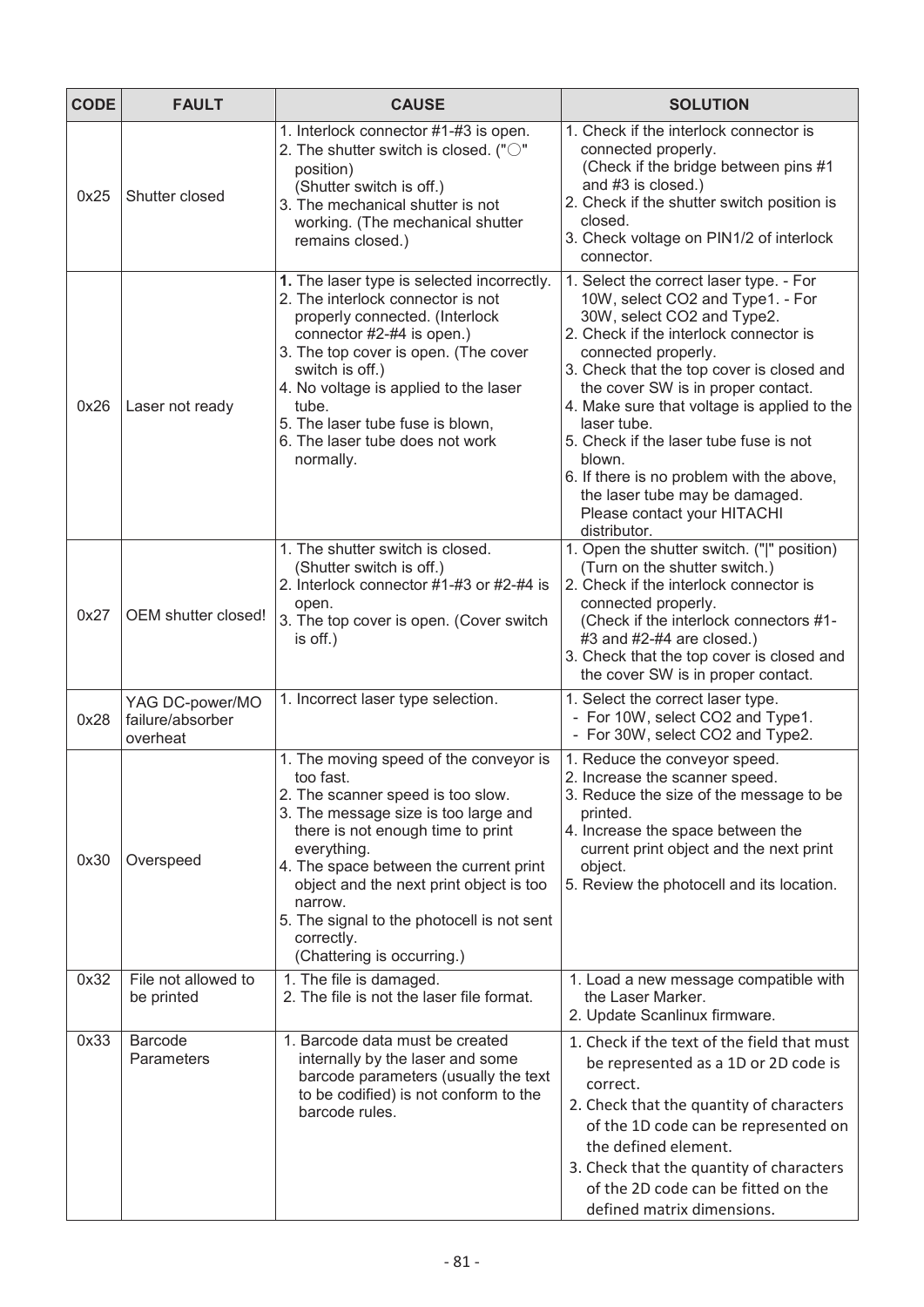| <b>CODE</b> | <b>FAULT</b>                       | <b>CAUSE</b>                                                                                                                                                                                                                                                                     | <b>SOLUTION</b>                                                                                                                                                                                                                                                                                                                                                                                                                               |
|-------------|------------------------------------|----------------------------------------------------------------------------------------------------------------------------------------------------------------------------------------------------------------------------------------------------------------------------------|-----------------------------------------------------------------------------------------------------------------------------------------------------------------------------------------------------------------------------------------------------------------------------------------------------------------------------------------------------------------------------------------------------------------------------------------------|
| 0x34        | License not valid                  | 1. There is no internal barcode license<br>and the message contains some<br>variable barcode data.                                                                                                                                                                               | 1. Activate the barcode license to be<br>used.                                                                                                                                                                                                                                                                                                                                                                                                |
| 0x36        | Multiple<br>triggersignal          | 1. The parameter value set in "Trigger"<br>is not correct.<br>2. The space between products is too<br>narrow.<br>3. The photocell signal is chattering.                                                                                                                          | 1. Readjust the "Trigger" set value.<br>2. Reduce the conveyer speed.<br>3. Increase the space between products.<br>4. Change the photocell type.<br>5. Change the position of the photocell.<br>6. In order to avoid vibrations during<br>product movement, improve the<br>installation at the customer site.                                                                                                                                |
| 0x37        | Error in Database                  | 1. The database does not exist.                                                                                                                                                                                                                                                  | 1. Send the corresponding file to the<br>database.                                                                                                                                                                                                                                                                                                                                                                                            |
| 0x38        | Distance alarm                     | 1. The distance between workpieces is<br>smaller than the minimum distance<br>which is set.                                                                                                                                                                                      | 1. Increase the maximum distance set<br>value or reduce the distance between<br>workpieces on the production line from<br>the current state.                                                                                                                                                                                                                                                                                                  |
| 0x39        | Min. distance not<br>reached       | 1. The distance between workpieces is<br>smaller than the minimum distance<br>which is set.                                                                                                                                                                                      | 1. Reduce the minimum distance set<br>value or increase the distance between<br>workpieces on the production line from<br>the current state.                                                                                                                                                                                                                                                                                                  |
| 0x40        | <b>CUSTOMER TIME</b><br><b>OUT</b> | 1. The network connectors and/or the<br>cable is not connected properly.<br>2. There is a problem with the network<br>board.                                                                                                                                                     | 1. Click "Start"-> "Run" on the Windows<br>toolbar and enter the following<br>commands to "ping (check network<br>communication)" the laser:<br>ping 192.168.0.180<br>Port 3490<br>2. If you cannot receive a response, there<br>is a problem with the connection to the<br>laser. Check the cable and the<br>connectors.<br>3. Make sure that the network board is<br>installed correctly. Check the properties<br>of the TCP / IP protocol. |
| 0x41        | Failure Scanner X                  | 1. The item "Alarms" -> "Alarm on<br>scanner failure" is enabled.                                                                                                                                                                                                                | 1. Disable the item "Alarms" -> "Alarm on<br>scanner failure".                                                                                                                                                                                                                                                                                                                                                                                |
| 0x42        | <b>Failure Scanner Y</b>           | 1. The item "Alarms" -> "Alarm on<br>scanner failure" is enabled.                                                                                                                                                                                                                | 1. Disable the item "Alarms" -> "Alarm on<br>scanner failure".                                                                                                                                                                                                                                                                                                                                                                                |
| 0x43        | <b>Empty file</b>                  | 1. The message loaded and sent for<br>printing does not contain any content.<br>2. The message field to be printed is<br>empty.<br>3. You are trying to print an internal user<br>message with an empty string.<br>4. The communication buffer for the<br>user message is empty. | 1. Enter the message to enable marking.<br>2. Make sure that the field of the<br>message to be printed is not empty.<br>3. Make sure that the internal user<br>message is not an empty string.<br>4. Transmit the new next data and buffer<br>it.                                                                                                                                                                                             |
| 0x44        | Initialization failed              | 1. Hardware configuration does not<br>match software configuration.<br>2. The scan card was not detected by<br>scanlinux.<br>3. The firmware tried to initialize the<br>Laser Marker but failed.                                                                                 | 1. Make sure that the laser system<br>settings are correct and that all<br>configuration parameters are set.<br>(For laser type, select CO2 and type1<br>for 10W, and CO2 and type2 for<br>30W.)<br>2. Check that the scanner board is<br>connected correctly.<br>3. Restart the laser system.                                                                                                                                                |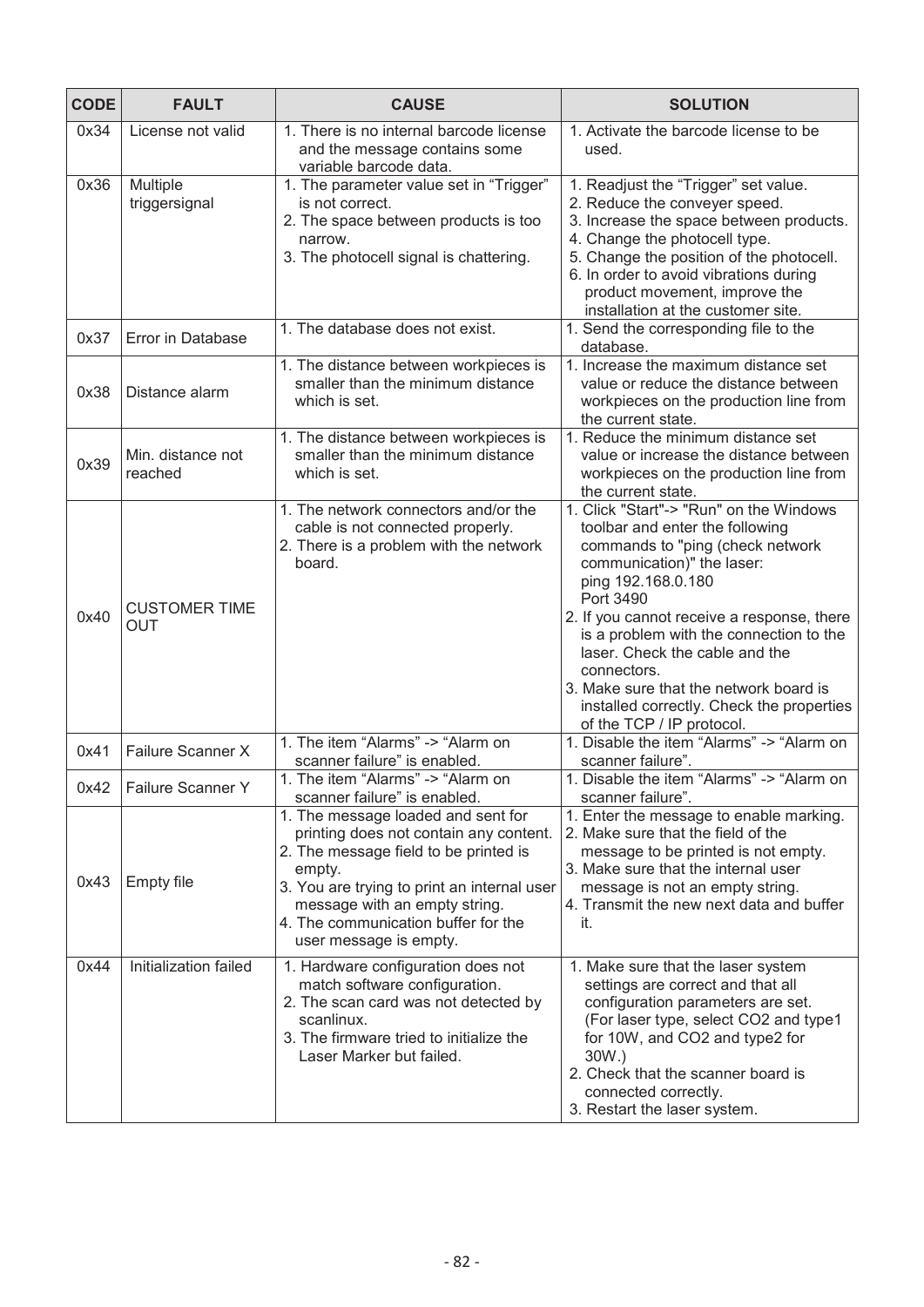| <b>CODE</b> | <b>FAULT</b>        | <b>CAUSE</b>                                                                                    | <b>SOLUTION</b>                                                                                                                                                                                                                                                                                         |
|-------------|---------------------|-------------------------------------------------------------------------------------------------|---------------------------------------------------------------------------------------------------------------------------------------------------------------------------------------------------------------------------------------------------------------------------------------------------------|
| 0x48        | XY out of range     | 1. There is a message outside the print<br>area.<br>2. The encoder signal may contain<br>noise. | 1. Move messages so that all messages<br>are placed in the print area.<br>2. Check if there is a noise source<br>arround. If there is a noise source,<br>remove the noise. Please read<br>"Chapter 0. WARNING" to improve<br>noise resistance.                                                          |
| 0x54        | RTC battery failure | 1. The voltage of the coin battery is low.                                                      | 1. Replace the coin battery.                                                                                                                                                                                                                                                                            |
| 0x63        | <b>FPGA</b> failure | 1. It may have been affected by external<br>noise during use.                                   | 1. Please restart the Laser Marker.<br>2. In this environment, the same error<br>may occur again. Read "Chapter 0.<br>WARNING" to improve noise<br>resistance and do not touch the<br>connector on the back of the LM during<br>operation. (The human body is also a<br>source of electrostatic noise.) |
| 0x65        | Shutter not open    | 1. The shutter is closed.                                                                       | 1. Check if the sensor lamp of the optical<br>box is switched by opening and closing<br>the shutter. If not, the board may be<br>damaged. Please contact your<br>HITACHI distributor.                                                                                                                   |

The user is not always informed of all alarms when there is a failure. The user needs to decide whether or not to have the system report the following alarms:

- Belt Stop
- Over Speed
- Trigger signal
- Laser Interlock
- Shutter closed
- Empty message
- OEM Shutter
- Maximum distance alarm
- Minimum distance alarm

The alarms other than the above always report failures to the user.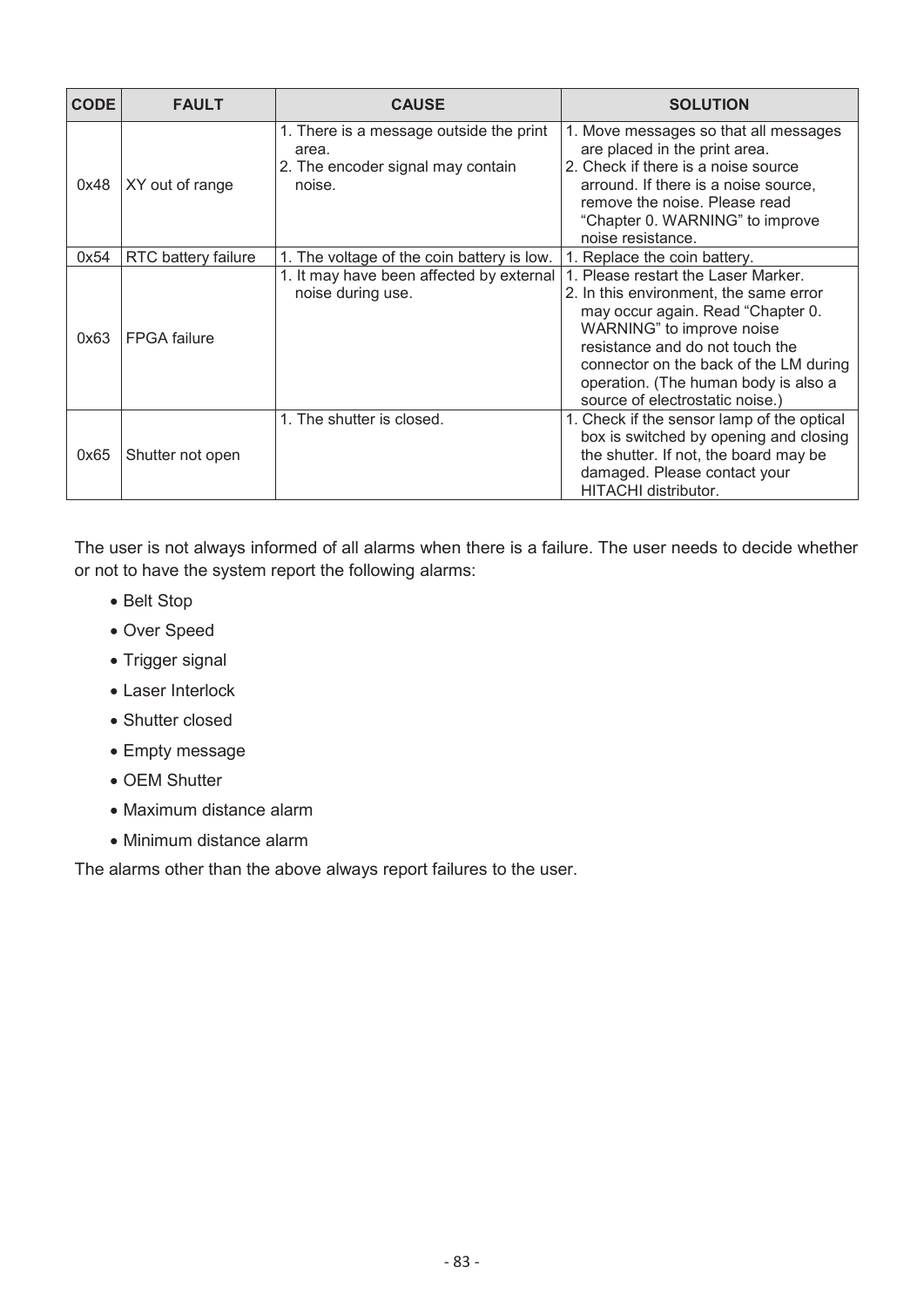# 5.2.2. **WHAT TO DO WHEN DEFECTIVE PRINTING OCCURS**

- If defective printing occurs, follow the procedure below for each phenomenon.
- If the defect is not recovered even after processing the following, the board may be faulty. If that is the case, contact your HITACHI distributor.

| <b>FAULT</b>                                                                                         | <b>CAUSE</b>                                                                                                                                                                                             | <b>SOLUTION</b>                                                                                                                                                                                                               |
|------------------------------------------------------------------------------------------------------|----------------------------------------------------------------------------------------------------------------------------------------------------------------------------------------------------------|-------------------------------------------------------------------------------------------------------------------------------------------------------------------------------------------------------------------------------|
| No straight lines are drawn.                                                                         | 1. The resolution selected is too low.<br>2. The scan speed is too high.<br>3. Scanner failure.                                                                                                          | 1. Increase marking resolution.<br>2. Decrease the scan speed via the user<br>interface.<br>3. Contact your HITACHI distributor.                                                                                              |
| Incomplete characters and<br>figures.                                                                | 1. If it happened in a high-speed<br>marking process, the Maximum<br>inertia may be too low.<br>2. If it happened in a low-speed marking<br>process, the Inertia R value may be<br>too high.             | 1. Increase the Maximum inertia value.<br>2. Decrease the Inertia R value.                                                                                                                                                    |
| There are burned areas at the<br>connection between lines.                                           | 1. If it happened in a high-speed<br>marking process, the Maximum<br>inertia may be too high.<br>2. If it happened in a low-speed marking<br>process, the Inertia R value may be<br>too low.             | 1. Decrease the Maximum inertia value.<br>2. Increase the Inertia R value.                                                                                                                                                    |
| The laser only prints one<br>horizontal or vertical line<br>several times.                           | 1. The scanner damage, the scanner<br>misalignment, the cable damage.                                                                                                                                    | 1. Contact your HITACHI distributor.                                                                                                                                                                                          |
| The marking area is not a<br>square or does not measure<br>100x100mm. (depending on<br>installation) | 1. The marking head is not completely<br>perpendicular to the marking surface.<br>2. The work distance is different from<br>the distance between the product and<br>the lens.<br>3. Scanners misaligned. | 1. Place the marking head completely<br>perpendicular to the marking surface.<br>2. Adjust the work distance.<br>3. Adjust the gain of the scanners.<br>4. If the problem still remains, contact<br>your HITACHI distributor. |
| The first line of the message<br>starts late or missing.                                             | 1. The Laser Marker is not adjusted<br>property.<br>2. The photocell is not installed<br>correctly.                                                                                                      | 1. Readjust the laser and wait at least 5<br>seconds before printing.<br>2. Install the photocell in the correct<br>position.                                                                                                 |